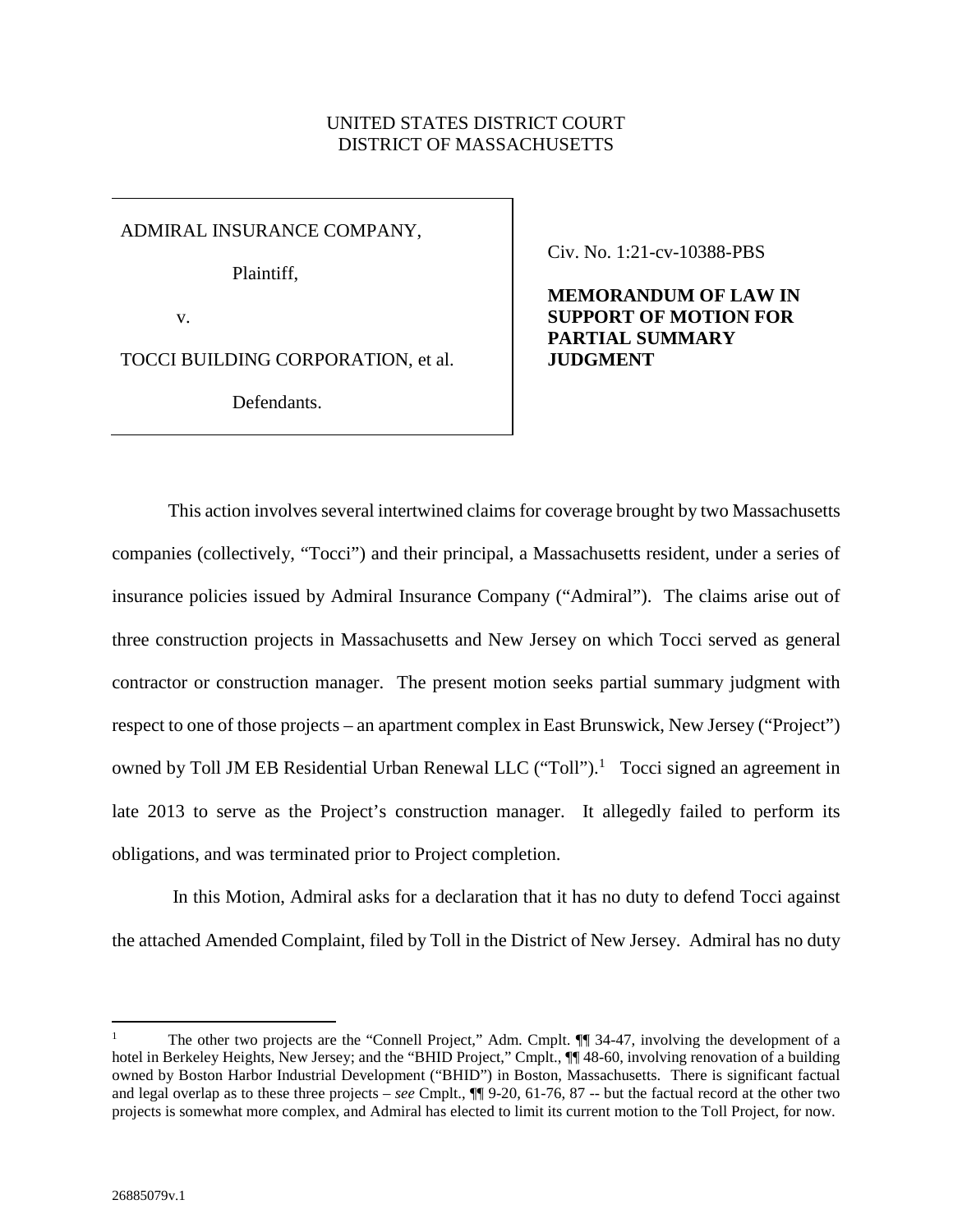to defend because [1] Massachusetts law applies; and [2] under Massachusetts law, Toll's allegations – involving breach of contract and faulty workmanship – fall outside the coverage provided by the Policies.

By disposing of these issues promptly, at the outset of this coverage case, the Court will relieve Admiral of an unwarranted defense; will reduce the burden and complexity of a subsequent claim for recoupment of defense costs; and will provide prompt, necessary clarity as to Admiral's overall coverage obligations.<sup>2</sup>

# **SUMMARY JUDGMENT** <sup>3</sup>

A party does not need to wait for the close of discovery to move for summary judgment. It may move "at the commencement of the action," *see* Fed. R. Civ. P. 56(b) (Advisory Committee Note, 2009 amendments), or at any other time, so long as "'there is no genuine issue as to any material fact and … the moving party is entitled to judgment as a matter of law.'" *Arrowood* 

<sup>2</sup> If Admiral's motion is denied, and litigation goes forward, the parties will likely need to explore a number of other, more complex defenses to coverage in the three intertwined actions. These may include, for example, the Policies' Construction Management Errors and Omissions Exclusion Endorsements, which bar coverage for "property damage" arising out of "inspection, supervision, quality control, architectural or engineering activities done by or for [Tocci] on a project on which [Tocci] serve[s] as construction manager"; the Policies' provisions regarding late notice, "other insurance," cooperation, pre-existing damage, and voluntarily assumed liabilities; and Massachusetts authority barring insureds from recovering pre-tender costs and costs of affirmative claims. *See Rass Corp. v. The Travelers Cos.*, 90 Mass. App. Ct. 643 (2016) (pre-tender costs), *Mount Vernon Fire Ins. Co. v. Visionaid, Inc*., 477 Mass. 343 (2017) (affirmative claims). Moreover, if Admiral is compelled to provide a defense to Tocci while these matters are litigated, and it is ultimately determined that no defense was owed, the court will need to decide whether Admiral may recoup the defense costs incurred. *Compare Hebela v. Healthcare Ins. Co*., 370 N.J. Super. 260 (App. Div. 2004) (right to recoupment); *Welch Foods Inc. v. Nat'l Fire Ins. Co*., 2011 WL 576600 (D. Mass. Feb. 9, 2011) (predicting no right to recoupment under Massachusetts law). Fortunately, none of these issues need to be addressed to decide Admiral's present motion. If the court finds there is no duty to defend based on the threshold policy language in this motion – i.e., the Admiral insuring agreement and Exclusions  $i(5)$  and  $i(6)$  – an extensive course of discovery, briefing, and trial can be avoided as to these other, more complicated issues.

Together with this Motion, Admiral is submitting a Rule 56 Statement of Undisputed Material Facts referred to in this Memorandum as "Statement," or "Stmt." – supported by affidavits of Elizabeth Onslager and Maureen McCall, and attached documents. For ease of reference, this Memorandum will refer to the Onslager and McCall Declarations as "EO" and "MO," respectively The underlying complaints as to which Tocci seeks defense are included separately as exhibits to this memorandum, and are denoted "Ex. A" and "Ex. B."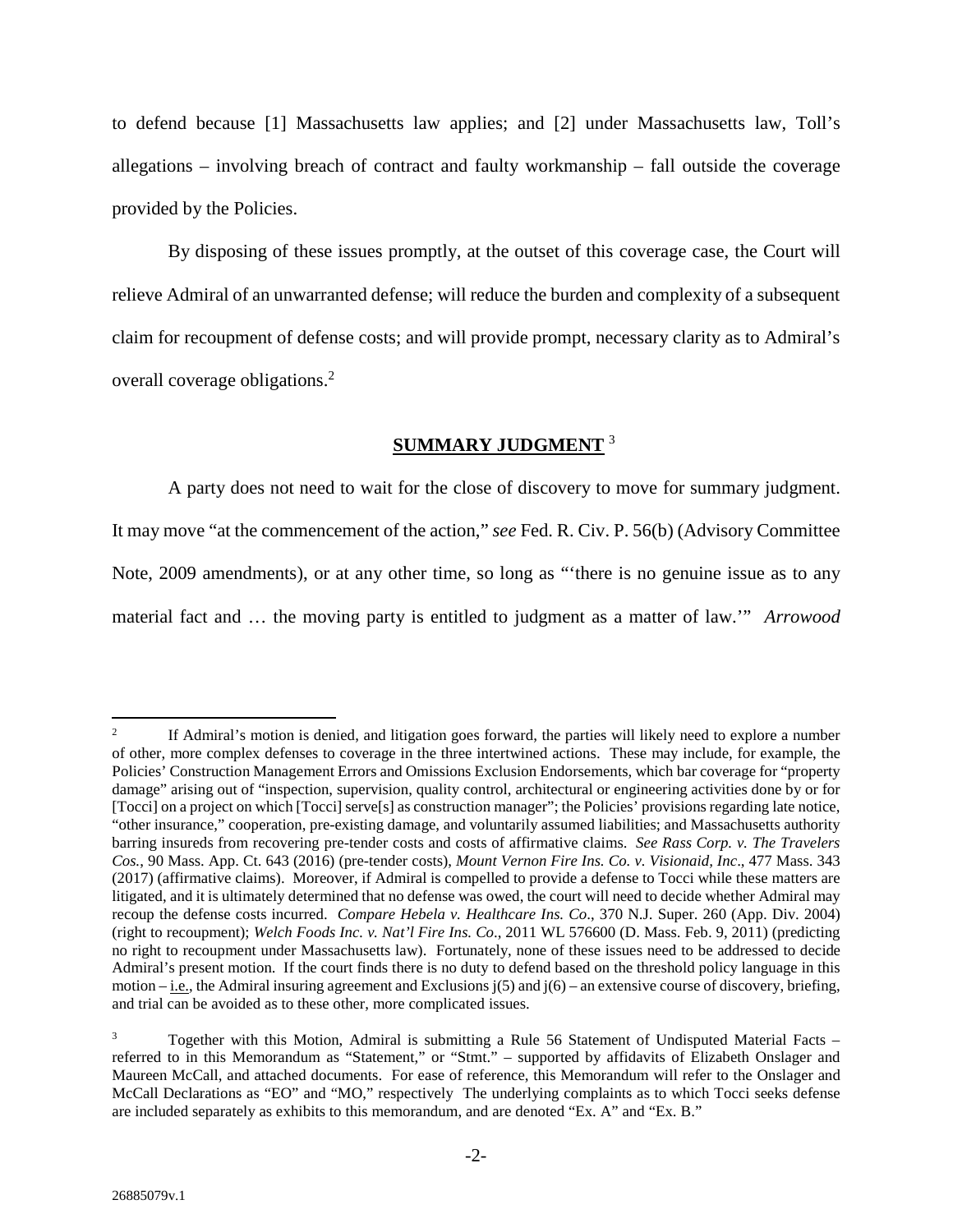*Indem. Co. v. Oxford Cleaners & Tailors*, LLC, No. 1:13-12298-PBS, 2014 U.S. Dist. LEXIS 113734, at \*9-10 (D. Mass. Aug. 15, 2014) (citation omitted)).

The present motion – seeking a ruling that Admiral has no duty to defend – presents exactly the kind of issue as to which early summary judgment is appropriate. Under Massachusetts law, "the initial duty of a liability insurer to defend third-party actions against the insured is decided by matching the third-party complaint with the policy provisions." *See Continental Cas. Co. v. Gilbane Bldg Co*., 391 Mass. 143 (1984). After considering these documents, a court should find no duty to defend "when the allegations in the underlying complaint lie expressly outside the policy coverage and its purpose," *Herbert A. Sullivan, Inc. v. Utica Mut. Ins. Co.*, 439 Mass. 387, 394- 395 (2003).

In this case, the Admiral policies, Toll's underlying complaint, and the correspondence between the parties, are all part of the record, as a matter of undisputed fact. The court can grant summary judgment to Admiral if it finds that these documents fail to trigger a defense. *Cable Mills, LLC v. Coakley Pierpan Dolan & Collins Ins. Agency, Inc.*, 82 Mass. App. Ct. 415, 418 (2012) (coverage cases are "well-suited for summary judgment, since the interpretation of an insurance contract is a question of law for the court").

#### **FACTUAL BACKGROUND**

#### **The Project**

Tocci is a general contractor and construction manager based in Woburn, Massachusetts. Stmt.  $\P$ [10 – 11. It performs construction work in Massachusetts, New Jersey, New York, New Hampshire, Georgia, Connecticut, and various other states. *Id.*  $\P$  18 – 19. On December 27, 2013, it entered into a Construction Management Agreement with Toll, a Pennsylvania company. *Id.*  $\mathbb{I}$  22. The Agreement obligated Tocci to provide pre-construction and construction services for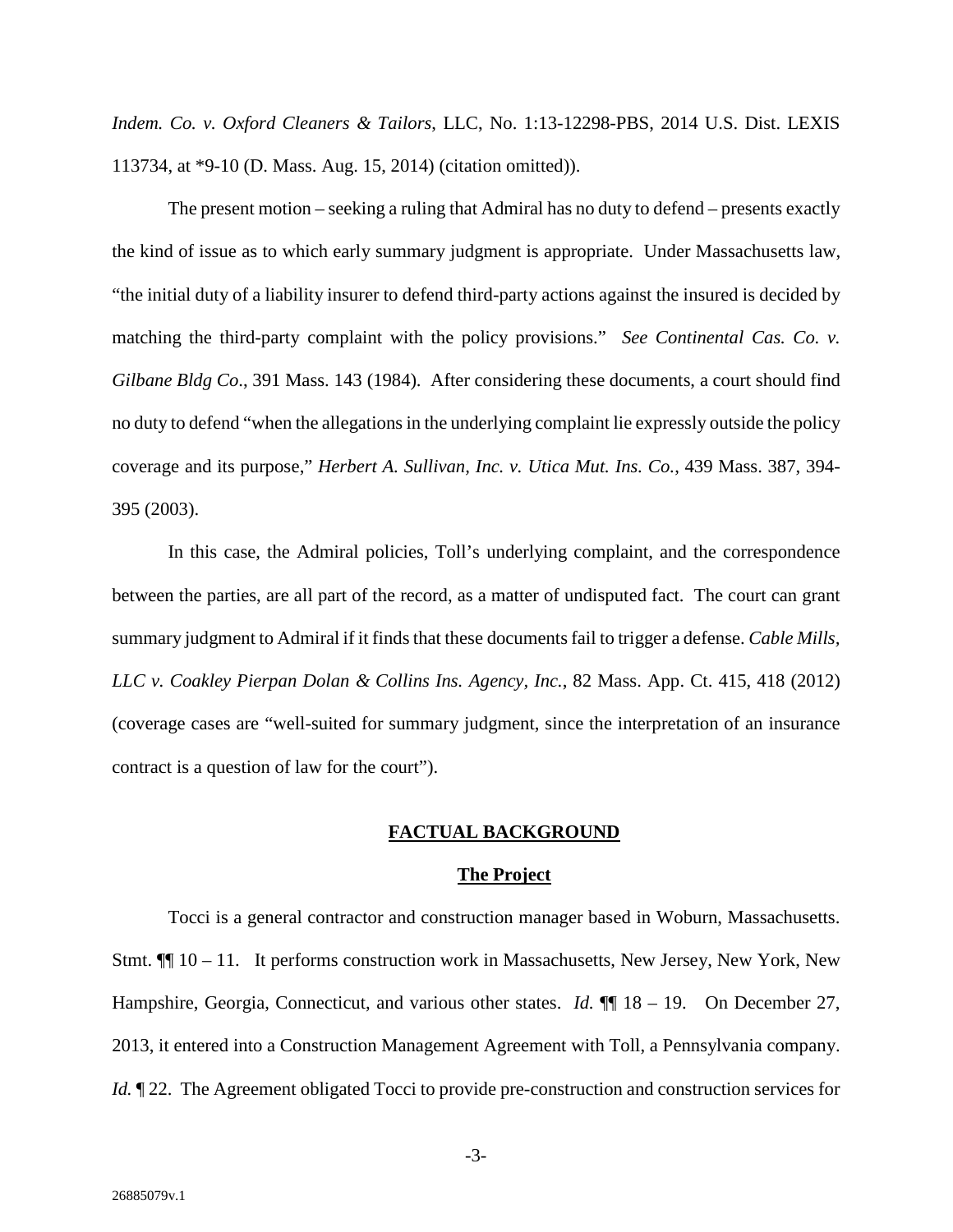a proposed rental apartment complex that Toll was developing in East Brunswick, New Jersey (the "Project"). *Id.* 123. Under the Agreement, Tocci was responsible for managing all aspects of Project construction. *Id.* ¶ 24.

However, issues soon arose with Tocci's performance under the Agreement. According to Toll, "there were countless delays to the Project schedule, each of which was caused [or] exacerbated by [Tocci's] failure to property prosecute and manage the work." *Id.*  $\P$  25 – 26. These issues led to the issuance of a stop work order, and to a fourteen-month delay in the overall project schedule. *Id.* ¶ 27. Eventually, on March 2, 2016, Toll terminated Tocci and retained a new construction manager, who finished the project Tocci had been hired to do. *Id.* ¶¶ 28 – 29.

#### **The Toll Action**

On July 20, 2016, Toll filed a lawsuit against Tocci Residential, LLC, in New Jersey Superior Court. *Id.* 1 30 (Ex. A hereto). The lawsuit sought damages for breach of contract and breach of the duty of good faith and fair dealing, and requested a declaratory judgment upholding the validity of Tocci's termination. *Id.* After Tocci removed the action to federal court, Toll submitted an Amended Complaint, naming additional entities, and including veil-piercing allegations. *Id.* ¶ 31 (Ex. B hereto).

In the Amended Complaint, Toll alleges that the three Tocci entities fraudulently induced Toll to enter into the Construction Management Agreement: for example, by representing that Tocci would use its own employees on the Project, when in fact it used subcontractors. *Id.* ¶ 32. Once hired, the Complaint alleges, Tocci failed to adequately supervise or manage the work. *Id.*  ¶ 33. Among other things, the Amended Complaint alleges, Tocci:

> • Failed to timely provide the Township of East Brunswick with necessary shop drawings to obtain building permits;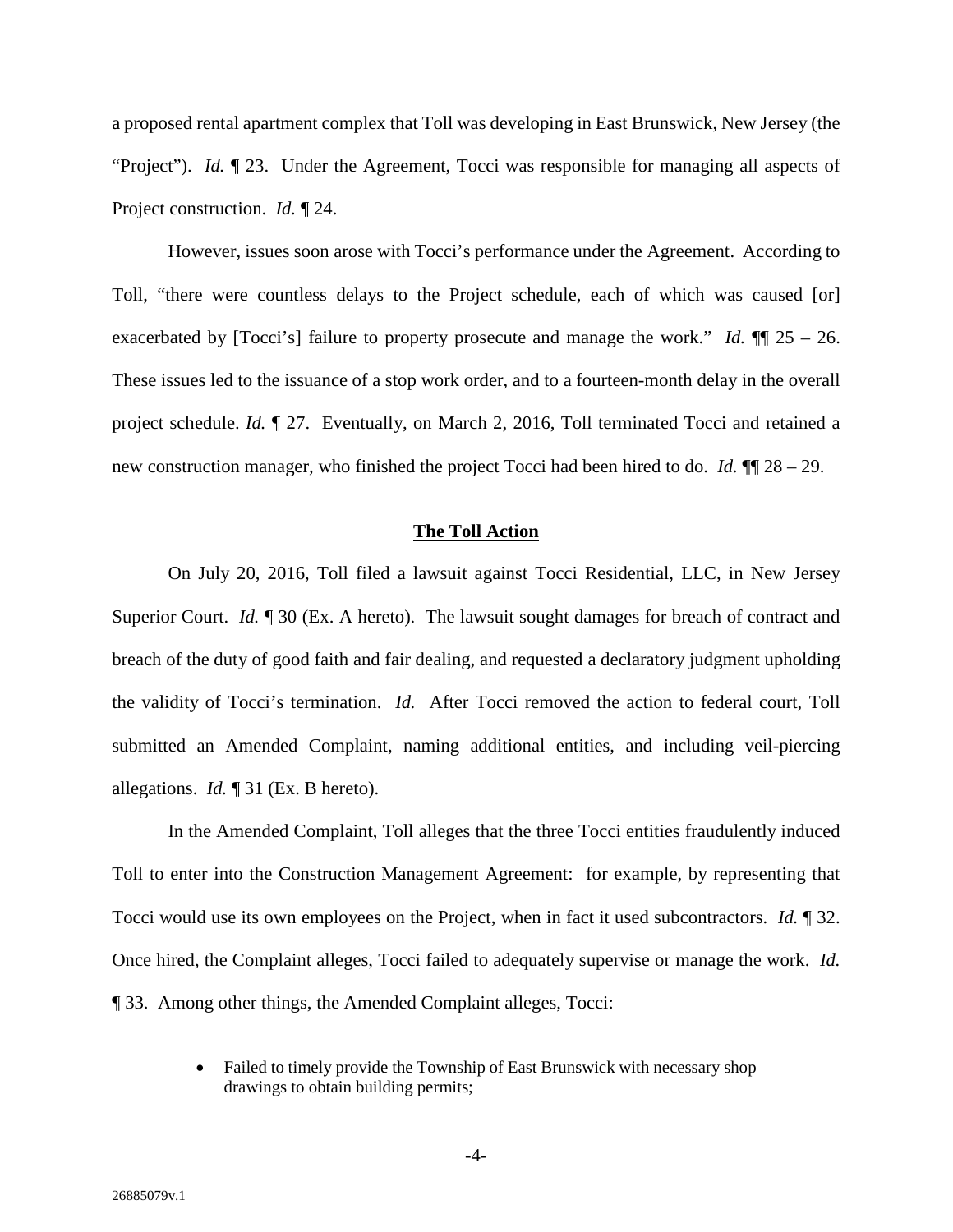- Failed to properly install the building envelope due to deficient installation of the primary weather resistive barrier and windows in all five buildings;
- Failed to install required perimeter drains in basement areas, necessary for the installation of the foundation walls;
- Failed to backfill basement walls with proper structural bracing;
- Failed to install sprinklers in attic areas in each building, resulting in a stoppage of work;
- Failed to provide Toll with the necessary information to obtain a full building permit in a timely manner;
- Failed to review design and construction documents for constructability and compliance with applicable building codes, and to obtain and review for constructability any inconsistencies between submittals and the Contract Documents, causing, among other issues, Tocci to fail to discover during the pre-construction stage that the hot water heaters were too large for the mechanical closets;
- Failed to deliver a qualified team capable of managing the trade contractors;
- Failed to properly manage the work to ensure that it was free of defects, for example: [1] wire mesh not installed correctly in concrete slabs; [2] secondary electrical conduit discharging water onto electrical equipment; [3] until balcony membrane never installed; [4] RC channels installed upside down; [5] two hour shaft incorrectly installed in Building 1; [6] duct not installed in Building 2; and [7] temporary weather protection not installed.

*Id.*  $\sqrt{ }$  34; Ex. B,  $\sqrt{ }$  22 – 31. The Amended Complaint contained five counts: [1] breach of contract; [2] breach of the obligation of good faith and fair dealing; [3] declaratory judgment, for an order that Toll lawfully terminated Tocci for default of its obligations; [4] alter ego liability; and [5] fraud in the inducement. Stmt.,  $\P$  30 – 31.

### **The Admiral Policies**

Admiral insured Tocci under a series of Commercial General Liability Policies, in effect from October 2012 to October 2020. Stmt. ¶ 1, MM Ex. 1-6. Toll's tender in mid-2016 was made under the second of these Policies, i.e., Policy No. CA000017078-02 (effective 10/21/13 to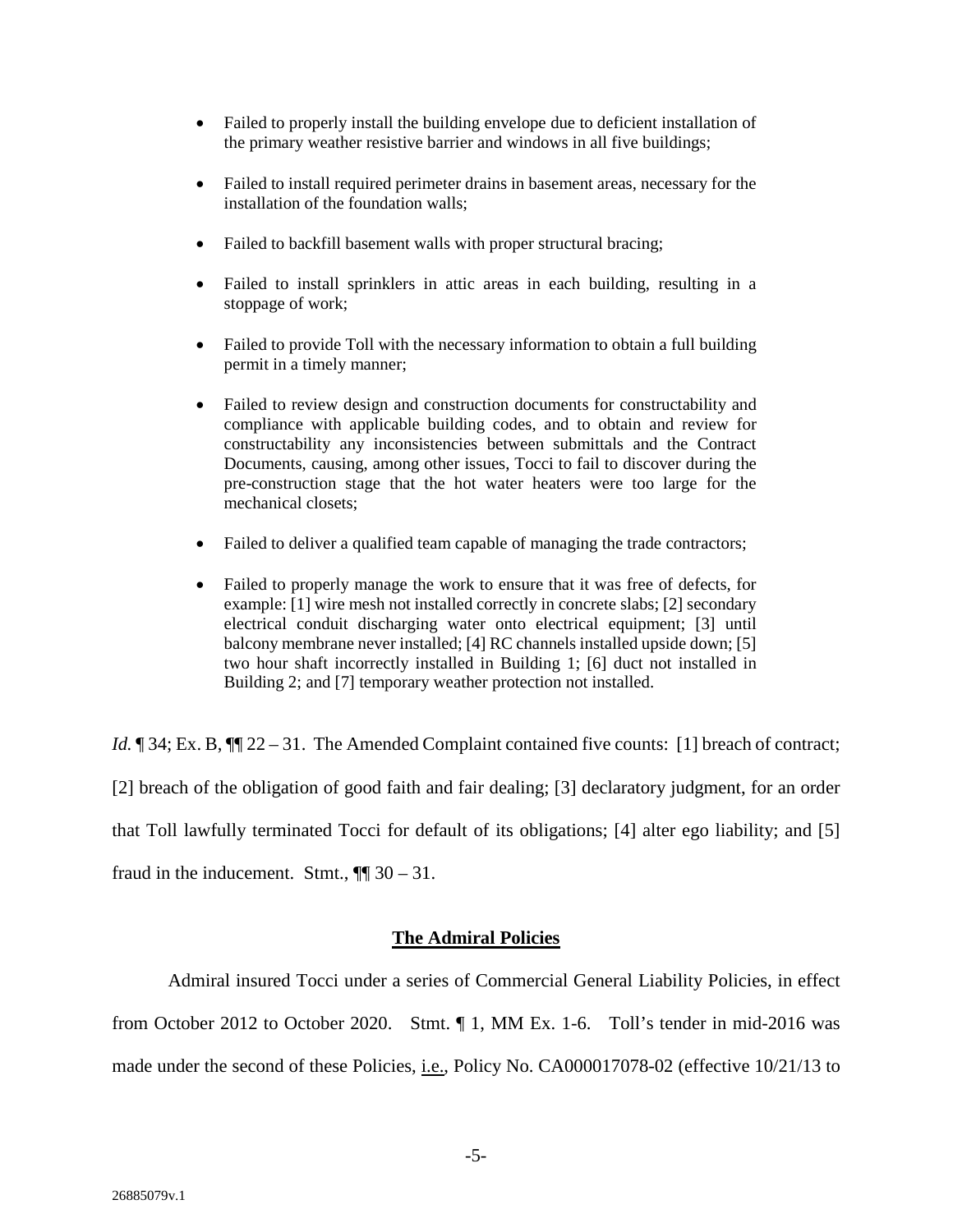$10/21/14$ ).<sup>4</sup> The Policy Tocci selected for coverage may or may not be correct. But, fortunately, this motion does not turn on the specific Policy Tocci selected.

Each of the various Admiral Policies are substantially identical in terms of the coverage they offer. Each is written on standard coverage forms. Each provides coverage for third-party claims of "property damage," i.e., resultant damage to the property of third parties, to the extent that "property damage" is caused by an "occurrence," i.e., an "accident" not foreseen or expected by Tocci. Except in limited instances – not relevant here – none of the Policies cover Tocci for contractually assumed liabilities. *See infra* p. 13. Specifically, each Policy's insuring agreement says, in relevant part, that:

> [Admiral] will pay those sums that the insured becomes legally obligated to pay as damages because of "bodily injury" or "property damage" to which this insurance applies. We will have the right and duty to defend the insured against any "suit" seeking those damages. However, we will have no duty to defend the insured against any "suit" seeking damages for "bodily injury" or "property damage" to which this insurance does not apply. We may, at our discretion, investigate any "occurrence" and settle any claim or "suit" that may result…

> This insurance applies to "bodily injury" and "property damage" only if: [1] The "bodily injury" or "property damage" is caused by an "occurrence" that takes place in the "coverage territory";…

*Id.*  $\P$  2. Each Policy defines "occurrence," in pertinent part, as:

[A]n accident, including continuous or repeated exposure to substantially the same general harmful conditions.

<sup>4</sup> Interestingly, when Tocci first received notice of Toll's suit in mid-2016, it did not immediately tender to Admiral. Instead Tocci elected to defend itself. It appointed its own counsel, developed its theories and defenses, and engaged in a number of mediations without inviting (or allowing) Admiral's participation. *See* Stmt. ¶ 37; EO Ex. 3. Then, in February 13, 2020 – after the litigation was Toll had been going on more than three years – Tocci inexplicably reversed course. It sent Admiral a copy of Toll's July 2016 complaint, and it belatedly demanded a defense against Toll's allegations. Stmt. ¶¶ 35 – 37. Tocci's belated notice, and its long defense without Admiral's involvement, may be an important issue if this litigation proceeds. Adm. Cmplt.,  $\P$  28 – 33. But again, of course, if the Court grants the current motion, this issue need not be reached. *See* p.2, n.2, supra.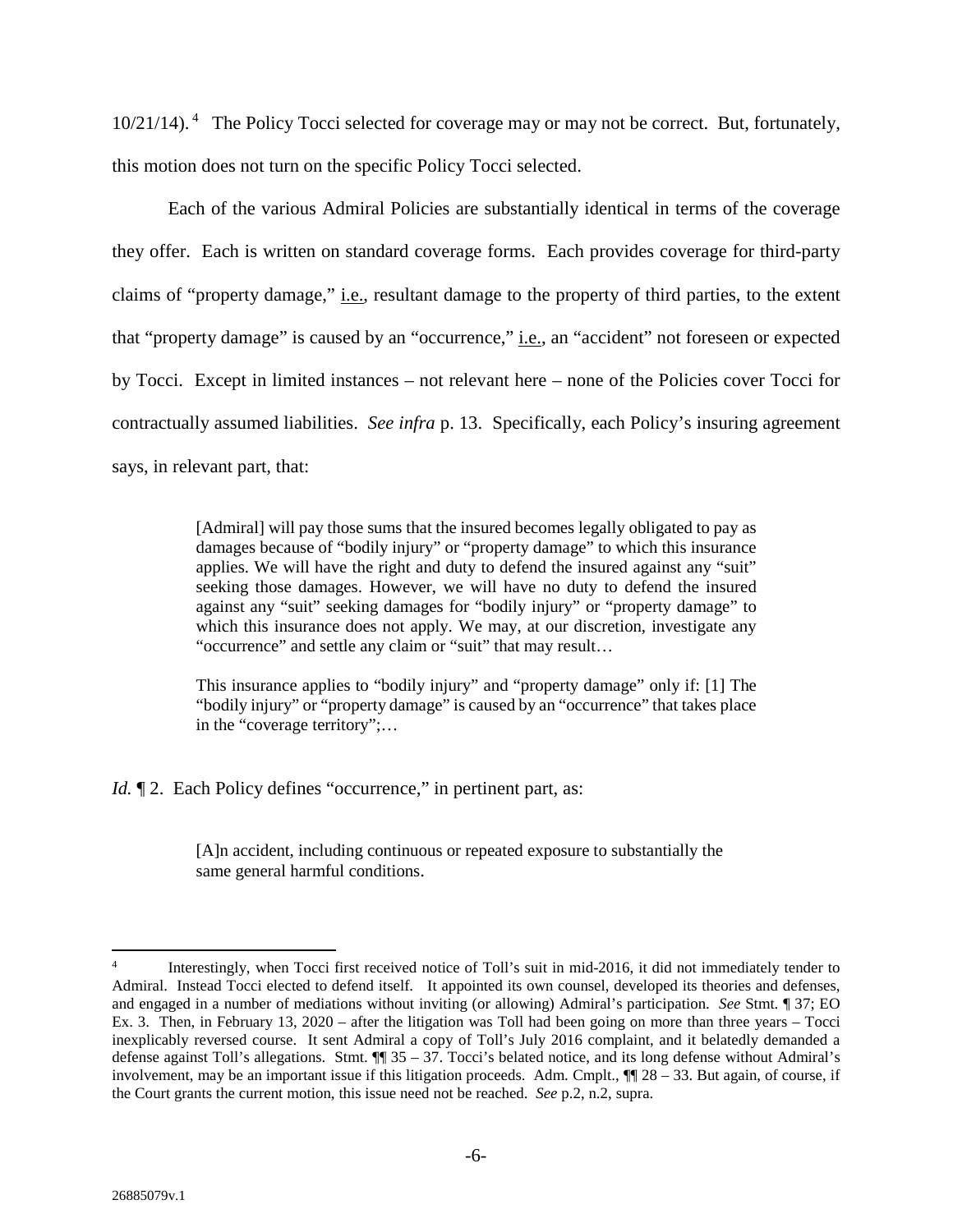*Id.* 13. Each Policy defines "property damage," in pertinent part, as

[a] Physical injury to tangible property, including all resulting loss of use of that property. All such loss of use shall be deemed to occur at the time of the physical injury that caused it; or

[b] Loss of use of tangible property that is not physically injured. All such loss of use shall be deemed to occur at the time of the "occurrence" that caused it.

*Id.*  $\P$  4. Finally, each Policy contains the following relevant exclusions:

This insurance does not apply to:

# **b. Contractual Liability**

"Bodily injury" or "property damage" for which the insured is obligated to pay damages by means of the assumption of liability in a contract or agreement. This exclusion does not apply to liability for damages … that the insured would have in the absence of the contract or agreement …

# **j. Damage to Property**

"Property damage" to:

[5] That particular part of real property on which you or any contractors or subcontractors working directly or indirectly on your behalf are performing operations, if the "property damage" arises out of those operations; or

[6] That particular part of any property that must be restored, repaired or replaced because "your work"<sup>5</sup> was incorrectly performed on it. …

Paragraph (6) of this exclusion does not apply to "property damage" included in the "products completed operations hazard." <sup>6</sup>

<sup>5</sup> The Policies define "Your Work" to mean: "[1] [w]ork or operations performed by you or on your behalf; and [2] [m]aterials, parts or equipment furnished in connection with such work or operations." The term, "Your Work," also includes "[1] [w]arranties or representations made at any time with respect to the fitness, quality, durability, performance or use of 'your work'; and [2] [t]he providing of or failure to provide warnings or instructions." Stmt. ¶ 5.

<sup>6</sup> The Policies define "products-completed operations hazard," in pertinent part, to include: "… all "bodily injury" and "property damage" occurring away from premises you own or rent and arising out of … "your work" except: … [2] [w]ork that has not yet been completed or abandoned." They provide, further, that "'your work' will be deemed completed … [c] when that part of the work done at a job site has been put to its intended use by any person or organization other than another contractor or subcontractor working on the same project. Work that may need service, maintenance, correction, repair or replacement, but which is otherwise complete, will be treated as completed." Stmt. ¶ 6.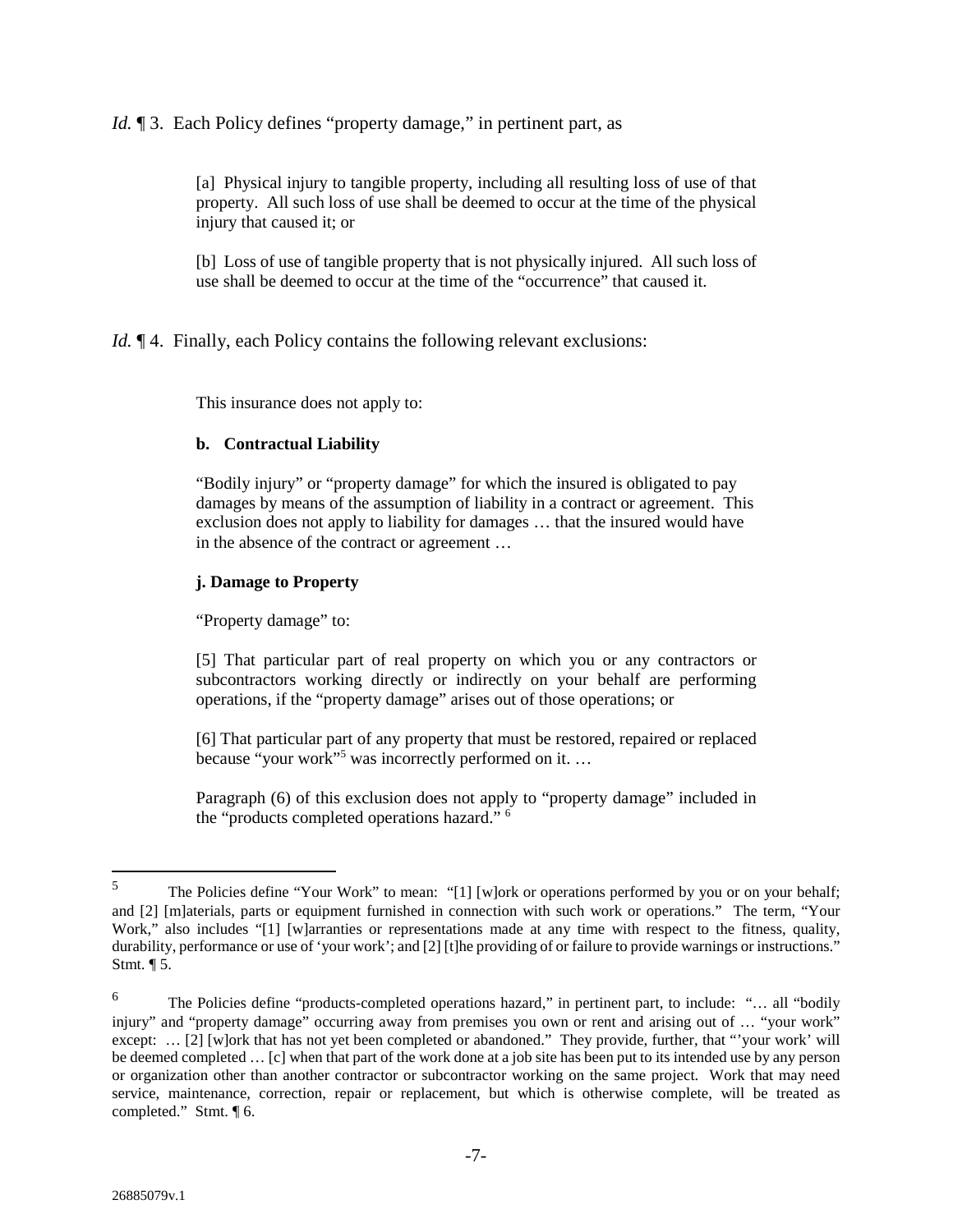*Id.*  $\P\P$  7 – 9.

On March 17, 2020, Admiral denied coverage for the Toll Action, saying "the Lawsuit does not include any allegations that Tocci is liable for property damage caused by an occurrence, as those terms are defined in the policy. Rather, the lawsuit alleges that the Defendants failed to properly manage the construction project in violation of its contractual agreement causing delays and faulty workmanship." Stmt., ¶ 38; EO Ex. 4. Additionally – Admiral went on – "even if the Lawsuit had alleged that Tocci was liable for property damage caused by an occurrence, the exclusion 'Damage to Property' bars coverage for property damage to arising out of Tocci's operations or 'your work.'" *Id.*

### **Tocci Admits That The Complaint Does Not Trigger A Defense, and Instead Seeks To Rely On Extrinsic Evidence**

On May 7, 2020, Tocci's coverage counsel responded to Admiral's coverage denial. *Id.* ¶ 39, EO Ex. 5. Tocci's letter conceded – correctly – that "Toll's Complaint [did] not specifically allege resultant property damage," of a kind that would trigger coverage under the Policies. *Id.* ¶ 40. Instead, the letter argued that Tocci should be entitled to trigger a duty to defend by pointing to extrinsic evidence, i.e., allegations outside the pleadings. The letter then pointed to deposition testimony from Toll's corporate designee, Eric Cohen, that:

- A roof leak resulted in damage to sheetrock in Unit 3302 of Building 3 on the Project
- Inadequate sheathing resulted in water getting into the building and led to mold formation that required remediation
- Soil settlement resulted in damage to a pipe, which was replaced; and to the Project's concrete slab and wood framing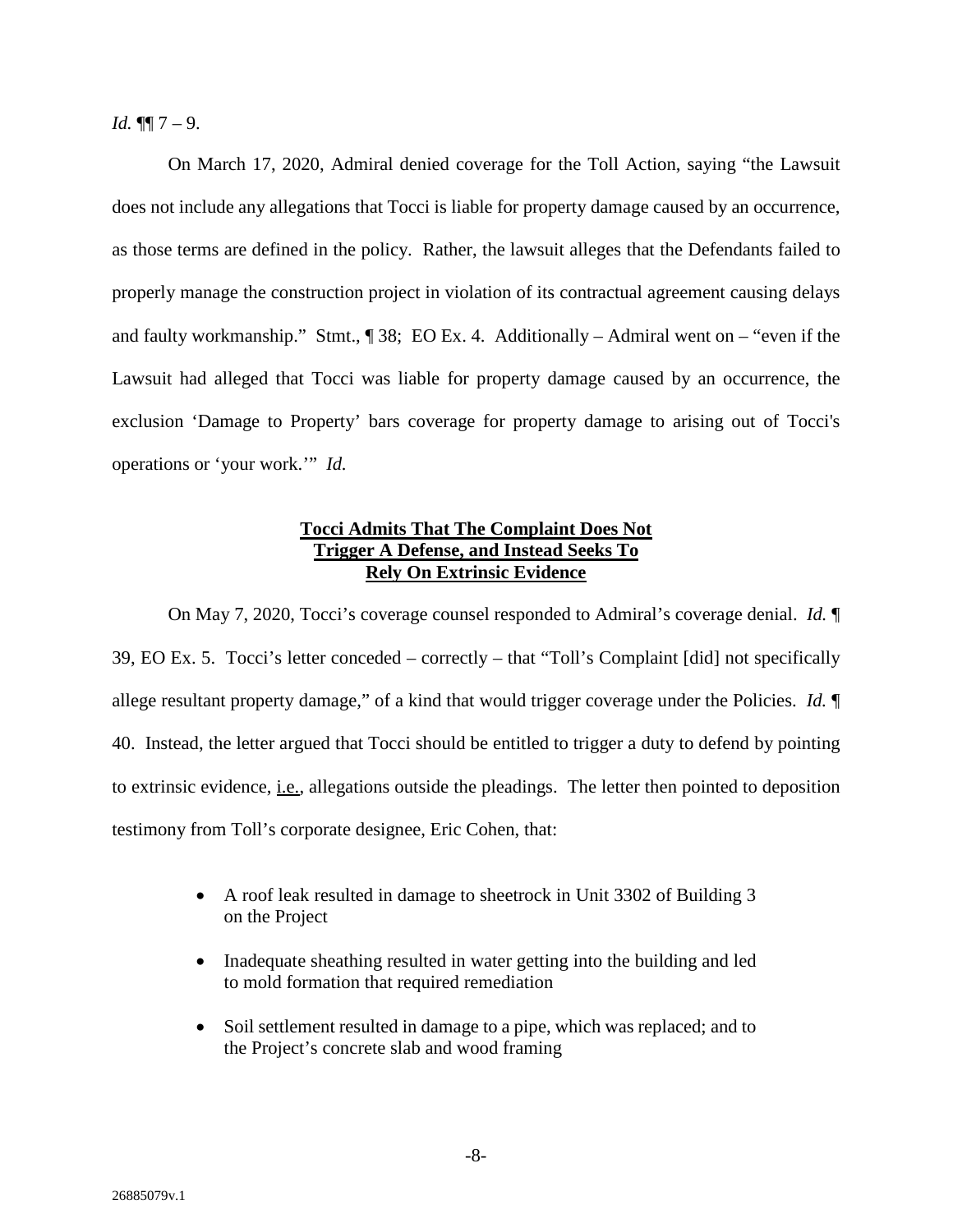*Id.*  $\P$ 41, EO Ex. 5, pp. 2, 5-15. Admiral reviewed this material and stood by its denial. It observed that Mr. Cohen's new allegations also involved claims of faulty workmanship, falling within the scope of the Construction Management Agreement – i.e., a breach of contract. The new allegations still did not allege any "resultant damage," <u>i.e.</u>, damage to the property of third parties. Stmt.  $\P$ 42; EO Ex. 6. Further discussions ensued. These discussions refined, but did not resolve, the parties' dispute. *See* Stmt. ¶¶ 43-47, EO Ex. 6 - 11.<sup>7</sup>

Finally, on January 8, 2021, Admiral issued a final letter, acknowledging the parties' disagreement, and comprehensively summarizing the parties' positions. The letter said Admiral would provisionally defend Tocci, but would seek a court order that it had no obligation to do so. Stmt.  $\P$  48, EO Ex. 11. Admiral filed this action on March  $5^8$ .

### **CHOICE OF LAW**

At the outset, it appears to be necessary for this Court to resolve a threshold question as to which state's law – Massachusetts, or New Jersey – applies to the present dispute. *Id.* ¶ 48; EO Ex. 11. Admiral believes Tocci, as a general contractor, has no legitimate argument for coverage

<sup>7</sup> On October 19, 2020, Admiral sent Tocci a supplemental letter, reiterating its original coverage denial, and asserting certain additional grounds for declination. Specifically, Admiral noted the response of a subcontractor's insurance carrier – Citizens Insurance – which had acknowledged a conditional duty to reimburse Tocci for the cost of Tocci's defense. For a time, the letter from Citizens mooted the parties' disagreement as to whether Toll's complaint gave rise to a duty to defend under the Admiral policies. Unfortunately, Citizens has now withdrawn its coverage position, and those additional grounds for declination are no longer applicable, and Tocci has returned to press its original claims for defense.

<sup>8</sup> On the same day Admiral filed this action, an insurer for one of Tocci's New Jersey subcontractors – Harleysville Insurance Co. – filed an action against Tocci in New Jersey Superior Court, seeking a declaration that Tocci was not entitled to coverage for the Connell Action as an additional insured under a policy Harleysville issued in New Jersey to one of Tocci's subcontractors. At essentially the same time, Tocci filed its own action in New Jersey. Tocci's action sought – among other things – a declaration [1] that Tocci was an additional insured under the Harleysville Policy; [2] that Tocci was owed defense by Harleysville in the Connell action, and [3] thatTocci was owed defense in the Connell and Toll actions under one or more New Jersey policies issued to one or more New Jersey subcontractors. Admiral is also named as a defendant in the New Jersey actions, but is not a central participant. Notably, neither New Jersey action includes the BHID claims, and neither encompasses the full course of dealing described in Admiral's current Massachusetts complaint. Both New Jersey actions are currently stalled, as the plaintiffs in those actions dispute whether the actions should be consolidated with each other and (if so) where.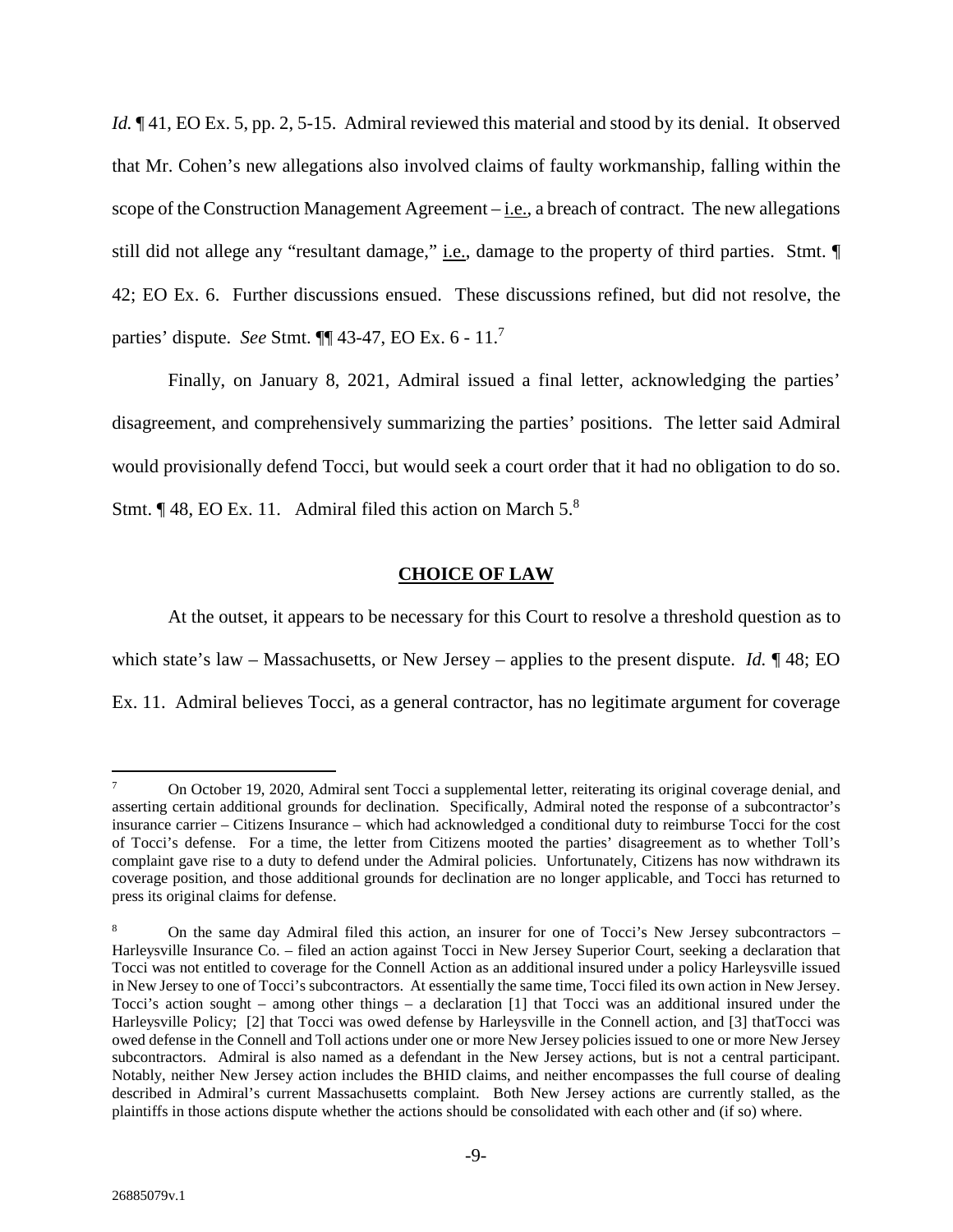under either law. *Id.*  $\P$  42, EO Exh. 6. Tocci appears to disagree. *Id.*  $\P$  39, EO Exh. 5. Fortunately, the question is easy to resolve, since the law of Massachusetts – not New Jersey – indisputably applies to Tocci's coverage claims.

Where, as here, a lawsuit is based on diversity of citizenship, the court "must apply the choice-of-law rules of the forum state," i.e., Massachusetts. *Acadia Ins. Co. v. Peerless Ins. Co.*, 679 F. Supp. 2d 229, 237 (D. Mass. 2010); *Klaxon Co. v. Stentor Elec. Mfg. Co*., 313 U.S. 487, 496 (1941). In coverage cases, where the construction of an insurance policy is at issue, this means applying "the law of the state that has the most significant relationship **to the insurance contract at issue."** *Id.* (emphasis added); *see also Bushkin Assoc., Inc. v. Raytheon Co.*, 393 Mass. 622, 632, 473 N.E.2d 662, 669 (1985) (quoting Rest. (Second) of Conflict of Laws ("Restatement") § 188(1) (1971)). To perform this analysis,

> The contacts to be taken into account . . . include: (a) the place of contracting, (b) the place of negotiation of the contract, (c) the place of performance, (d) the location of the subject matter of the contract, and (e) the domicile, residence, nationality, place of incorporation and place of business of the parties.

*Bushkin*, 393 Mass. at 632, 473 N.E.2d at 669 (quoting Rest. § 188(2)). The determination involves more than "simply adding up various contacts," *Id.* and courts are instructed to consider the following additional factors as well:

> (a) the needs of the interstate and international systems, (b) the relevant policies of the forum, (c) the relevant policies of other interested states and the relative interests of those states in the determination of the particular issue, (d) the protection of justified expectation, (e) the basic policies underlying the particular field of law, (f) certainty, predictability and uniformity of result, and (g) ease in the determination and application of the law to be applied.

*Id.* (quoting Rest. § 6(2)). Most importantly, where contracts of insurance are involved,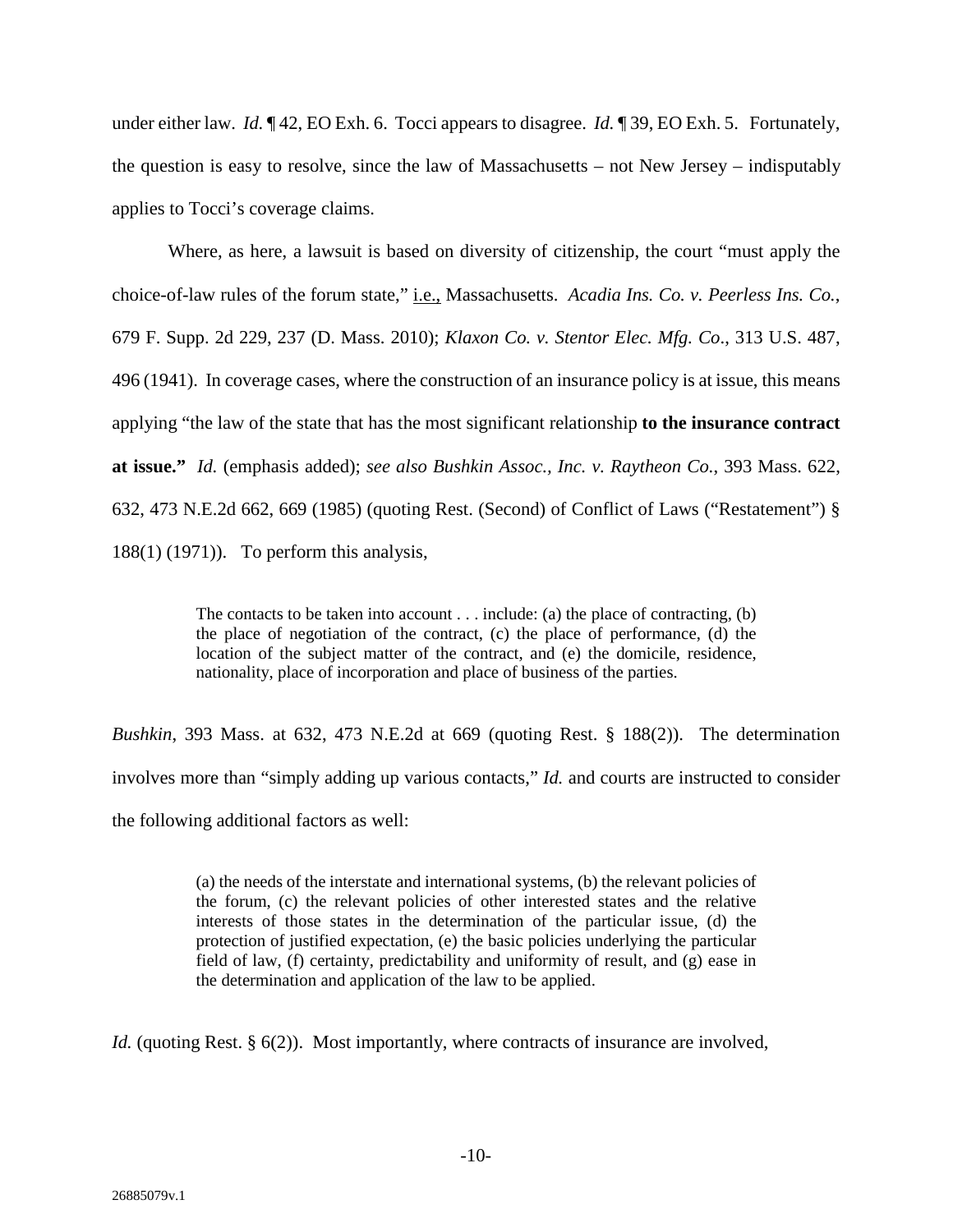Section 193 [of the Restatement] provides that the [parties'] rights … are to be determined by the local law of the State that the parties to the insurance contract understood would be the principal location of the insured risk during the term of the policy, unless some other State has a more significant relationship under the principles of § 6. …. Section 193 further provides that "[t]he location of the insured risk will be given greater weight than any other single contact in determining the state of the applicable law provided that the risk can be located, at least principally, in a single state. Restatement § 193 comment b. **The insured risk generally will be located in the State where the policy holder is domiciled.**

*OneBeacon America Ins. Co. v. Narragansett Elec. Co.*, 90 Mass. App. 123 (2016) (emphasis added), *quoting Clarendon Natl. Ins. Co. v. Arbella Mut. Ins. Co*., 60 Mass. App. Ct. at 496; *see also W.R. Grace & Co. v. Hartford Accident & Indem. Co*., 407 Mass. 572, 586 (1990) (*"Grace Hartford"*); *W.R. Grace & Co. v. Maryland Casualty Co.*, 33 Mass. App. 358 (1992) (*"Grace Maryland"*).

Taken together, these factors compel the application of Massachusetts law. Both Tocci entities are organized in Massachusetts. Stmt.  $\P$  10 – 11. Both are domiciled and have their headquarters here. *Id.*  $\P$  10 – 11, 15. John Tocci, the companies' principal, is a Massachusetts resident. *Id.* ¶ 12. The Policies were applied for, and issued, in Massachusetts. *Id.* ¶ 10 – 16, 20. They were brokered through the Driscoll Agency, in Norwell, Massachusetts. *Id.* ¶ 14. The premiums were paid through a Massachusetts company, which issued checks to Driscoll, which passed them along to Admiral. *Id.* ¶ 21. Driscoll has remained deeply involved in this matter, and continues to communicate with Admiral regularly as to the claim.

Tocci may argue that the specific Project that is the subject of this motion – i.e., the Toll Project – was located in New Jersey. This is true. But under Massachusetts law, that fact is of little relevance. Tocci – from its headquarters in Massachusetts – handles work throughout the Northeastern United States. *Id.*  $\P$  17 – 19. It is exposed to claims in multiple jurisdictions. Indeed, Admiral's current lawsuit involves claims that have arisen in at least two separate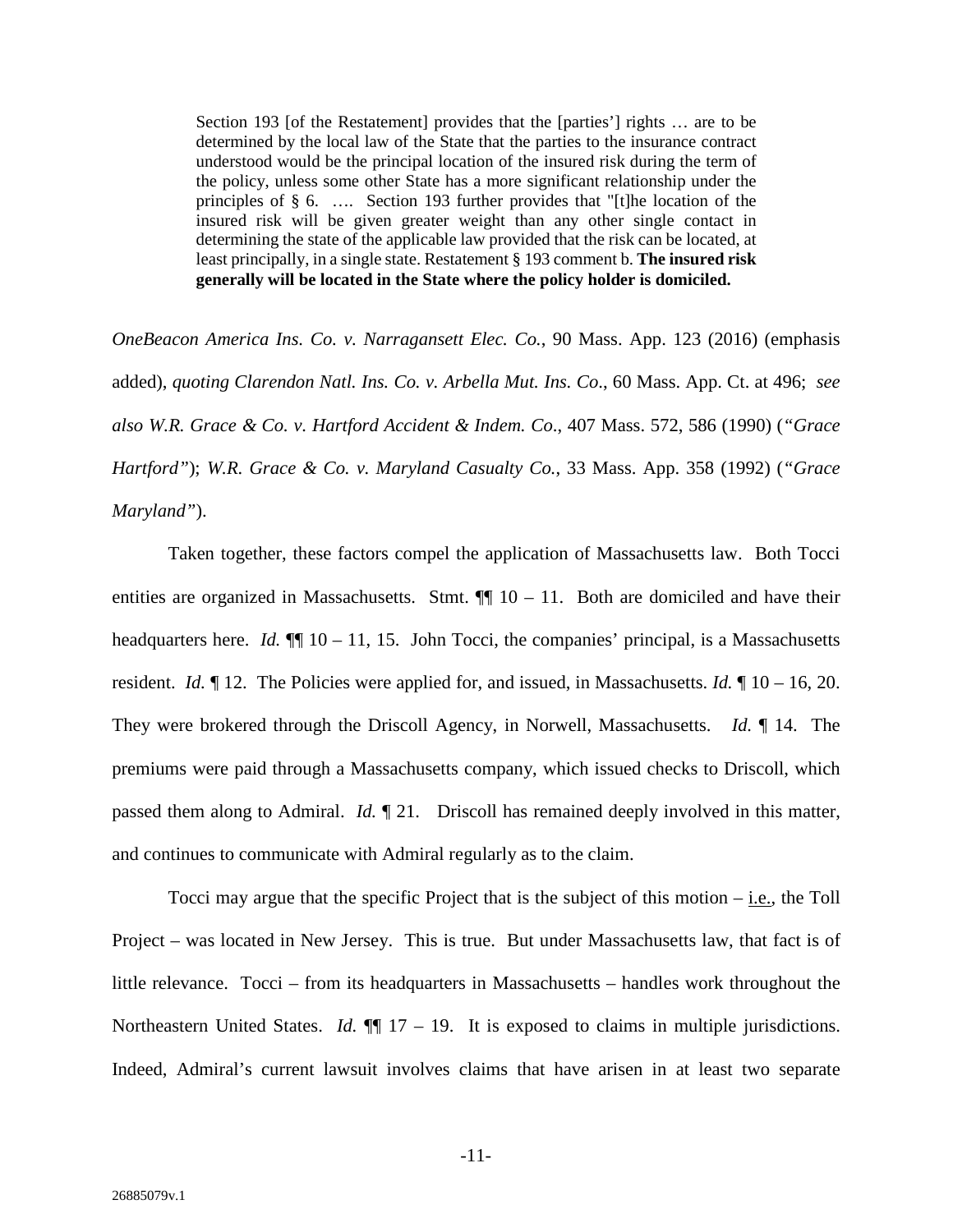jurisdictions – Boston, Massachusetts and New Jersey – and Tocci, in the past, has faced suits in other places as well. *See, e.g., Tocci Bldg. Corp. of N.J. v. Virginia Surety Co*., 750 F.Supp.2d 316 (D. Mass. 2010) (coverage dispute arising from project in Westbury, New York); *Tocci Bldg. Corp. v. Zurich Am. Ins. Co*., 659 F.Supp.2d 251 (D. Mass. 2009) (coverage dispute arising from project in Burlington, Massachusetts).

In circumstances like this, Massachusetts law is clear: the coverage provided by a company's policies does not depend on the accident of where a particular claim arose. The law applied to coverage issues should be uniform, and these issues should be resolved in a consistent way, under the law of "the state where the policyholder is domiciled." *Narragansett Electric*, 90 Mass. App. at 129. Application of the law of a single jurisdiction – the place of domicile –

> produces coherent interstate insurance coverage; appears to conform to justified expectations; offers the prospect of certainty, predictability, and uniformity of result; provides relative ease in the determination and application of the governing law; and looks to the law of the State which, as to the legal issues involved, has the most significant relationship with the transactions and the parties.

*Id.; Grace Hartford,* 407 Mass. at 586. *See also Millipore Corp. v. Travelers Indem. Co.,* 115 F.3d 21, 30 (1st Cir. 1997); *HDI-Gerling American Ins. Co. v. Navigators Ins. Co.*, Civil Action No. 15-10338-FDS, 2015 U.S. Dist. LEXIS 121457, at \*12 (D. Mass. Sep. 11, 2015) ("Massachusetts courts have held that where the insured risk can implicate multiple states, other governing principles of choice of law generally point to the law of the domicile of the policyholder"); *General Electric Co. v. Lines*, 2008 Mass. Super. LEXIS 284, 2008 WL 2908053, \*7 (Mass. Super. 2008) ("the only sensible rule in insurance coverage cases is that the domicile of the policyholder shall govern"). Here the Policies were issued and brokered in Massachusetts, to a Massachusetts company performing work in multiple states. Thus Massachusetts law – not New Jersey law – governs Tocci's claim for coverage under these Policies.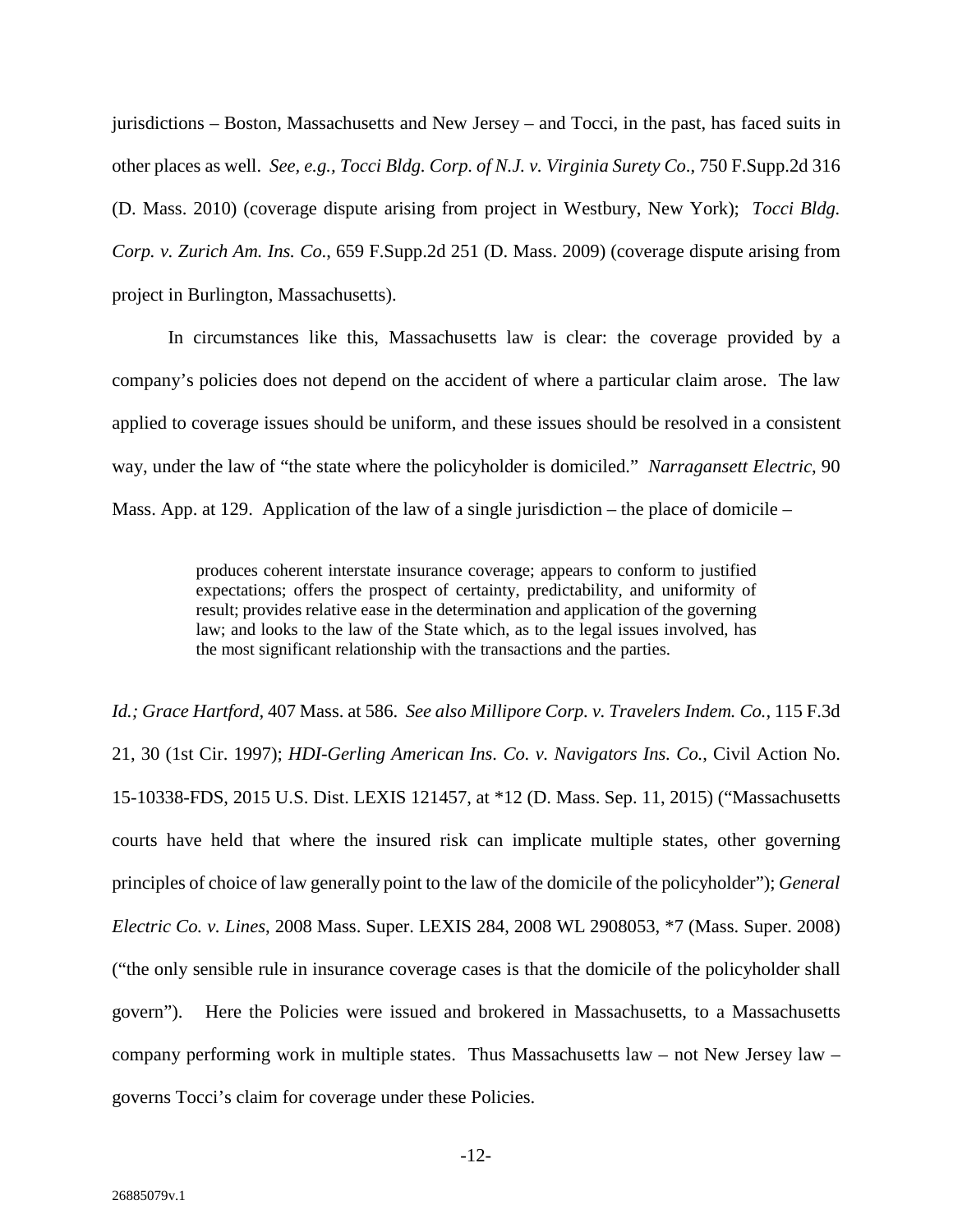# **ARGUMENT**

# **I. The Claims Against Tocci Arise In Contract, And Do Not Allege "Property Damage," Only Economic Harm;**

Once it is determined that Massachusetts law applies to this case, the remaining analysis is straightforward. "As the insured, [Tocci] bears the burden of proving that at least one of the underlying claims fall within the scope of coverage under the Policies." *Mills Constr. Corp. v. Nautilus Ins. Co.*, No. 1:18-cv-10549-IT, 2019 U.S. Dist. LEXIS 55256, at \*12 (D. Mass. Mar. 31, 2019). Here, the Toll complaint seeks to recover economic losses arising from Tocci's alleged breach of its contractual obligations under the Construction Management Agreement. None of these allegations involve "property damage," or "bodily injury." None fall within the Policy's insuring agreement.<sup>9</sup>

There is, to be sure, a small part of Toll's Amended Complaint that refers to "defects" in the work for which Tocci was responsible. Specifically, Paragraph 31 says:

> The Construction Manager [Tocci] failed to promptly manage the Work to ensure that it was free from defects, for example [1] wire mesh was not installed correctly in the concrete slabs; [2] secondary electrical conduit discharging water onto electrical equipment; [3] unit balcony membrane was never installed; [4] RC channels were installed upside down; [5] two hour shaft in Building 1 [was] incorrectly installed on all four floors; [6] duct not installed in Building 2; and [7] temporary weather protection never installed..

Stmt., ¶ 34; Ex. B, ¶ 31. But in the end, these allegations do not trigger coverage either. As Tocci itself admits, these allegations "[do] not specifically allege resultant property damage," i.e.,

<sup>9</sup> Thus – by way of example – even if Toll were successful in showing that "there were countless delays to the Project Schedule, each of which was caused and/or exacerbated by the Construction Manager's failure to properly prosecute and manage the Work," Ex,. B ¶ 21 or that Tocci fraudulently "represented to Toll that Tocci Residential employed various people to perform the construction management work" Ex. B  $\P$  131, Admiral would have no duty to cover Tocci's liability. Whether true or false, these allegations do not involve "physical injury to tangible property," and therefore do not trigger coverage.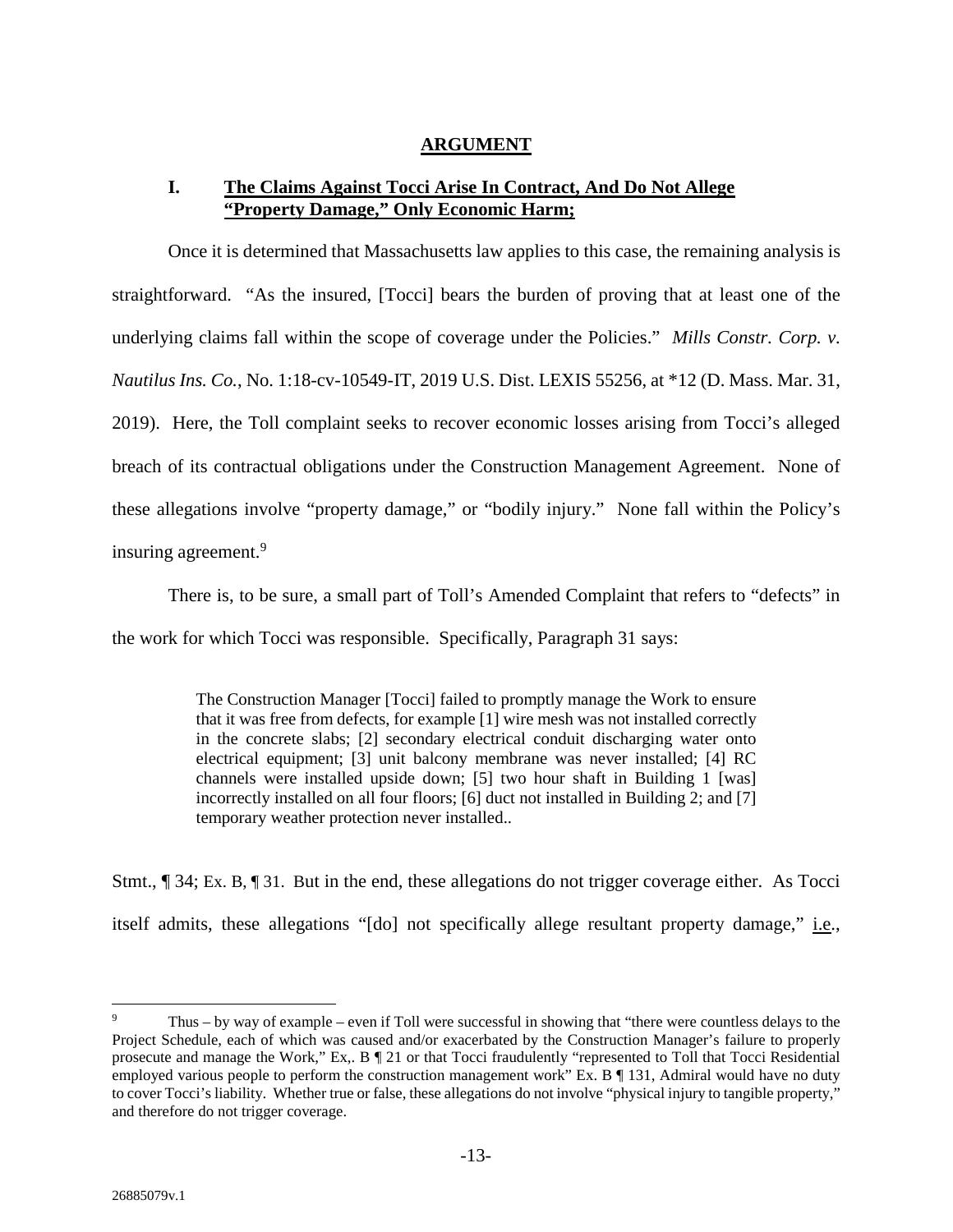property damage outside the scope of Tocci's Construction Management Agreement. Stmt. ¶ 40, EO Ex. 5, p.2. Each of the allegations is, ultimately, based on Tocci's alleged failure of contractual performance. And a general contractor's faulty workmanship – i.e., its breach of its contract with a third party to deliver a quality product – is simply not the kind of risk covered by a CGL policy. *See, e.g., Lee Kennedy Co. v. Arch Ins. Co.*, 357 F.Supp. 3d 81, 83 (D. Mass. 2019) ("to the extent that [a general contractor] bases its claim on the contract with [a project owner] in which [the general contractor] assumed liability for … defective work, [the contractor's] coverage claim falls directly within the contract liability exclusion." *Id.* at 83.<sup>10</sup>

# **II. To The Extent Toll Seeks Coverage Based on Claims of Improper Workmanship, Those Claims Do Not Involve "Property Damage," Caused By An "Occurrence," Within The Admiral Insuring Agreement.**

 The final question – since Tocci has conceded Toll's Amended Complaint does not seek recovery for any "resultant damage" – is whether Tocci has permissibly adduced any extrinsic evidence that might "add substance and meaning to skeletal claims" in the complaint, so as to permit the conclusion that Toll is in fact seeking recovery in tort for "resultant damage." In certain circumstances, where a complaint is "skeletal" in form, *Mills*, No. 1:18-cv-10549-IT, 2019 U.S. Dist. LEXIS 55256, at \*12, and where extrinsic facts are made "known to an insurer," *see Sullivan*,

<sup>10</sup> *See also, e.g*., *NWS Corp. v. Hartford Fire Ins. Co.*, Civil Action No. 12-30113-KPN, 2013 U.S. Dist. LEXIS 77182, at \*12 (D. Mass. Apr. 25, 2013) ("economic loss . . . is not within the scope of property damage coverage") (*citing Smartfoods, Inc. v. Northbrook Prop. & Cas. Co.*, 35 Mass. App. Ct. 239, 243 (1993)); *Amtrol*, 2002 U.S. Dist. LEXIS 18691, at \*20 (D. Mass. Sep. 10, 2002) ("the physical injury requirement in standard CGL policies exists to prevent recovery of mere economic loss."); *Commerce Ins. Co. v. Betty Caplette Bldrs.*, 420 Mass. 87, 91 (1995) ("The coverage is for tort liability for physical damages to others and not for contractual liability of the insured for economic loss because the product or completed work is not that for which the damaged person bargained.") *See also Essex Ins. Co. v. BloomSouth Flooring Corp*., Civil Action No. 03-10275- LTS, 2006 U.S. Dist. LEXIS 109175, at \*54 n.19 (D. Mass. Aug. 16, 2006) ("I note that any lost business damages would also be excluded under the CGL policies here. BFDS lost business is an economic loss arising out of contractual liability for the fact that BloomSouth's product or completed work is not that for which the damaged person bargained.); *Lee Kennedy Co. v. Arch Ins. Co.*, 357 F. Supp. 3d 81, 85 (D. Mass. 2019) ("a commercial general liability insurance policy provision applies only to tort liability and not contractual liability.")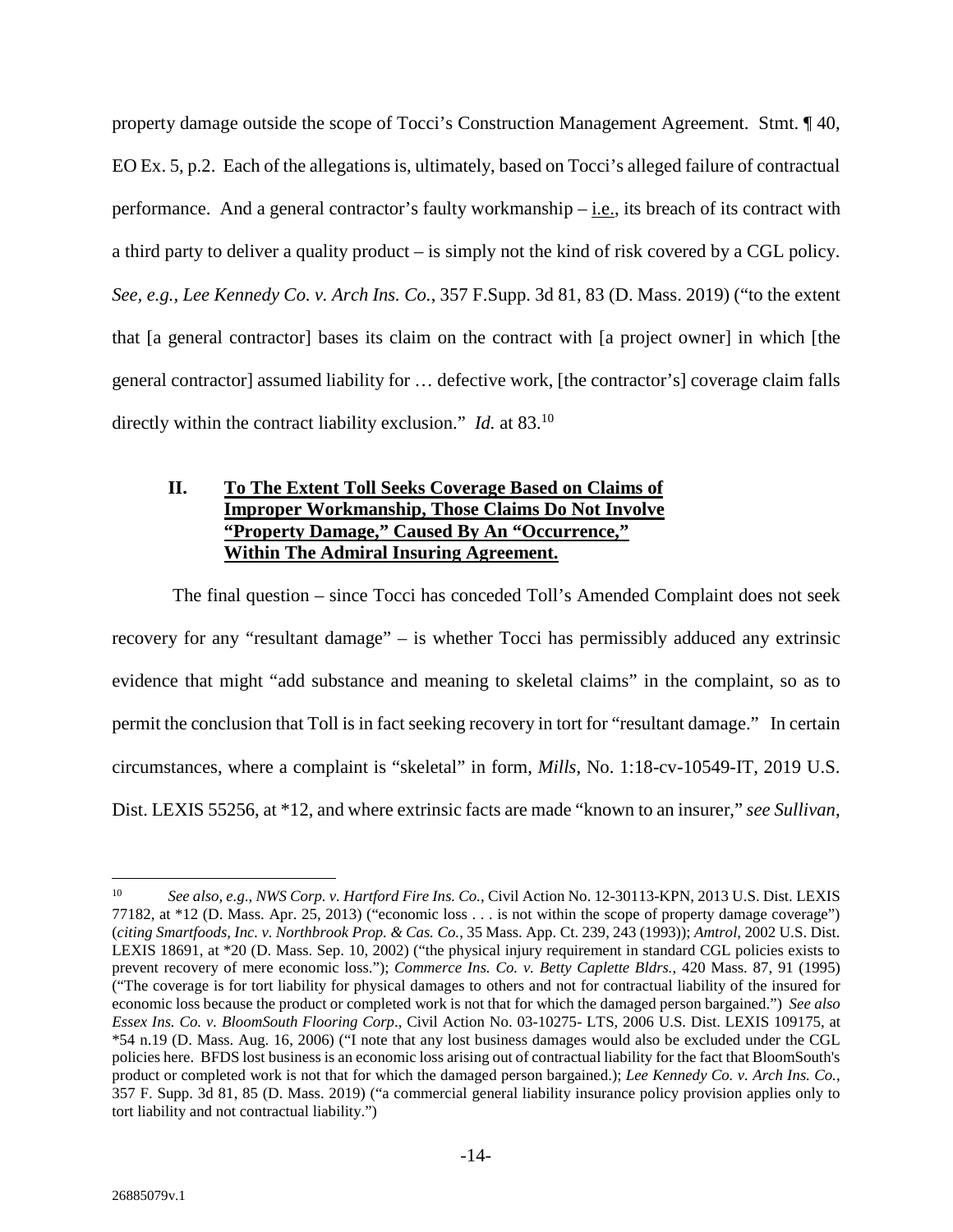439 Mass. at 394, a court may find coverage triggered even though the four corners of the complaint do not contain sufficient information to do so.

Of course, it is far from clear that these cases apply here. Toll's complaint is anything by "skeletal." It is detailed and comprehensive. As the court held in *Mills*, "[e]xtrinsic facts may add substance and meaning to skeletal claims only adumbrated in the complaint. But an insured may not, in the absence of a complaint that requires coverage, force its insurer to defend the insured by simply telling the insurer facts which would create coverage." 2019 U.S. Dist. LEXIS 55256, at \*12 (internal citations omitted.)

But, again, the point is likely moot. Even if this court were to permit Tocci to introduce extrinsic evidence to buttress the allegations here, Tocci has given Admiral no extrinsic evidence that would trigger a defense. After more than three years of detailed discovery, multiple mediations, and a year of extended communications between coverage counsel, the only "extrinsic evidence" that Tocci has been able to present is the deposition testimony of Toll's corporate designee, Eric Cohen, that:

- A roof leak resulted in damage to sheetrock in Unit 3302 of Building 3 on the Project;
- Inadequate sheathing resulted in water getting into the building and led to mold formation that required remediation;
- Soil settlement resulted in damage to a pipe, which was replaced; and to the Project's concrete slab and wood framing.

Stmt. ¶ 41, EO Ex. 5. None of this "extrinsic evidence" shows any damage outside the Project itself, i.e., damage to property outside the scope of the work that Tocci was contractually commit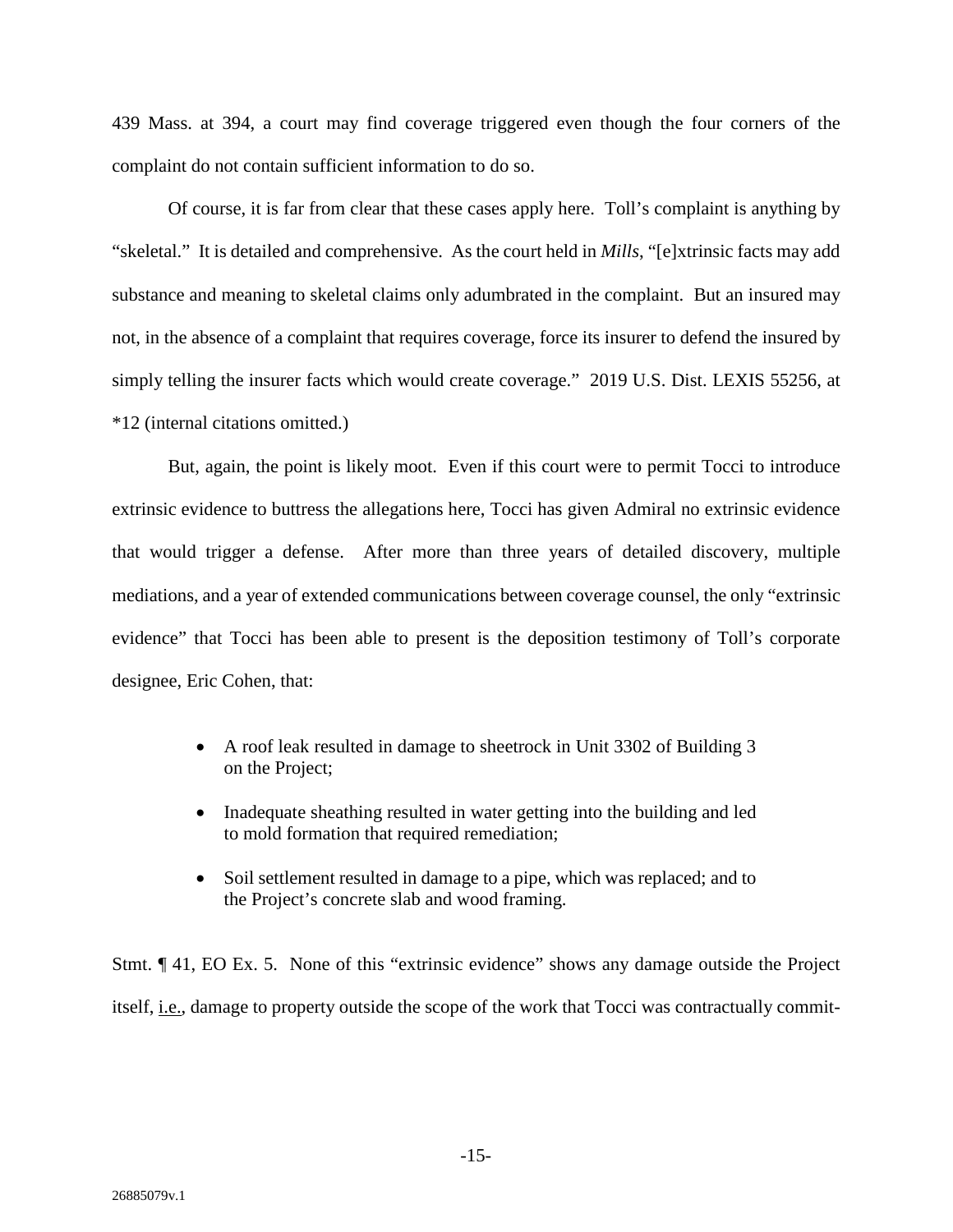ted to perform. None of this alleged damage falls within the scope of the coverage provided to Tocci, as general contractor, under the Admiral Policies.

The point is not hard to understand, or even particularly controversial. Over the past thirty years, Massachusetts courts have repeatedly rejected arguments like the ones Tocci is making: finding claims of faulty workmanship against general contractors do not involve "property damage," caused by an "occurrence," within the meaning of a CGL policy. As these courts hold, "CGL policies are intended to protect the insured from liability for injury or damage to the persons or property of others; they are not intended to pay the costs associated with repairing or replacing the insured's defective work and products." *Friel Luxury Home Constr., Inc. v. Probuilders Specialty Ins. Co. RRG*, No. 09-cv-11036-DPW, 2009 U.S. Dist. LEXIS 121775, at \*13 (D. Mass. Dec. 22, 2009). As a result, these courts hold, "a failure of workmanship does not involve the fortuity required to constitute an accident." *Id.* at 15. *See also Mello Constr., Inc. v. Acadia Ins. Co.*, 70 Mass. App. Ct. 1104 (2007), 2007 Mass. App. Unpub. LEXIS 683 at \*7; *Mills,* 2019 U.S. Dist. LEXIS 55256, at \*8 (D. Mass. Mar. 31, 2019); *American Home Assur. Co. v. AGM Marine Contrs., Inc*., 379 F. Supp. 2d 134, 136 (D. Mass. 2005).

The decision in *Mills* is instructive. Indeed, it is on all fours with this case. While rebuilding a residential property, a general contractor damaged the building's foundation, leading to delays. *Mills*, 2019 U.S. Dist. LEXIS 55256, at \*2. The homeowner sued for the foundation damage, the resulting delays, and various other alleged defects: for example, finish trim work not performed in a good and workmanlike manner, exterior trim installed with nails that would rust and fail, leaking doors. *Id.* at \*22 – 23. The contractor's insurer denied coverage. After reviewing the homeowner's allegations in detail, the court found the "complaint describe[d] no accidents" that could be considered an occurrence under Massachusetts law. *Id.* at 14. In effect, the contractor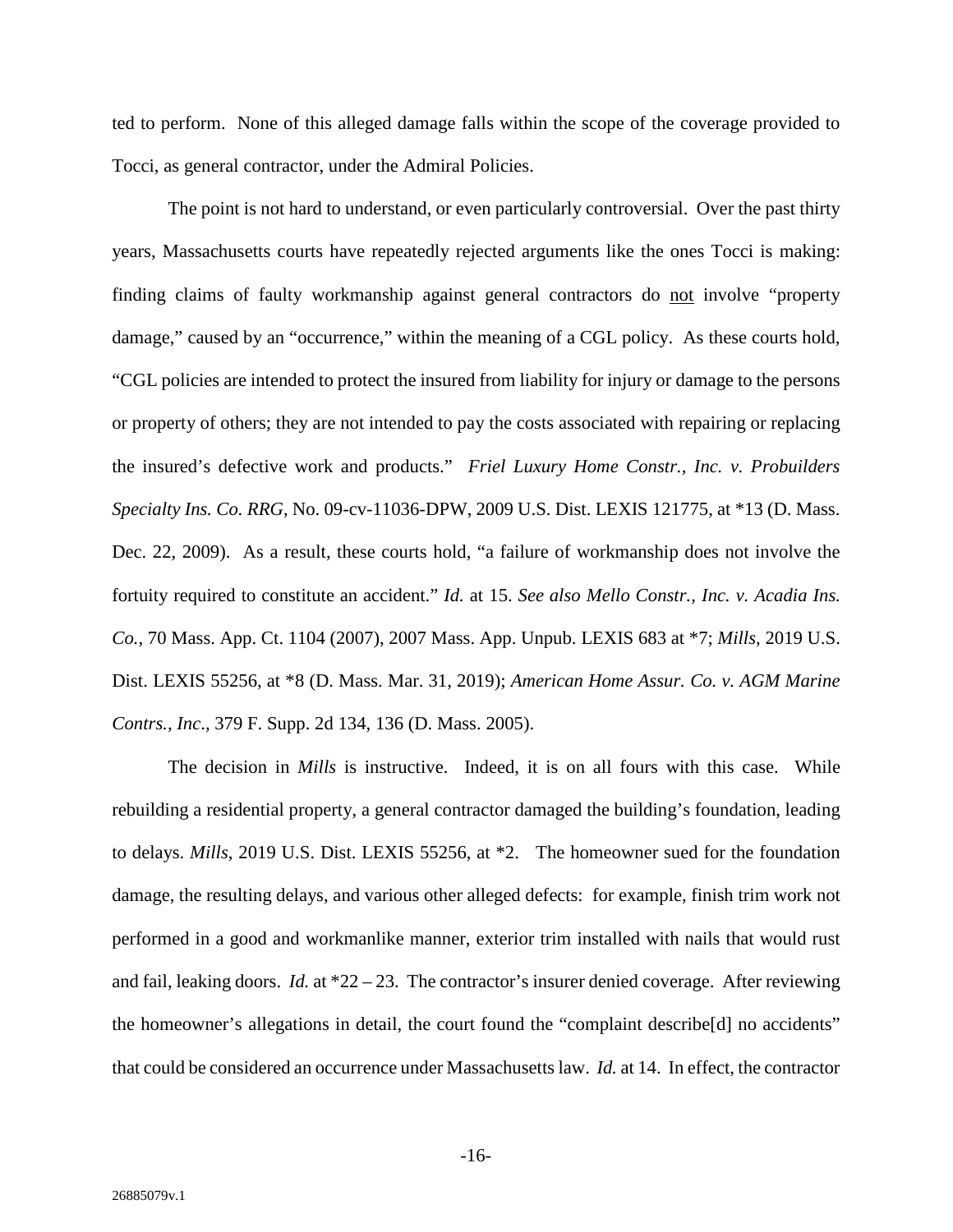had contracted to build a home free from defects, and failed to do so. While the contractor's failure might expose the contractor to a claim for breach of contract, i.e., economic harm, it failure to deliver the promised contractual performance did not constitute an "occurrence," under Massachusetts law.

The Toll project is larger, but the allegations are strikingly similar. Even if the Court chooses to credit Mr. Cohen's testimony, the issues he describes are materially identical to those in *Mills:* a cracked concrete slab, a broken pipe, a leaking roof. The outcome should be the same as well. There has been no "property damage," caused by an "occurrence." The Admiral policies are not triggered by this kind of contract claim.

# **III. To The Extent Toll Seeks Coverage Based on Claims of Improper Workmanship, Those Claims Fall Within The Business Risk Exclusions of the Admiral Policies.**

Finally, and alternatively, even if this court were (somehow) to find that Tocci's claim involved some kind of "property damage," caused by an "occurrence" – these damages would be barred from coverage under the policies' "business risk" exclusions. *See, e.g., B&T Masonry Constr. Co. v. Public Serv. Mut. Ins. Co.,* 382 F.3d 36 (1st Cir. 2004); *Acadia Ins. Co.*, 679 F.Supp.2d 229 (D. Mass. 2010); *Mills*, 2019 U.S. Dist. LEXIS 55256, at \*15. The exclusions – which only become relevant if there is a covered "occurrence" – "reflect the proposition that certain business risks are a normal, foreseeable and expected incident of doing business and should be reflected in the price of the product or service rather than as a cost of insurance to be shared by others." *Friel*, 2009 U.S. Dist. LEXIS 121775, at \*19.

Although numerous exclusions are potentially at issue, *see* Stmt. ¶ 48**,** the most immediately relevant are exclusions j.5 and j.6, which bar coverage for property damage to: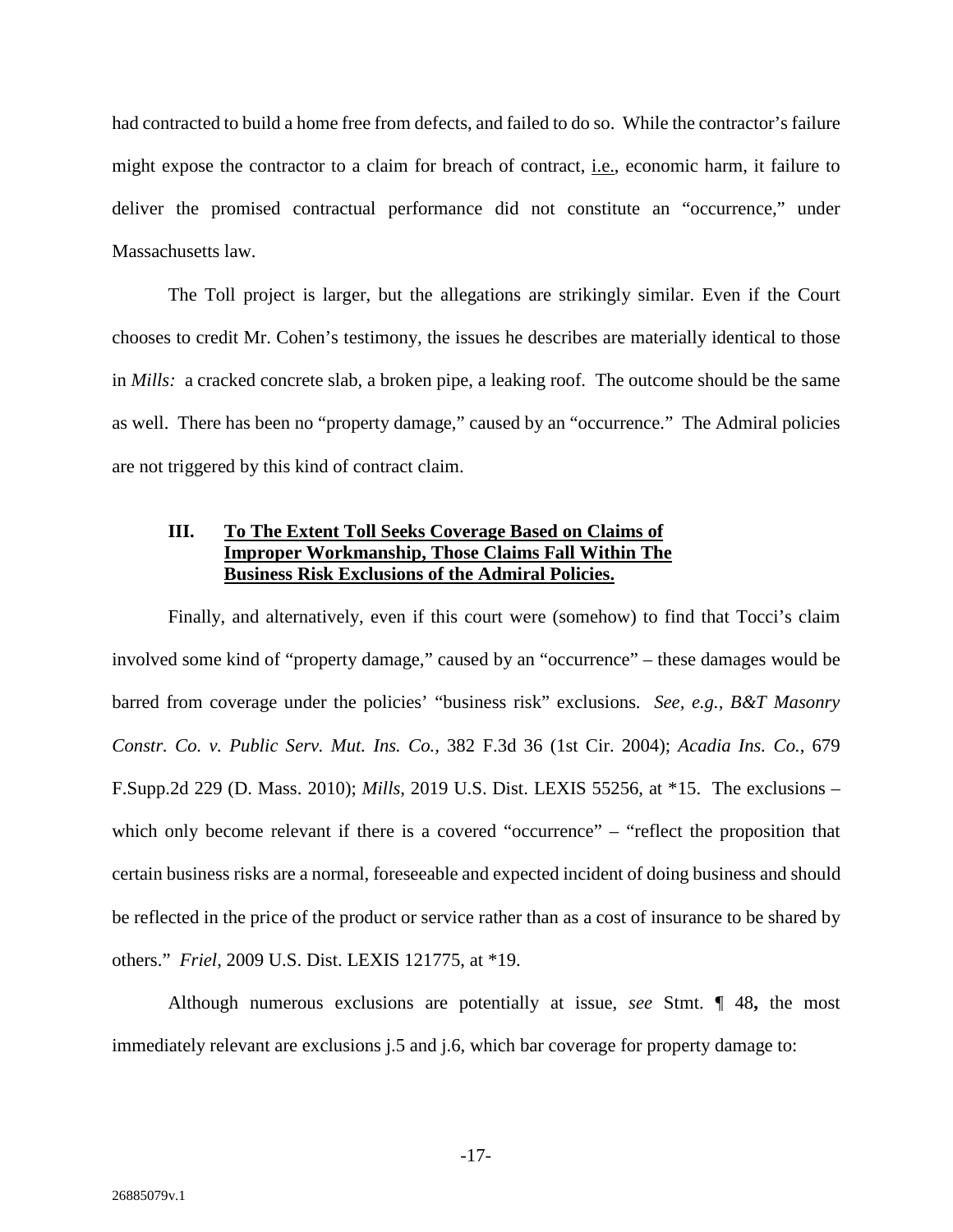- 5. That particular part of real property on which you or any contractors or subcontractors working directly or indirectly on your behalf are performing operations, if the "property damage" arises out of those operations.
- 6. That particular part of any property that must be restored, repaired or replaced because "your work" was incorrectly performed on it.

Stmt.  $\llbracket 8^{11} \rrbracket$  These exclusions apply when "that particular part" of property on which the insured has performed work has been damaged by the insured's operations or must be replaced because the insured's work was incorrectly performed. And where  $-$  as here  $-$  a general contractor is contractually responsible for an entire project, "that particular part" of property means the entire project. *See Friel*, 2009 U.S. Dist. LEXIS 121775, at \*23 ("it is clear that any work or operations performed by Friel, as the general contractor, necessarily encompassed the Latessas' home in its entirety"). *See also Mello*, 2007 Mass. App. Unpub. LEXIS 683 at \* 13; *Jet Line Servs*, 404 Mass. at 711; *E.H. Spencer & Co., LLC v. Essex Ins. Co.*, No. 06-0135, 2009 Mass. Super. LEXIS 166,  $* 5 - 7$  (Mass. Super. May 27, 2009).

Again, *Mills* is instructive. The insured in that case was a contractor, who sought coverage for a suit alleging it caused damage to the foundation of a house. The contractor argued that this damage fell outside its scope of work, *i.e.*, "they were not working on the foundation at the time that the damage occurred." 2019 U.S. Dist. LEXIS 55256, at \*18. The court found, however, that

<sup>&</sup>lt;sup>11</sup> In the past, Tocci has suggested – providing no evidence – that the issues raised by Mr. Cohen occurred after Tocci was terminated from the project. Therefore, Tocci has suggested, the applicable exclusion is not exclusion j, which applies to an insured's ongoing operations, but exclusion 1., which applies to "property damage' to [an insured's] 'work' arising out of it or any part of it *included in the 'products – completed operations hazard*.'" The reason Tocci prefers exclusion l. is that it contains a narrow exception for work performed by subcontractors. But Tocci's argument fails, for several reasons. For one thing, exclusion l (and the other exclusions in the policy) can only be reached if the court finds the damages in this case are the result of an "occurrence," and involve covered "property damage." For the reasons above, they do not. For another thing, the "products – completed operations hazard" does not apply in circumstances like these, where Tocci was terminated and never completed its work. *Clarendon Am. Ins. Co. v. General Sec. Indem. Co. of Ariz.*, 193 Cal. App. 4th 1311, 1318-1319 (2011). *See also Greystone Multi-Family Bldrs., Inc. v. Gemini Ins. Co.*, No. H-17-921, 2018 U.S. Dist. LEXIS 56770, at \*30 (S.D. Tex. Feb. 26, 2018) ("Termination of the contract between TPG and Plaintiff does not render the work on the project complete. Therefore, the court finds the products-completed operations hazard inapplicable in this case.").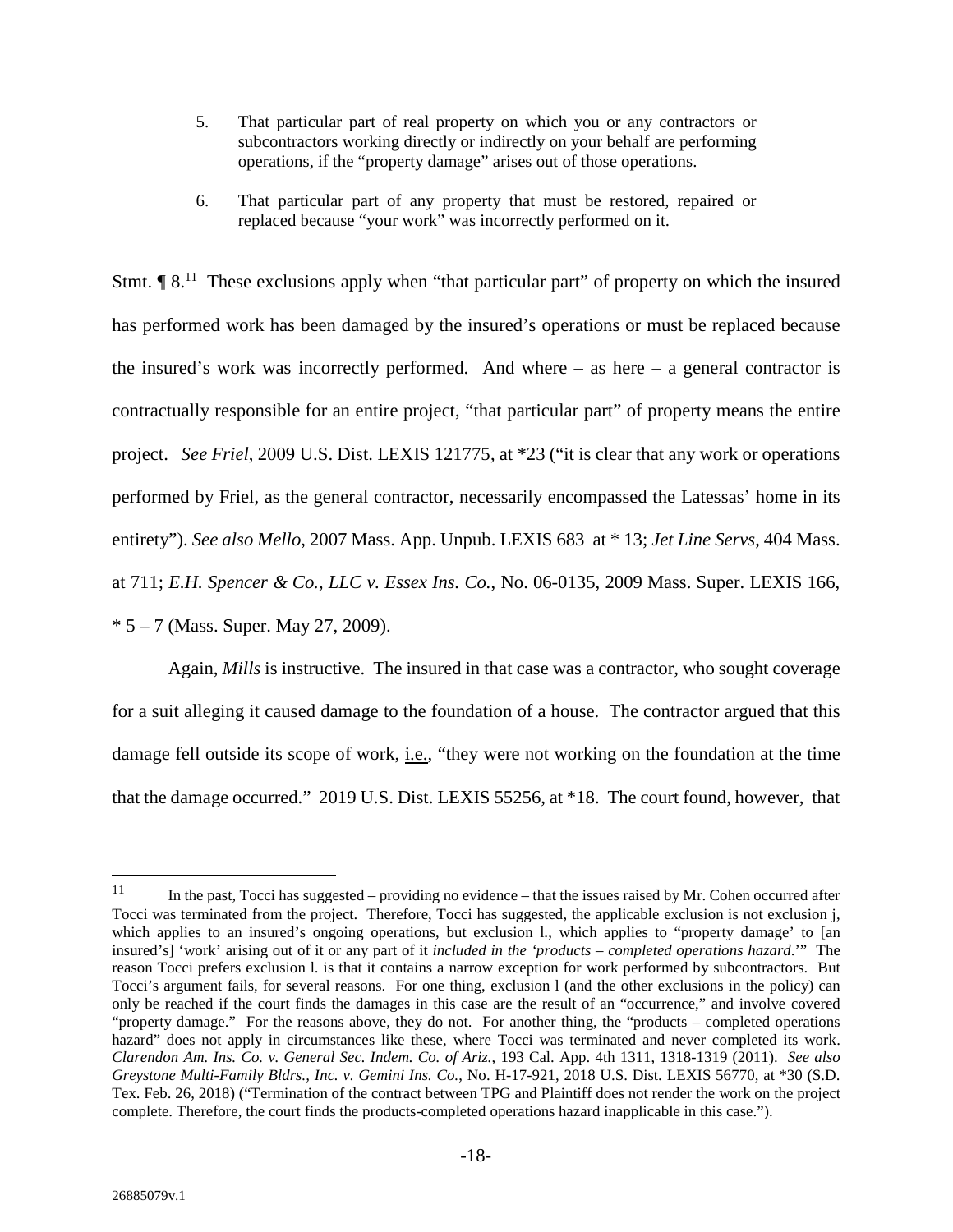"the scope of the work under contract, as claimed by [the building owner], included rebuilding the entire home. These allegations place the foundation damage within exclusion (j)(5) because it occurred during operations on the 'particular part of real property' on which the insured was performing operations."

The same is true here. Even if the faulty work alleged in the Toll complaint could be viewed as "property damage," caused by an "occurrence" – which it cannot – the damage was to "that particular part of real property on which [Tocci] or any contractors or subcontractors working directly or indirectly on [Tocci's] behalf [were] performing operations…", or, alternatively, "that particular part of any property that [had to] be restored, repaired or replaced because '[Tocci's] work' was incorrectly performed on it." Such damage is excluded, because the Admiral Policies are "not intended as a guarantee of [Tocci's] work." *Mills*, 2019 U.S. Dist. LEXIS 55256, at \* 8.

#### **CONCLUSION**

In the end, this is a relatively simple case. Insurance policies do not cover breaches of contract. They cover tort claims, alleging damage to property of third parties. Toll's complaint against Tocci seeks damages for breach of contract. Moreover – as Tocci itself admits – the complaint does not allege any "resultant damage," of a kind that might otherwise give rise to coverage under the Policies' insuring agreements.

Tocci has no answer for the first of these deficiencies. It has tried to address the second by giving Admiral extrinsic evidence – namely, the deposition of Mr. Cohen – and suggesting that there may have been faulty work performed within the Project: for example, a roof leak that resulted in damage to sheetrock in one of the units in one of Tocci's buildings. This testimony might be relevant if Tocci were seeking coverage under, say, the roofing subcontractor's policies, for damage to the sheetrock subcontractor's separate work. But the testimony is of no relevance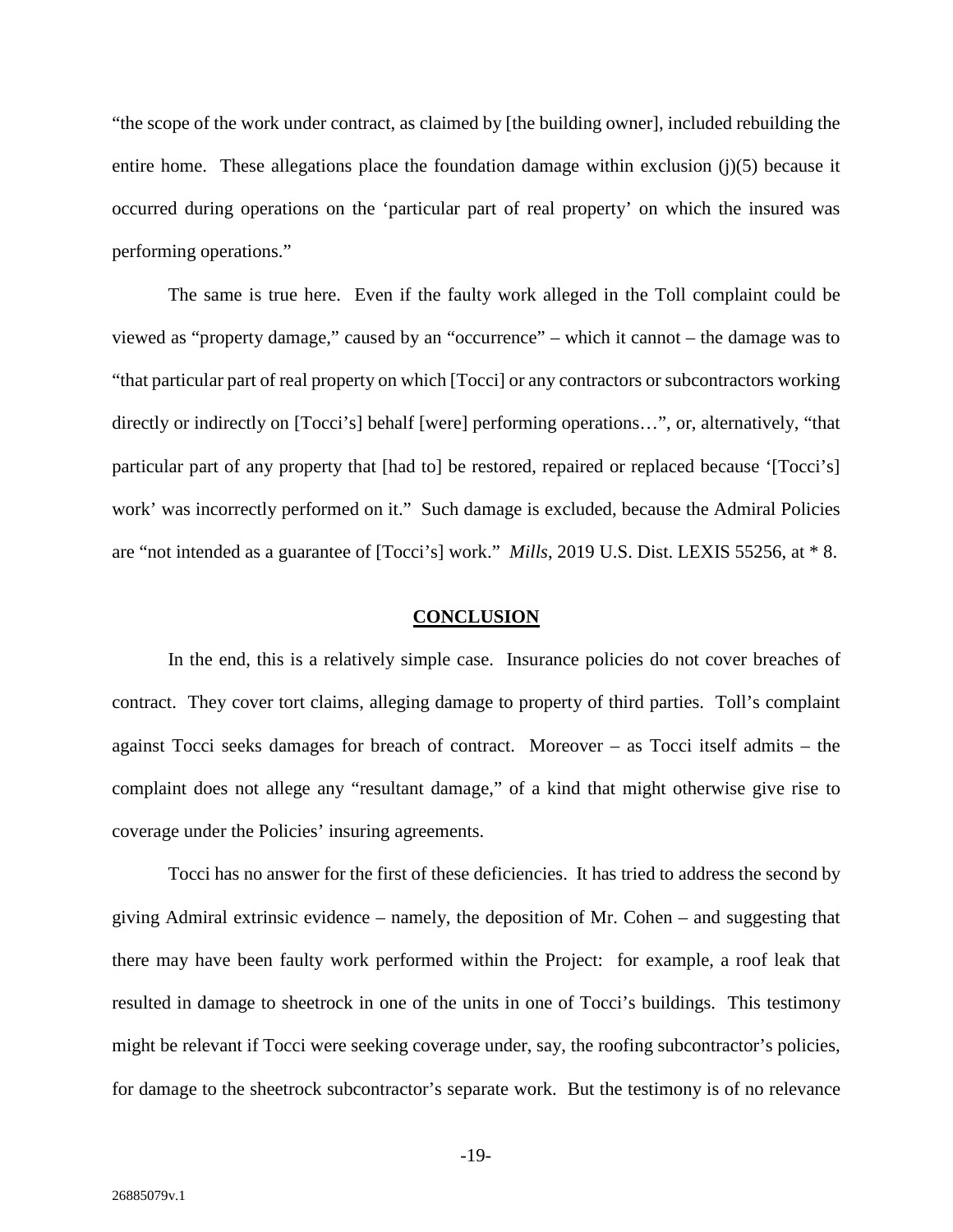to a claim for coverage under the policies Admiral issued to Tocci, as general contractor, covering claims at the Project as a whole. "[Tocci's] work product, as general contractor, encompassed the entire [structure]," on which both subcontractors were working. *Mello*, 2007 Mass. App. Unpub. LEXIS 683*,* at \*13; *Friel*, 2009 U.S. Dist. LEXIS 121775 at \*10 (similar).

In the end, "there is nothing about the general nature or purpose of a comprehensive general liability insurance policy that would lead an insured reasonably to expect that the policy covered a loss of the type involved here, caused by his breach of contract and poor workmanship." *Bond Bros., Inc. v. Robinson*, 393 Mass. 546, 551-552 (1984). Admiral owes no coverage for the allegations Tocci has tendered. It has no duty to defend Toll's Amended Complaint.

Respectfully submitted,

Dated April 9, 2020 ADMIRAL INSURANCE COMPANY

/s/ Eric B. Hermanson Eric B. Hermanson (BBO #560256) Austin D. Moody (BBO #704315) WHITE AND WILLIAMS LLP 101 Arch Street, Suite 1930 Boston, MA 02110 Tel: (617) 748-5200 Fax: (617) 748-5201 hermansone@whiteandwilliams.com moodya@whiteandwilliams.com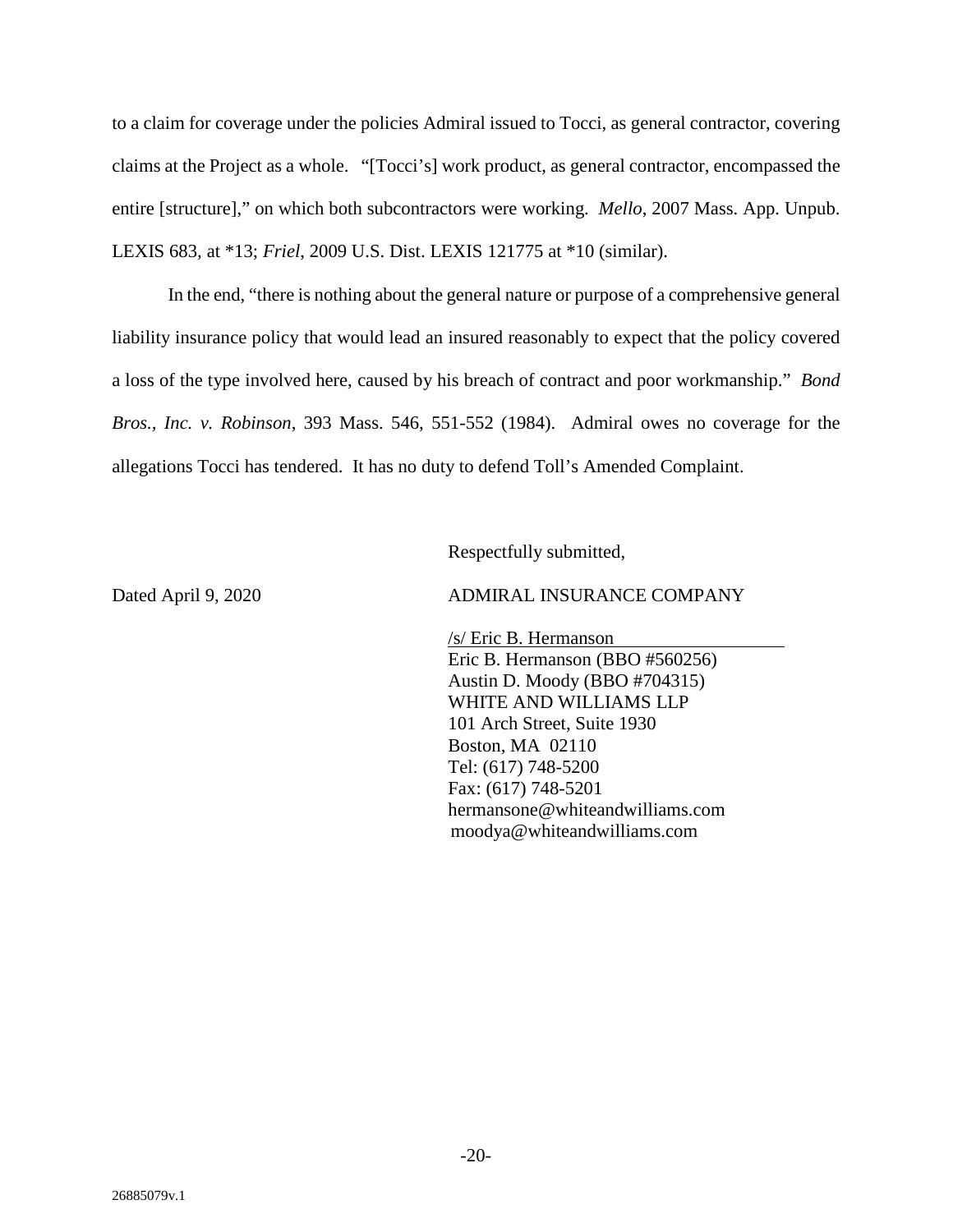# **CERTIFICATE OF SERVICE**

I hereby certify that this document, filed through the ECF system, will be sent electronically to the registered participants as identified on the Notice of Electronic Filing and paper copies will be sent to those indicated as non-registered participants as of April 9, 2021.

> /s/ Eric B. Hermanson Eric B. Hermanson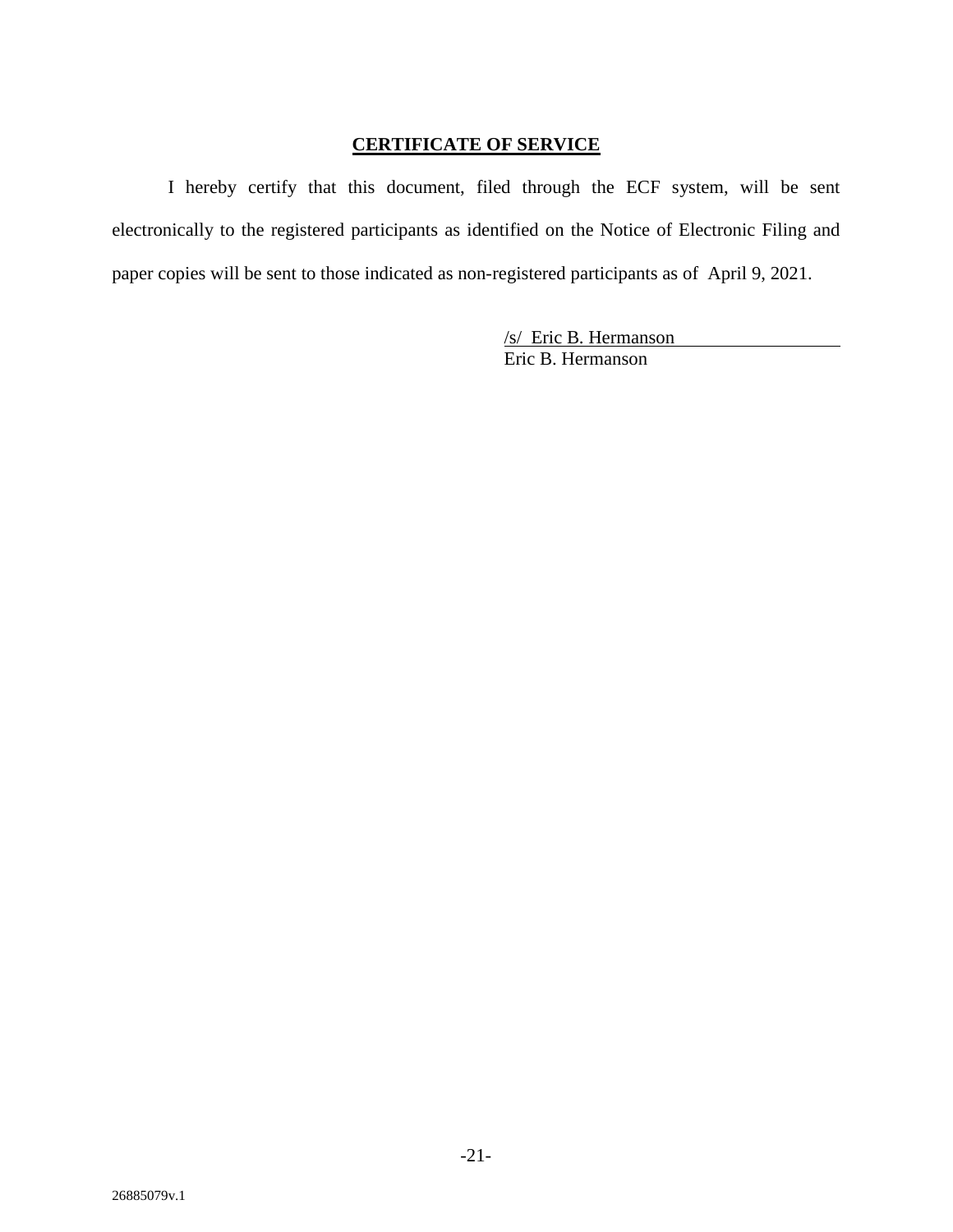# UNITED STATES DISTRICT COURT DISTRICT OF MASSACHUSETTS

ADMIRAL INSURANCE COMPANY,

Civ. No. 1:21-cv-10388-PBS

Plaintiff,

v.

TOCCI BUILDING CORPORATION, TOCCI RESIDENTIAL LLC and JOHN L. TOCCI, SR.,

November 5, 2021

Defendants.

# DEFENDANTS' COMBINED MEMORANDUM OF LAW IN OPPOSITION TO PLAINTIFF'S MOTION FOR PARTIAL SUMMARY JUDGMENT AND IN SUPPORT OF DEFENDANTS' CROSS-MOTION FOR PARTIAL SUMMARY JUDGMENT

Respectfully submitted,

/s/ Jeffrey J. Vita Jeffrey J. Vita (BBO# 675191) jvita@sdvlaw.com Kerianne E. Kane (BBO# 693386) kkane@sdvlaw.com Saxe Doernberger & Vita, P.C. 35 Nutmeg Drive, Suite 140 Trumbull, CT 06611 Tel: 203-287-2100 Fax: 203-287-8847

Counsel for Tocci Building Corporation, Tocci Residential, LLC and John L. Tocci, Sr.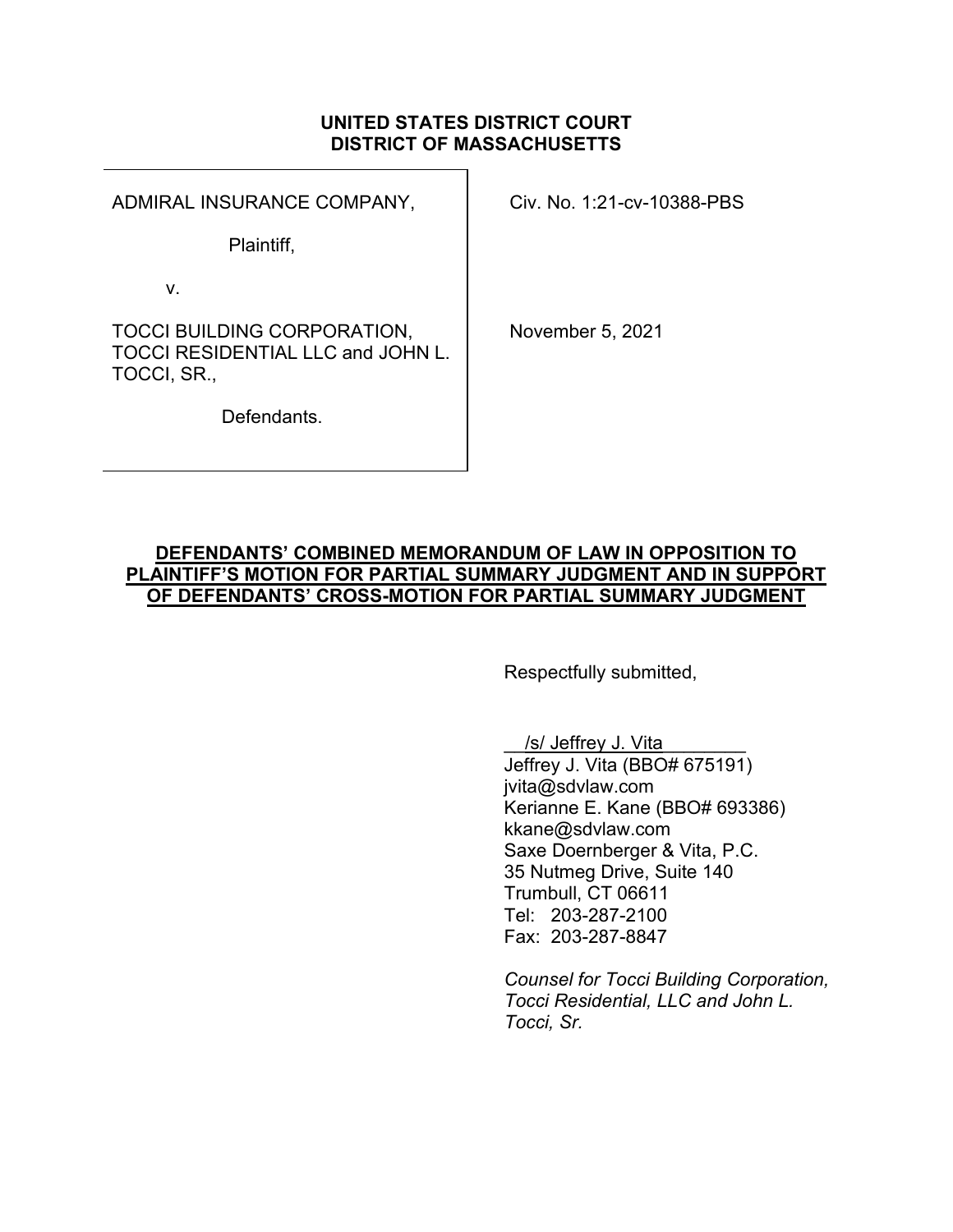# TABLE OF CONTENTS

# Pages

| $\mathbf{L}$ |                                                                 |  |
|--------------|-----------------------------------------------------------------|--|
|              |                                                                 |  |
|              |                                                                 |  |
|              | C. Tocci's Tender to Admiral and Admiral's Denial of Coverage 6 |  |
|              |                                                                 |  |
|              |                                                                 |  |
|              |                                                                 |  |
|              |                                                                 |  |
|              | D. Admiral Must Defend Tocci because the Toll Action Alleges    |  |
|              |                                                                 |  |
|              |                                                                 |  |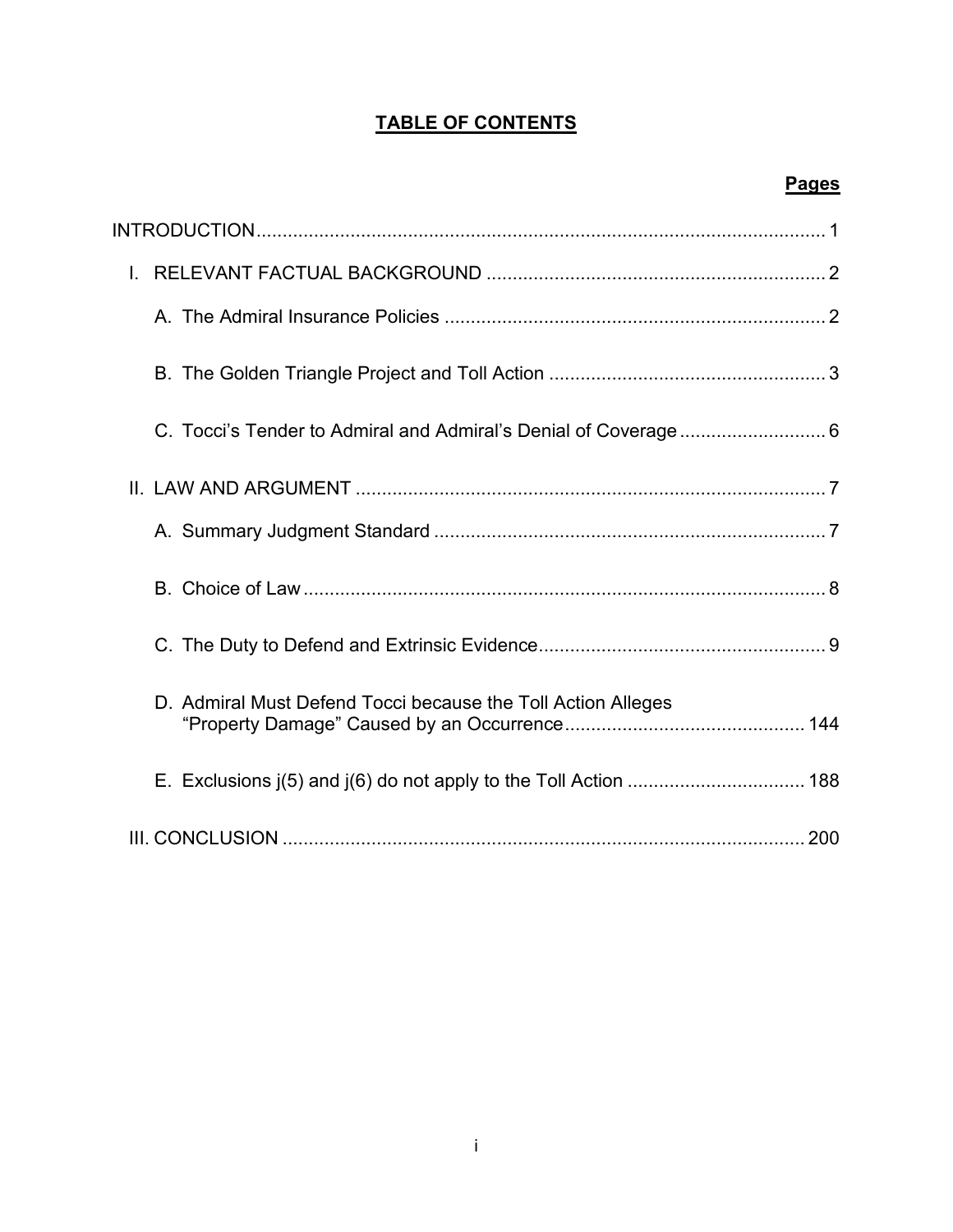# TABLE OF AUTHORITIES

| <b>Cases</b><br><b>Pages</b>                                                   |  |
|--------------------------------------------------------------------------------|--|
| Abouzaid v. Mansard Gardens Assocs. LLC, 207 N.J. 67 (2011)  9, 10             |  |
| All Am. Ins. Co. v. Lampasona Concrete Corp., 120 N.E.3d 1258 (2019) 18        |  |
| Am. Home Assur. Co. v. AGM Marine Contractors, Inc., 467 F.3d 810              |  |
|                                                                                |  |
| Belmont Condo. Ass'n, Inc. v. Arrowpoint Cap. Corp., No. A-4187-12T4,          |  |
| Bergin v. Dartmouth Pharm., Inc., 326 F.Supp.2d 179 (D. Mass.                  |  |
| Boston Symphony Orchestra v. Commercial Union Ins. Co., 406 Mass. 7,           |  |
|                                                                                |  |
| Camp Dresser & McKee, Inc. v. Home Insurance Co., 568 N.E.2d 631 (1991) 19     |  |
| Cannavo v. Liberty Mut. Ins. Co., No. A-6458-05T1, 2007 WL 2990109             |  |
| Conduit v. Hartford Cas. Ins. Co., 329 N.J. Super. 91 (2000), cert.            |  |
| Continental Cas. Co. v. Gilbane Bldg. Co., 391 Mass. 143, 461 N.E.2d           |  |
| Cypress Pt. Condo. Ass'n. v. Adria Towers, LLC, 226 N.J. 403 (2016) 11, 15, 16 |  |
|                                                                                |  |
| Dryden Oil Co. of New England, Inc. v. Travelers Indemnity Co., 91 F.3d        |  |
| Fire Ins. Exchange v. Pring-Wilson, 778 F.Supp.2d 116 (D. Mass. 2011) 8        |  |
|                                                                                |  |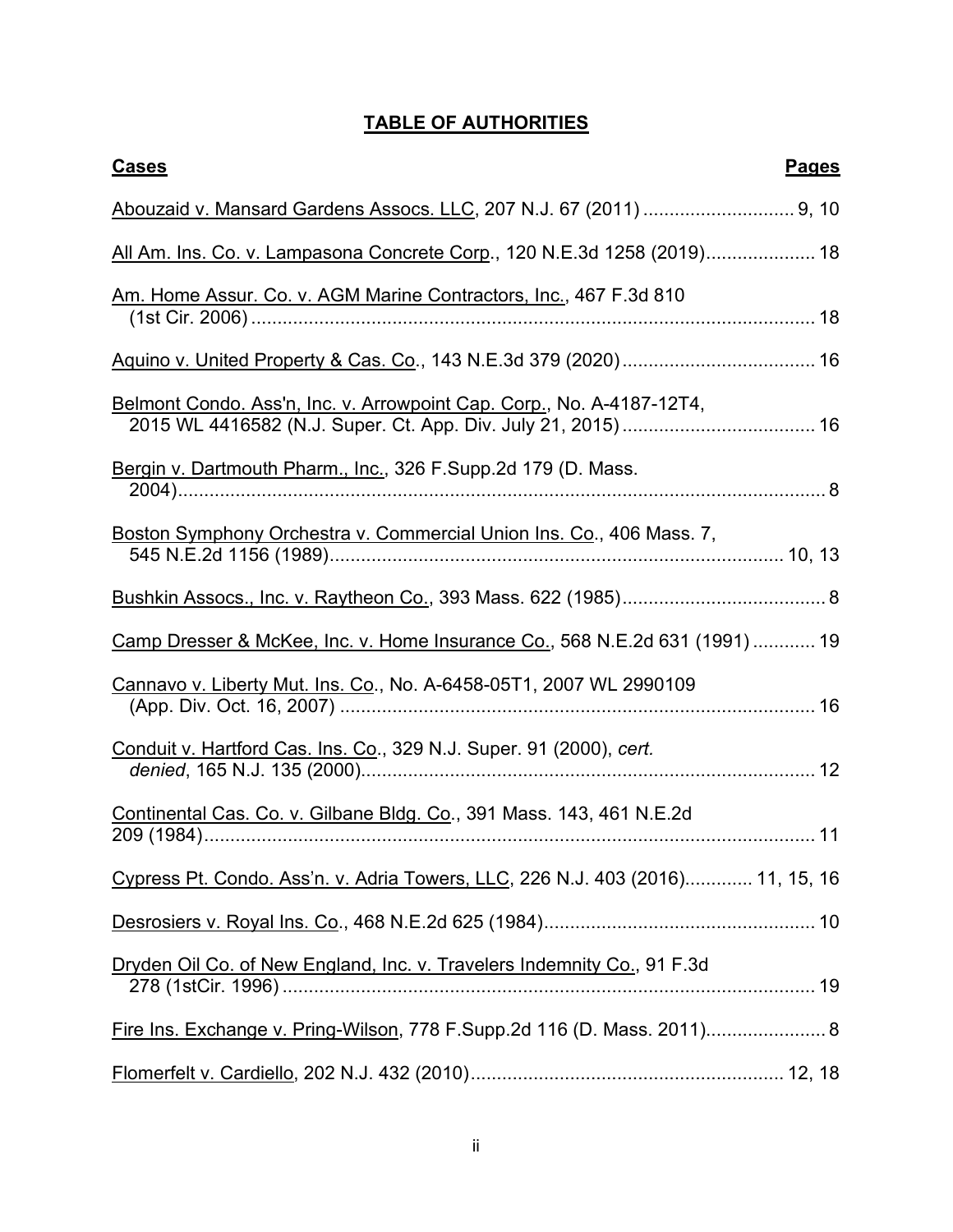| Friel Luxury Home Const., Inc. v. Probuilders Specialty Ins. Co. RRG, Civil<br>Action No. 09-cv-11036-DPW, 2009 WL 5227893 (D. Mass. Dec. 22, 2009) 18 |
|--------------------------------------------------------------------------------------------------------------------------------------------------------|
| HDI-Gerling America Ins. Co. v. Navigators Ins. Co., 199 F. Supp.3d 422                                                                                |
| Jenny B. Realty, LLC v. Danielson, LLC, 456 F.Supp.3d 307 (D. Mass. 2020) 8                                                                            |
| John Beaudette, Inc. v. Sentry Ins. A Mut. Co., 94 F.Supp.2d 77 (D. Mass. 1999) 19                                                                     |
|                                                                                                                                                        |
|                                                                                                                                                        |
| Lexington Ins. Co. v. All Regions Chemical Labs, Inc., 647 N.E.2d 399 (1995) 16                                                                        |
| Liberty Mutual Ins. Co. v. Metropolitan Life Ins. Co., 260 F.3d 54                                                                                     |
| Metropolitan Prop. And Cas. Ins. Co. v. Devlin, 95 F.Supp.3d 278                                                                                       |
|                                                                                                                                                        |
| Nat'l Union Fire Ins. Co. of Pittsburgh, PA v. Mod. Cont'l Const. Co., No.<br>082015BLS1, 2009 WL 6376180 (Mass. Super. Dec. 11, 2009)  17             |
|                                                                                                                                                        |
| Ohio Cas. Ins. Co. v. Island Pool & Spa, Inc., 12 A.3d 719 (App. Div. 2011) 19                                                                         |
| Open Software Foundation, Inc. v. U.S. Fidelity and Guar. Co., 307 F.3d 11                                                                             |
| Reicher v. Berkshire Life Ins. Co. of Am., 360 F.3d 1 (1st Cir. 2004) 8                                                                                |
|                                                                                                                                                        |
| Scottsdale Ins. Co. v. United Rentals (N. Am.), Inc., 152 F. Supp.3d 15                                                                                |
| SL Indus., Inc. v. Am. Motorists Ins. Co., 128 N.J. 188 (1992) 10, 13                                                                                  |
| Travelers Property Casualty Co. of Am. v. USA Container Co., Inc., 686 Fed.                                                                            |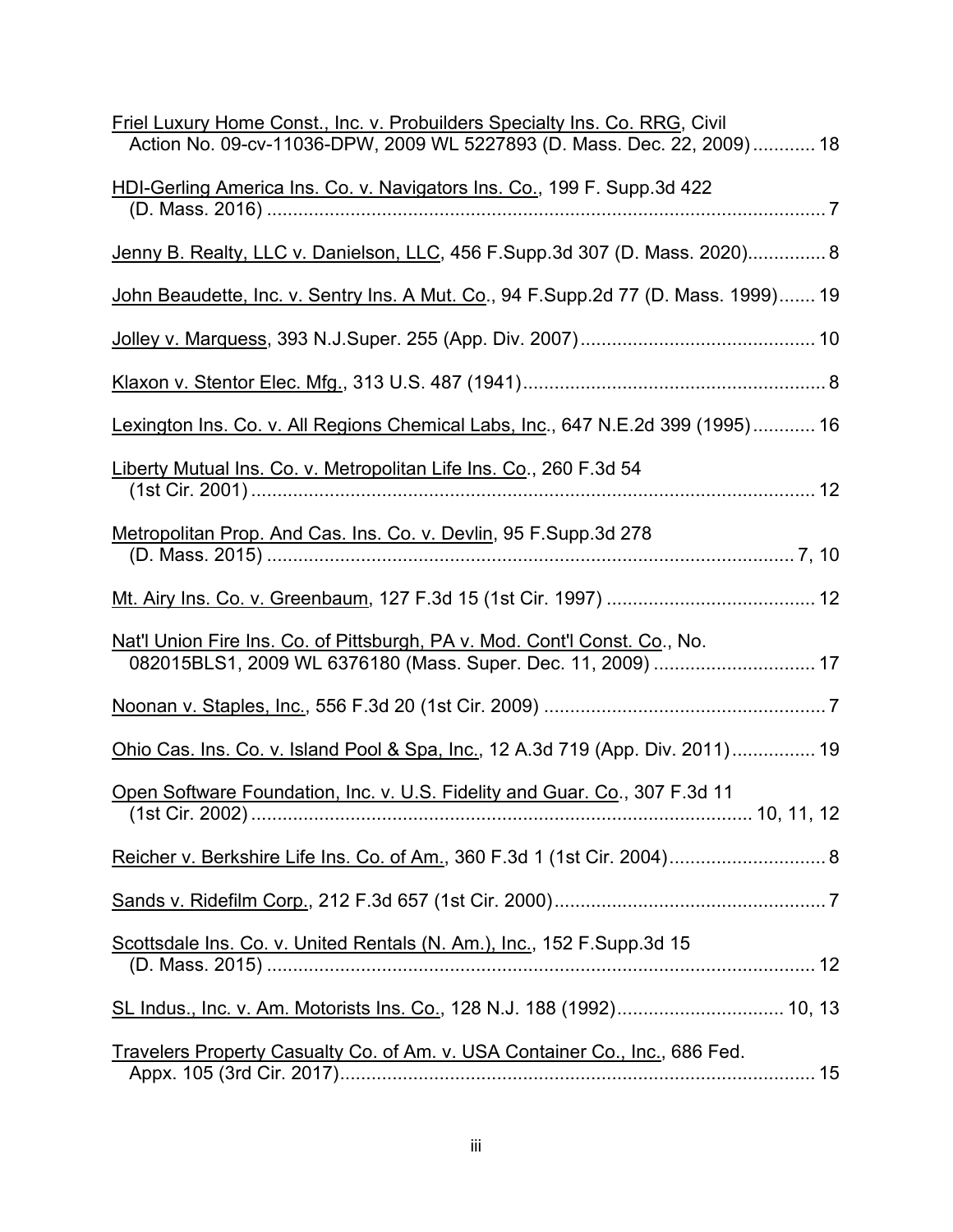| United Rental Equip. Co. v. Aetna Life & Cas. Inc., 74 N.J. 92 (1977) 18          |  |  |  |
|-----------------------------------------------------------------------------------|--|--|--|
|                                                                                   |  |  |  |
|                                                                                   |  |  |  |
| <b>Other Authorities</b>                                                          |  |  |  |
| Jeffrey E. Thomas, New Appleman on Insurance Law, Library Edition § 18.03 [10][h] |  |  |  |
|                                                                                   |  |  |  |
| <b>Rules</b>                                                                      |  |  |  |
|                                                                                   |  |  |  |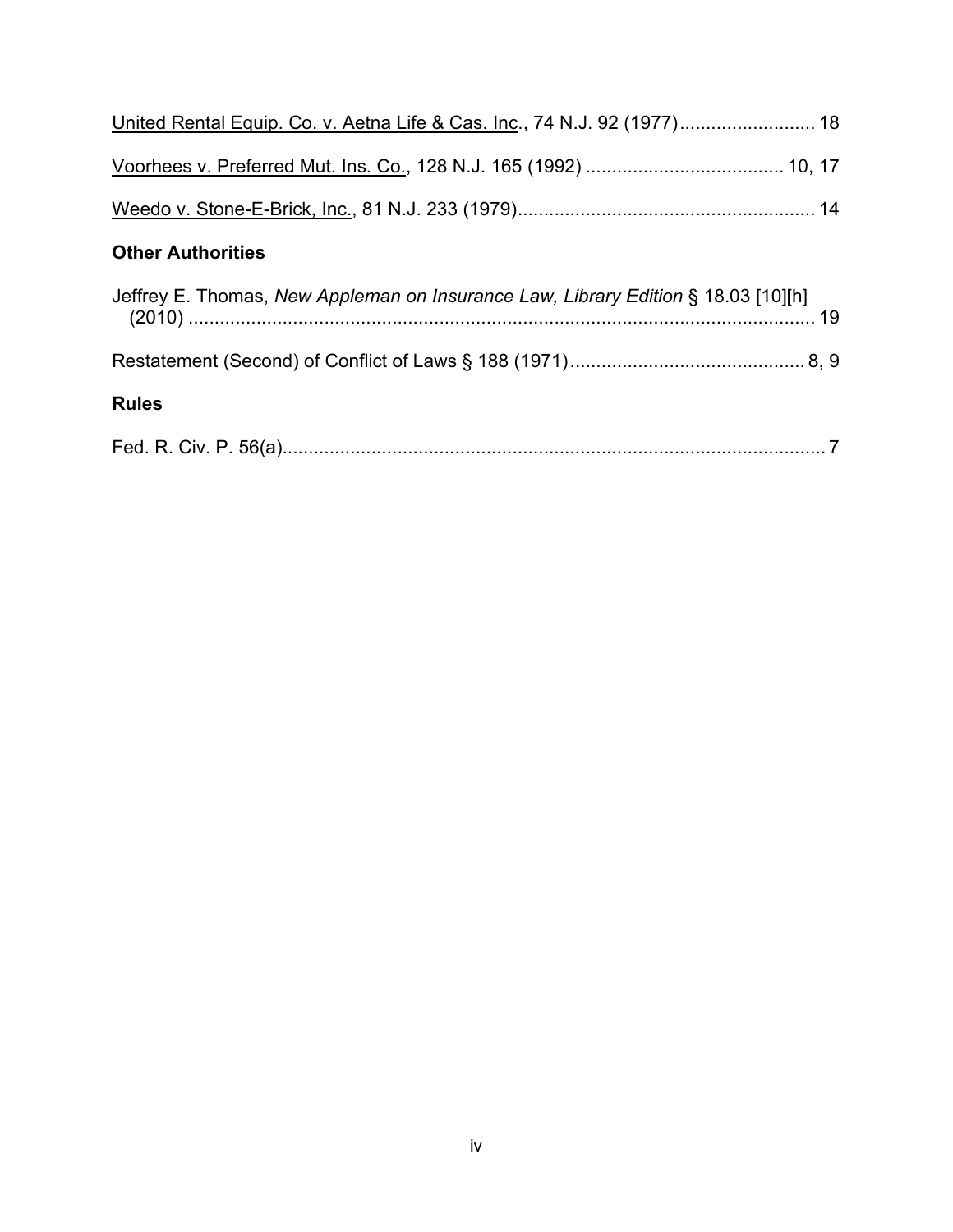#### **INTRODUCTION**

Defendants Tocci Building Corporation ("Tocci Building"), Tocci Residential, LLC ("Tocci Residential"), and John L. Tocci, Sr. ("John Tocci") (collectively, "Tocci"), respectfully submit this Combined Memorandum of Law in Opposition to Plaintiff Admiral Insurance Company's ("Admiral") Motion for Partial Summary Judgment (Doc. 11) and in support of Tocci's Cross-Motion for Partial Summary Judgment on Count I of Admiral's Complaint. In the present motion, Admiral seeks a declaration that it has no duty to defend Tocci in an action captioned Toll JM EB Residential Urban Renewal LLC v. Tocci Residential, LLC, Civil Action No. 3:16-cv-0422-PGS-TJB, pending in the United States District Court for the District of New Jersey (the "Toll Action"). Admiral asserts that it has no duty to defend Tocci because the allegations in the Toll Action do not fall within coverage under the general liability insurance policies that Admiral issued to Tocci.

The duty to defend is very broad; it requires an insurer to defend its insured when the allegations of the complaint present a reasonable possibility that the claim falls within coverage. As discussed below, the allegations of the complaint in the Toll Action, coupled with extrinsic facts developed during discovery, clearly allege property damage covered by the Admiral Policies. An insurer can avoid its obligation to defend its insured only if it can show that the underlying claims against the insured are wholly outside coverage afforded by the policy. As discussed below, Admiral cannot meet its heavy burden of establishing that, as a matter of law, there is no possibility that any of the claims against Tocci fall within coverage provided by the Admiral Policies. For these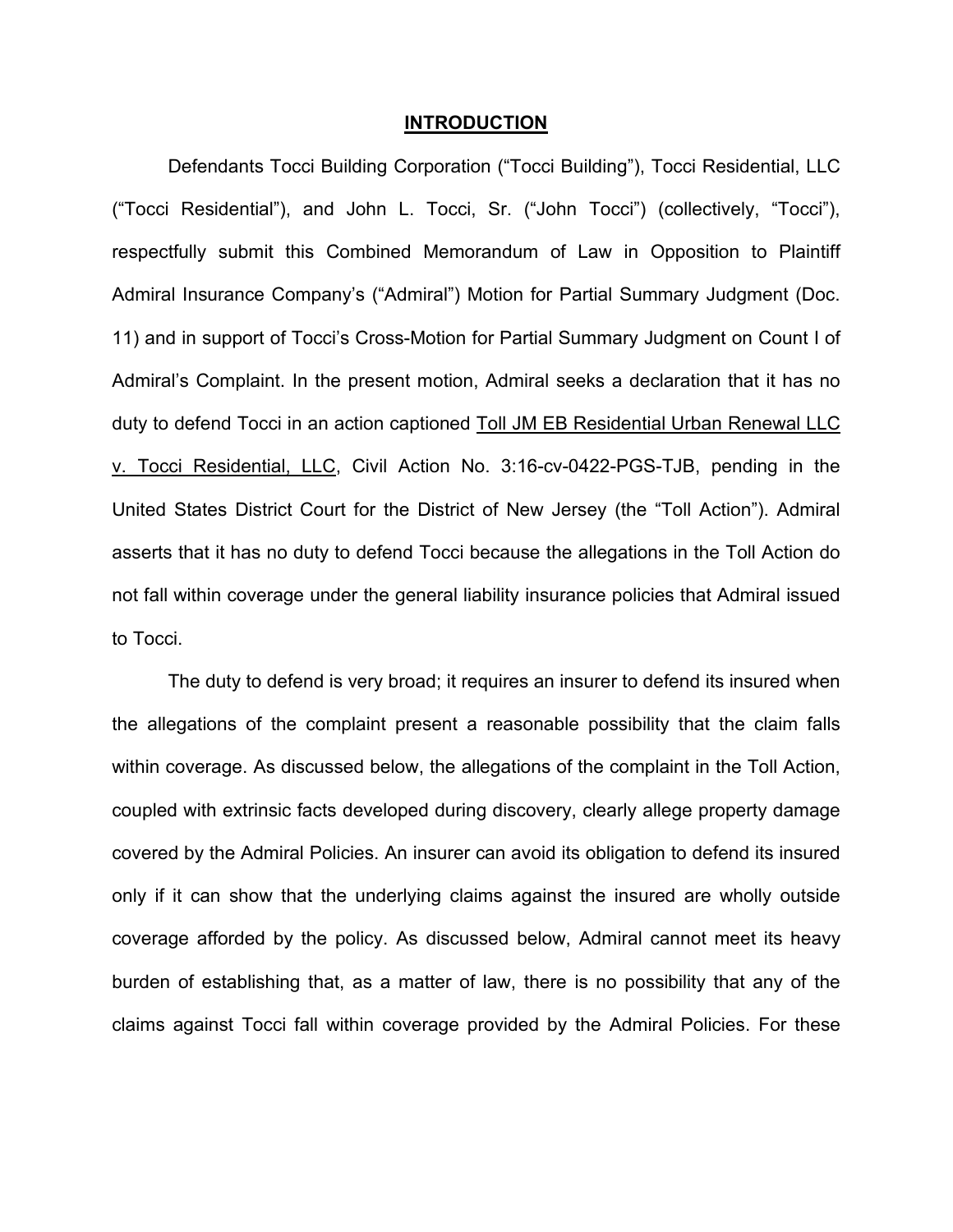reasons, Tocci is entitled to judgment in its favor as to Admiral's duty to defend with respect to the Toll Action.

### I. RELEVANT FACTUAL BACKGROUND

This coverage dispute concerns three underlying actions arising out of three different construction projects. However, because the present motions concern only the Toll Action, Tocci's recitation of the facts is limited to the Toll Action and the underlying construction project.

### A. The Admiral Insurance Policies

Tocci is the Named Insured on several commercial general liability policies issued by Admiral, each providing liability limits of \$1 million per occurrence and \$2 million in the aggregate. The Admiral Policies insure against third-party property damage claims on an "occurrence" basis arising out of Tocci's operations nationwide (collectively, the "Admiral Policies"<sup>1</sup> ). "Occurrence" is defined by the Admiral Policies as "an accident, including continuous or repeated exposure to substantially the same general harmful conditions."<sup>2</sup>

Under the Insuring Agreement of the Admiral Policies, Admiral is obligated to defend Tocci against any "suit" seeking damages because of "property damage." Admiral is also obligated to indemnify Tocci for "those sums that [Tocci] becomes legally

<sup>1</sup> See Defendants' Statement of Undisputed Material Facts In Support of Cross-Motion for Partial Summary Judgment ("SOMF") at ¶¶ 1-2. The Admiral Policies consist of the following: 1) Policy No. CA00001708-01, effective October 21, 2012 to October 21, 2013; 2) Policy No. CA00001708-02, effective October 21, 2013 to October 21, 2014; 3) Policy No. CA00001708-03, effective October 21, 2014 to October 21, 2015; 4) Policy No. CA00001708-04, effective October 21, 2015 to October 21, 2016; 5) Policy No. CA00001708-05, effective October 21, 2016 to October 21, 2017; 6) Policy No. CA00001708- 06, effective October 21, 2017 to October 21, 2018; 7) Policy No. CA00001708-07, effective October 21, 2018 to October 21, 2019; and 8) Policy No. CA00001708-08, effective October 21, 2019 to October 21, 2020. See McCall Dec., Exs. 1-8.

<sup>2</sup> SOMF at ¶ 3; McCall Dec., Ex. 1, Form CG 00 01 12 07, p. 14.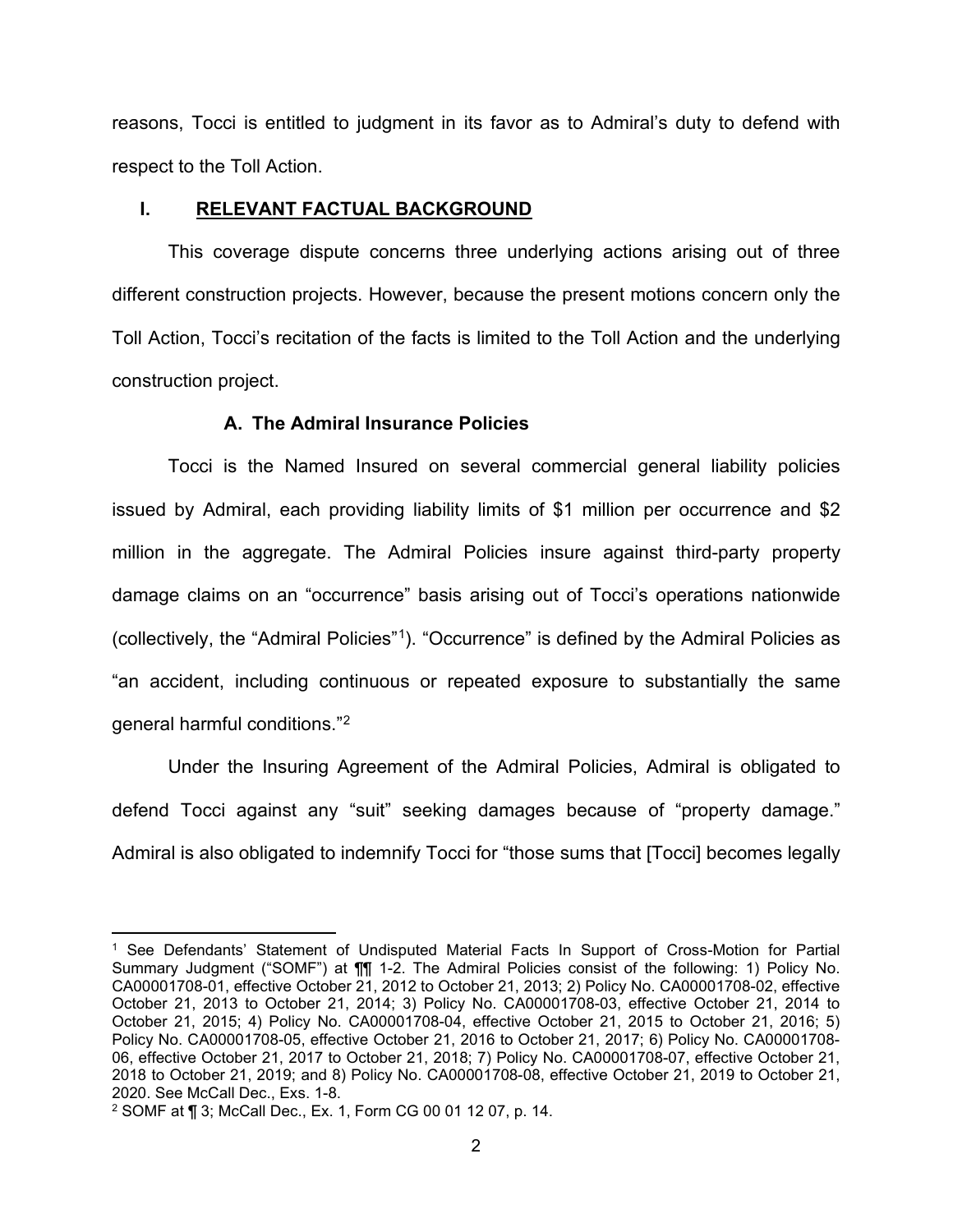obligated to pay as damages because of . . . 'property damage' . . ."<sup>3</sup> The Admiral Policies define "property damage," in relevant part, as: "physical injury to tangible property, including all resulting loss of use of that property. All such loss of use shall be deemed to occur at the time of the physical injury that caused it."<sup>4</sup>

# B. The Golden Triangle Project and Toll Action

On December 27, 2013, Toll JM EB Residential Urban Renewal LLC ("Toll") hired Tocci Residential to serve as the construction manager for the construction of a luxury apartment complex located in East Brunswick, New Jersey (the "Golden Triangle Project").<sup>5</sup> As construction manager, Tocci Residential was responsible for hiring and overseeing various subcontractors to perform work on the Golden Triangle Project.<sup>6</sup>

Over the course of the Golden Triangle Project, defective work performed by several of Tocci's subcontractors allegedly resulted in property damage to other nondefective portions of the Project. For example, soil settlement caused damage to underground pipes, concrete slab and framing.<sup>7</sup> In June 2015, Tocci retained a geotechnical consultant, GZA GeoEnvironmental, Inc. ("GZA") to assess the cause of and resulting damage from the soil settlement.<sup>8</sup> On September 15, 2015, GZA issued an Opinion Letter with its findings. In the Opinion Letter, GZA noted that "[s]ettlement of

<sup>3</sup> SOMF at ¶ 4; McCall Dec., Ex. 1, Form CG 00 01 12 07, p. 1.

<sup>4</sup> SOMF at ¶ 5; McCall Dec., Ex. 1, Form CG 00 01 12 07, p. 15.

<sup>5</sup> SOMF at ¶ 6; see also Exhibit 2 to Declaration of Elizabeth Onslager in Support of Admiral's Motion for Partial Summary Judgment ("Onslager Dec.").

 $6$  SOMF at ¶ 7.

 $7$  SOMF at ¶ 8.

<sup>8</sup> SOMF at ¶ 9.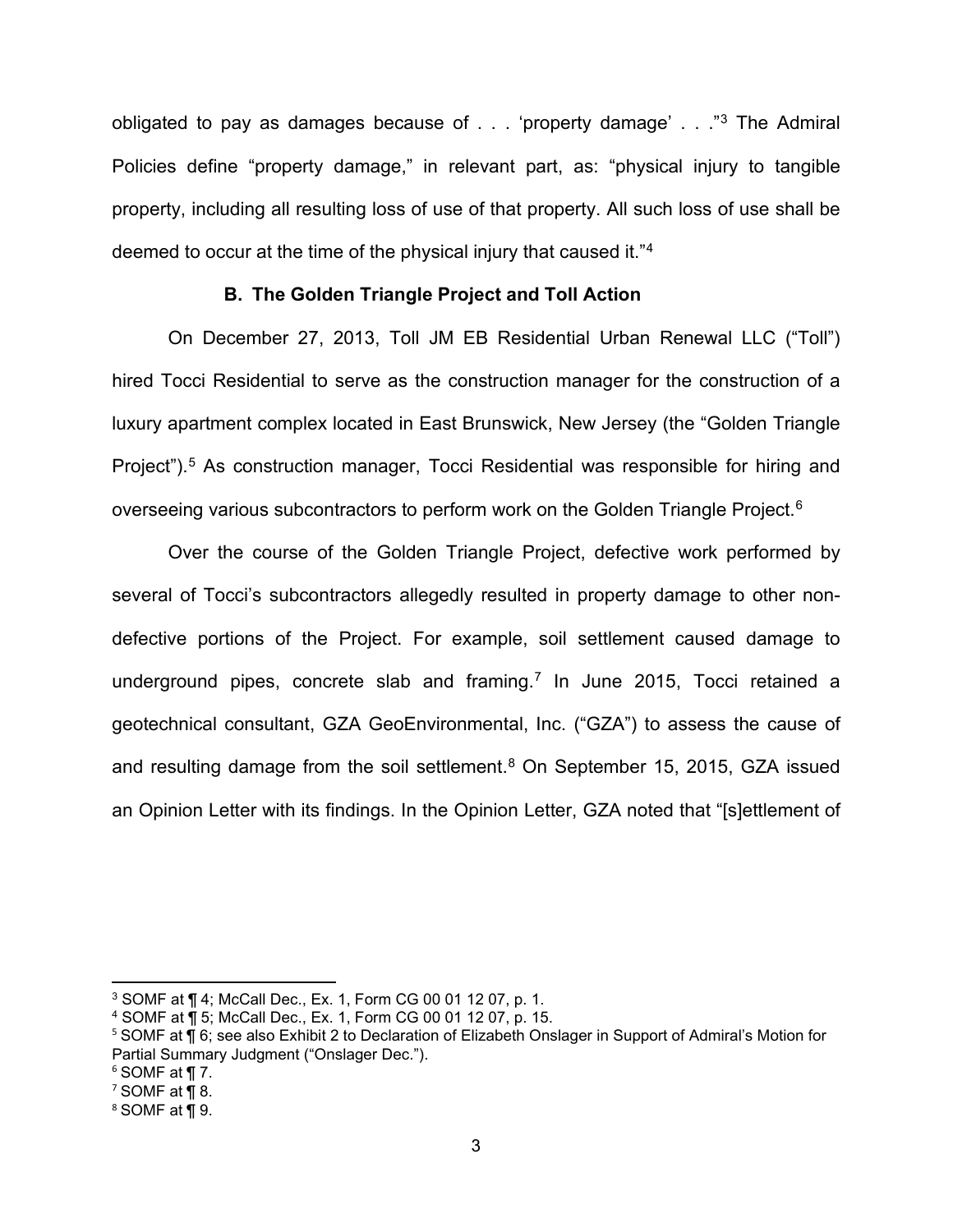these soils caused shearing, damaging, and breaks of below slab plumbing piping."<sup>9</sup> Photos of the damaged plumbing piping were also included in the Opinion Letter.<sup>10</sup>

On July 21, 2016, Toll commenced the Toll Action against Tocci Residential alleging that Tocci Residential's poor management of the work resulted in various instances of defective workmanship and property damage to various portions of the Golden Triangle Project, resulting in significant delays.<sup>11</sup> Specifically, Toll alleges that the Golden Triangle Project "was affected by serious workmanship issues, including, but not limited to, Tocci's failure to properly install the building envelope due to deficient installation of the primary weather resistive barrier (Zip System) and deficient installation and sealing of the windows in all five buildings constructed at the time."<sup>12</sup>

Toll also alleges that "in Building 1, Building 2A, and Building 4, Tocci failed to properly backfill with and manage and compact the soils onsite, including the back filling of basement walls with the proper structural bracing, in accordance with the recommendations of the geotechnical engineer of record, leading to slab settlement."<sup>13</sup> Toll further alleges that "Stop Work Orders were issued in August 2015 for portions of Buildings 2A and 4 due to settlement and damaged underground utilities."<sup>14</sup> Toll further alleges that MetroCorp Plumbing, Inc., the subcontractor hired by Tocci to perform

<sup>9</sup> SOMF at ¶ 10; see also Exhibit A to Affidavit of Glynda Wehring in Support of Defendants' Opposition to Admiral's Motion for Partial Summary Judgment and in Support of Defendants' Cross-Motion for Partial Summary Judgment ("Wehring Aff.") at p. 5.

<sup>10</sup> SOMF at ¶ 11; Ex. A, Wehring Aff., at p. 25.

<sup>11</sup> SOMF at ¶ 12; Ex. A to Admiral's Memorandum of Law in Support of its Motion for Partial Summary Judgment ("Admiral's MOL").

<sup>&</sup>lt;sup>12</sup> SOMF at  $\P$  15; Ex. B to Admiral's MOL at  $\P$  23.

<sup>&</sup>lt;sup>13</sup> SOMF at  $\overline{\P}$  16; Ex. B to Admiral's MOL at  $\overline{\P}$  24.

<sup>&</sup>lt;sup>14</sup> SOMF at  $\P$  17; Ex. B to Admiral's MOL at  $\P$  25.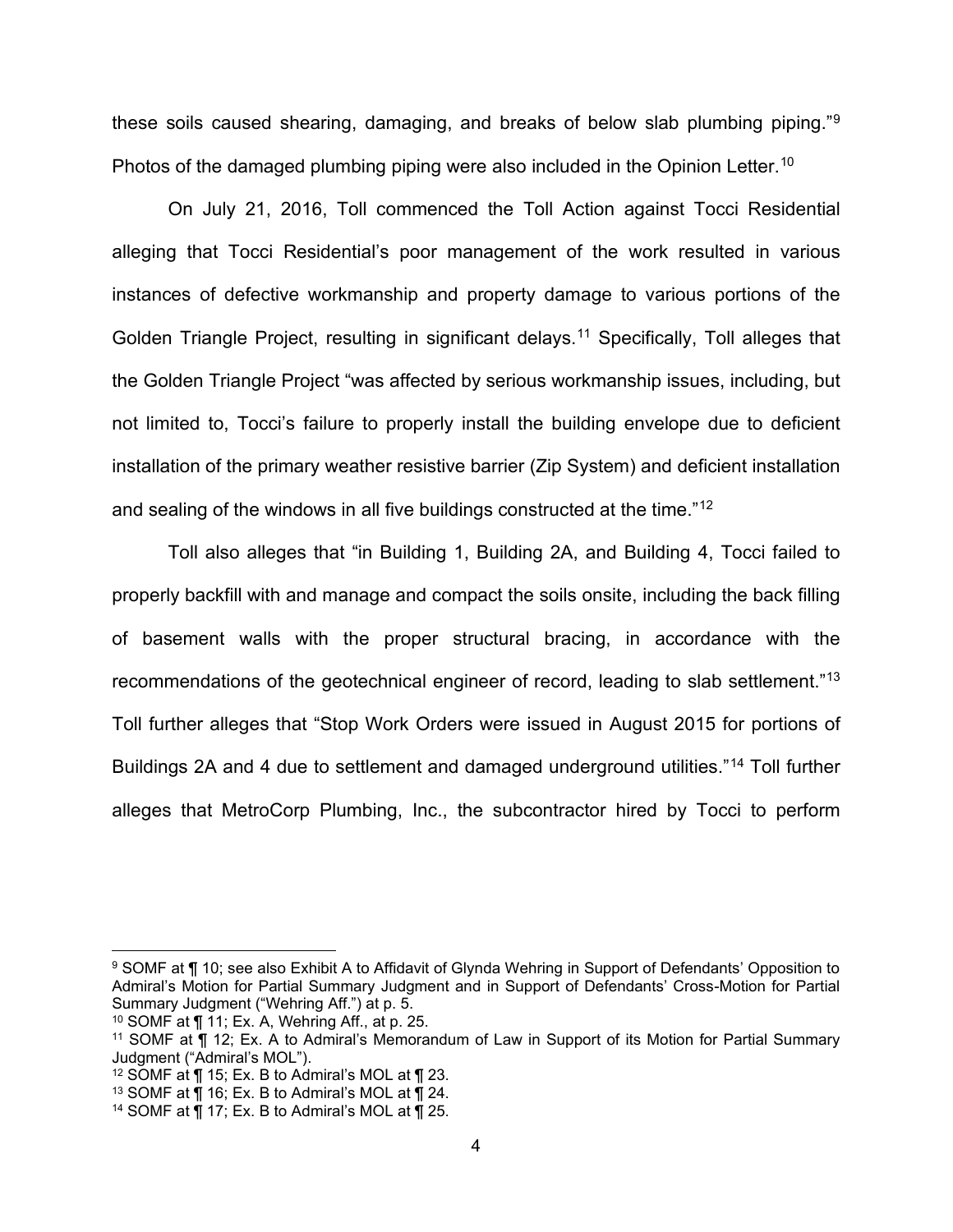plumbing work on the Project, notified Tocci that "the piping systems in the Project became distorted, twisted and broke."<sup>15</sup>

Finally, Toll alleges that Tocci "failed to properly manage the Work to ensure that it was free from defects," including:

- Wire mesh was not installed correctly in the concrete slabs;
- Secondary electrical conduit discharging water onto electrical equipment;
- Unit balcony membrane was not installed;
- RC channels were installed upside down;
- Two hour shaft in Building 1 incorrectly installed on all four floors;
- Duct not installed on Building 2; and
- Temporary weather protection was not installed.  $16$

During the course of preliminary discovery in the Toll Action,  $17$  it was revealed that the defective work by Tocci Residential's subcontractors allegedly resulted in various instances of property damage to the Golden Triangle Project, including but not limited to:

- A roof leak resulted in damage to sheetrock in Unit 3302 of Building 3;
- Inadequate sheathing resulted in water entering the building, causing mold formation that required remediation;
- Soil settlement resulted in damage to underground pipes; and
- Soil settlement resulted in damage to the concrete slab and wood framing.<sup>18</sup>

For example, when asked what physical damage was caused by the soil settlement,

Toll's corporate designee as to damages testified that "there was concrete slab that was

damaged. The settlement itself is evident by the fact that the concrete slab had

<sup>&</sup>lt;sup>15</sup> SOMF at  $\P$  18; Ex. B to Admiral's MOL at  $\P$  81.

<sup>&</sup>lt;sup>16</sup> SOMF at  $\overline{P}$  19; Ex. B to Admiral's MOL at  $\overline{P}$  31.

<sup>&</sup>lt;sup>17</sup> In its Memorandum of Law, Admiral asserts that the parties to the Toll Action engaged in "three years" of detailed discovery" before it was put on notice of the Toll Action. See Admiral MOL at p. 15. Admiral overexaggerates the status of the Toll Action. To be clear, the Court in the Toll Action ordered Tocci and Toll to engage in limited discovery related to Toll's claimed damages. Additionally, due to the Covid-19 pandemic, the proceedings were delayed for approximately one year. At the time of this filing, Toll and Tocci are still engaged in the preliminary phase of discovery.

<sup>18</sup> SOMF at ¶ 20; Ex. 5, Onslager Dec.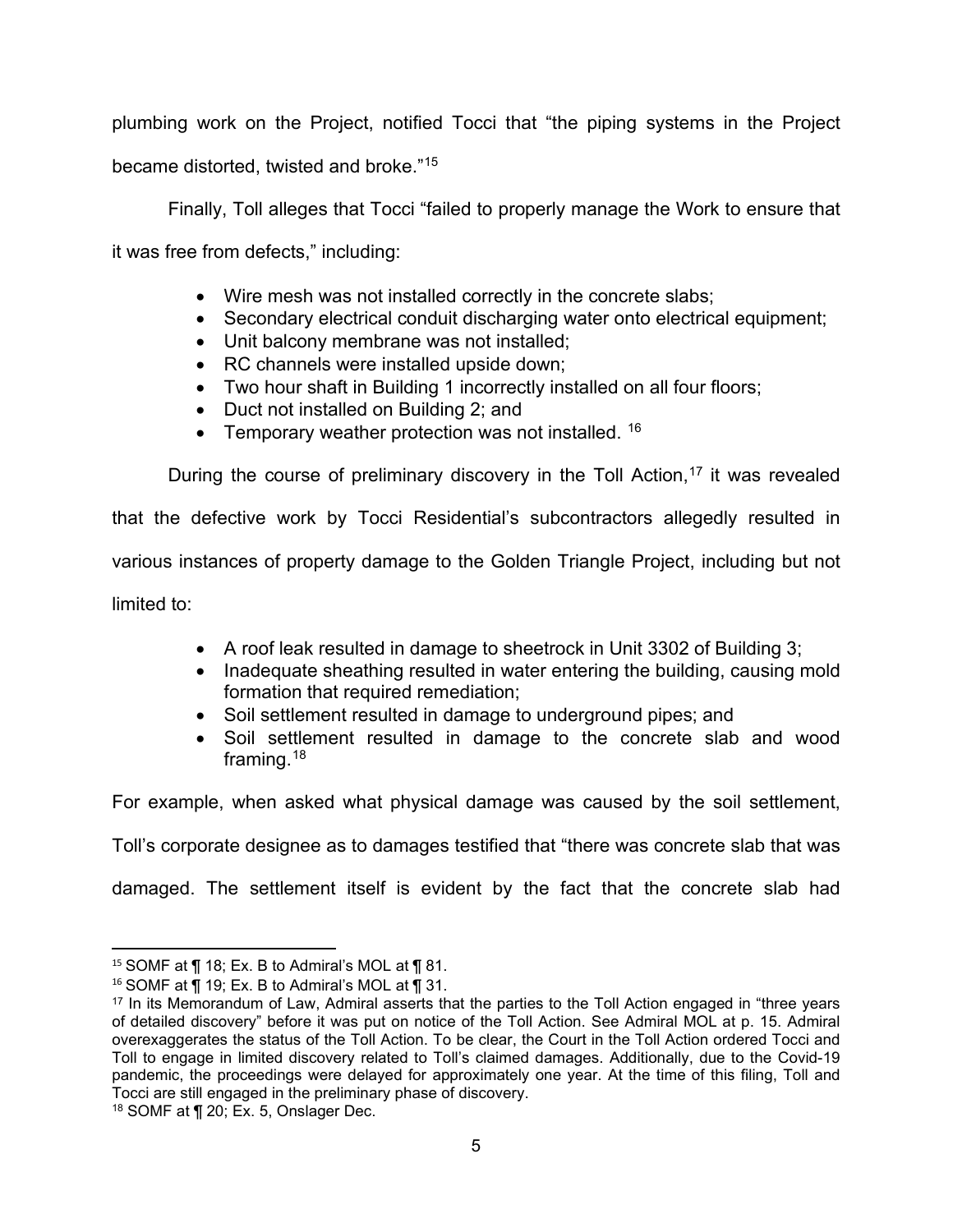dropped. That is damage. There was damage to wood framing. There was damage to pipes. There was other damage that occurred as a function of the settlement, including the fact that we had to, to my recollection, take out windows."<sup>19</sup>

### C. Tocci's Tender to Admiral and Admiral's Denial of Coverage

In January 2020, Tocci Residential tendered the Toll Action to Admiral, seeking defense and indemnity coverage under the Admiral Policies.<sup>20</sup> By letter dated March 17, 2020, Admiral denied coverage for Tocci Residential because the Toll Action "does not include any allegations that Tocci is liable for property damage caused by an occurrence, as those terms are defined" in the Admiral Policies.<sup>21</sup>

By letter dated May 7, 2020, Tocci's defense counsel responded to Admiral's denial, and provided excerpts of the relevant deposition testimony cited above to rebut Admiral's position that the Toll Action does not involve allegations of property damage.<sup>22</sup> Tocci's counsel reiterated Tocci's demand for coverage because, under New Jersey law, defective construction resulting in property damage is a covered occurrence.<sup>23</sup> By letter dated June 9, 2020, Admiral, relying on New Jersey law, reiterated its bases for denial.<sup>24</sup>

On January 8, 2021, Admiral, recognizing that Tocci has a plausible claim for coverage under New Jersey law, issued a revised coverage position and offered Tocci a provisional defense in the Toll Action.<sup>25</sup> Shortly thereafter, Admiral commenced this

<sup>19</sup> SOMF at ¶ 20; Ex. 5, Onslager Dec. at p. 13 (265:6-14).

<sup>&</sup>lt;sup>20</sup> SOMF at ¶ 22; Ex.1, Onslager Dec.

<sup>21</sup> SOMF at ¶ 23; Ex. 4, Onslager Dec.

 $22$  SOMF at  $\P$  24; Ex. 5, Onslager Dec.

<sup>&</sup>lt;sup>23</sup> SOMF at ¶ 25; Ex. 5, Onslager Dec.

<sup>&</sup>lt;sup>24</sup> SOMF at  $\P$  26; Ex. 6, Onslager Dec.

<sup>25</sup> SOMF at ¶ 27; Ex. 11, Onslager Dec.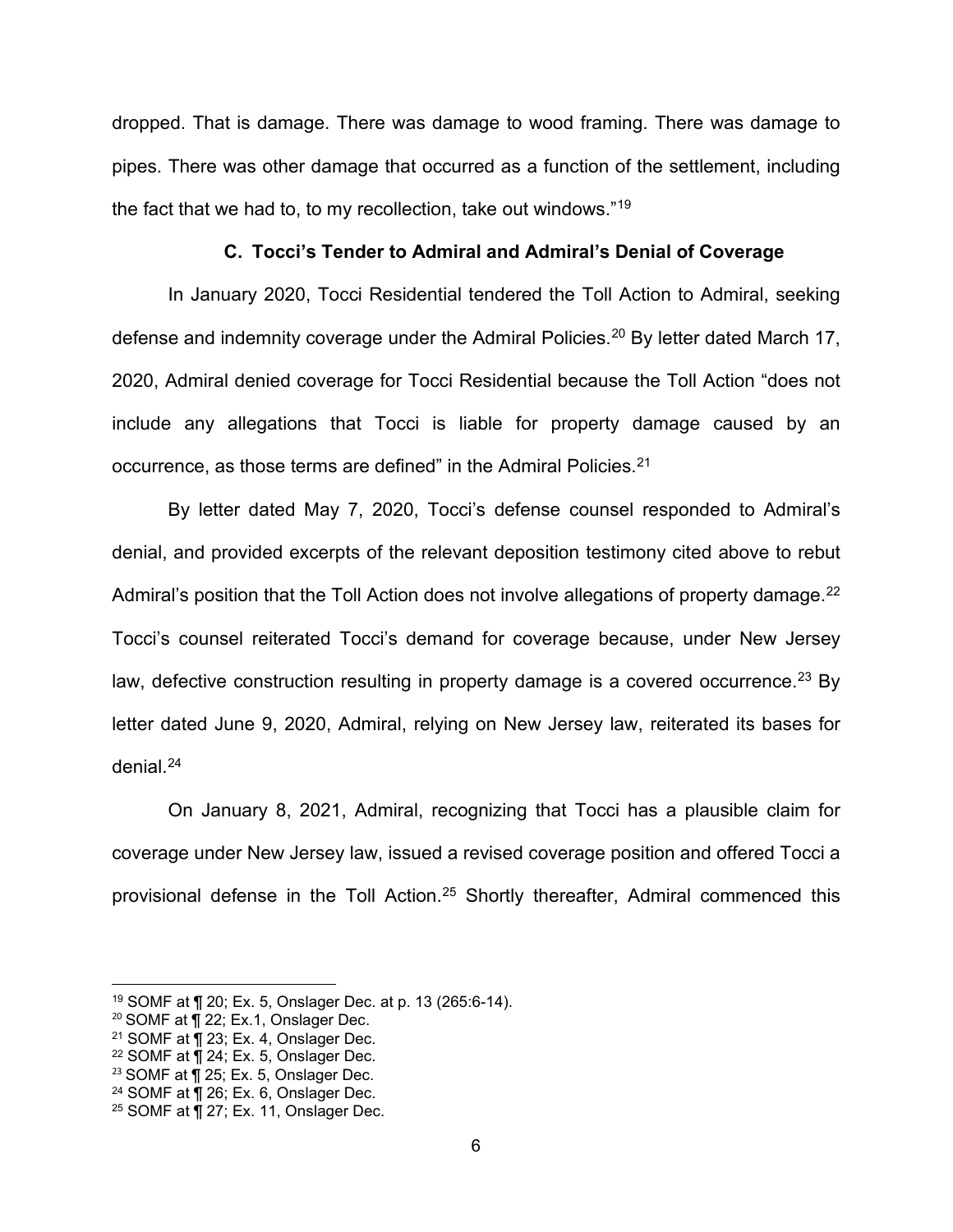action, seeking a determination that it has no obligation to defend or indemnify Tocci in the Toll Action under Massachusetts law.

As discussed below, Admiral's denial is unsupported by the facts and governing law. Admiral has a duty to defend Tocci Residential in the Toll Action because both the allegations of the Complaint filed in the Toll Action and related discovery allege that Tocci is liable for "property damage" caused by an "occurrence," as those terms are defined in the Admiral Policies. Further, exclusions j(5) and j(6) do not apply because the property damage did not occur during Tocci's or its subcontractor's ongoing operations. Accordingly, because there is a reasonable possibility of coverage under the Admiral Policies, Admiral must defend Tocci against the Toll Action.

### II. LAW AND ARGUMENT

#### A. Summary Judgment Standard

To prevail on a motion for summary judgment, the moving party must show "that there is no genuine dispute as to any material fact" and that the moving party "is entitled to judgment as a matter of law." Fed. R. Civ. P. 56(a). To succeed on a motion for summary judgment, "the moving party must demonstrate that there is an 'absence of evidence supporting the non-moving party's case." Metropolitan Prop. and Cas. Ins. Co. v. Devlin, 95 F.Supp.3d 278, 280 (D. Mass. 2015) (quoting Sands v. Ridefilm Corp., 212 F.3d 657, 660 (1st Cir. 2000)). The court "must view 'the record in the light most favorable to the nonmovant, drawing reasonable inferences in his favor.'" HDI-Gerling America Ins. Co. v. Navigators Ins. Co., 199 F. Supp.3d 422, 435 (D. Mass. 2016) (quoting Noonan v. Staples, Inc., 556 F.3d 20, 25 (1st Cir. 2009)).

7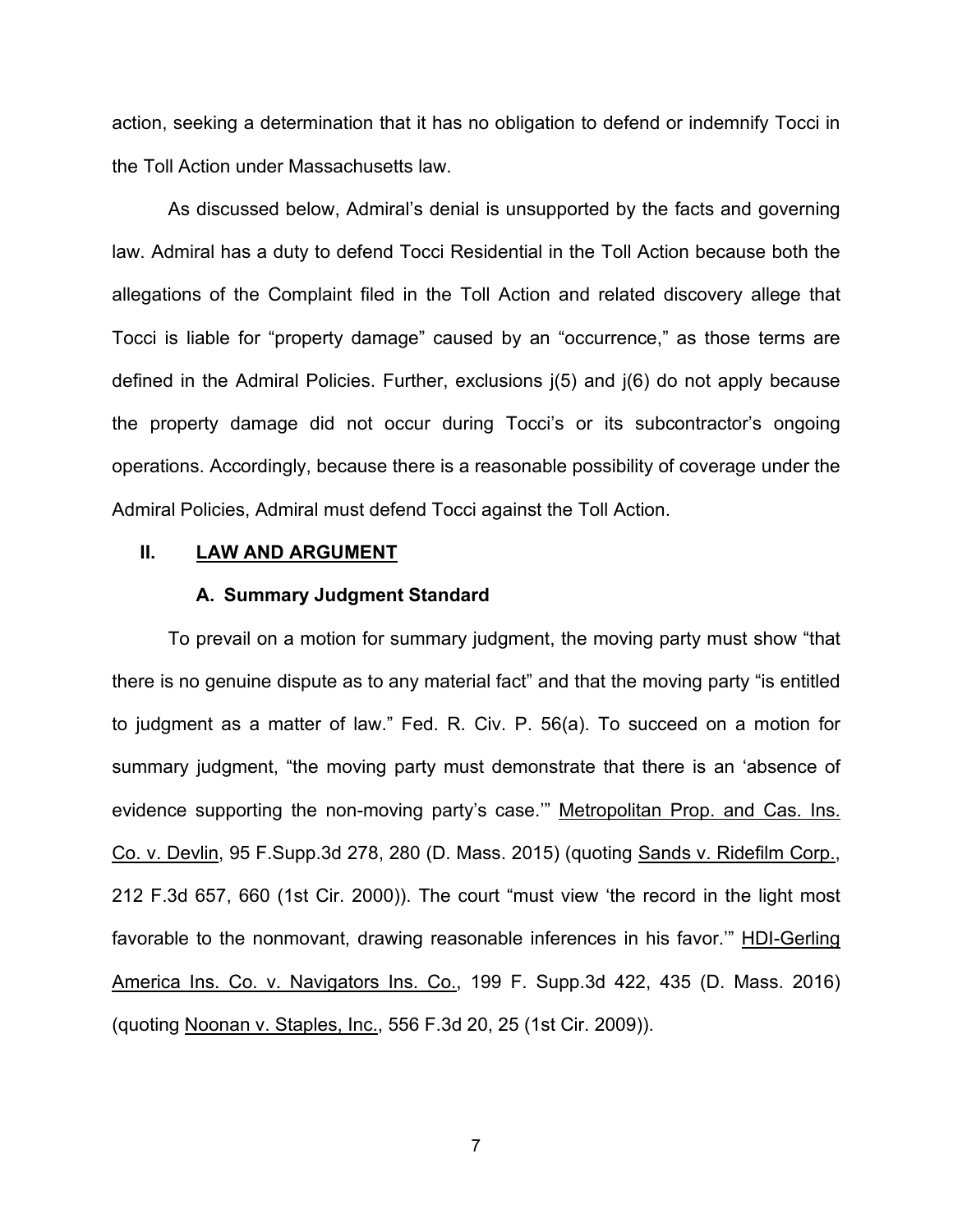#### B. Choice of Law

At the outset, this Court must decide what law applies to the current motions for partial summary judgment. Admiral asserts that Massachusetts law governs this dispute, whereas Tocci maintains that New Jersey law should apply. In cases where the federal court is exercising diversity jurisdiction, "[t]he question of which state's law applies is resolved using the choice of law analysis of the forum state," which, in this case, is Massachusetts. Reicher v. Berkshire Life Ins. Co. of Am., 360 F.3d 1, 4 (1st Cir. 2004). See also Klaxon v. Stentor Elec. Mfg., 313 U.S. 487, 496 (1941). "The Massachusetts Supreme Judicial Court has decided 'not to tie Massachusetts conflicts law to any specific choice-of-law doctrine, but seek[s] instead a functional choice-of-law approach that responds to the interests of the parties, the States involved, and the interstate system as a whole,' and looks to the Restatement (Second) of Conflict of Laws (1971) as an 'obvious source of guidance.'" Fire Ins. Exchange v. Pring-Wilson, 778 F.Supp.2d 116,125 (D. Mass. 2011) (quoting Bushkin Assocs., Inc. v. Raytheon Co., 393 Mass. 622, 631-32 (1985)).

Under this approach, "the court 'applies the substantive law of the state which has the more significant relationship to the transaction in litigation' and considers a myriad of factors. The analytical framework involves 'section 6(2) of the Restatement [which] sets out a general conflicts analysis for all legal disputes, section 188 [which] provides a generic contract analysis.'" Jenny B. Realty, LLC v. Danielson, LLC, 456 F.Supp.3d 307, 314 (D. Mass. 2020) (quoting Bergin v. Dartmouth Pharm., Inc., 326 F.Supp.2d 179, 181 (D. Mass. 2004)). The contacts to be taken into account in applying the principles of Section 6 to determine the applicable choice of law include:

8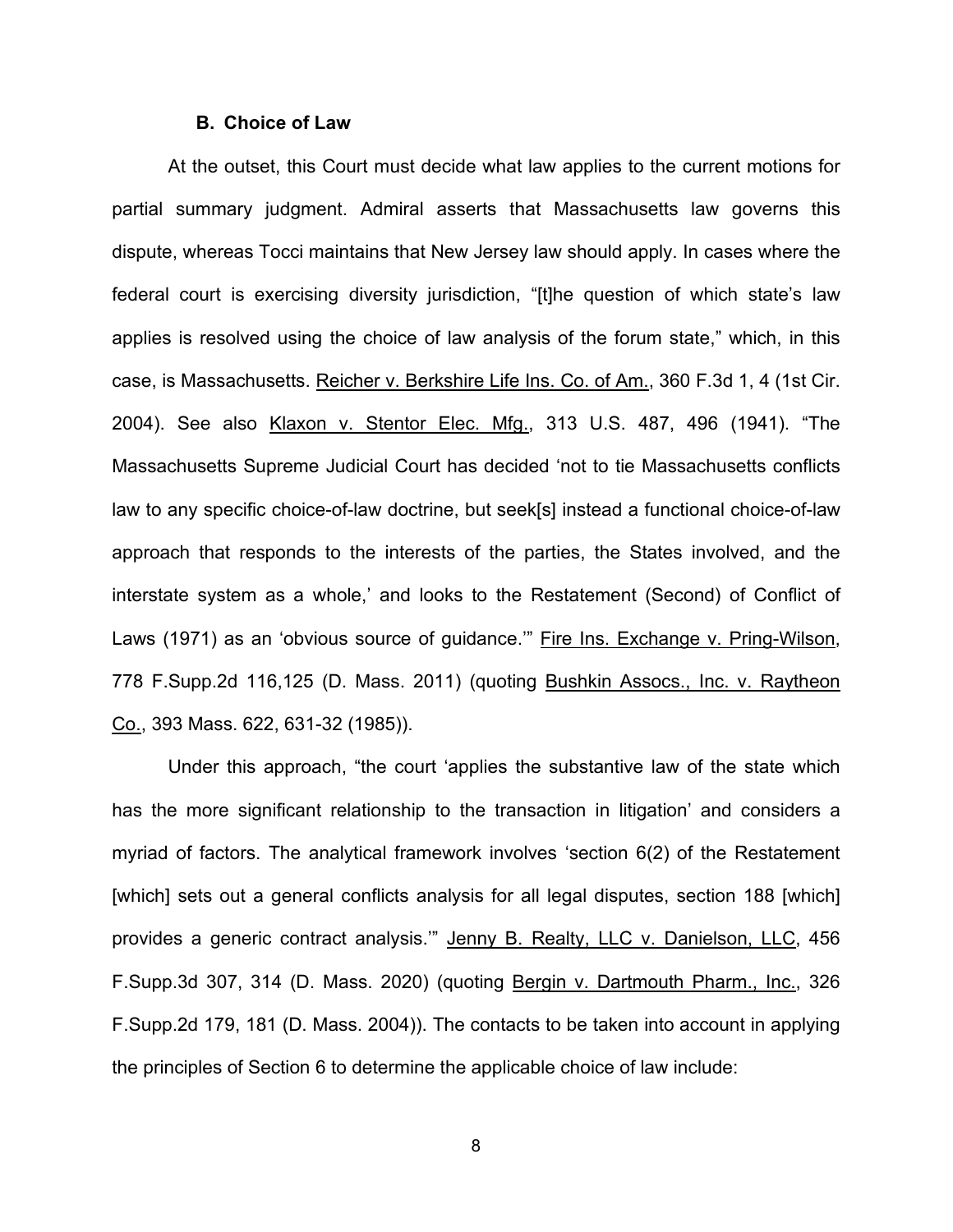- (a) the place of contracting;
- (b) the place of negotiation of the contract;
- (c) the place of performance;
- (d) the location of the subject matter of the contract; and
- (e) the domicile, residence, nationality, place of incorporation and place of business of the parties.

See Restatement (Second) of Conflict of Laws § 188 (1971).

Although Tocci Residential is domiciled in Massachusetts and the Admiral Policies were issued in Massachusetts, those factors alone are not determinative. In terms of the place of contracting, the Admiral Policies were countersigned by Admiral in New Jersey, where its corporate headquarters and Northeast Regional Branch Office are located.<sup>26</sup> With respect to the place of performance and location of the subject matter of the contract, the Admiral Policies cover Tocci's operations throughout the United States, not just Massachusetts. The Golden Triangle Project is located in New Jersey, and the Toll Action is currently pending in the United States District Court for the District of New Jersey. Accordingly, the weight of the above factors favors application of New Jersey law.<sup>27</sup>

### C. The Duty to Defend and Extrinsic Evidence

Under New Jersey law, the duty to defend is extremely broad. New Jersey courts have held that if the complaint "comprehends an injury which may be within the policy, a duty to defend will be found. . . In other words, potentially coverable claims require a defense." Abouzaid v. Mansard Gardens Assocs. LLC, 207 N.J. 67, 80 (2011) (internal citations and quotation marks omitted). The duty to defend "is determined by whether a covered claim is made, not by how well it is made. A third party does not write a

<sup>26</sup> See Exs. 1-8, McCall Dec., at Declarations Page.

<sup>&</sup>lt;sup>27</sup> However, even if this Court were to apply Massachusetts law, Admiral nonetheless owes Tocci a defense in the Toll Action. For the sake of completeness, Tocci will address the coverage issues herein under both New Jersey and Massachusetts law.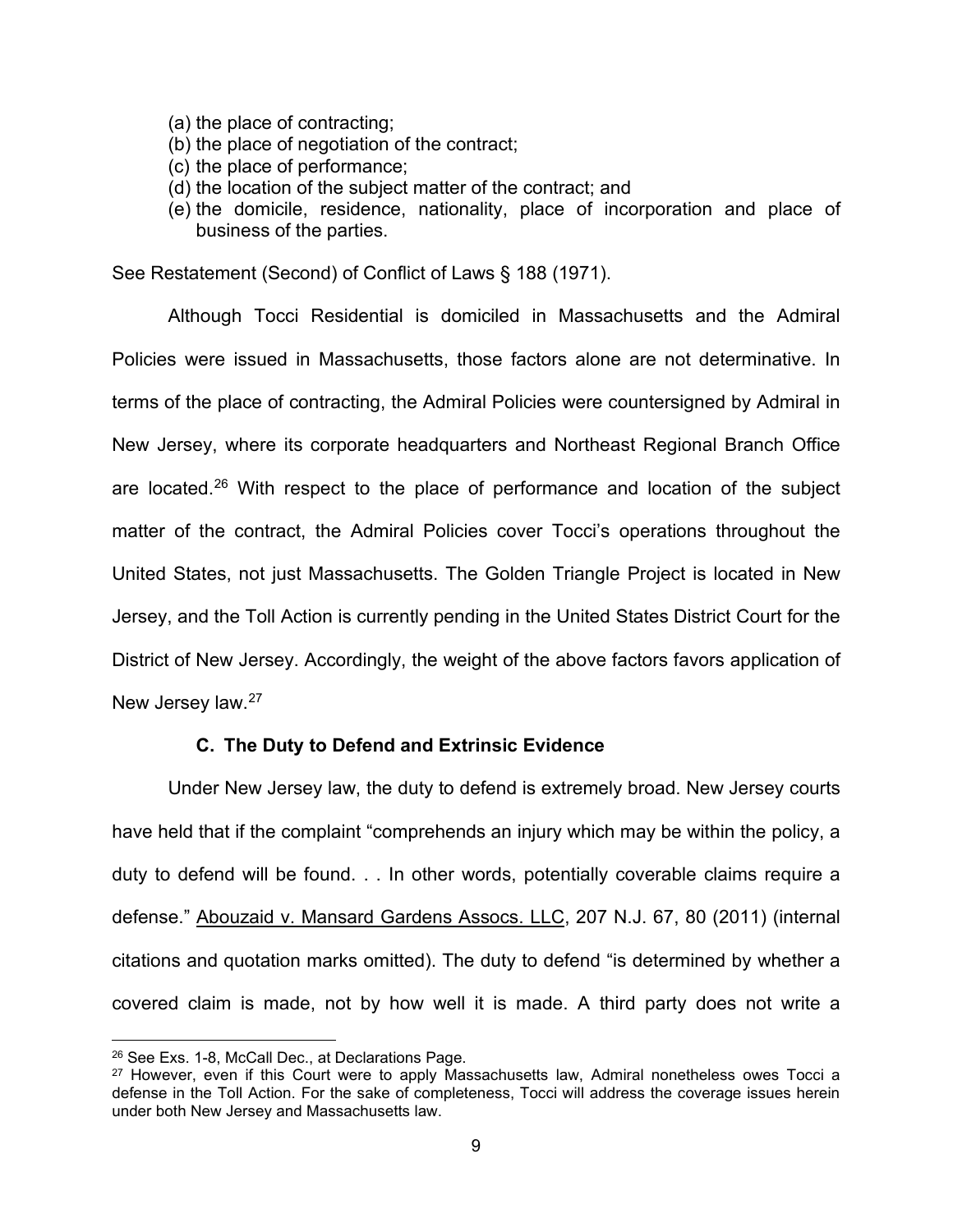complaint to apprise the defendant's insurer of potential coverage; fundamentally, a complaint need only apprise the opposing party of disputed claims and issues." Voorhees v. Preferred Mutual Ins. Co., 128 N.J. 165, 174 (1992).

In addition to the allegations of the complaint and policy language, an insurer must also consider facts that are readily available when determining whether it has a duty to defend. Under New Jersey law, insureds may rely on extrinsic evidence to establish that the insurer has a duty to defend. New Jersey courts have recognized that because "coverage and defense benefits [are] determined by the nature of the claim [and not] not by the fortuity of how the plaintiff, a third party, chooses to phrase the complaint," "the analysis is not necessarily limited to the facts asserted in the complaint." Abouzaid, 207 N.J. at 81; Jolley v. Marquess, 393 N.J.Super. 255, 271 (App. Div. 2007). See also SL Indus., Inc. v. Am. Motorists Ins. Co., 128 N.J. 188, 198- 199 (1992) ("[F]acts indicating potential coverage that arise during the resolution of the underlying dispute . . . may trigger the duty to defend. . . To allow the insurance company to construct a formal fortress of the . . . pleadings and to retreat behind its walls, thereby successfully ignoring true but unpleaded facts within its knowledge that require it, under the insurance policy, to conduct the putative insured's defense, would not be fair.") (internal quotations and citation omitted).<sup>28</sup>

<sup>&</sup>lt;sup>28</sup> Similarly, "[I]ike most other jurisdictions, Massachusetts imposes a broad duty to defend on insurers: 'it is axiomatic that an insurance company's duty to defend is broader than its duty to indemnify." Open Software Foundation, Inc. v. U.S. Fidelity and Guar. Co., 307 F.3d 11, 14 (1st Cir. 2002) (quoting Boston Symphony Orchestra v. Commercial Union Ins. Co., 406 Mass. 7, 545 N.E.2d 1156, 1158 (1989)). Massachusetts courts recognize that "[t]he legal standards governing an insurer's duty to defend are slightly different than those conventionally applied to a motion for summary judgment. An insurer's duty to defend is determined by examining (1) the insurance policy; (2) the facts alleged against the insured; and (3) facts known or readily knowable by the insurer." Metropolitan Prop. and Cas. Ins. Co. v. Devlin, 95 F.Supp.3d 278, 281 (D. Mass. 2015). See also Desrosiers v. Royal Ins. Co., 468 N.E.2d 625 (1984). Likewise, Massachusetts courts allow insureds to rely on extrinsic evidence to establish the duty to defend: "the insurer must accept tender of a defense if the complaints state or adumbrate a covered claim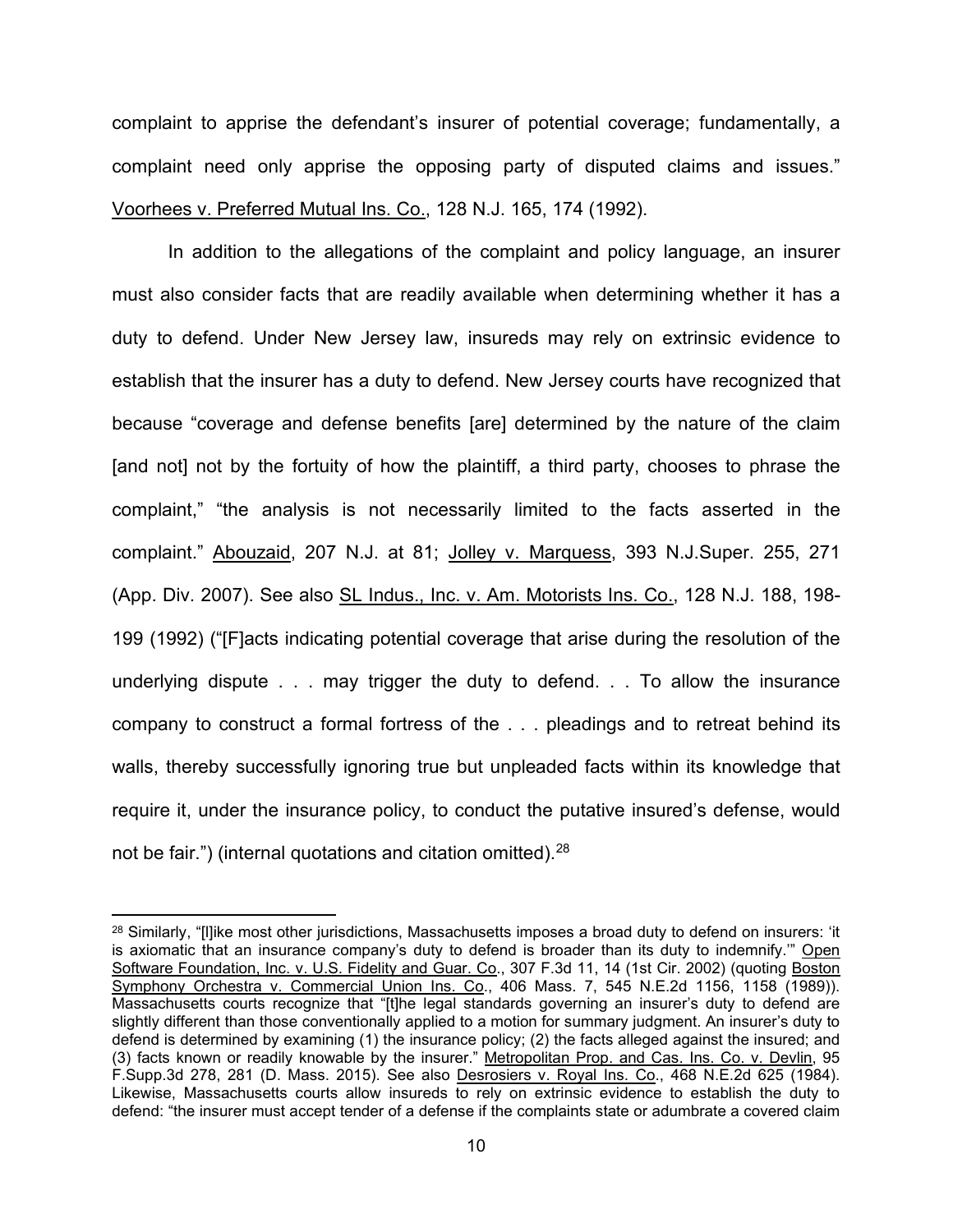Admiral insists that the Toll Action does not allege any property damage. Property damage is defined by the Admiral Policies as "physical injury to tangible property, including all resulting loss of use of that property."<sup>29</sup> According to Admiral, the Toll Action only alleges economic losses based on Tocci Residential's alleged breach of its contractual duties as construction manager for the Project. Admiral's view is shortsighted and self-serving. Notably, the New Jersey Supreme Court has explicitly rejected the notion that a breach of contract claim cannot give rise to an "occurrence" under a general liability policy. See Cypress Pt. Condo. Ass'n. v. Adria Towers, LLC, 226 N.J. 403, 428-29 (2016). Regardless, the duty to defend is not determined by the titles of the causes of action alone. Rather, Admiral must look to the actual substance of the allegations to determine whether any of the claims may fall within coverage.

To illustrate, Paragraph 19 of the Toll Action alleges that Stop Orders were issued for portions of the work "due to settlement and damaged underground utilities."30 Additionally, the Toll Action alleges that Tocci was notified that "piping systems in the Project became distorted, twisted and broke."<sup>31</sup> Further, the Toll Action alleges various instances of defective and deficient work on the Golden Triangle Project, from which reasonable inferences can be drawn that the defective and/or deficient work resulted in property damage to other non-defective portions of the work.<sup>32</sup> These allegations alone

when read in light of extrinsic facts bearing some relevance to the allegations that the plaintiff did not specifically include in the complaint, but were nonetheless known or readily knowable by the insurer when the defense was tendered." Open Software, 307 F.3d at 14-15. In other words, "the process is one of envisaging what kinds of losses may be proved as lying within the range of allegations of the complaint, and then seeing whether any such loss fits the expectation of protective insurance reasonably generated by the terms of the policy." Continental Cas. Co. v. Gilbane Bldg. Co., 391 Mass. 143, 461 N.E.2d 209, 212 (1984)) (citation omitted).

<sup>29</sup> SOMF at ¶ 5; McCall Dec., Ex. 1, Form CG 00 01 12 07, p. 15.

 $30$  SOMF at  $\overline{9}$  17; Ex. B to Admiral MOL at  $\overline{9}$  25.

 $31$  SOMF at  $\P$  18; Ex. B to Admiral MOL at  $\P$  81.

<sup>32</sup> SOMF at ¶¶ 15-16; 20; Ex. B to Admiral MOL at ¶¶ 23-24; 31.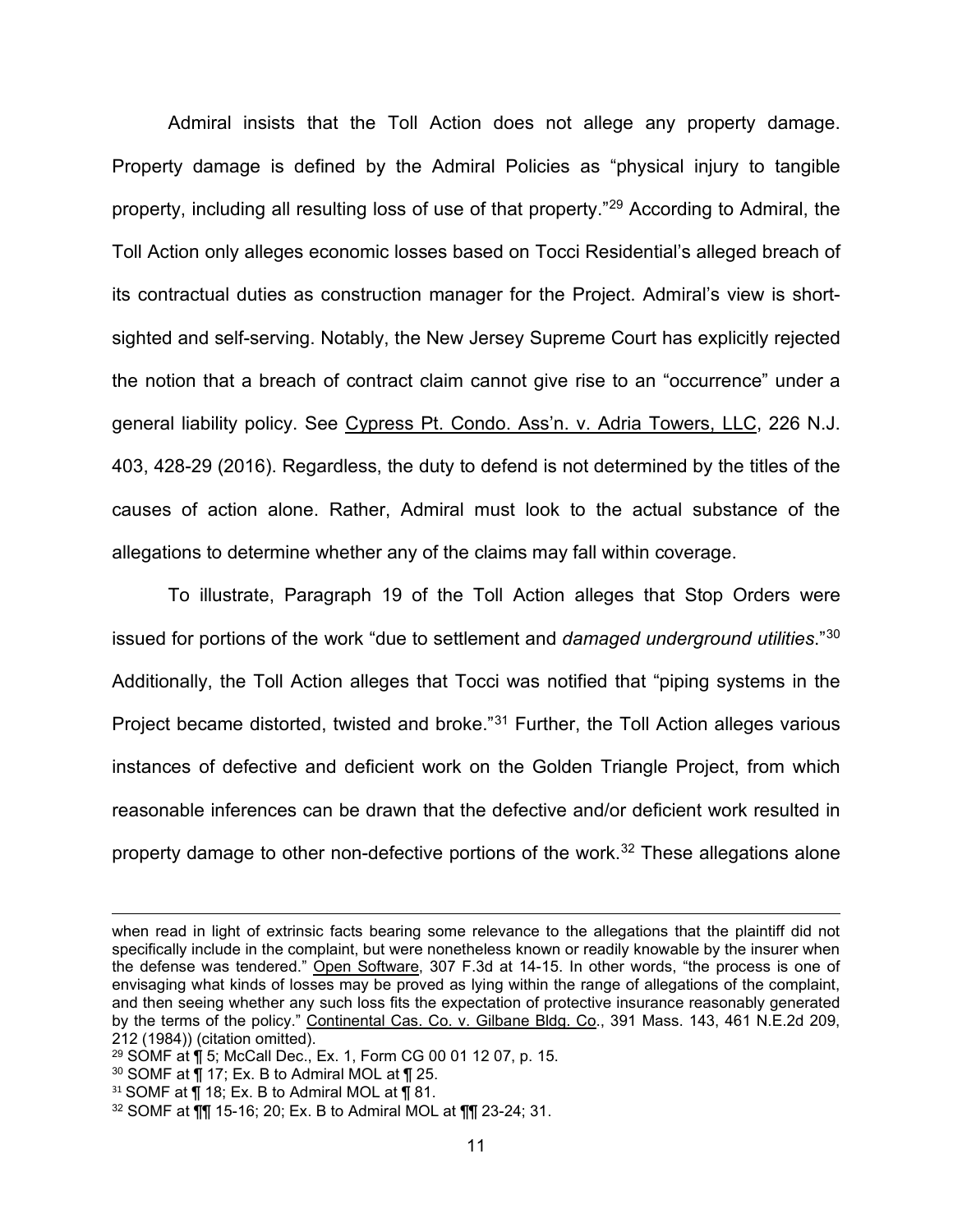are sufficient to trigger Admiral's duty to defend because the insured need only show that at least one claim is covered to trigger the insurer's duty to defend against the entire action. See, e.g., Conduit v. Hartford Cas. Ins. Co., 329 N.J. Super. 91, 105 (2000), cert. denied, 165 N.J. 135 (2000) ("if there are multiple causes of action alleged, only one of which may be covered, the duty to defend will continue until every covered claim is eliminated.") (citations omitted); Flomerfelt v. Cardiello, 202 N.J. 432, 447 (2010) ("in circumstances in which the underlying coverage questions cannot be decided from the face of the complaint, the insurer is obligated to provide a defense until all potentially covered claims are resolved." $b^{33}$ 

Although the complaint in the Toll Action alone is sufficient to trigger Admiral's duty to defend, both the GZA Opinion Letter and deposition testimony elicited in the Toll Action eliminates any doubt that the Toll Action involves covered property damage. As Admiral points out, extrinsic facts are not to be treated as independent grounds for a duty to defend. However, "extrinsic facts work in tandem with the 'adumbrate' standard to add substance and meaning to skeletal claims only adumbrated in the complaint." Open Software, 307 F.3d at 16. As discussed above, the Toll Action identifies various instances of defective and deficient work. The GZA Opinion Letter and deposition testimony "adds substance" to those allegations by identifying resultant property damage caused by the defective/deficient work of Tocci's subcontractors. Specifically,

<sup>33</sup> Likewise. "[i]n Massachusetts, as elsewhere, an insurer must defend the entire lawsuit if it has a duty to defend any of the underlying counts in the complaint." Liberty Mutual Ins. Co. v. Metropolitan Life Ins. Co., 260 F.3d 54, 63 (1st Cir. 2001). See also Mt. Airy Ins. Co. v. Greenbaum, 127 F.3d 15, 19 (1st Cir. 1997) ("under Massachusetts law, if an insurer has a duty to defend one count of a complaint, it must defend them all.") (citations omitted); Scottsdale Ins. Co. v. United Rentals (N. Am.), Inc., 152 F.Supp.3d 15, 20 (D. Mass. 2015) ("Once the insured party's ultimate burden regarding coverage is satisfied with regard to at least one claim against the insured, the insurer has a duty to defend generally… if [the claimant] shows that the allegations against it could give rise to a covered claim and if [the insurer] cannot show that such a claim would be expressly excluded, then [the insurer] owes [the claimant] a full defense.").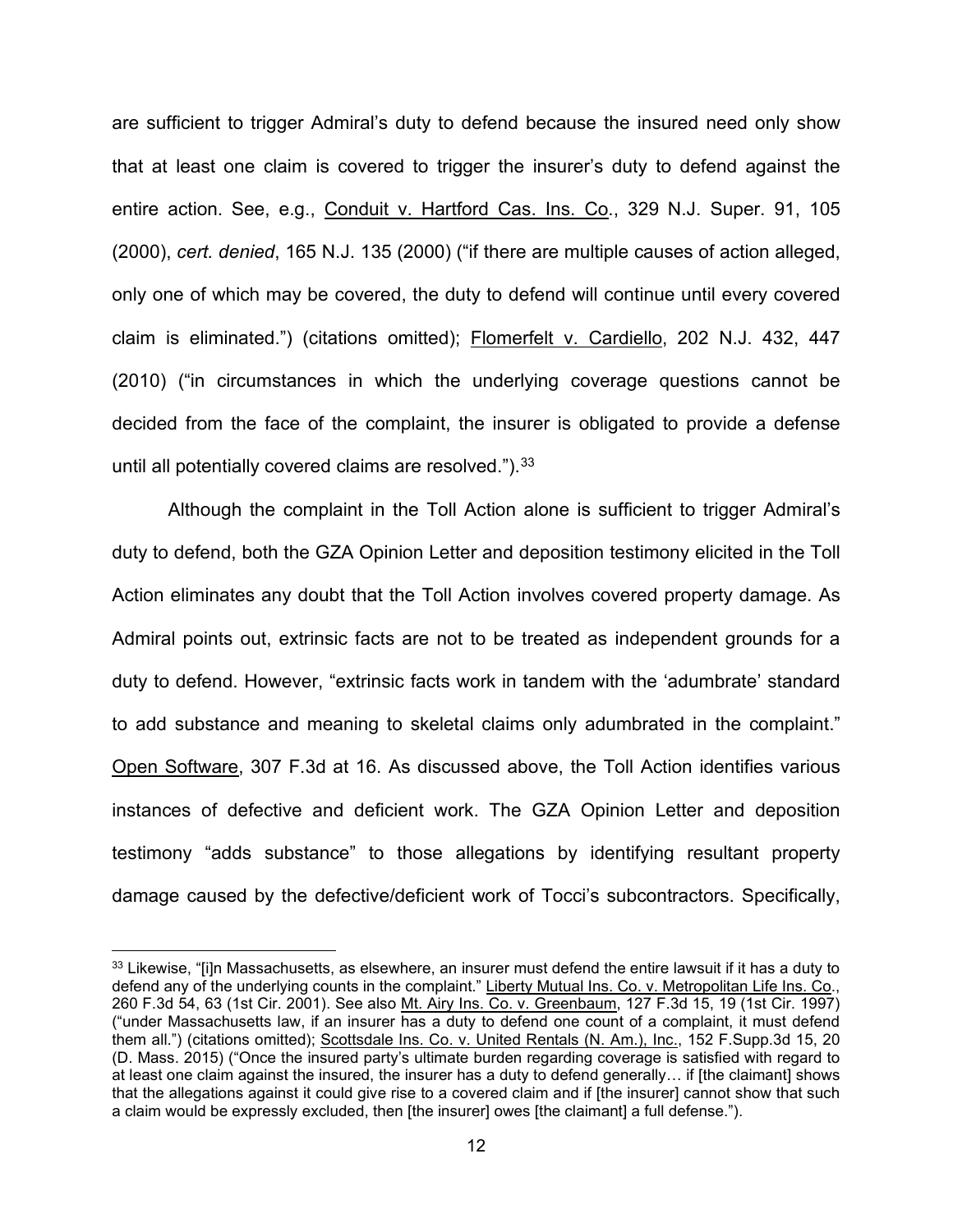the Toll Action alleges that the primary weather resistive barrier (Zip System) was not properly installed.<sup>34</sup> According to Toll's corporate representative, the inadequate sheathing resulted in water entering the building, causing mold formation that required remediation.<sup>35</sup>

In addition, the Toll Action alleges that "in Building 1, Building 2A, and Building 4, Tocci failed to properly backfill with and manage and compact the soils onsite, including the back filling of basement walls with the proper structural bracing, in accordance with the recommendations of the geotechnical engineer of record, leading to slab settlement."<sup>36</sup> Toll further alleges that "Stop Work Orders were issued in August 2015 for portions of Buildings 2A and 4 due to settlement and damaged underground utilities."<sup>37</sup> The GZA Opinion Letter confirms that the settlement "caused shearing, damaging, and breaks of below slab plumbing piping."<sup>38</sup> Likewise, Toll's corporate representative confirmed that the soil settlement caused damage to underground pipes, the concrete slab, and wood framing. $39$ 

Taken together, the allegations of the Toll Action and deposition testimony elicited from Toll's corporate representative clearly demonstrate that at least a portion of Toll's claims involve property damage, as defined by the Admiral policies. Admiral cannot ignore facts developed in the underlying litigation that clearly trigger its duty to defend. See SL Indus., Inc. v. Am. Motorists Ins. Co., 128 N.J. 188, 198-199 (1992); see also Boston Symphony, 545 N.E.2d at 1160 ("[A]n insurer must give consideration

<sup>34</sup> SOMF at ¶ 15; Ex. B to Admiral MOL at ¶ 23.

<sup>35</sup> SOMF at ¶ 20; Ex. 5, Onslager Dec. at p. 8 (25:8-26:18).

 $36$  SOMF at  $\overline{9}$  16; Ex. B. to Admiral MOL at  $\overline{9}$  24.

<sup>&</sup>lt;sup>37</sup> SOMF at  $\overline{P}$  17; Ex. B. to Admiral MOL at  $\overline{P}$  25.

 $38$  SOMF at  $\P$  10; Ex. A to Wehring Aff. at p. 5.

<sup>39</sup> SOMF at ¶ 20; Ex. 5, Onslager Dec. at p. 13 (264:24-266:20).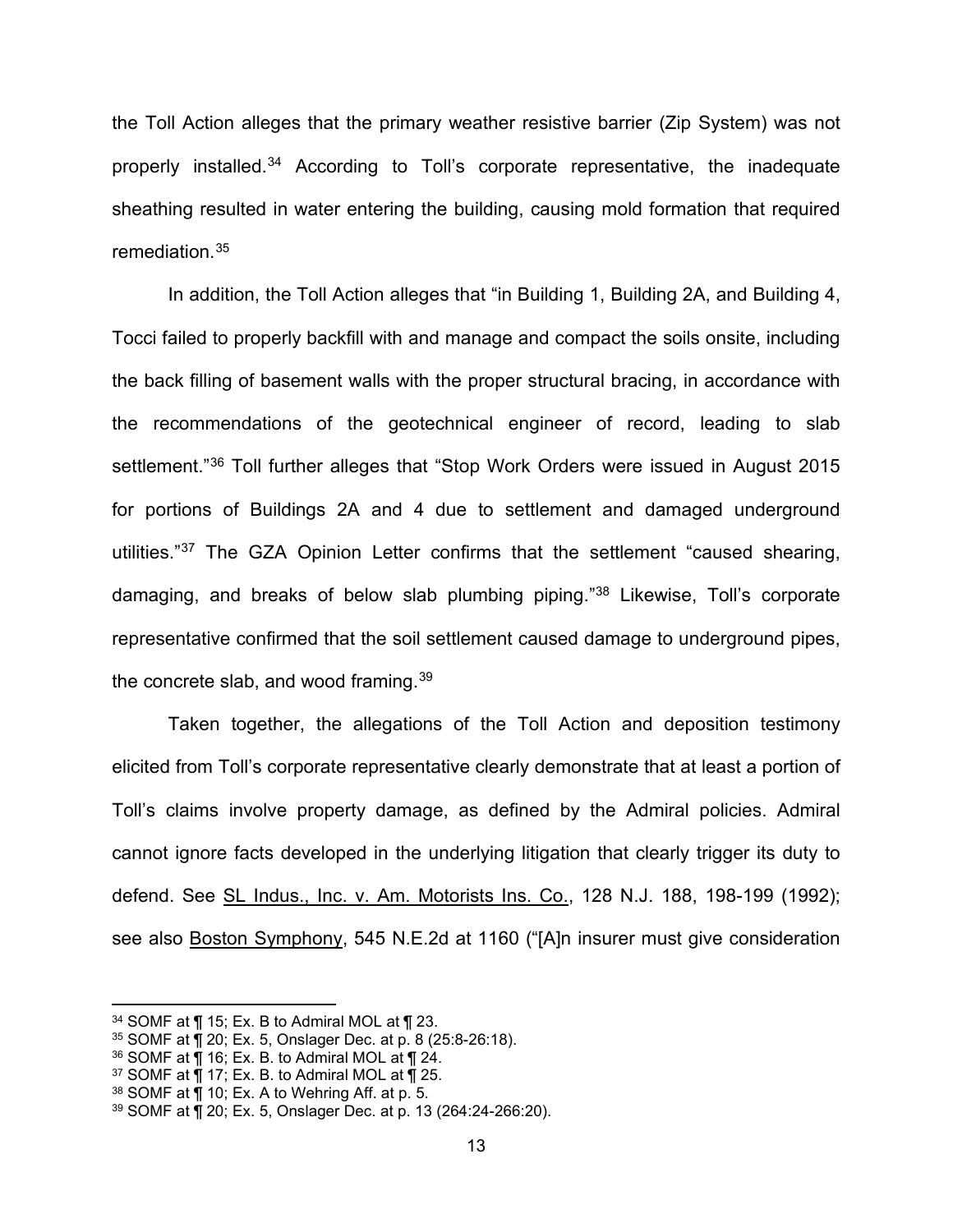to facts outside the complaint when it considers the allegations in the complaint to determine if coverage exists"). Accordingly, Admiral has a present duty to defend Tocci against the Toll Action.

#### D. Admiral Must Defend Tocci because the Toll Action Alleges "Property Damage" Caused by an Occurrence

As discussed above, the allegations of the Toll Action and supporting extrinsic evidence demonstrate that at least some of Toll's claims against Tocci involve "property damage" as defined by the Admiral Policies. Notwithstanding this, Admiral maintains that it has no duty to defend Tocci because allegations of "defective workmanship" do not constitute a covered "occurrence" of "property damage" under the Admiral Policies. However, to the extent defective workmanshjp is an occurrence, Admiral further asserts that because Tocci was the construction manager for the Project, there is no coverage for any alleged property damage because the entire Project constitutes Tocci's "work." Admiral's position is based on outdated policy language and contrary to present New Jersey and Massachusetts law.

Until recently, the seminal case on whether defective workmanship constitutes an occurrence was Weedo v. Stone-E-Brick, Inc., 81 N.J. 233 (1979), where the New Jersey Supreme Court was tasked with addressing the "business risk" exclusions in the 1973 version of the Insurance Services Office Inc.'s ("ISO") commercial general liability insurance coverage form. Although the decision was initially focused on the exclusions in the policy form, the decision was adopted and expanded in many jurisdictions, with courts holding that defective workmanship could never constitute an occurrence

14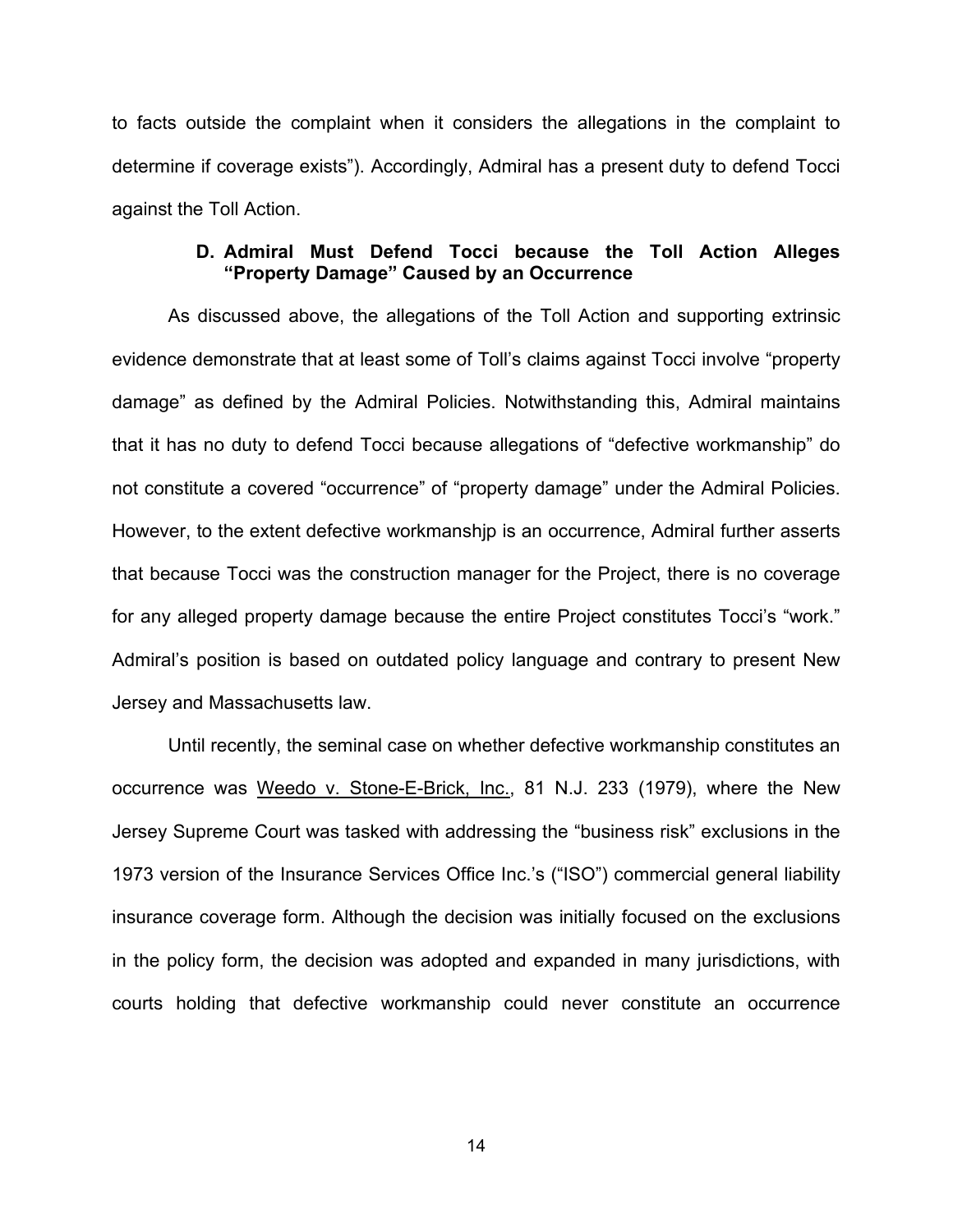because any resulting damage was foreseeable and not accidental.<sup>40</sup> In 1986, ISO

issued a new coverage form with significant changes from the 1973 version. These

changes led the New Jersey Supreme Court to overrule Weedo in Cypress Pt. Condo.

### Ass'n. v. Adria Towers, LLC, 226 N.J. 403 (2016):

Since 1966, the ISO has promulgated two standard form CGL policies, one in 1973 and another in 1986. As the Appellate Division aptly noted, there are important differences between the 1973 and 1986 standard form CGL policies which are of particular importance in the instant dispute. First, the 1973 ISO policy defines "occurrence" as "an accident . . . which results in . . . property damage neither expected nor intended from the standpoint of the insured," while the 1986 ISO policy defines "occurrence" as "an accident, including continuous or repeated exposure to substantially the same general harmful conditions." Thus, "property damage" is not directly included in the policy's definition of "occurrence." Second, and most importantly, the 1986 ISO policy includes a significant exception to an exclusion not contained in the 1973 ISO policy.

The exception in the 1986 ISO CGL policy, which has never been directly addressed by this Court, is found under the "your work" exclusion clause of the policy. As outlined above, the 1986 standard form CGL policy eliminates coverage for "property damage" to "your work" arising out of it or any part of it . . . However, the policy's exception to this exclusion, included in the form by the ISO for the first time in 1986, provides that the "your work" exclusion "does not apply if the damaged work or the work out of which the damage arises was performed on your behalf by a subcontractor.

In creating the subcontractor exception to the "your work" exclusion, it has been noted that the ISO was motivated by an agreement between policy holders and insurers that the CGL policy should provide coverage for defective construction claims so long as the allegedly defective work had been performed by a subcontractor rather than the policyholder *itself.* This resulted both because of the demands of the policyholder community (which wanted this sort of coverage) and the view of insurers that the CGL was a more attractive product that could be better sold if it contained this coverage.

<sup>40</sup> See Travelers Property Casualty Co. of Am. v. USA Container Co., Inc., 686 Fed. Appx. 105, 109 n. 7 (3rd Cir. 2017) (explaining that the New Jersey "Appellate Division later extended Weedo by applying the business risk logic of the exclusions at issue in Weedo to the first-order questions of whether there is an occurrence," but the New Jersey Supreme Court subsequently "rejected this extension, cabining Weedo to questions pertaining to exclusions and not to 'the question of initial coverage."") (quoting Cypress Point, 226 N.J. at 428).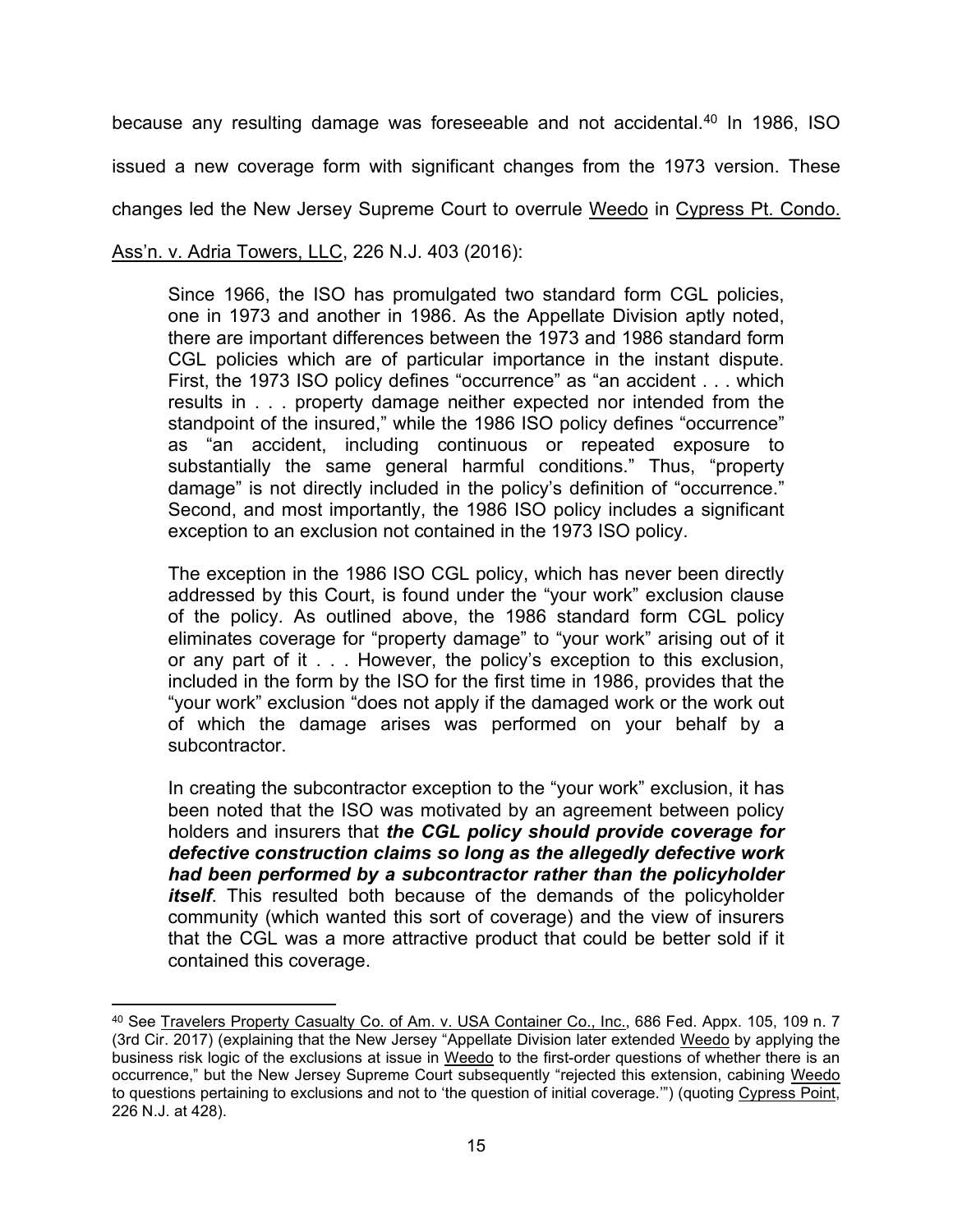Id. at 417-18 (internal quotations and citations omitted; emphasis added). While the subcontractor exception does not create coverage, it clearly informs policyholders' and the courts' understanding of an "occurrence," as defined by the 1986 ISO coverage form. As the Cypress Point Court noted, "it is very difficult for a general contractor to control the quality of a subcontractor's work. If the parties to the insurance contract did not intend a subcontractor's faulty workmanship causing consequential damages to constitute 'property damage' and an 'occurrence,' as those terms are defined in the policy, then it begs the question as to why there is a subcontractor's exception." Id. at 381. See also Belmont Condo. Ass'n, Inc. v. Arrowpoint Cap. Corp., No. A-4187-12T4, 2015 WL 4416582 (N.J. Super. Ct. App. Div. July 21, 2015).

The law is clear in New Jersey that insurance policies cannot be interpreted in a way that would render coverage meaningless.<sup>41</sup> See, e.g., Cannavo v. Liberty Mut. Ins. Co., No. A-6458-05T1, 2007 WL 2990109, at \*4 (App. Div. Oct. 16, 2007) (explaining that "a contract should not be interpreted in a fashion that renders its undertakings meaningless" – a principle also "applied in connection with the construction of insurance policy exclusions that could serve to make coverage undertakings illusory") (citations omitted). Further, "because insurance policies are adhesion contracts, courts must assume a particularly vigilant role in ensuring their conformity to public policy and principles of fairness. . . Moreover, if an insured's 'reasonable expectations' contravene

<sup>&</sup>lt;sup>41</sup> The law is the same in Massachusetts. See, e.g., Lexington Ins. Co. v. All Regions Chemical Labs, Inc., 647 N.E.2d 399, 400 (1995) ("A contract should be construed in a way that no word or phrase is made meaningless by interpreting another word or phrase, because the interpretation should favor a valid and enforceable contract or lease rather than one of no force and effect") (citation omitted); Aquino v. United Property & Cas. Co., 143 N.E.3d 379, 395 (2020) (explaining that courts must "construe policies as a whole" and "[i]n so doing, the provisions of the policy concerning different coverage types should be read together in a way that does not render either coverage meaningless") (citations omitted).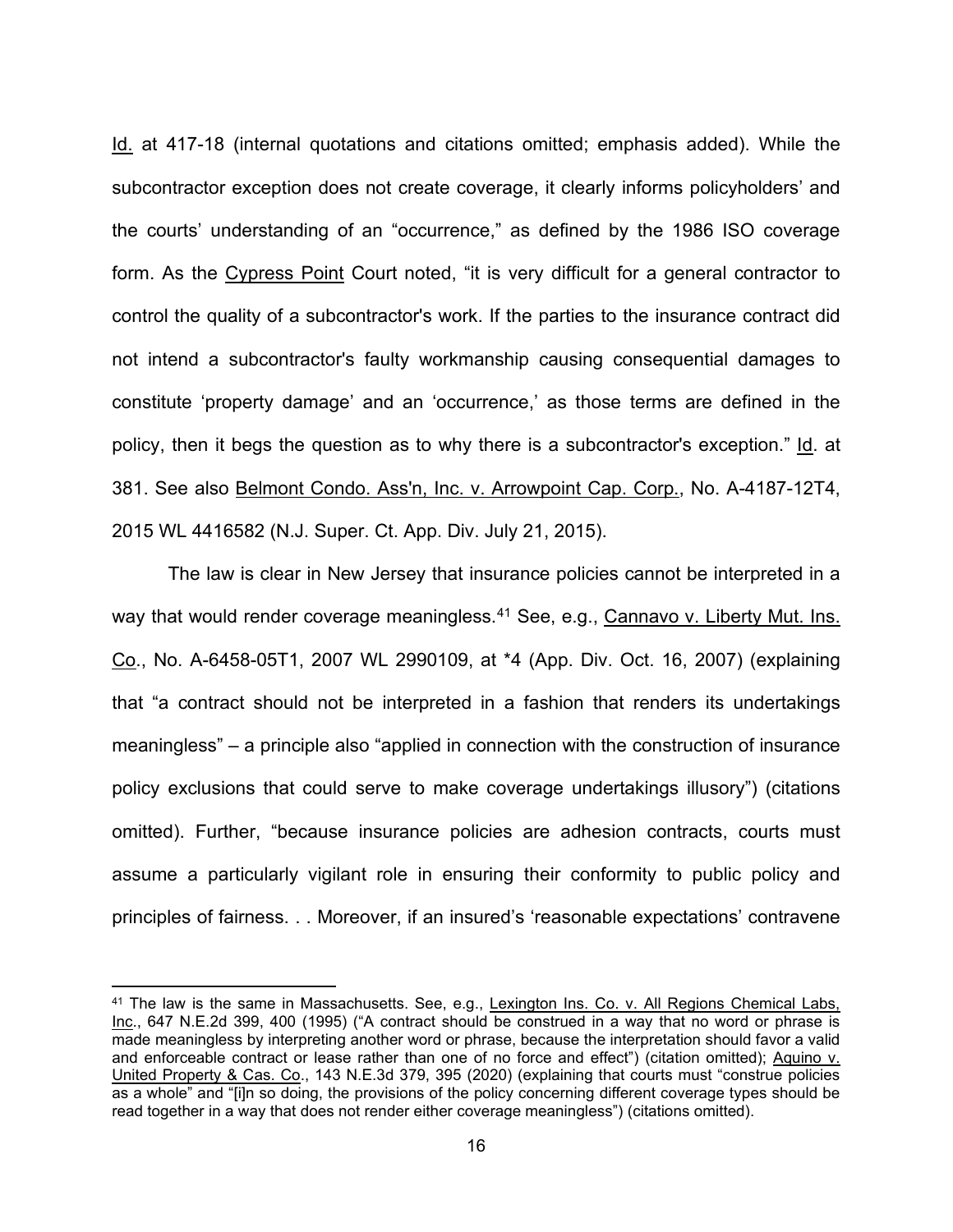the plain meaning of a policy, even its plain meaning can be overcome." Voorhees v. Preferred Mut. Ins. Co., 128 N.J. 165, 175 (1992) (citations omitted).

Based on the foregoing, the New Jersey Supreme Court held that in situations such as this where a general contractor/construction manager's subcontractor's defective work causes unexpected property damage to otherwise non-defective portions of the insured's work, that damage is a covered "occurrence." Consequential damage resulting from defective work constitutes an "accident" and, therefore, falls within the definition of an "occurrence." Here, Tocci did not self-perform any work on the Project. Although Tocci was responsible for overseeing the work of its subcontractors, it did not control the means and methods by which the subcontractors performed their work. Under Admiral's position, there would never be coverage for Tocci, as a construction manager, for property damage to the Project. Such a position is not only nonsensical, but it contravenes Tocci's "reasonable expectations" as to what coverage is available under the Admiral Policies. Further, Admiral's position does not make sense when considering the subcontractor exception for completed operations property damage. As noted by the Cypress Court, why would such an exception even exist if all work on the Project is considered Tocci's work, and therefore not covered by the Admiral Policies?

It is worth noting that many of the Massachusetts decisions cited by Admiral, holding that defective workmanship does not constitute an occurrence, rely in part on the outdated reasoning of Weedo. However, more recent Massachusetts decisions that do not rely on Weedo have found that while defective workmanship itself may not be an "occurrence," resultant "property damage" has been deemed to be an occurrence.<sup>42</sup> As

<sup>42</sup> See Nat'l Union Fire Ins. Co. of Pittsburgh, PA v. Mod. Cont'l Const. Co., No. 082015BLS1, 2009 WL 6376180, at \*3 (Mass. Super. Dec. 11, 2009) ("Faulty workmanship, alone, is not an 'occurrence' as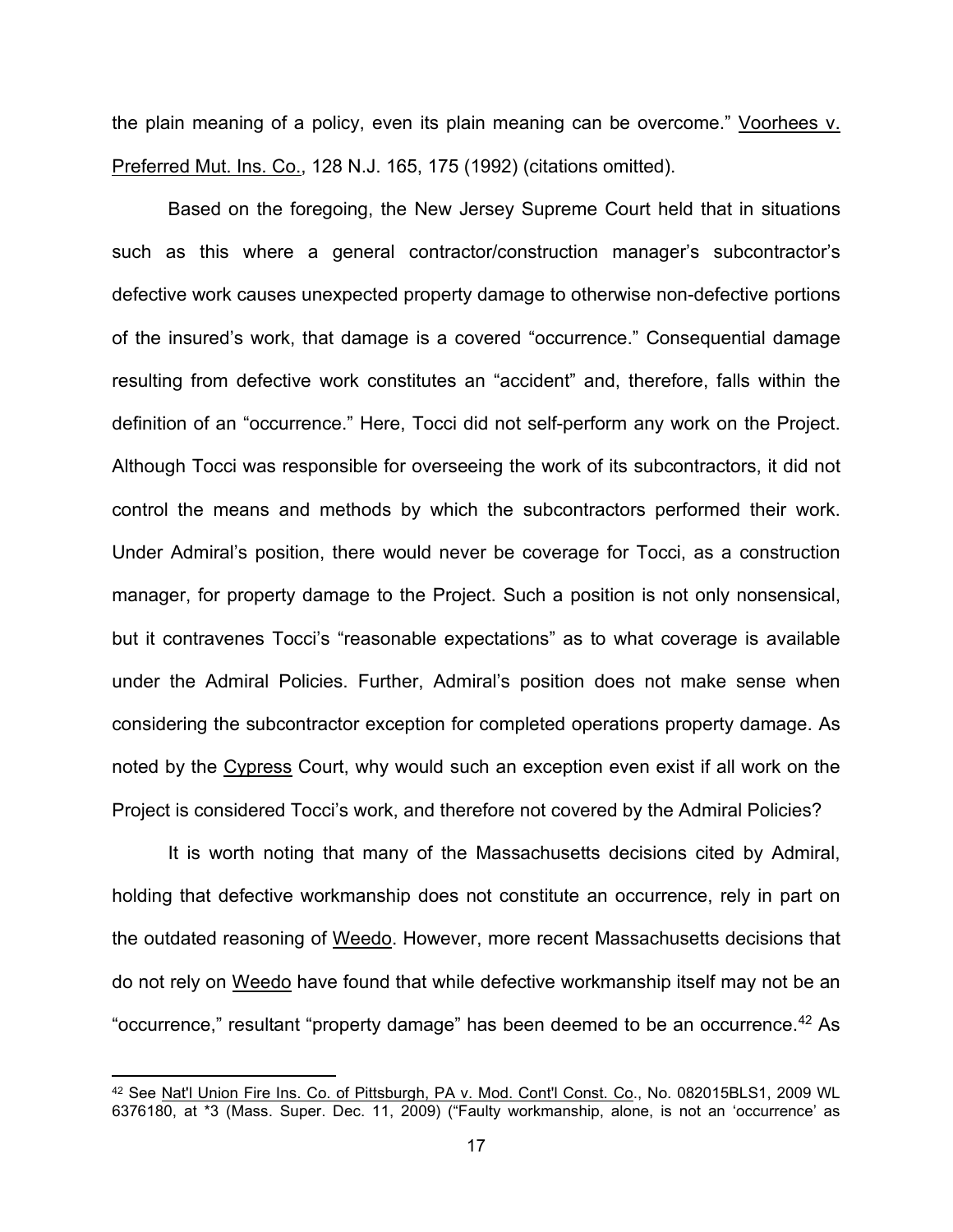discussed above, the Toll Action is not limited to damages to the allegedly defective work itself, but rather includes damages for resulting property damage to non-defective work, as confirmed by the deposition testimony of Toll's representative. Accordingly, because the Toll Action alleges property damage caused by an occurrence, Admiral must defend Tocci.

# E. Exclusions j(5) and j(6) do not apply to the Toll Action

Notwithstanding the foregoing, Admiral maintains that there is no coverage for Tocci under the "business risk" exclusions in the Admiral Policies. Specifically, Admiral relies on exclusions j(5) and j(6) in the Admiral Policies, which bar coverage for:

5. that particular part of real property on which you or any contractors or subcontractors working directly or indirectly on your behalf are performing operations, if the "property damage" arises out of those operations.

6. that particular part of any property that must be restored, repaired or replaced because "your work" was incorrectly performed on it.<sup>43</sup>

New Jersey law is clear that "[w]hen an insurance carrier puts in issue its

coverage of a loss under a contract of insurance by relying on an exclusionary clause, it

bears a substantial burden of demonstrating that the loss falls outside the scope of

coverage." United Rental Equip. Co. v. Aetna Life & Cas. Inc., 74 N.J. 92, 98 (1977).

See also Flomerfelt v. Cardiello, 202 N.J. 432, 442 (2010) ("In general, insurance policy

defined by the ... policy; nor does the cost to repair the defective work constitute property damage.' . . . '[F]aulty workmanship [that] causes an accident,' however, may amount to an occurrence."). See also All Am. Ins. Co. v. Lampasona Concrete Corp., 120 N.E.3d 1258 (2019) (holding that subcontractor's alleged puncturing of vapor barrier and resulting migration of water through concrete slab was an "occurrence" because subcontractor caused damage to property other than its own work). Further, the cases cited by Admiral are inapposite because they are limited to damages for faulty workmanship and do not involve resultant property damage. To illustrate, in Friel Luxury Home Const., Inc. v. Probuilders Specialty Ins. Co. RRG, Civil Action No. 09-cv-11036-DPW, 2009 WL 5227893 (D. Mass. Dec. 22, 2009), the District Court concluded that the underlying action did not allege property damage caused by an occurrence because all of the allegations arose out of the insured's defective construction work, and there were no allegations that an "accident" occurred or caused property damage. Id. at \*5. Likewise, in Am. Home Assur. Co. v. AGM Marine Contractors, Inc., 467 F.3d 810 (1st Cir. 2006), the damage at issue was limited to the insured's own work and there was no resulting property damage. 43 Ex. 1, McCall Dec., Form CG 00 01 12 07, p. 4-5.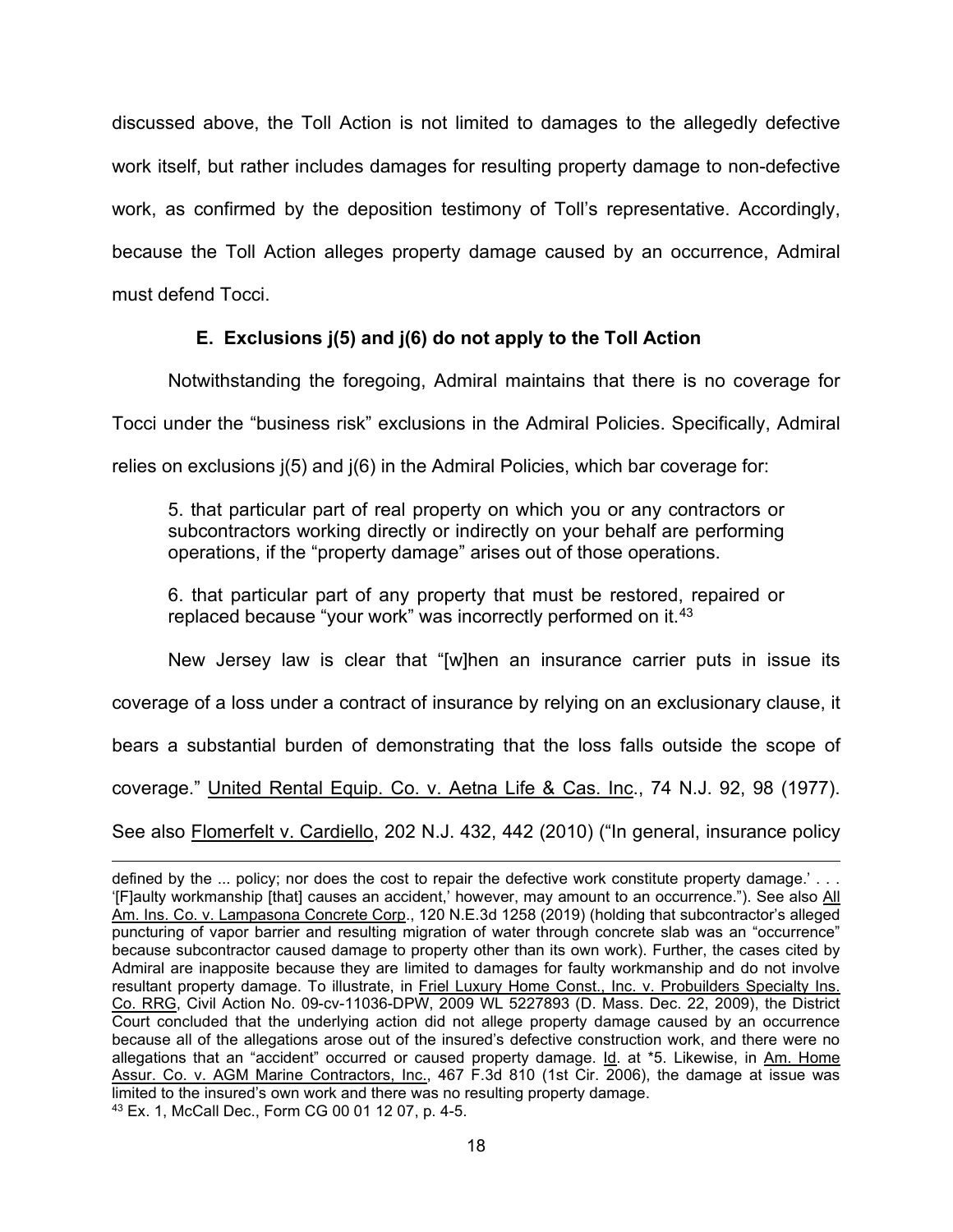exclusions must be narrowly construed; the burden is on the insurer to bring the case within the exclusion. As a result, exclusions are ordinarily strictly construed against the insurer.") (quotations and citations omitted).<sup>44</sup>

Admiral's reliance on these exclusions is misplaced. First, as to exclusion j(5), the clear language of the exclusion prevents its application here. The j(5) exclusion "applies to 'ongoing operations,' meaning it excludes coverage for damage to property the insured is working on at the time the property damage occurs. . . the j(5) exclusion is written in the present tense – it applies to property on which the insured 'is performing' operations. The use of the present tense [signifies] . . . that the exclusion applies to damages that occur while the insured is working on the project." Ohio Cas. Ins. Co. v. Island Pool & Spa, Inc., 12 A.3d 719, 728 (App. Div. 2011) (quoting 3 Jeffrey E. Thomas, New Appleman on Insurance Law, Library Edition § 18.03 [10][h] (2010)). In order for j(5) to apply, the following three questions must be answered in the affirmative:

- (1) is the claim for damage to "real property'?
- (2) was the insured, or someone working on behalf of the insured, performing operations on "that particular part" of the property that was damaged; and
- (3) did the damage occur while the operations were being performed?

Id. (citing Appleman). Here, there are no allegations that any of the alleged property damage occurred while Tocci or its subcontractors were actively working on a particular part of the Project. Accordingly, exclusion j(5) does not apply.

Exclusion j(6) is likewise inapplicable because Tocci is not seeking coverage for

the costs to repair and replace the defective work performed by its subcontractors.

<sup>44</sup> The law is the same in Massachusetts. See, e.g., John Beaudette, Inc. v. Sentry Ins. A Mut. Co., 94 F.Supp.2d 77, 134-35 (D. Mass. 1999) ("Once an insured establishes that a claim comes within the terms of coverage, the insurer must demonstrate 'the applicability of any exclusion.'") (quoting Dryden Oil Co. of New England, Inc. v. Travelers Indemnity Co., 91 F.3d 278, 282 (1stCir. 1996). See also Camp Dresser & McKee, Inc. v. Home Insurance Co., 568 N.E.2d 631, 635 (1991) (holding that exclusions are to be "strictly construed against the insurer so as not to defeat any intended coverage or diminish the protection purchased.").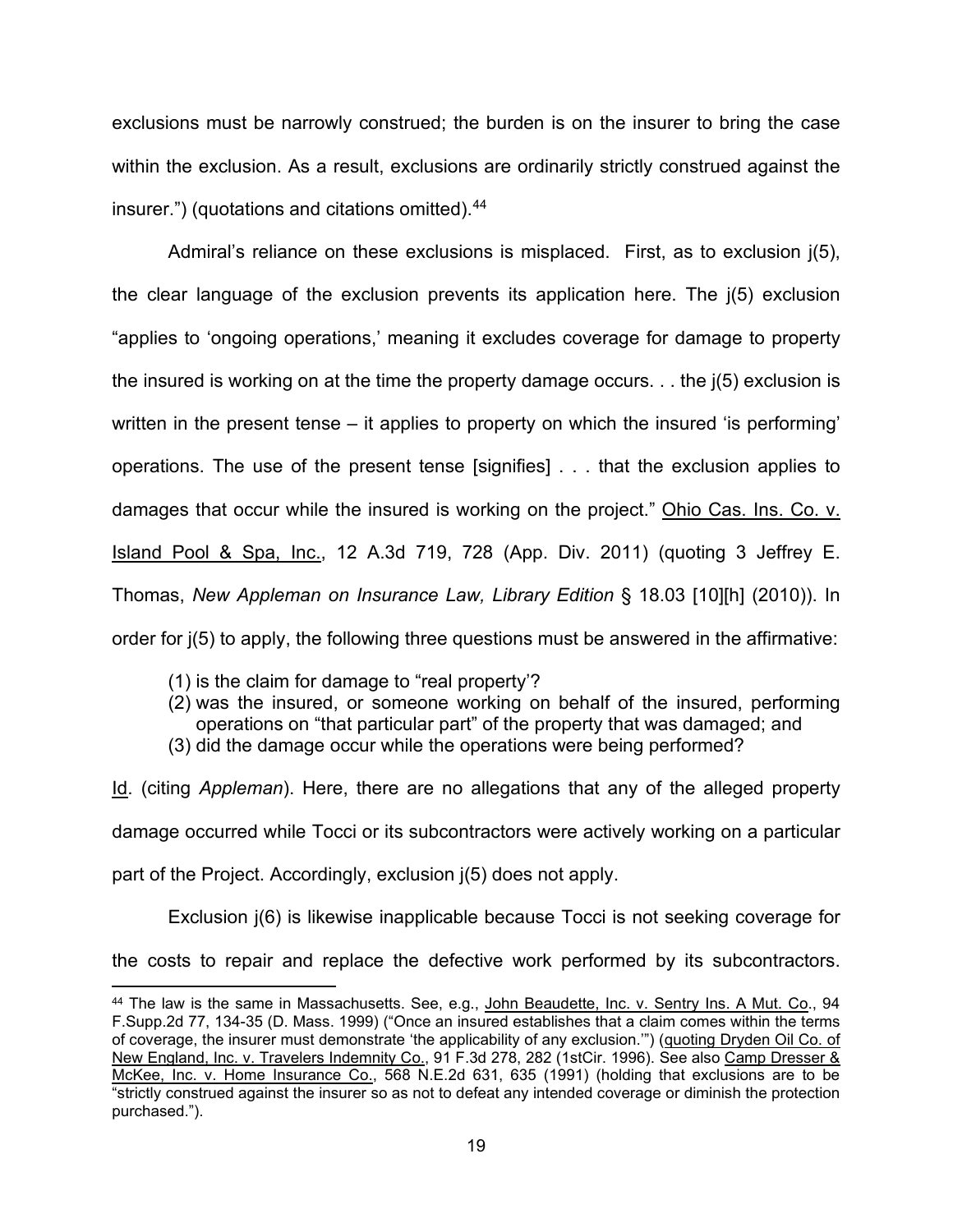Rather, Tocci seeks coverage for resultant property damage caused by its subcontractors' defective work. For example, Tocci seeks coverage for the alleged water damage to interior sheetrock caused by a roof leak. While the costs to repair and replace the defective roof may not be covered, the resulting water damage is covered. Likewise, the damaged concrete slab and underground pipes are covered because it is property damage that resulted from the soil settlement.

The burden is on Admiral to show that the allegations of the Toll Action are wholly excluded by exclusions  $j(5)$  and  $j(6)$ . Admiral has not met its heavy burden, and accordingly, Admiral must defend Tocci against the entire Toll Action.

#### III. CONCLUSION

For all of the foregoing reasons, Tocci respectfully requests that this Court deny Admiral's motion for partial summary judgment and grant Tocci's cross-motion for partial summary judgment on Admiral's duty to defend Tocci in the Toll Action.

Respectfully submitted,

/s/ Jeffrey J. Vita Jeffrey J. Vita (BBO #675191) jvita@sdvlaw.com Kerianne E. Kane (BBO #693386) kkane@sdvlaw.com Saxe Doernberger & Vita, P.C. 35 Nutmeg Drive, Suite 140 Trumbull, CT 06611 Tel: 203-287-2100 Fax: 203-287-8847

Counsel for Defendants Tocci Building Corporation, Tocci Residential, LLC and John L. Tocci, Sr.

20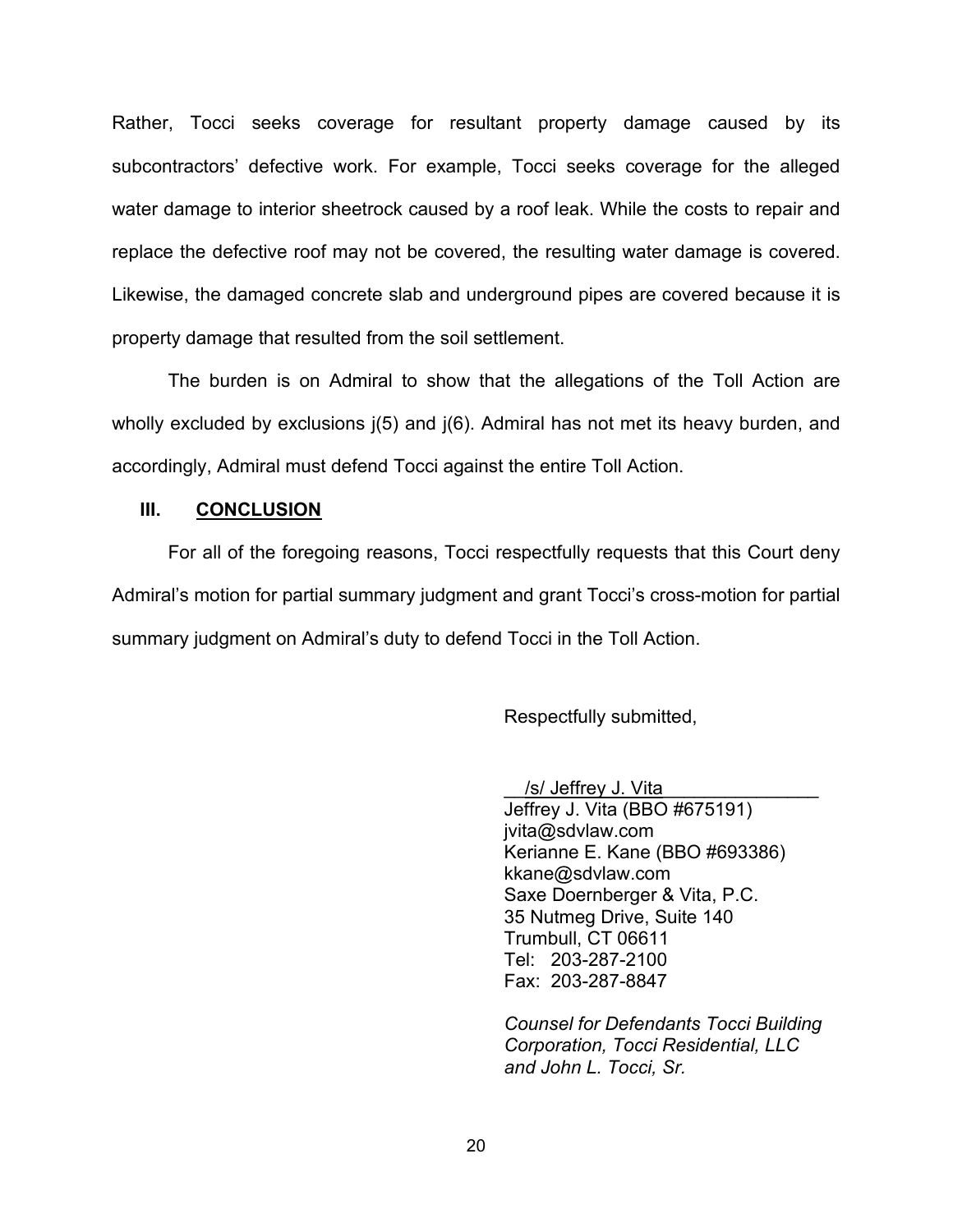# CERTIFICATE OF SERVICE

I hereby certify that this document, filed through the ECF system, will be sent electronically to the registered participants as identified on the Notice of Electronic Filing and paper copes will be sent to those indicated as non-registered participants as of November 5, 2021.

> /s/\_Jeffrey J. Vita Jeffrey J. Vita

21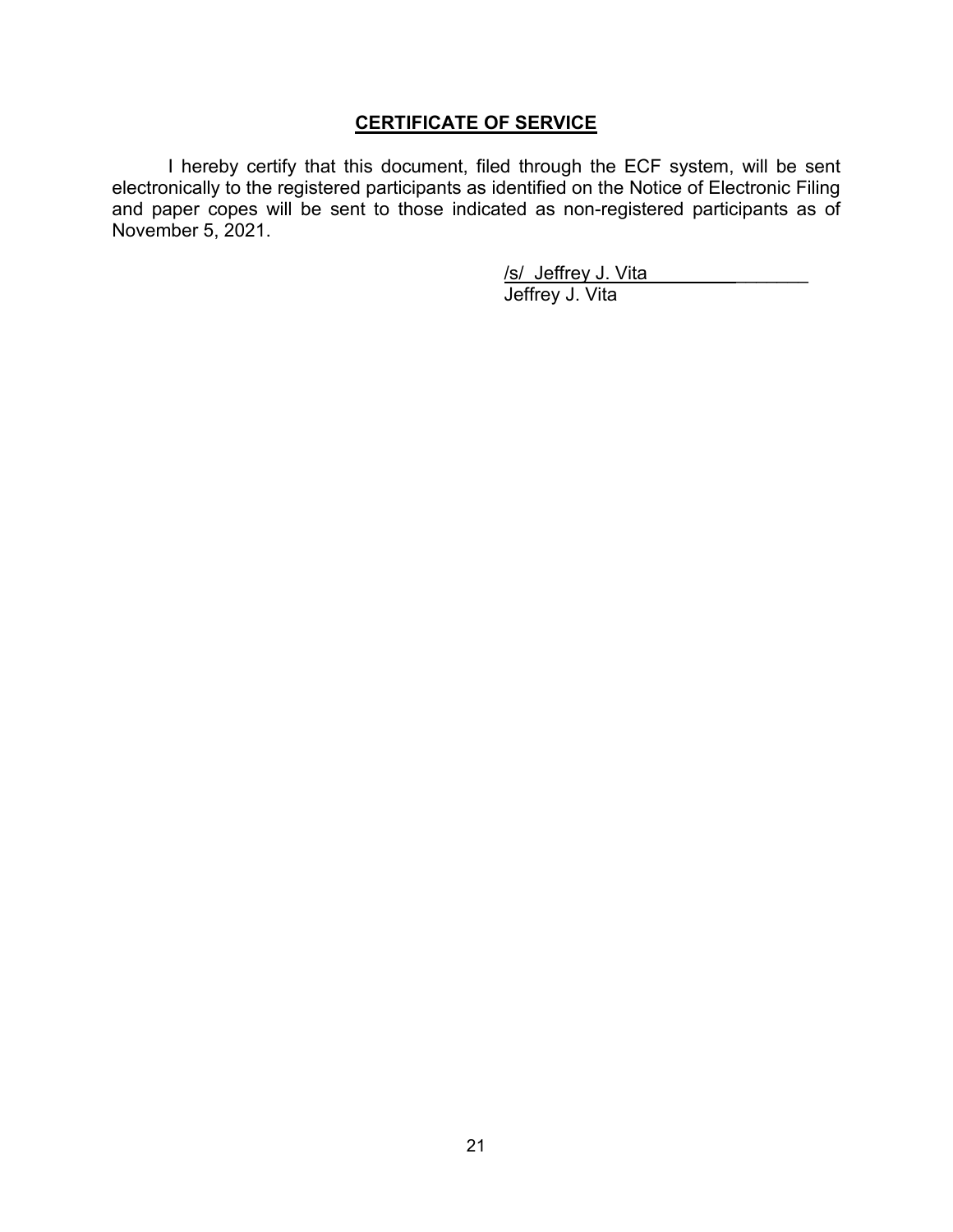**Query Reports Utilities Help Log Out**

CLOSED

# **United States District Court District of Massachusetts (Boston) CIVIL DOCKET FOR CASE #: 1:21-cv-10388-PBS**

| Admiral Insurance Company v. Tocci Building Corporation Date Filed: 03/05/2021 |                               |
|--------------------------------------------------------------------------------|-------------------------------|
| et al                                                                          | Date Terminated: 05/09/2022   |
| Assigned to: Judge Patti B. Saris                                              | Jury Demand: Defendant        |
| Cause: 28:2201 Declaratory Judgment                                            | Nature of Suit: 110 Insurance |
|                                                                                | Jurisdiction: Diversity       |

| <b>Date Filed</b> | #              | <b>Docket Text</b>                                                                                                                                                                                                                                                                                                                                                 |
|-------------------|----------------|--------------------------------------------------------------------------------------------------------------------------------------------------------------------------------------------------------------------------------------------------------------------------------------------------------------------------------------------------------------------|
| 03/05/2021        | $\overline{1}$ | COMPLAINT against All Defendants Filing fee: \$402, receipt number 0101-<br>8668038 (Fee Status: Filing Fee paid), filed by Admiral Insurance Company.<br>(Attachments: #1 Civil Cover Sheet, #2 Category Form)(Hermanson, Eric)<br>(Entered: 03/05/2021)                                                                                                          |
| 03/05/2021        | $\overline{2}$ | <b>CORPORATE DISCLOSURE STATEMENT by Admiral Insurance</b><br>Company identifying Corporate Parent W.R. Berkley Corporation for Admiral<br>Insurance Company (Hermanson, Eric) (Entered: 03/05/2021)                                                                                                                                                               |
| 03/08/2021        | 3              | ELECTRONIC NOTICE of Case Assignment. Judge Patti B. Saris assigned to<br>case. If the trial Judge issues an Order of Reference of any matter in this case<br>to a Magistrate Judge, the matter will be transmitted to Magistrate Judge<br>Donald L. Cabell. (Finn, Mary) (Entered: 03/08/2021)                                                                    |
| 03/08/2021        | $\overline{4}$ | Summons Issued as to All Defendants. Counsel receiving this notice<br>electronically should download this summons, complete one for each<br>defendant and serve it in accordance with Fed.R.Civ.P. 4 and LR 4.1.<br>Summons will be mailed to plaintiff(s) not receiving notice electronically<br>for completion of service. (Pacho, Arnold) (Entered: 03/08/2021) |
| 03/19/2021        | $\overline{5}$ | AFFIDAVIT OF SERVICE Executed by Admiral Insurance Company. All<br>Defendants. Acknowledgement filed by Admiral Insurance Company.<br>(Moody, Austin) (Entered: 03/19/2021)                                                                                                                                                                                        |
| 03/19/2021        | 6              | NOTICE of Appearance by Austin D. Moody on behalf of Admiral Insurance<br>Company (Moody, Austin) (Entered: 03/19/2021)                                                                                                                                                                                                                                            |
| 04/08/2021        | $\overline{1}$ | NOTICE of Appearance by Jeffrey J. Vita on behalf of Tocci Building<br>Corporation, Tocci Residential LLC, John L. Tocci, Sr. (Vita, Jeffrey)<br>(Entered: 04/08/2021)                                                                                                                                                                                             |
| 04/08/2021        | 8              | First MOTION for Extension of Time to May 8, 2021 to File Answer by Tocci<br>Building Corporation, Tocci Residential LLC, John L. Tocci, Sr(Vita,                                                                                                                                                                                                                  |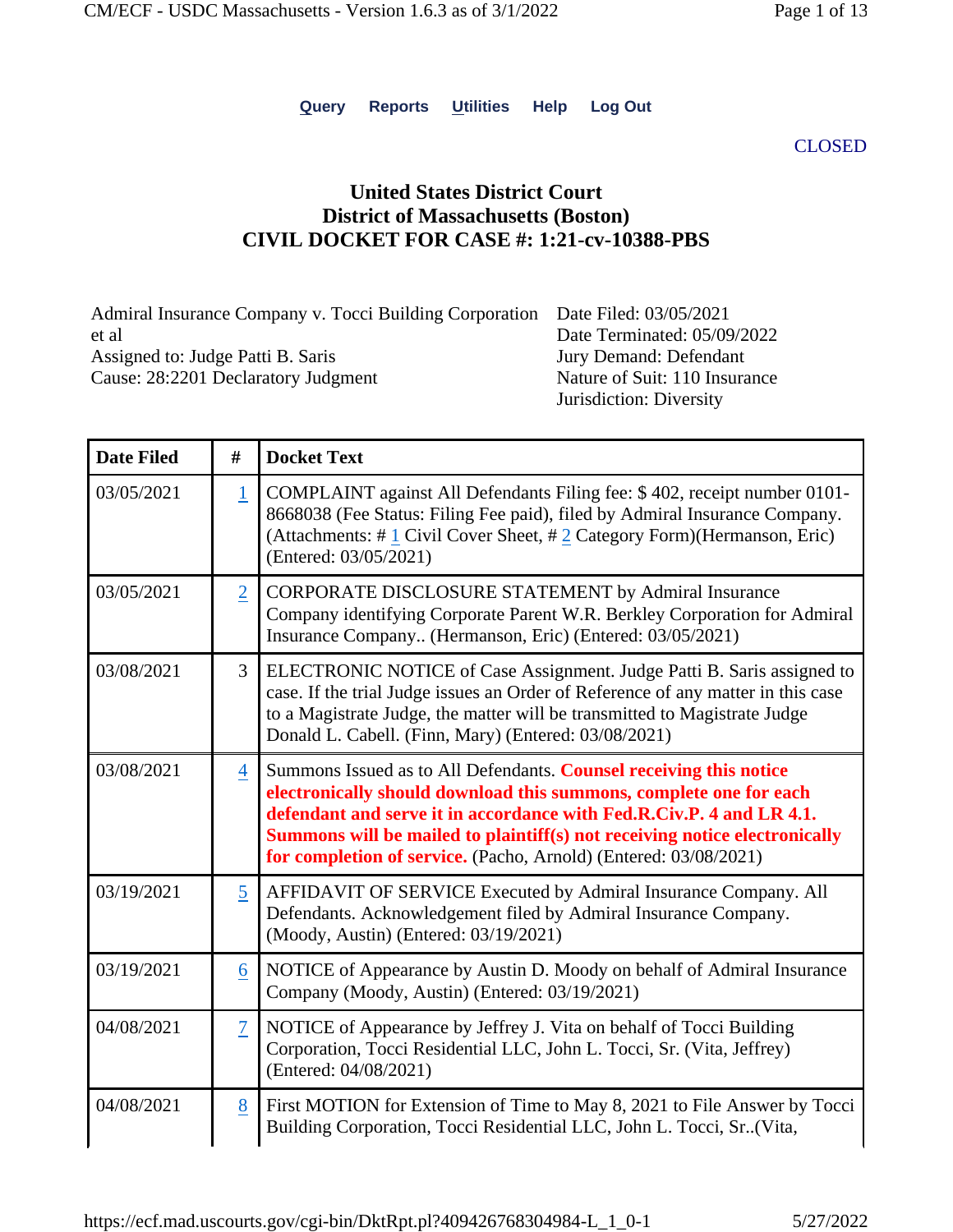|            |           | Jeffrey) (Entered: 04/08/2021)                                                                                                                                                                                                                                                                                                                                                                                                                                                                                                                                                                                                                                                                                                                                                                                                                                                                                                                                                                                                                                                                                |
|------------|-----------|---------------------------------------------------------------------------------------------------------------------------------------------------------------------------------------------------------------------------------------------------------------------------------------------------------------------------------------------------------------------------------------------------------------------------------------------------------------------------------------------------------------------------------------------------------------------------------------------------------------------------------------------------------------------------------------------------------------------------------------------------------------------------------------------------------------------------------------------------------------------------------------------------------------------------------------------------------------------------------------------------------------------------------------------------------------------------------------------------------------|
| 04/09/2021 | 9         | Judge Patti B. Saris: ELECTRONIC ORDER entered granting 8 Motion for<br>Extension of Time to Answer re 1 Complaint. Tocci Building Corporation,<br>Tocci Residential LLC and John L. Tocci, Sr. answer due 5/8/2021. (Baker,<br>Casey) (Entered: 04/09/2021)                                                                                                                                                                                                                                                                                                                                                                                                                                                                                                                                                                                                                                                                                                                                                                                                                                                  |
| 04/09/2021 | 10        | MOTION for Summary Judgment Motion For Partial Summary Judgment by<br>Admiral Insurance Company.(Hermanson, Eric) (Entered: 04/09/2021)                                                                                                                                                                                                                                                                                                                                                                                                                                                                                                                                                                                                                                                                                                                                                                                                                                                                                                                                                                       |
| 04/09/2021 | 11        | MEMORANDUM in Support re 10 MOTION for Summary Judgment Motion<br>For Partial Summary Judgment filed by Admiral Insurance Company.<br>(Hermanson, Eric) (Entered: 04/09/2021)                                                                                                                                                                                                                                                                                                                                                                                                                                                                                                                                                                                                                                                                                                                                                                                                                                                                                                                                 |
| 04/09/2021 | 12        | Statement of Material Facts L.R. 56.1 re 10 MOTION for Summary Judgment<br>Motion For Partial Summary Judgment filed by Admiral Insurance Company.<br>(Attachments: # 1 Exhibit A, # 2 Exhibit B, # 3 Affidavit of Maureen McCall,<br># $\frac{4}{3}$ McCall - Exhibit 1, # $\frac{5}{3}$ McCall - Exhibit 2, # $\frac{6}{3}$ McCall - Exhibit 3, # 7<br>McCall - Exhibit 4, # 8 McCall - Exhibit 5, # 9 McCall - Exhibit 6, # 10<br>McCall - Exhibit 7, #11 McCall - Exhibit 8, #12 McCall - Exhibit 9, #13<br>McCall - Exhibit 10, #14 McCall - Exhibit 11, #15 McCall - Exhibit 12, #16<br>McCall - Exhibit 13, #17 Affidavit Of Beth Onslagter, #18 Onslagter -<br>Exhibit 1, # $\underline{19}$ Onslagter - Exhibit 2, # $\underline{20}$ Onslagter - Exhibit 3, # $\underline{21}$<br>Onslagter - Exhibit 4, # 22 Onslagter - Exhibit 5, # 23 Onslagter - Exhibit 6, #<br>$\frac{24}{1}$ Onslagter - Exhibit 7, # $\frac{25}{1}$ Onslagter - Exhibit 8, # $\frac{26}{1}$ Onslagter - Exhibit<br>9, # 27 Onslagter - Exhibit 10, # 28 Onslagter - Exhibit 11) (Hermanson, Eric)<br>(Entered: 04/09/2021) |
| 04/09/2021 | <u>13</u> | MOTION to Temporarily impound Certain Materials by Admiral Insurance<br>Company. (Attachments: $\# \underline{1}$ Affidavit Of Eric B. Hermanson)(Hermanson,<br>Eric) Modified text to reflect the title of the document on 4/13/2021 (Baker,<br>Casey). (Entered: 04/09/2021)                                                                                                                                                                                                                                                                                                                                                                                                                                                                                                                                                                                                                                                                                                                                                                                                                                |
| 04/13/2021 | 14        | Judge Patti B. Saris: ELECTRONIC ORDER entered granting 13 Motion to<br>Temporarily Impound Certain Materials. Counsel will receive an email within<br>twenty-four (24) hours of this order with instructions for submitting sealed<br>documents for which leave has been granted in accordance with the Local<br>Rules of the U.S. District Court of Massachusetts. Counsel must include -<br>Leave to file granted on (date of order)- in the caption of the document.<br>(Baker, Casey) (Entered: 04/13/2021)                                                                                                                                                                                                                                                                                                                                                                                                                                                                                                                                                                                              |
| 04/16/2021 | 16        | NOTICE of Appearance by Kerianne E. Kane on behalf of Tocci Building<br>Corporation, Tocci Residential LLC, John L. Tocci, Sr. (Kane, Kerianne)<br>(Entered: 04/16/2021)                                                                                                                                                                                                                                                                                                                                                                                                                                                                                                                                                                                                                                                                                                                                                                                                                                                                                                                                      |
| 04/16/2021 | 17        | MOTION for Protective Order by Tocci Building Corporation, Tocci<br>Residential LLC, John L. Tocci, Sr (Attachments: #1 Affidavit of Kerianne<br>E. Kane)(Kane, Kerianne) (Entered: 04/16/2021)                                                                                                                                                                                                                                                                                                                                                                                                                                                                                                                                                                                                                                                                                                                                                                                                                                                                                                               |
| 04/16/2021 | 18        | MEMORANDUM in Support re $17$ MOTION for Protective Order filed by<br>Tocci Building Corporation, Tocci Residential LLC, John L. Tocci, Sr                                                                                                                                                                                                                                                                                                                                                                                                                                                                                                                                                                                                                                                                                                                                                                                                                                                                                                                                                                    |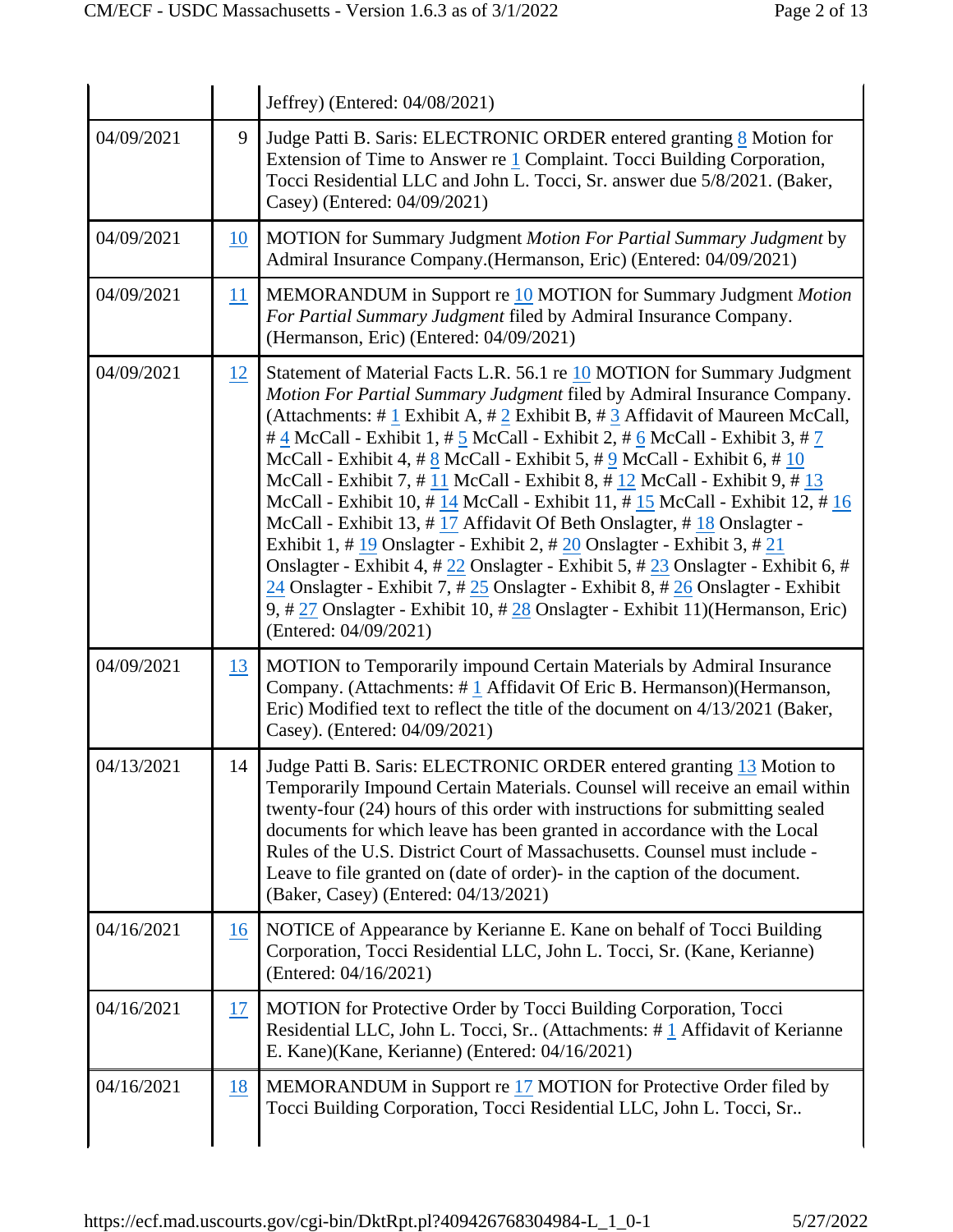|                 | (Attachments: #1 Exhibit Redacted McCall Exhibit 1, #2 Exhibit Redacted<br>McCall Exhibit 2, # 3 Exhibit Redacted McCall Exhibit 3, # 4 Exhibit<br>Redacted McCall Exhibit 4, # 5 Exhibit Redacted McCall Exhibit 5, # 6<br>Exhibit Redacted McCall Exhibit 6, #7 Exhibit Redacted McCall Exhibit 7, #<br>8 Exhibit Redacted McCall Exhibit 8, #9 Exhibit Redacted McCall Exhibit 9,<br>#10 Exhibit Redacted McCall Exhibit 10, #11 Exhibit Redacted McCall<br>Exhibit 11, #12 McCall Exhibit 12, #13 Exhibit Redacted McCall Exhibit 13)<br>(Kane, Kerianne) (Attachments 1 - 13 replaced on 4/27/2021, per 23 Order)<br>(Baker, Casey). (Entered: 04/16/2021)                                                                                                                                                                                                                                                                                                                                                                        |
|-----------------|----------------------------------------------------------------------------------------------------------------------------------------------------------------------------------------------------------------------------------------------------------------------------------------------------------------------------------------------------------------------------------------------------------------------------------------------------------------------------------------------------------------------------------------------------------------------------------------------------------------------------------------------------------------------------------------------------------------------------------------------------------------------------------------------------------------------------------------------------------------------------------------------------------------------------------------------------------------------------------------------------------------------------------------|
| 19              | MOTION to Dismiss by Tocci Building Corporation, Tocci Residential LLC,<br>John L. Tocci, Sr. (Kane, Kerianne) (Entered: 04/19/2021)                                                                                                                                                                                                                                                                                                                                                                                                                                                                                                                                                                                                                                                                                                                                                                                                                                                                                                   |
| $\overline{20}$ | MEMORANDUM in Support re 19 MOTION to Dismiss filed by Tocci<br>Building Corporation, Tocci Residential LLC, John L. Tocci, Sr<br>(Attachments: # 1 Exhibit A - Complaint, # 2 Exhibit B - DJ Complaint, # 3<br>Exhibit C -Harleysville DJ Motion to Consolidate)(Kane, Kerianne) (Entered:<br>04/19/2021                                                                                                                                                                                                                                                                                                                                                                                                                                                                                                                                                                                                                                                                                                                              |
| 21              | ELECTRONIC NOTICE Setting Hearing on Motion 19 MOTION to<br>Dismiss, 10 MOTION for Summary Judgment Motion For Partial Summary<br>Judgment, 17 MOTION for Protective Order:<br>This hearing will be conducted by video conference. Counsel of record will<br>receive a video conference invite at the email registered in CM/ECF. If you<br>have technical or compatibility issues with the technology, please notify the<br>session's courtroom deputy as soon as possible.<br>Access to the hearing will be made available to the media and public. In order<br>to gain access to the hearing, you must sign up at the following address:<br>https://forms.mad.uscourts.gov/courtlist.html.<br>For questions regarding access to hearings, you may refer to the Court's<br>general orders and public notices available on www.mad.uscourts.gov or<br>contact media@mad.uscourts.gov.<br>Motion Hearing set for 6/15/2021 09:30 AM in Remote Proceeding : Boston<br>before Judge Patti B. Saris. (Baker, Casey) (Entered: 04/23/2021) |
| 22              | Joint MOTION for Order to For Leave to Refile Redacted Exhibits by Tocci<br>Building Corporation, Tocci Residential LLC, John L. Tocci, Sr<br>(Attachments: # 1 Exhibit 1, # 2 Exhibit 2, # 3 Exhibit 3, # 4 Exhibit 4, # $5$<br>Exhibit 5, # 6 Exhibit 6, # 7 Exhibit 7, # 8 Exhibit 8, # 9 Exhibit 9, # $10$<br>Exhibit 10, #11 Exhibit 11, #12 Exhibit 13)(Kane, Kerianne) (Entered:<br>04/23/2021)                                                                                                                                                                                                                                                                                                                                                                                                                                                                                                                                                                                                                                 |
| 23              | Judge Patti B. Saris: ELECTRONIC ORDER entered re 22 Joint MOTION for<br>Order to For Leave to Refile Redacted Exhibits. "Allowed. The Clerk is<br>directed to replace the Exhibits in docket entry $18$ ." (Baker, Casey) (Entered:<br>04/27/2021                                                                                                                                                                                                                                                                                                                                                                                                                                                                                                                                                                                                                                                                                                                                                                                     |
|                 |                                                                                                                                                                                                                                                                                                                                                                                                                                                                                                                                                                                                                                                                                                                                                                                                                                                                                                                                                                                                                                        |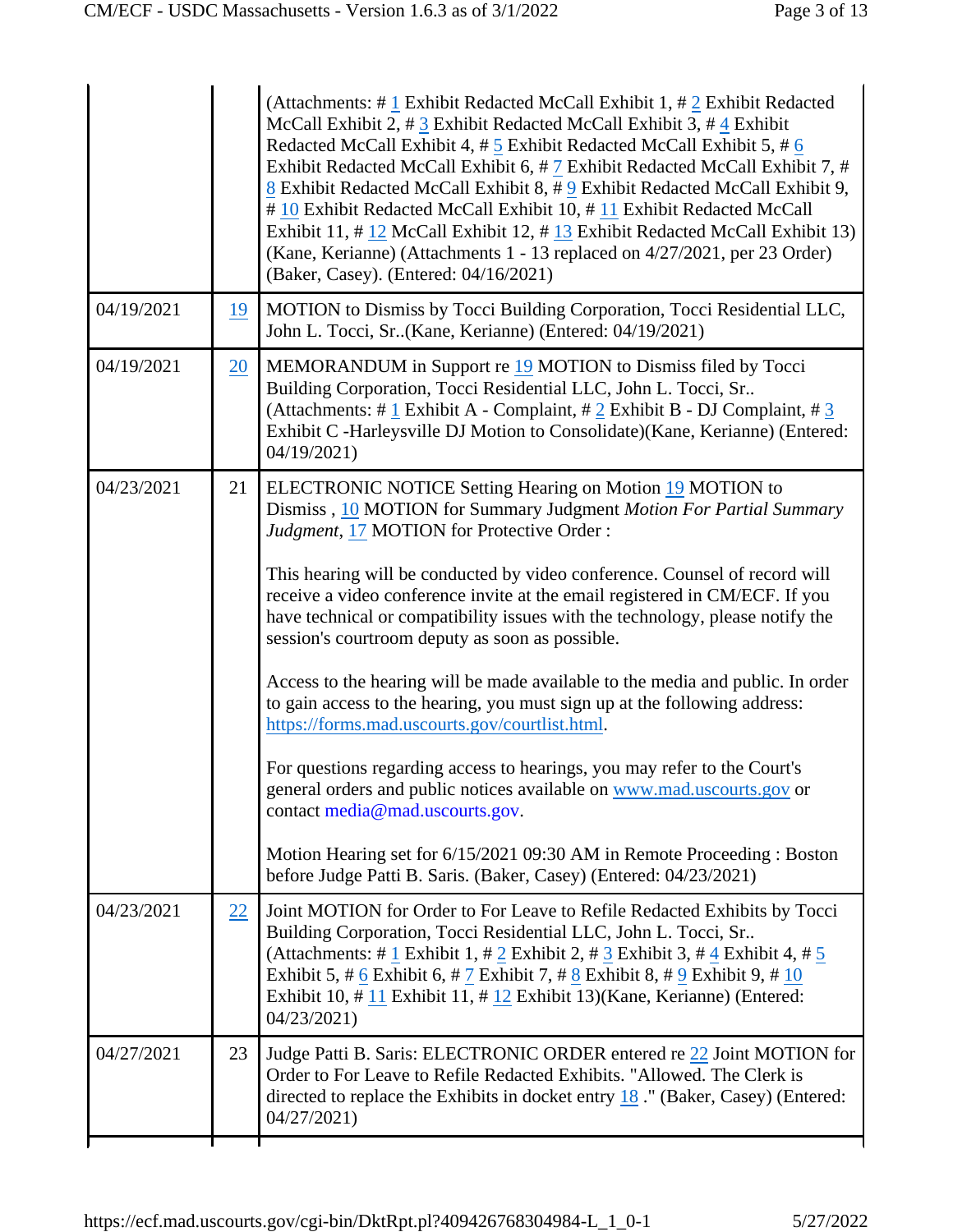| 04/29/2021 | 24              | Joint MOTION for Extension of Time to 6/28/2021 to Extend Briefing<br>Schedule And Reschedule June 15, 2021 Oral Argument by Admiral<br>Insurance Company.(Moody, Austin) (Entered: 04/29/2021)                                                                                                                    |
|------------|-----------------|--------------------------------------------------------------------------------------------------------------------------------------------------------------------------------------------------------------------------------------------------------------------------------------------------------------------|
| 05/03/2021 | 25              | NOTICE of Hearing.                                                                                                                                                                                                                                                                                                 |
|            |                 | This hearing will be conducted by video conference. Counsel of record will<br>receive a video conference invite at the email registered in CM/ECF. If you<br>have technical or compatibility issues with the technology, please notify the<br>session's courtroom deputy as soon as possible.                      |
|            |                 | Access to the hearing will be made available to the media and public. In order<br>to gain access to the hearing, you must sign up at the following address:<br>https://forms.mad.uscourts.gov/courtlist.html.                                                                                                      |
|            |                 | For questions regarding access to hearings, you may refer to the Court's<br>general orders and public notices available on www.mad.uscourts.gov or<br>contact media@mad.uscourts.gov.                                                                                                                              |
|            |                 | Scheduling Conference/Status Conference set for 5/10/2021 02:30 PM in<br>Remote Proceeding: Boston before Judge Patti B. Saris. (Baker, Casey)<br>(Entered: 05/03/2021)                                                                                                                                            |
| 05/05/2021 | $\overline{26}$ | Joint MOTION for Leave to File Excess Pages nunc pro tunc by Admiral<br>Insurance Company.(Moody, Austin) (Entered: 05/05/2021)                                                                                                                                                                                    |
| 05/05/2021 | 27              | Judge Patti B. Saris: ELECTRONIC ORDER entered granting 26 Joint<br>MOTION for Leave to File Excess Pages nunc pro tunc. (Baker, Casey)<br>(Entered: 05/05/2021)                                                                                                                                                   |
| 05/06/2021 | 28              | JOINT SUBMISSION pursuant to Local Rule 16.1 by Admiral Insurance<br>Company.(Moody, Austin) (Entered: 05/06/2021)                                                                                                                                                                                                 |
| 05/06/2021 | $\overline{29}$ | CERTIFICATION pursuant to Local Rule 16.1 by Admiral Insurance<br>Company.(Hermanson, Eric) (Entered: 05/06/2021)                                                                                                                                                                                                  |
| 05/06/2021 | 30              | Opposition re 19 MOTION to Dismiss filed by Admiral Insurance Company.<br>(Hermanson, Eric) (Entered: 05/06/2021)                                                                                                                                                                                                  |
| 05/06/2021 | 31              | AFFIDAVIT in Opposition re 19 MOTION to Dismiss and in Support Of<br>Admiral's Opposition To Motion To Dismiss filed by Admiral Insurance<br>Company. (Attachments: $\#\underline{1}$ Ex. A, $\#\underline{2}$ Ex. B, $\#\underline{3}$ Ex. C, $\#\underline{4}$ Ex. D)<br>(Hermanson, Eric) (Entered: 05/06/2021) |
| 05/07/2021 | 32              | CERTIFICATION pursuant to Local Rule 16.1. (Vita, Jeffrey) (Entered:<br>05/07/2021)                                                                                                                                                                                                                                |
| 05/10/2021 | 33              | Electronic Clerk's Notes for proceedings held before Judge Patti B. Saris:<br>Scheduling Conference/Status Conference held on 5/10/2021 by Video.<br>ORDERED: Joint Statement #28 NOT ADOPTED. Automatic Disclosures to<br>go forward. All Discovery is STAYED. Hearing on Motion to Dismiss is reset              |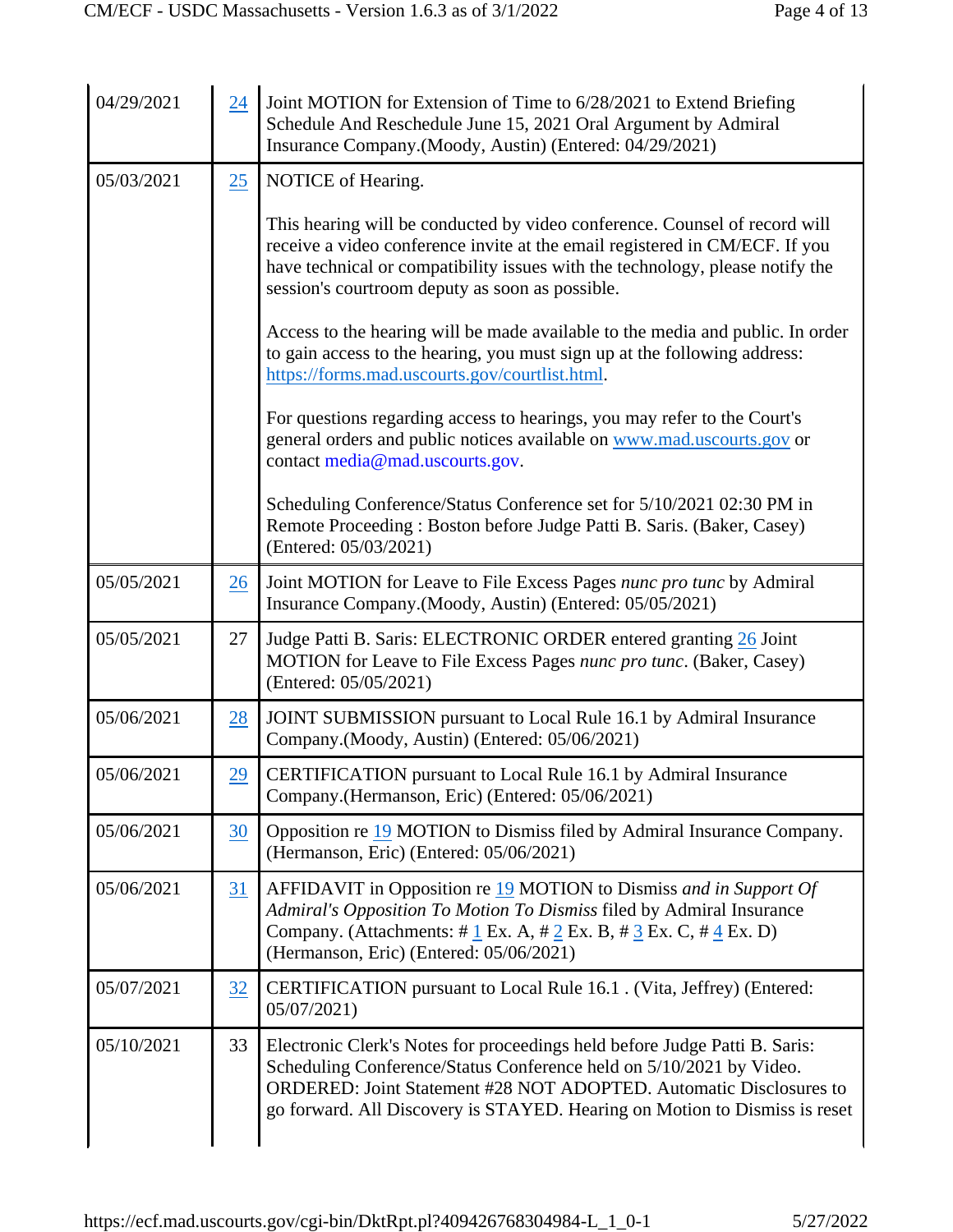|            |    | from 6/15/2021 to 6/29/2021 at 2:30pm REMOTE PROCEEDING. (Court<br>Reporter: Lee Marzilli at leemarz@aol.com.) (Molloy, Maryellen) (Entered:<br>05/10/2021                                                                                                                                                                                                      |
|------------|----|-----------------------------------------------------------------------------------------------------------------------------------------------------------------------------------------------------------------------------------------------------------------------------------------------------------------------------------------------------------------|
| 05/10/2021 | 34 | Judge Patti B. Saris: ELECTRONIC ORDER entered granting in part 24 Joint<br>MOTION for Extension of Time to Extend Briefing Schedule And Reschedule<br>June 15, 2021 Oral Argument. (Baker, Casey) (Entered: 05/10/2021)                                                                                                                                        |
| 05/10/2021 | 35 | <b>ELECTRONIC NOTICE Resetting Hearing on Motion 19 MOTION to</b><br>Dismiss :                                                                                                                                                                                                                                                                                  |
|            |    | This hearing will be conducted by video conference. Counsel of record will<br>receive a video conference invite at the email registered in CM/ECF. If you<br>have technical or compatibility issues with the technology, please notify the<br>session's courtroom deputy as soon as possible.                                                                   |
|            |    | Access to the hearing will be made available to the media and public. In order<br>to gain access to the hearing, you must sign up at the following address:<br>https://forms.mad.uscourts.gov/courtlist.html.                                                                                                                                                   |
|            |    | For questions regarding access to hearings, you may refer to the Court's<br>general orders and public notices available on www.mad.uscourts.gov or<br>contact media@mad.uscourts.gov.                                                                                                                                                                           |
|            |    | Motion Hearing RESET for 6/29/2021 02:30 PM in Remote Proceeding :<br>Boston before Judge Patti B. Saris. (Baker, Casey) (Entered: 05/10/2021)                                                                                                                                                                                                                  |
| 05/14/2021 | 36 | NOTICE of Appearance by Greil I. Roberts on behalf of Starr Indemnity &<br>Liability Company (Roberts, Greil) (Entered: 05/14/2021)                                                                                                                                                                                                                             |
| 05/14/2021 | 37 | MOTION for Leave to Appear Pro Hac Vice for admission of Alexander S.<br>Brown Filing fee: \$100, receipt number 0101-8775175 by Starr Indemnity &<br>Liability Company. (Attachments: #1 Exhibit A-Affidavit in Support)<br>(Roberts, Greil) (Entered: 05/14/2021)                                                                                             |
| 05/14/2021 | 38 | MOTION for Leave to Appear Pro Hac Vice for admission of William P.<br>Shelley Filing fee: \$100, receipt number 0101-8775190 by Starr Indemnity &<br>Liability Company. (Attachments: #1 Exhibit A - Affidavit in Support)<br>(Roberts, Greil) (Entered: 05/14/2021)                                                                                           |
| 05/14/2021 | 39 | MOTION to Intervene by Starr Indemnity & Liability Company.<br>(Attachments: #1 Supplement Memorandum of Law in Support of Motion, #<br>2 Exhibit A to Memorandum of Law in Support of Motion)(Roberts, Greil)<br>Modified to remove Memorandum and Exhibit and refile as separate entry, see<br>dkt. no. 40 on 5/14/2021 (Baker, Casey). (Entered: 05/14/2021) |
| 05/14/2021 | 40 | MEMORANDUM in Support re 39 MOTION to Intervene filed by Starr<br>Indemnity & Liability Company. (Attachments: $\# \underline{1}$ Exhibit A) (Baker, Casey)<br>(Entered: 05/14/2021)                                                                                                                                                                            |
| 05/14/2021 | 41 | Notice of correction to docket made by Court staff - Memorandum in Support                                                                                                                                                                                                                                                                                      |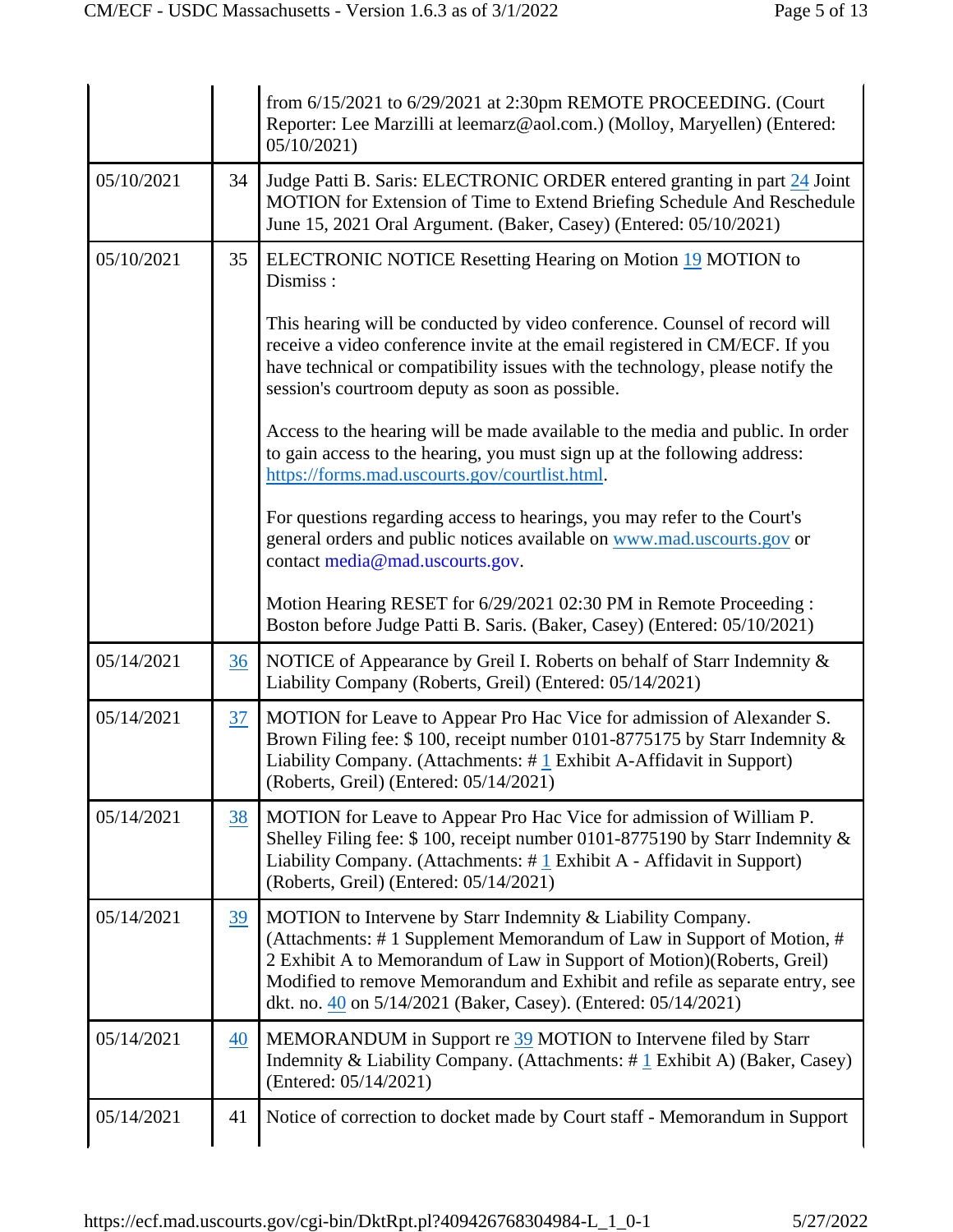|            |                 | and Exhibit A re 39 Motion to Intervene, have been removed from dkt. entry<br>39 and refiled as a separate entry, see dkt. no. 40. (Baker, Casey) (Entered:<br>05/14/2021                                                                                                                                                                                                                                                                                                                                           |
|------------|-----------------|---------------------------------------------------------------------------------------------------------------------------------------------------------------------------------------------------------------------------------------------------------------------------------------------------------------------------------------------------------------------------------------------------------------------------------------------------------------------------------------------------------------------|
| 05/14/2021 | 42              | Judge Patti B. Saris: ELECTRONIC ORDER entered granting 37 Motion for<br>Leave to Appear Pro Hac Vice; Added Alexander S. Brown. Attorneys<br>admitted Pro Hac Vice must register for electronic filing if the attorney<br>does not already have an ECF account in this district. To register go to<br>the Court website at www.mad.uscourts.gov. Select Case Information,<br>then Electronic Filing (CM/ECF) and go to the CM/ECF Registration<br>Form. (Baker, Casey) (Entered: 05/14/2021)                       |
| 05/14/2021 | 43              | Judge Patti B. Saris: ELECTRONIC ORDER entered granting 38 Motion for<br>Leave to Appear Pro Hac Vice; Added William P. Shelley. Attorneys<br>admitted Pro Hac Vice must register for electronic filing if the attorney<br>does not already have an ECF account in this district. To register go to<br>the Court website at www.mad.uscourts.gov. Select Case Information,<br>then Electronic Filing (CM/ECF) and go to the CM/ECF Registration<br>Form. (Baker, Casey) (Entered: 05/14/2021)                       |
| 05/17/2021 | 44              | MOTION for Leave to File Reply in Further Support of Motion to Dismiss by<br>Tocci Building Corporation, Tocci Residential LLC, John L. Tocci, Sr. (Kane,<br>Kerianne) (Entered: 05/17/2021)                                                                                                                                                                                                                                                                                                                        |
| 05/19/2021 | 45              | Judge Patti B. Saris: ELECTRONIC ORDER entered granting 44 Motion for<br>Leave to File Document ; Counsel using the Electronic Case Filing System<br>should now file the document for which leave to file has been granted in<br>accordance with the CM/ECF Administrative Procedures. Counsel must<br>include - Leave to file granted on (date of order)- in the caption of the<br>document. (Baker, Casey) (Entered: 05/19/2021)                                                                                  |
| 05/24/2021 | 46              | NOTICE of Appearance by Jonathan B. Bruno on behalf of Great American<br>Assurance Company (Bruno, Jonathan) (Entered: 05/24/2021)                                                                                                                                                                                                                                                                                                                                                                                  |
| 05/24/2021 | 47              | MOTION for Joinder to Motion to Intervene (ECF No. 39) by Great American<br>Assurance Company.(Bruno, Jonathan) (Entered: 05/24/2021)                                                                                                                                                                                                                                                                                                                                                                               |
| 05/24/2021 | $\overline{48}$ | MEMORANDUM in Support re 47 MOTION for Joinder to Motion to<br>Intervene (ECF No. 39) filed by Great American Assurance Company.<br>(Attachments: # $\frac{1}{2}$ Exhibit A - Intervenor Complaint, # $\frac{2}{2}$ Exhibit 1 to<br>Intervenor Complaint - Policy EXC 4223353, $\#$ 3 Exhibit 2 to Intervenor<br>Complaint - Policy EXC 4101321, #4 Exhibit 3 to Intervenor Complaint -<br>Policy EXC 1615227, #5 Exhibit 4 to Intervenor Complaint - Policy EXC<br>2275809)(Bruno, Jonathan) (Entered: 05/24/2021) |
| 05/24/2021 | 49              | MOTION for Joinder in the Motions to Intervene of Starr Indemnity and<br>Great American Assurance Company by Admiral Insurance Company.<br>(Moody, Austin) (Entered: 05/24/2021)                                                                                                                                                                                                                                                                                                                                    |
| 05/24/2021 | 50              | MOTION for Extension of Time to June 11, 2021 to Respond to Starr<br>Indemnity & Liability Company's Motion to Intervene by Tocci Building                                                                                                                                                                                                                                                                                                                                                                          |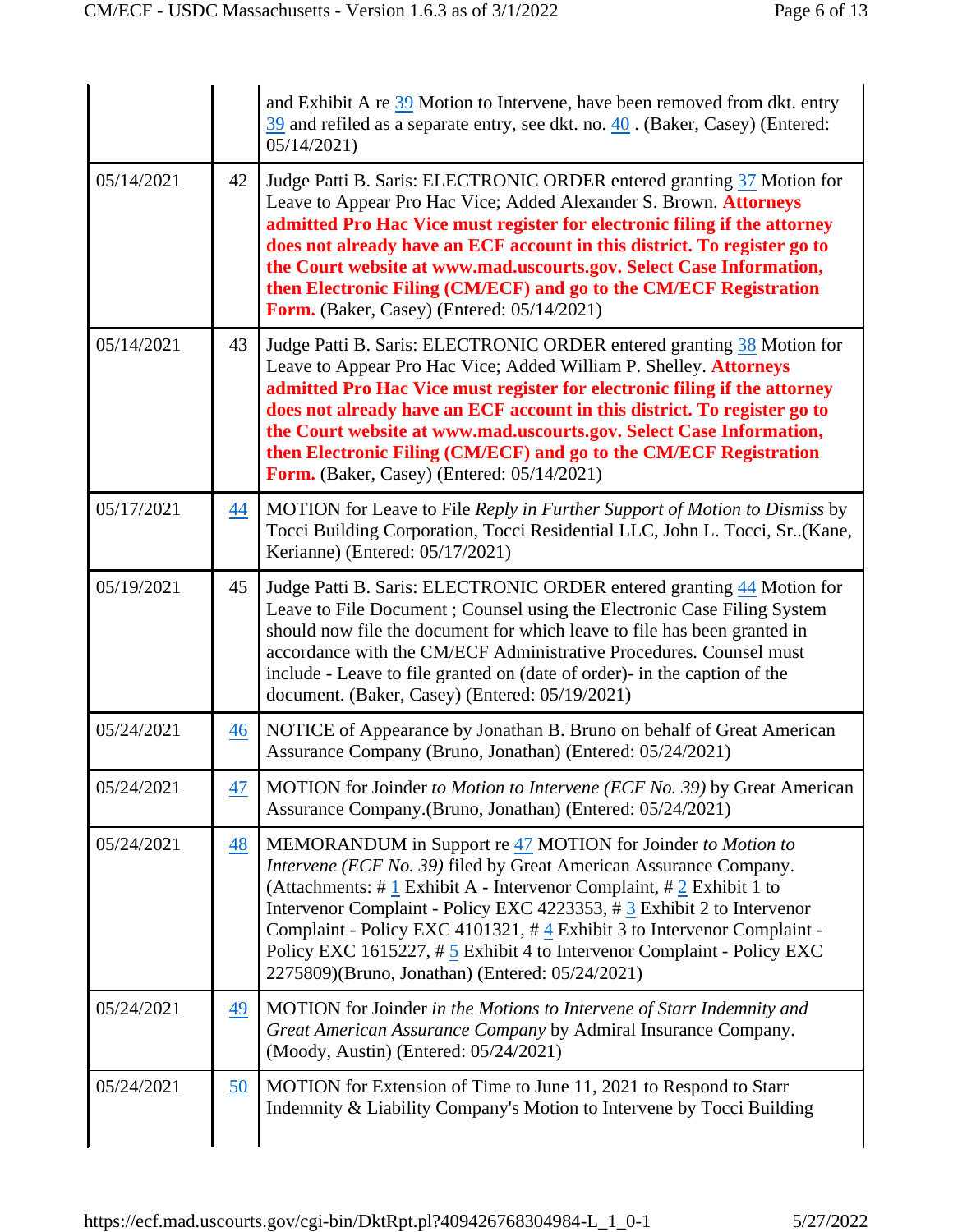|            |           | Corporation, Tocci Residential LLC, John L. Tocci, Sr. (Kane, Kerianne)<br>(Entered: 05/24/2021)                                                                                                                                                                                                                                                                                                                                                                                                                    |
|------------|-----------|---------------------------------------------------------------------------------------------------------------------------------------------------------------------------------------------------------------------------------------------------------------------------------------------------------------------------------------------------------------------------------------------------------------------------------------------------------------------------------------------------------------------|
| 05/25/2021 | 51        | MOTION for Leave to Appear Pro Hac Vice for admission of Michael A.<br>Kotula Filing fee: \$100, receipt number 0101-8790158 by Great American<br>Assurance Company. (Attachments: $\# \underline{1}$ Exhibit A - M. Kotula Affidavit)<br>(Bruno, Jonathan) (Entered: 05/25/2021)                                                                                                                                                                                                                                   |
| 05/25/2021 | 52        | MOTION for Leave to Appear Pro Hac Vice for admission of Robert A.<br>Maloney Filing fee: \$100, receipt number 0101-8790219 by Great American<br>Assurance Company. (Attachments: #1 Exhibit A - R. Maloney Affidavit)<br>(Bruno, Jonathan) (Entered: 05/25/2021)                                                                                                                                                                                                                                                  |
| 05/26/2021 | 53        | Judge Patti B. Saris: ELECTRONIC ORDER entered granting 51 Motion for<br>Leave to Appear Pro Hac Vice; Added Michael A. Kotula. Attorneys<br>admitted Pro Hac Vice must register for electronic filing if the attorney<br>does not already have an ECF account in this district. To register go to<br>the Court website at www.mad.uscourts.gov. Select Case Information,<br>then Electronic Filing (CM/ECF) and go to the CM/ECF Registration<br>Form. (Baker, Casey) (Entered: 05/26/2021)                        |
| 05/26/2021 | 54        | Judge Patti B. Saris: ELECTRONIC ORDER entered granting 52 Motion for<br>Leave to Appear Pro Hac Vice; Added Robert A. Maloney. Attorneys<br>admitted Pro Hac Vice must register for electronic filing if the attorney<br>does not already have an ECF account in this district. To register go to<br>the Court website at www.mad.uscourts.gov. Select Case Information,<br>then Electronic Filing (CM/ECF) and go to the CM/ECF Registration<br>Form. (Baker, Casey) (Entered: 05/26/2021)                        |
| 05/26/2021 | 55        | Judge Patti B. Saris: ELECTRONIC ORDER entered granting 50 Motion for<br>Extension of Time to June 11, 2021 to Respond to Starr Indemnity & Liability<br>Company's Motion to Intervene. Responses due by 6/11/2021. (Baker, Casey)<br>(Entered: 05/26/2021)                                                                                                                                                                                                                                                         |
| 05/28/2021 | 56        | Joint MOTION for Protective Order by Admiral Insurance Company.<br>(Attachments: #1 [Proposed] Stipulation Protective Order)(Moody, Austin)<br>(Entered: 05/28/2021)                                                                                                                                                                                                                                                                                                                                                |
| 06/01/2021 | <u>57</u> | REPLY to Response to 19 MOTION to Dismiss filed by Tocci Building<br>Corporation, Tocci Residential LLC, John L. Tocci, Sr (Attachments: #1<br>Exhibit A Citizens Insurance Co. Answer to Complaint in Tocci DJ Action, #<br>2 Exhibit B American Fire & Casualty Answer to Complaint in Tocci DJ<br>Action, $\#$ 3 Exhibit C Starr Indemnity Answer to Complaint in Tocci DJ<br>Action, #4 Exhibit D Great American Assurance Co. Answer to Complaint in<br>Tocci DJ Action)(Kane, Kerianne) (Entered: 06/01/2021) |
| 06/04/2021 | 58        | Judge Patti B. Saris: STIPULATED PROTECTIVE ORDER entered. (Baker,<br>Casey) (Entered: 06/04/2021)                                                                                                                                                                                                                                                                                                                                                                                                                  |
| 06/07/2021 | 59        | Transcript of Scheduling Conference held on May 10, 2021, before Judge Patti<br>B. Saris. The Transcript may be purchased through the Court Reporter, viewed                                                                                                                                                                                                                                                                                                                                                        |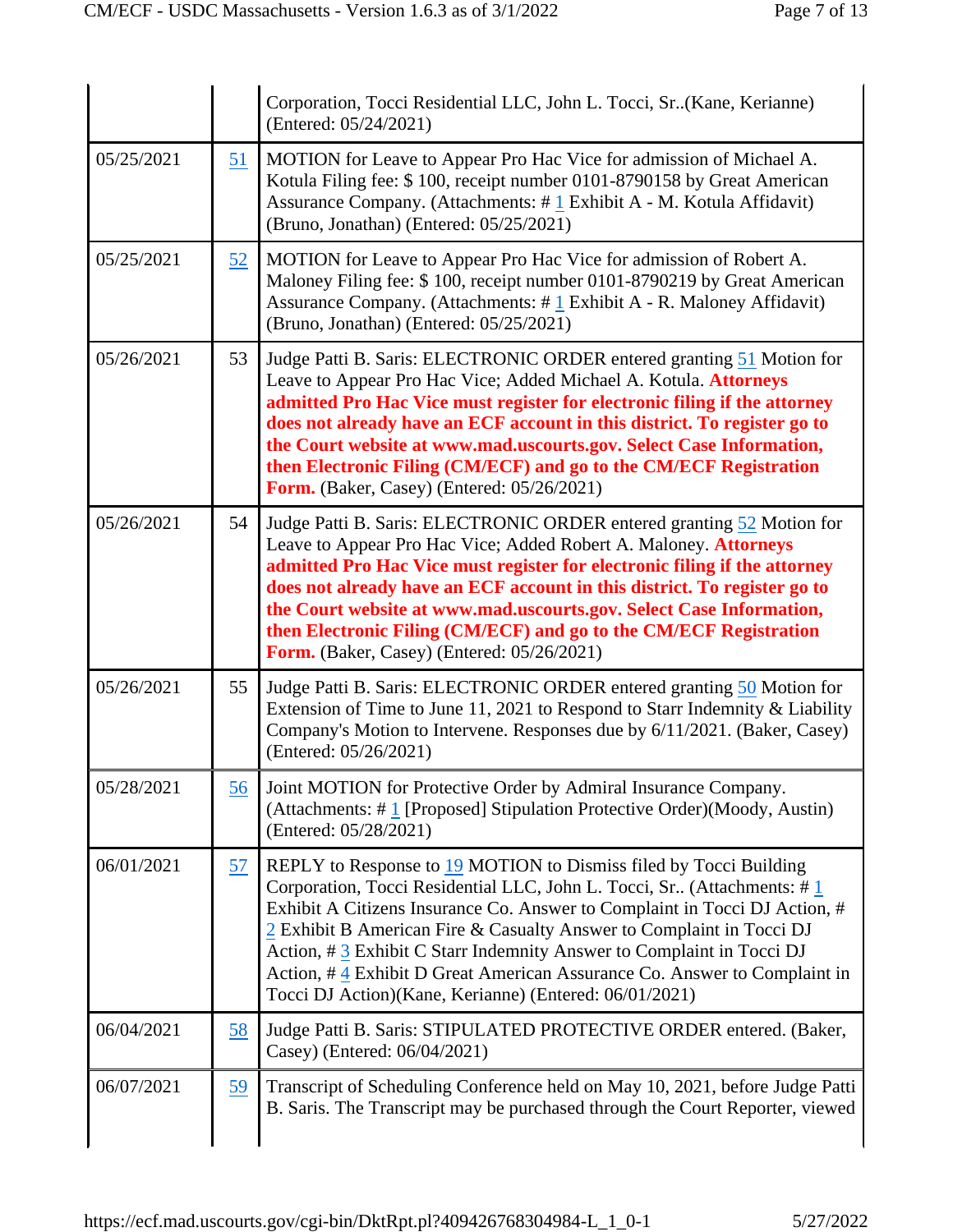|            |    | at the public terminal, or viewed through PACER after it is released. Court<br>Reporter Name and Contact Information: Lee Marzilli at leemarz@aol.com.<br>Redaction Request due 6/28/2021. Redacted Transcript Deadline set for<br>7/8/2021. Release of Transcript Restriction set for 9/7/2021. (Coppola,<br>Katelyn) (Entered: 06/07/2021)                                                                                      |
|------------|----|-----------------------------------------------------------------------------------------------------------------------------------------------------------------------------------------------------------------------------------------------------------------------------------------------------------------------------------------------------------------------------------------------------------------------------------|
| 06/07/2021 | 60 | NOTICE is hereby given that an official transcript of a proceeding has been<br>filed by the court reporter in the above-captioned matter. Counsel are referred<br>to the Court's Transcript Redaction Policy, available on the court website at<br>http://www.mad.uscourts.gov/attorneys/general-info.htm (Coppola, Katelyn)<br>(Entered: 06/07/2021)                                                                             |
| 06/10/2021 | 61 | MEMORANDUM in Opposition re 39 MOTION to Intervene, 47 MOTION<br>for Joinder to Motion to Intervene (ECF No. 39) filed by Tocci Building<br>Corporation, Tocci Residential LLC, John L. Tocci, Sr (Kane, Kerianne)<br>(Entered: 06/10/2021)                                                                                                                                                                                       |
| 06/11/2021 | 62 | Assented to MOTION for Leave to File Surreply In Further Opposition To<br>Motion To Dismiss Or Stay by Admiral Insurance Company. (Attachments: #<br>1 [Proposed] Surreply In Further Opposition To Motion To Dismiss Or Stay, #<br>$2$ Ex. A to [Proposed] Surreply, $\# 3$ Ex. B to [Proposed] Surreply)<br>(Hermanson, Eric) (Entered: 06/11/2021)                                                                             |
| 06/11/2021 | 63 | Judge Patti B. Saris: ELECTRONIC ORDER entered granting 62 Motion for<br>Leave to File Document ; Counsel using the Electronic Case Filing System<br>should now file the document for which leave to file has been granted in<br>accordance with the CM/ECF Administrative Procedures. Counsel must<br>include - Leave to file granted on (date of order) in the caption of the<br>document. (Lara, Miguel) (Entered: 06/11/2021) |
| 06/11/2021 | 64 | SUR-REPLY to Motion re $19$ MOTION to Dismiss, $62$ Assented to<br>MOTION for Leave to File Surreply In Further Opposition To Motion To<br>Dismiss Or Stay filed by Admiral Insurance Company. (Attachments: $\#\underline{1}$ Ex.<br>A, $\# 2$ Ex. B)(Hermanson, Eric) (Entered: 06/11/2021)                                                                                                                                     |
| 06/11/2021 | 65 | Judge Patti B. Saris: ELECTRONIC ORDER entered granting 17 Motion for<br>Protective Order. (Lara, Miguel) (Entered: 06/11/2021)                                                                                                                                                                                                                                                                                                   |
| 06/16/2021 | 66 | MOTION for Leave to File Reply Brief by Starr Indemnity & Liability<br>Company. (Attachments: #1 Exhibit A- Proposed Reply Brief)(Brown,<br>Alexander) (Entered: 06/16/2021)                                                                                                                                                                                                                                                      |
| 06/16/2021 | 67 | Judge Patti B. Saris: ELECTRONIC ORDER entered granting 66 Motion for<br>Leave to File Reply; Counsel using the Electronic Case Filing System should<br>now file the document for which leave to file has been granted in accordance<br>with the CM/ECF Administrative Procedures. Counsel must include - Leave to<br>file granted on (date of order)- in the caption of the document. (Baker, Casey)<br>(Entered: 06/16/2021)    |
| 06/17/2021 | 68 | REPLY to Response to $39$ MOTION to Intervene filed by Starr Indemnity &<br>Liability Company. (Brown, Alexander) (Entered: 06/17/2021)                                                                                                                                                                                                                                                                                           |
|            |    |                                                                                                                                                                                                                                                                                                                                                                                                                                   |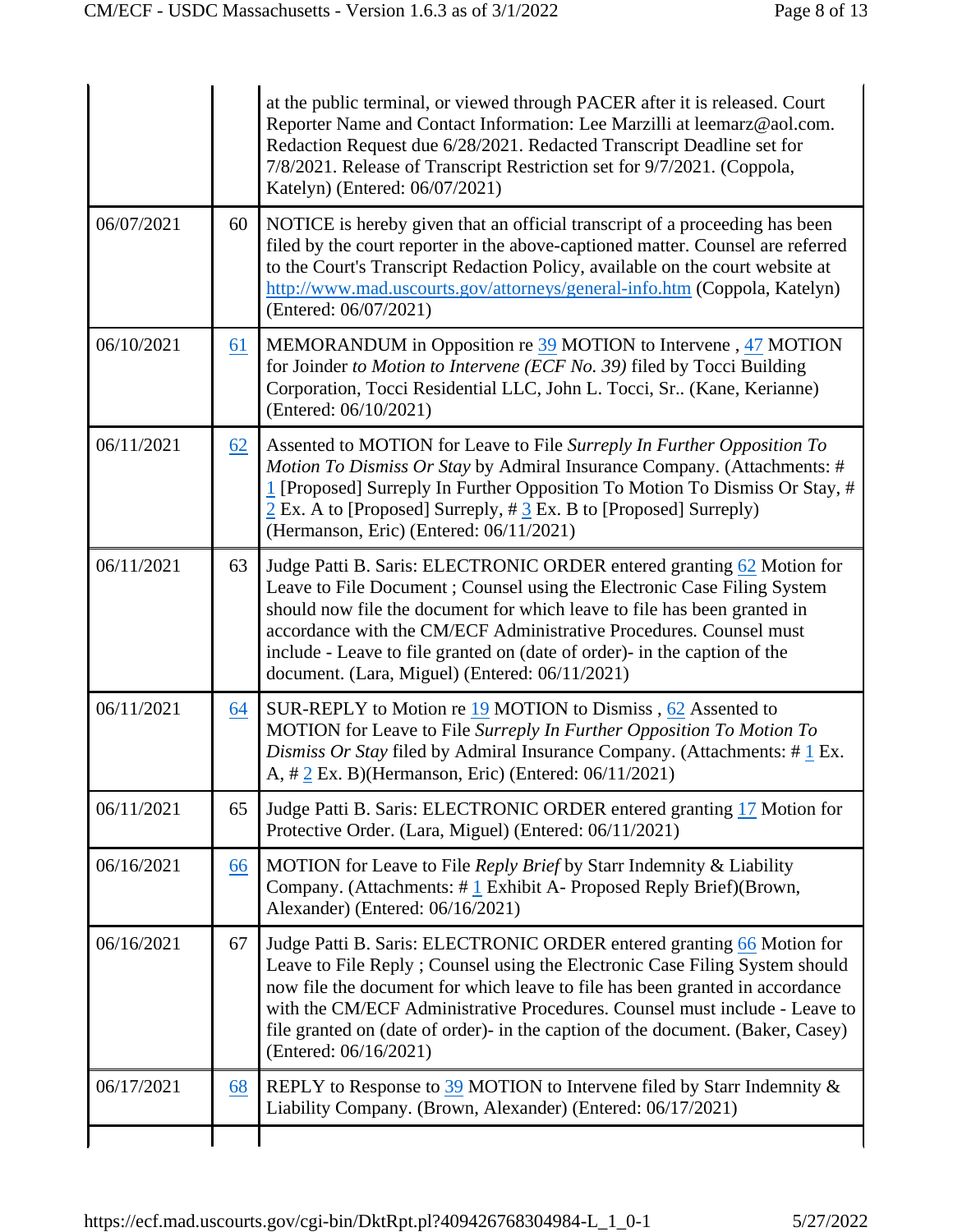| 06/17/2021 | 69             | ELECTRONIC NOTICE Setting Hearing on Motion 47 MOTION for Joinder<br>to Motion to Intervene (ECF No. 39), $\underline{19}$ MOTION to Dismiss, $\underline{49}$ MOTION<br>for Joinder in the Motions to Intervene of Starr Indemnity and Great American<br>Assurance Company, 39 MOTION to Intervene :<br>This hearing will be conducted by video conference. Counsel of record will<br>receive a video conference invite at the email registered in CM/ECF. If you<br>have technical or compatibility issues with the technology, please notify the<br>session's courtroom deputy as soon as possible.<br>Access to the hearing will be made available to the media and public. In order<br>to gain access to the hearing, you must sign up at the following address:<br>https://forms.mad.uscourts.gov/courtlist.html.<br>For questions regarding access to hearings, you may refer to the Court's<br>general orders and public notices available on www.mad.uscourts.gov or<br>contact media@mad.uscourts.gov.<br>Motion Hearing set for 6/29/2021 02:30 PM in Remote Proceeding : Boston<br>before Judge Patti B. Saris. (Baker, Casey) (Entered: 06/17/2021) |
|------------|----------------|------------------------------------------------------------------------------------------------------------------------------------------------------------------------------------------------------------------------------------------------------------------------------------------------------------------------------------------------------------------------------------------------------------------------------------------------------------------------------------------------------------------------------------------------------------------------------------------------------------------------------------------------------------------------------------------------------------------------------------------------------------------------------------------------------------------------------------------------------------------------------------------------------------------------------------------------------------------------------------------------------------------------------------------------------------------------------------------------------------------------------------------------------------------|
| 06/29/2021 | 70             | Electronic Clerk's Notes for proceedings held before Judge Patti B. Saris:<br>Motion Hearing held on 6/29/2021 by Video. Motions taken under<br>advisement. (Court Reporter: Lee Marzilli at leemarz@aol.com.) (Molloy,<br>Maryellen) (Entered: 06/29/2021)                                                                                                                                                                                                                                                                                                                                                                                                                                                                                                                                                                                                                                                                                                                                                                                                                                                                                                      |
| 07/06/2021 | $\frac{71}{2}$ | Transcript of Motion Hearing held on June 29, 2021, before Judge Patti B.<br>Saris. The Transcript may be purchased through the Court Reporter, viewed at<br>the public terminal, or viewed through PACER after it is released. Court<br>Reporter Name and Contact Information: Lee Marzilli at leemarz@aol.com.<br>Redaction Request due 7/27/2021. Redacted Transcript Deadline set for<br>8/6/2021. Release of Transcript Restriction set for 10/4/2021. (Coppola,<br>Katelyn) (Entered: 07/07/2021)                                                                                                                                                                                                                                                                                                                                                                                                                                                                                                                                                                                                                                                          |
| 07/06/2021 | 72             | NOTICE is hereby given that an official transcript of a proceeding has been<br>filed by the court reporter in the above-captioned matter. Counsel are referred<br>to the Court's Transcript Redaction Policy, available on the court website at<br>http://www.mad.uscourts.gov/attorneys/general-info.htm (Coppola, Katelyn)<br>(Entered: 07/07/2021)                                                                                                                                                                                                                                                                                                                                                                                                                                                                                                                                                                                                                                                                                                                                                                                                            |
| 09/03/2021 | $\frac{73}{2}$ | Judge Patti B. Saris: ORDER entered denying 19 Motion to Dismiss                                                                                                                                                                                                                                                                                                                                                                                                                                                                                                                                                                                                                                                                                                                                                                                                                                                                                                                                                                                                                                                                                                 |
|            |                | The Court DENIES the motion to dismiss or stay (Dkt. 19) as to all counts.                                                                                                                                                                                                                                                                                                                                                                                                                                                                                                                                                                                                                                                                                                                                                                                                                                                                                                                                                                                                                                                                                       |
|            |                | (PBS, law6) (Entered: 09/03/2021)                                                                                                                                                                                                                                                                                                                                                                                                                                                                                                                                                                                                                                                                                                                                                                                                                                                                                                                                                                                                                                                                                                                                |
| 09/08/2021 | 74             | Judge Patti B. Saris: ELECTRONIC ORDER entered. Starr Indemnity &<br>Liability Company's Motion to Intervene (Docket No. 39), Great American<br>Assurance Company's Motion for Joinder to Starr Indemnity & Liability<br>Company's Motion to Intervene (Docket No. 47), and Admiral Insurance                                                                                                                                                                                                                                                                                                                                                                                                                                                                                                                                                                                                                                                                                                                                                                                                                                                                    |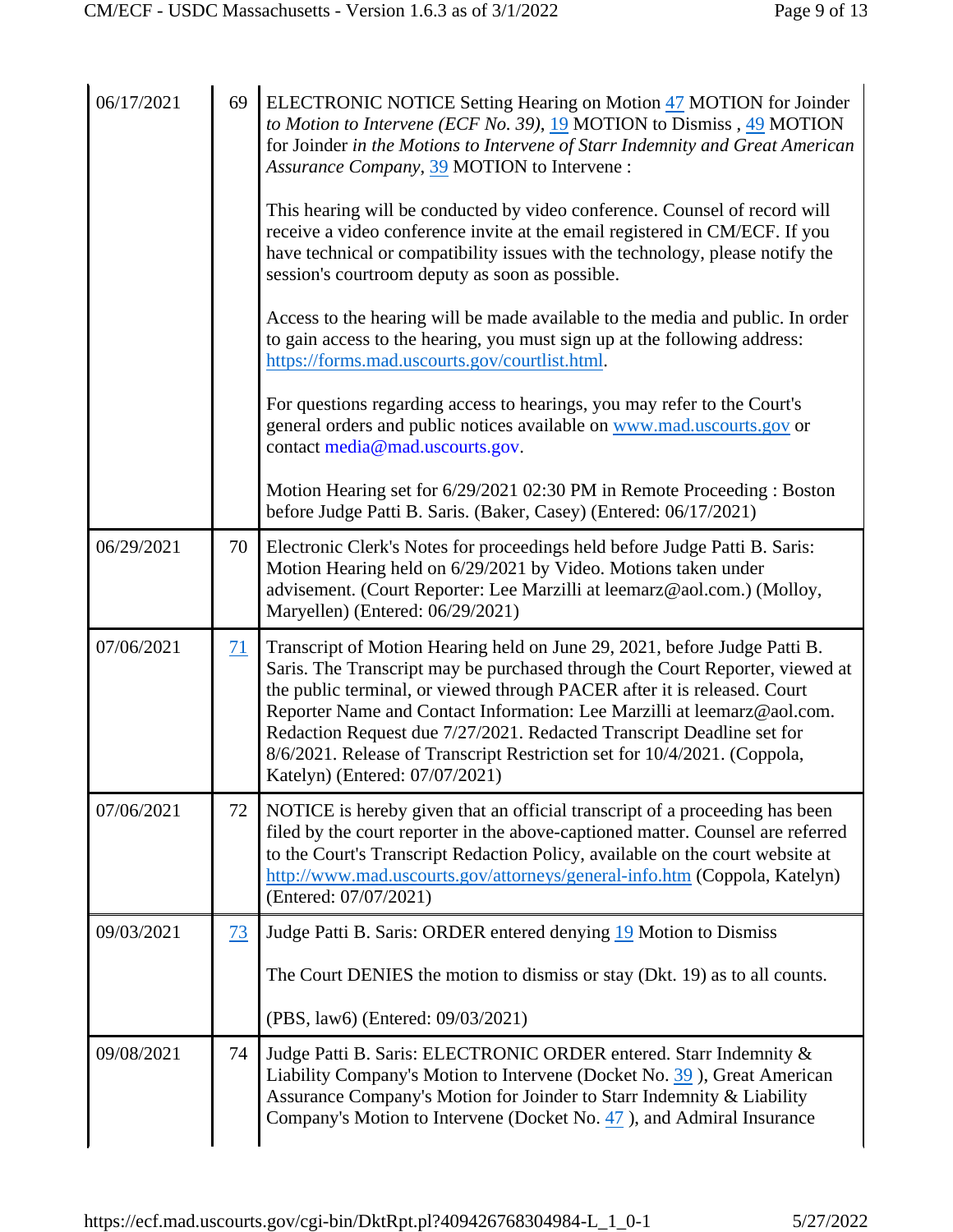|            |           | Company's Motion for Joinder to Starr Indemnity & Liability Company's<br>Motion to Intervene (Docket No. 49) are ALLOWED.                                                                                                                                                                                                                                                                                                                                                                                                                                                                                                                                                                                                                                                                                                                                                                            |
|------------|-----------|------------------------------------------------------------------------------------------------------------------------------------------------------------------------------------------------------------------------------------------------------------------------------------------------------------------------------------------------------------------------------------------------------------------------------------------------------------------------------------------------------------------------------------------------------------------------------------------------------------------------------------------------------------------------------------------------------------------------------------------------------------------------------------------------------------------------------------------------------------------------------------------------------|
|            |           | Rule 24(b) of the Federal Rules of Civil Procedure authorizes this Court to<br>permit anyone to intervene who has a claim or defense that shares with the<br>main action a common question of law or fact. Because Starr Indemnity &<br>Liability Company and Great American Assurance Company, like Admiral<br>Insurance Company, seek a Declaratory Judgment that their policies do not<br>obligate [them] to defend or indemnify Tocci in the Toll Action, the Connell<br>Action or the BHID Action, Dkt. 40-1 at 8; Dkt. 48-1 at 8, the Court<br>determines that this standard has been met. Furthermore, the intervenors have<br>represented that they will not substantially add to the briefing in this case, so<br>the Court determines that allowing the Motion to Intervene will not unduly<br>complicate or delay the proceedings. (Geraldino-Karasek, Clarilde) (Entered:<br>09/08/2021) |
| 09/09/2021 | 75        | Intervenor COMPLAINT, filed by Starr Indemnity & Liability Company.<br>(Attachments: # 1 Exhibit 1, # 2 Exhibit 2, # 3 Exhibit 3, # 4 Exhibit 4, # $5$<br>Exhibit 5, # 6 Exhibit 6, # 7 Exhibit 7, # 8 Exhibit 8)(Brown, Alexander)<br>(Entered: 09/09/2021)                                                                                                                                                                                                                                                                                                                                                                                                                                                                                                                                                                                                                                         |
| 09/09/2021 | 76        | Intervenor COMPLAINT, filed by Great American Assurance Company.<br>(Attachments: # $1$ Exhibit 1, # $2$ Exhibit 2, # $3$ Exhibit 3, # $4$ Exhibit 4)<br>(Kotula, Michael) (Entered: 09/09/2021)                                                                                                                                                                                                                                                                                                                                                                                                                                                                                                                                                                                                                                                                                                     |
| 09/10/2021 | 77        | Judge Patti B. Saris: ELECTRONIC ORDER entered. Parties shall file an<br>Amended Joint Statement on or before 9/17/2021. (Molloy, Maryellen)<br>(Entered: 09/10/2021)                                                                                                                                                                                                                                                                                                                                                                                                                                                                                                                                                                                                                                                                                                                                |
| 09/17/2021 | <u>78</u> | JOINT STATEMENT of counsel Pursuant to D. Mass. LOC. R. 16.1(D).<br>(Moody, Austin) (Entered: 09/17/2021)                                                                                                                                                                                                                                                                                                                                                                                                                                                                                                                                                                                                                                                                                                                                                                                            |
| 10/04/2021 | 79        | Judge Patti B. Saris: ELECTRONIC ORDER entered re 78 Joint statement of<br>counsel. "The Court stays all discovery until it rules on the motion to defend<br>in the Toll Action. However, the parties shall exchange automatic disclosure.<br>The choice of law issues shall be resolved within the context of the Motion for<br>Summary Judgment. The Court declines to coordinate with the state court<br>until it rules on the duty to defend which likely won't be resolved until the<br>spring given the proposed briefing schedule."(Geraldino-Karasek, Clarilde)<br>(Entered: 10/04/2021)                                                                                                                                                                                                                                                                                                     |
| 10/20/2021 | 80        | ANSWER to 1 Complaint with Jury Demand, COUNTERCLAIM against<br>Admiral Insurance Company by John L. Tocci, Sr., Tocci Residential LLC,<br>Tocci Building Corporation. (Kane, Kerianne) (Entered: 10/20/2021)                                                                                                                                                                                                                                                                                                                                                                                                                                                                                                                                                                                                                                                                                        |
| 11/04/2021 | 81        | ANSWER to Counterclaim and Affirmative Defenses by Admiral Insurance<br>Company.(Moody, Austin) (Entered: 11/04/2021)                                                                                                                                                                                                                                                                                                                                                                                                                                                                                                                                                                                                                                                                                                                                                                                |
| 11/05/2021 | 82        | MEMORANDUM in Opposition re 10 MOTION for Summary Judgment<br>Motion For Partial Summary Judgment And In Support of Defendants' Cross-<br>Motion For Partial Summary Judgment filed by Tocci Building Corporation,                                                                                                                                                                                                                                                                                                                                                                                                                                                                                                                                                                                                                                                                                   |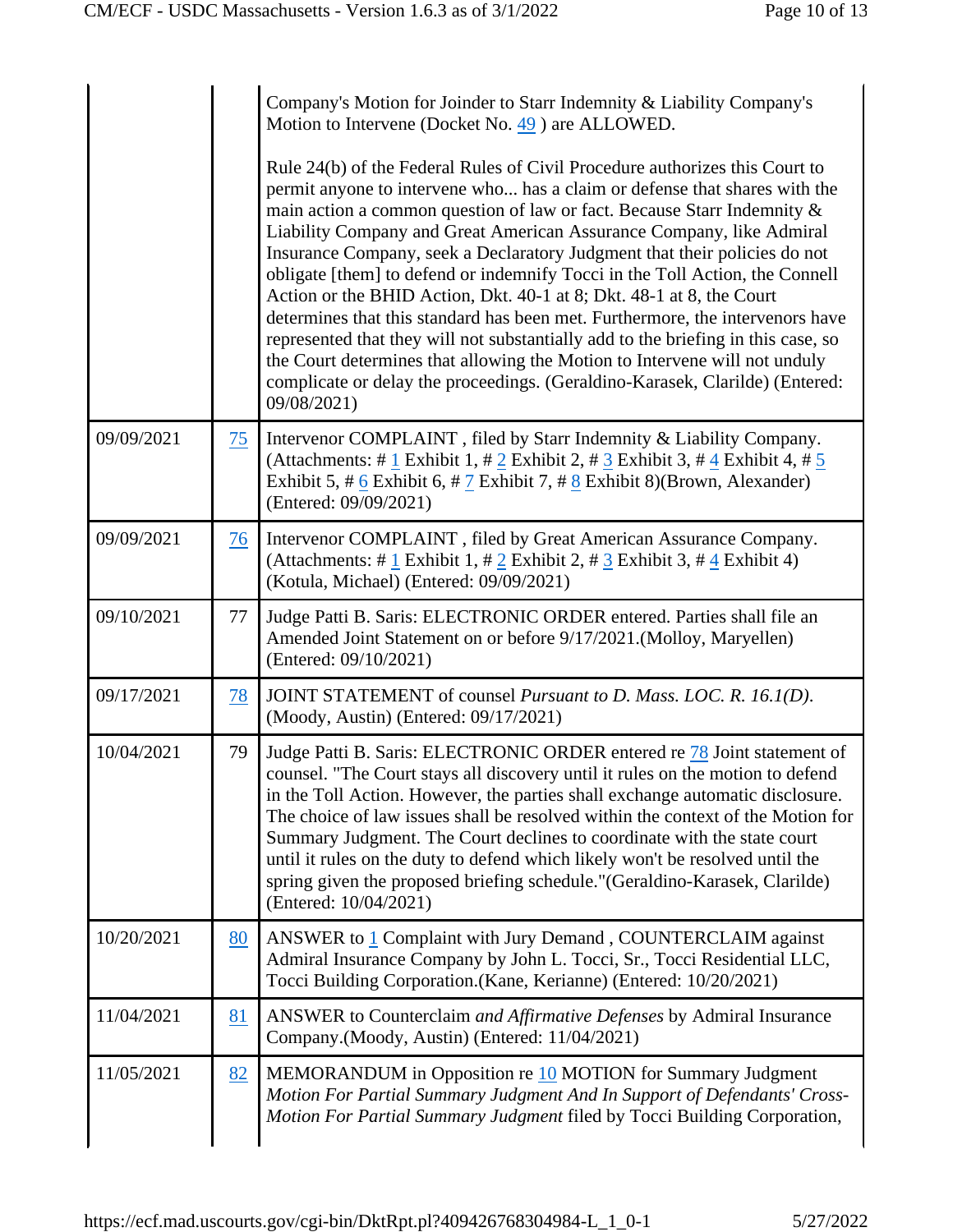|    | Tocci Residential LLC, John L. Tocci, Sr (Kane, Kerianne) (Entered:<br>11/05/2021)                                                                                                                                                                                                                                                                                                                                                    |
|----|---------------------------------------------------------------------------------------------------------------------------------------------------------------------------------------------------------------------------------------------------------------------------------------------------------------------------------------------------------------------------------------------------------------------------------------|
| 83 | Counter Statement of Material Facts L.R. 56.1 re 10 MOTION for Summary<br>Judgment Motion For Partial Summary Judgment filed by Tocci Building<br>Corporation, Tocci Residential LLC, John L. Tocci, Sr (Kane, Kerianne)<br>(Entered: 11/05/2021)                                                                                                                                                                                     |
| 84 | STATEMENT of facts In Support of Cross-Motion For Partial Summary<br>Judgment. (Kane, Kerianne) (Entered: 11/05/2021)                                                                                                                                                                                                                                                                                                                 |
| 85 | AFFIDAVIT in Opposition re 10 MOTION for Summary Judgment Motion<br>For Partial Summary Judgment And In Support Of Defendants' Cross-Motion<br>For Summary Judgment filed by Tocci Building Corporation, Tocci<br>Residential LLC, John L. Tocci, Sr (Attachments: #1 Exhibit A 9.15.2015<br>GZA Settlement Opinion Letter)(Kane, Kerianne) (Entered: 11/05/2021)                                                                     |
| 86 | ANSWER to 75 Intervenor Complaint Starr Indemnity & Liability Company,<br>COUNTERCLAIM against Starr Indemnity & Liability Company by Tocci<br>Building Corporation, Tocci Residential LLC, John L. Tocci, Sr. (Kane,<br>Kerianne) (Entered: 11/15/2021)                                                                                                                                                                              |
| 87 | ANSWER to 76 Intervenor Complaint Great American Assurance Company,<br><b>COUNTERCLAIM</b> against Great American Assurance Company by Tocci<br>Building Corporation, John L. Tocci, Sr., Tocci Residential LLC.(Kane,<br>Kerianne) (Entered: 11/15/2021)                                                                                                                                                                             |
| 88 | Cross MOTION for Summary Judgment on Count I of Complaint by Tocci<br>Building Corporation, Tocci Residential LLC, John L. Tocci, Sr. (Kane,<br>Kerianne) (Entered: 11/19/2021)                                                                                                                                                                                                                                                       |
| 89 | ANSWER to Counterclaim by Starr Indemnity & Liability Company. (Brown,<br>Alexander) (Entered: 11/30/2021)                                                                                                                                                                                                                                                                                                                            |
| 90 | Opposition re 88 Cross MOTION for Summary Judgment on Count I of<br><i>Complaint</i> filed by Admiral Insurance Company. (Attachments: $\# \underline{1}$ Exhibit A<br>- State by State Survey: Defective Construction as an Occurrence")(Moody,<br>Austin) (Entered: 12/03/2021)                                                                                                                                                     |
| 91 | Response by Admiral Insurance Company to 83 Statement of Material Facts<br>L.R. 56.1 Filed in Support of Tocci's Cross-Motion For Partial Summary<br>Judgment. (Moody, Austin) (Entered: 12/03/2021)                                                                                                                                                                                                                                  |
| 92 | ELECTRONIC NOTICE Setting Hearing BY VIDEO on 88 Cross MOTION<br>for Summary Judgment on Count I of Complaint, 10 MOTION for Summary<br>Judgment Motion For Partial Summary Judgment :<br>MOTIONS HEARING SET FOR 1/5/2022 09:30 AM BY VIDEO before<br>Judge Patti B. Saris.<br>This hearing will be conducted by VIDEO CONFERENCE. Counsel of record<br>will receive a video conference invite at the email registered in CM/ECF. If |
|    |                                                                                                                                                                                                                                                                                                                                                                                                                                       |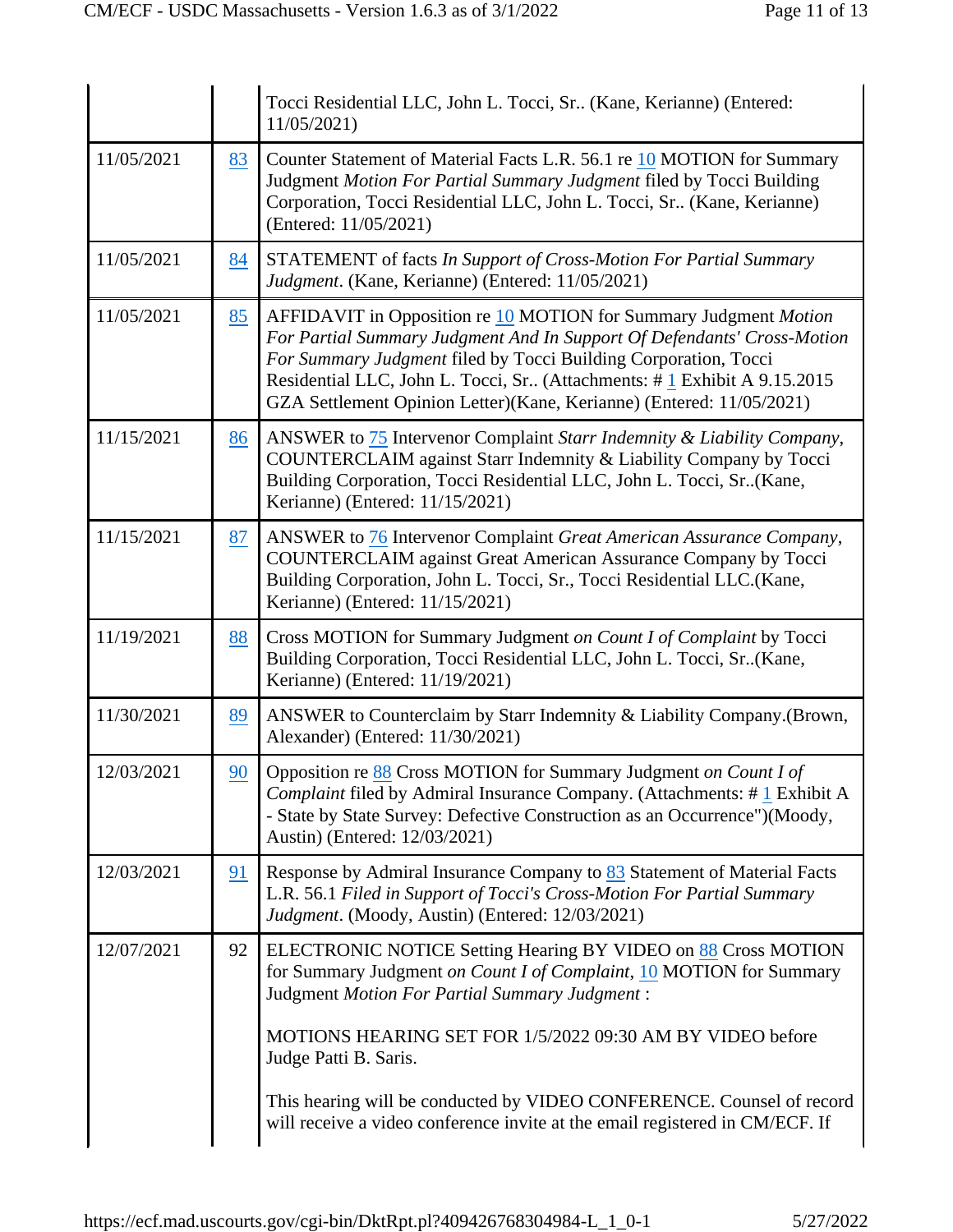|            |     | you have technical or compatibility issues with the technology, please notify<br>the session's courtroom deputy as soon as possible.                                                                                                                                |
|------------|-----|---------------------------------------------------------------------------------------------------------------------------------------------------------------------------------------------------------------------------------------------------------------------|
|            |     | Access to the hearing will be made available to the media and public. In order<br>to gain access to the hearing, you must sign up at the following address:<br>https://forms.mad.uscourts.gov/courtlist.html.                                                       |
|            |     | For questions regarding access to hearings, you may refer to the Court's<br>general orders and public notices available on www.mad.uscourts.gov or<br>contact media@mad.uscourts.gov.                                                                               |
|            |     | (Geraldino-Karasek, Clarilde) (Entered: 12/07/2021)                                                                                                                                                                                                                 |
| 12/17/2021 | 93  | ANSWER to Counterclaim by Great American Assurance Company.(Kotula,<br>Michael) (Entered: 12/17/2021)                                                                                                                                                               |
| 12/30/2021 | 94  | REPLY to Response to 88 Cross MOTION for Summary Judgment on Count I<br>of Complaint filed by Tocci Building Corporation, Tocci Residential LLC,<br>John L. Tocci, Sr (Kane, Kerianne) (Entered: 12/30/2021)                                                        |
| 01/05/2022 | 95  | Electronic Clerk's Notes for proceedings held before Judge Patti B. Saris:<br>Motion Hearing held on 1/5/2022 by VIDEO. ORDERED: Motions taken<br>under advisement. (Court Reporter: Lee Marzilli at leemarz@aol.com.)<br>(Molloy, Maryellen) (Entered: 01/05/2022) |
| 03/28/2022 | 96  | Judge Patti B. Saris: MEMORANDUM AND ORDER entered.                                                                                                                                                                                                                 |
|            |     | The Court ALLOWS Admiral's motion for partial summary judgment (Dkt.<br>10) and DENIES Tocci's motion for partial summary judgment (Dkt. 88).<br>(Geraldino-Karasek, Clarilde) (Entered: 03/28/2022)                                                                |
| 04/07/2022 | 97  | STATUS REPORT (Jointly Submitted) by Admiral Insurance Company.<br>(Moody, Austin) (Entered: 04/07/2022)                                                                                                                                                            |
| 04/22/2022 | 98  | STATUS REPORT (Jointly Filed) by Admiral Insurance Company. (Moody,<br>Austin) (Entered: 04/22/2022)                                                                                                                                                                |
| 05/09/2022 | 99  | Judge Patti B. Saris: ORDER entered. SETTLEMENT ORDER OF<br>DISMISSAL (30 Days). (Geraldino-Karasek, Clarilde) (Entered: 05/09/2022)                                                                                                                                |
| 05/16/2022 | 100 | Joint MOTION for Order to Enter Final Judgment by Admiral Insurance<br>Company. (Attachments: $\# \underline{1}$ Text of Proposed Order Stipulation and Order<br>for Final Judgment)(Moody, Austin) (Entered: 05/16/2022)                                           |
| 05/17/2022 | 101 | Judge Patti B. Saris: ELECTRONIC ORDER entered Allowed re 100 Joint<br>MOTION for Order to Enter Final Judgment (Geraldino-Karasek, Clarilde)<br>(Entered: 05/18/2022)                                                                                              |
| 05/17/2022 | 102 | Judge Patti B. Saris: ORDER entered. STIPULATION AND FINAL<br>JUDGMENT.(Geraldino-Karasek, Clarilde) (Entered: 05/18/2022)                                                                                                                                          |

 $\equiv$ 

 $\blacksquare$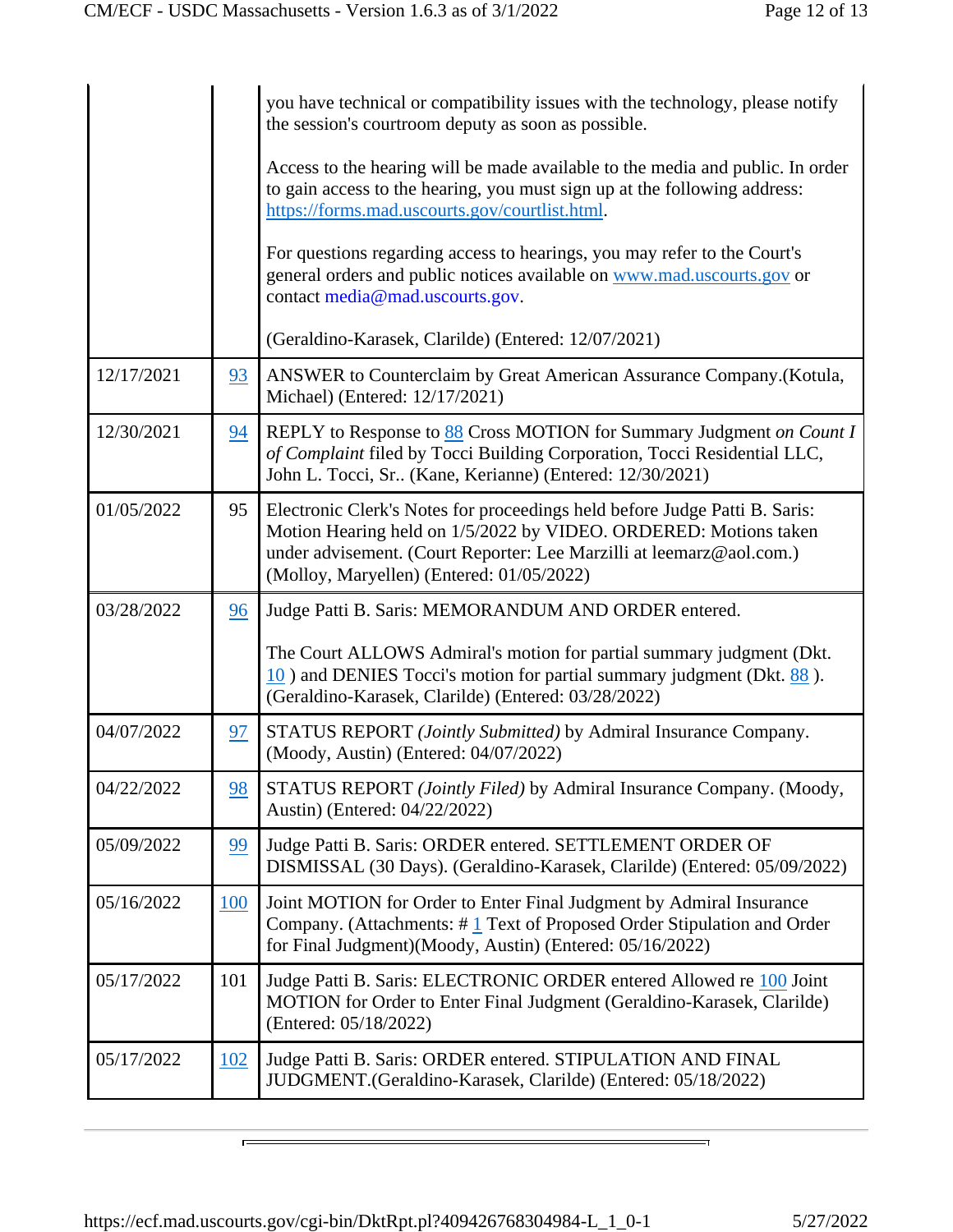|                           |                         | <b>Transaction Receipt</b> |                               |
|---------------------------|-------------------------|----------------------------|-------------------------------|
|                           |                         | 05/27/2022 13:59:35        |                               |
| <b>PACER</b><br>Login:    | ww0039                  | <b>Client Code:</b>        | pmc-0099990-<br>00001/AGeorge |
| <b>Description:</b>       | <b>Docket</b><br>Report | <b>Search</b><br>Criteria: | 1:21-cv-10388-PBS             |
| <b>Billable</b><br>Pages: |                         | <b>Cost:</b>               | 0.90                          |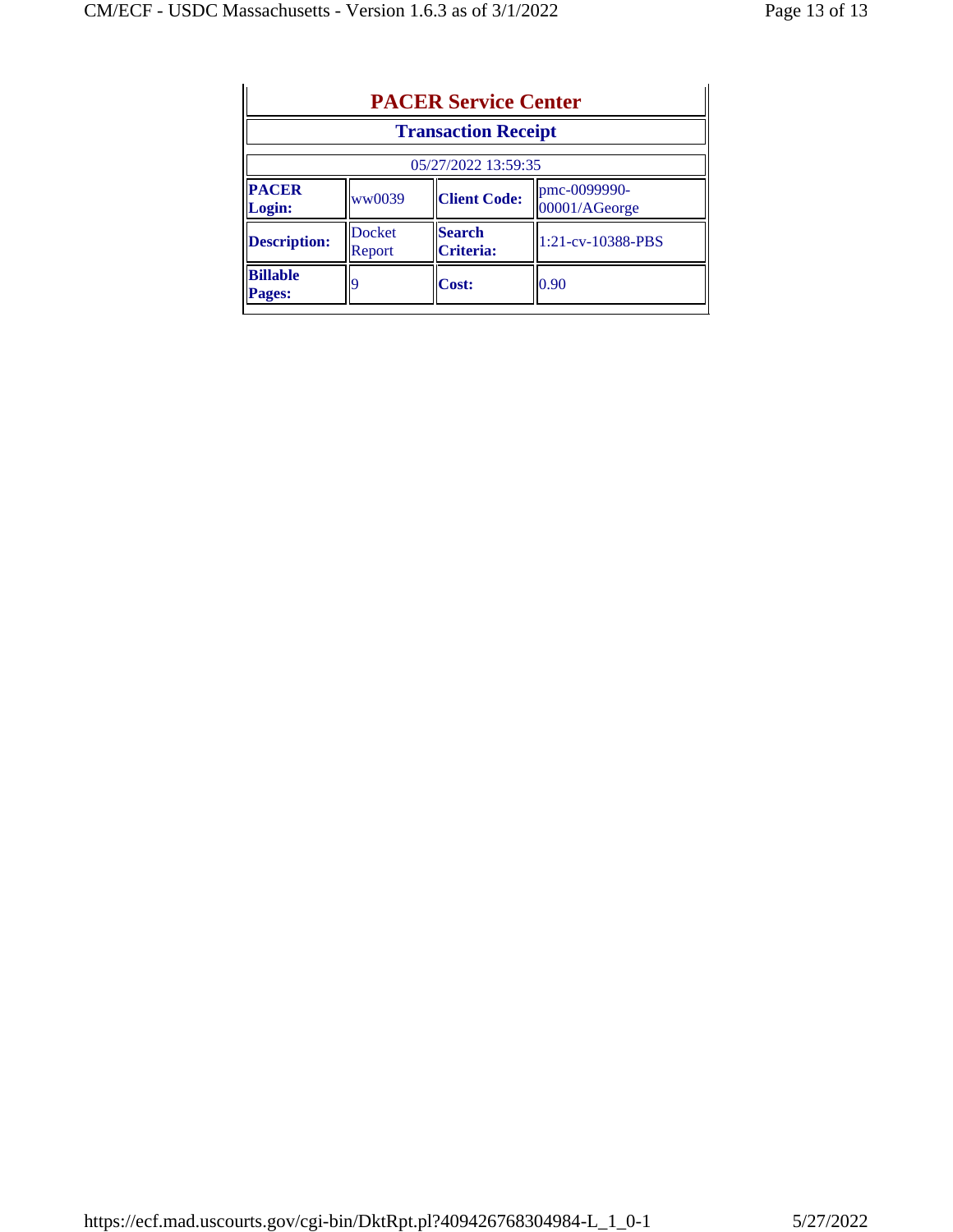### **UNITED STATES DISTRICT COURT DISTRICT OF MASSACHUSETTS**

ADMIRAL INSURANCE COMPANY,

Civ. No. 1:21-cv-10388-PBS

Plaintiff,

v.

TOCCI BUILDING CORPORATION, TOCCI RESIDENTIAL LLC and JOHN L. TOCCI, SR.,

Defendants.

December 30, 2021

### DEFENDANTS' **REPLY MEMORANDUM OF LAW IN FURTHER SUPPORT OF**  DEFENDANTS' CROSS**-MOTION FOR PARTIAL SUMMARY JUDGMENT**

Respectfully submitted,

/s/ Kerianne E. Kane

Kerianne E. Kane (BBO# 693386) kkane@sdvlaw.com Jeffrey J. Vita (BBO# 675191) jvita@sdvlaw.com Saxe Doernberger & Vita, P.C. 35 Nutmeg Drive, Suite 140 Trumbull, CT 06611 Tel: 203-287-2100 Fax: 203-287-8847

*Counsel for Tocci Building Corporation, Tocci Residential, LLC and John L. Tocci, Sr.*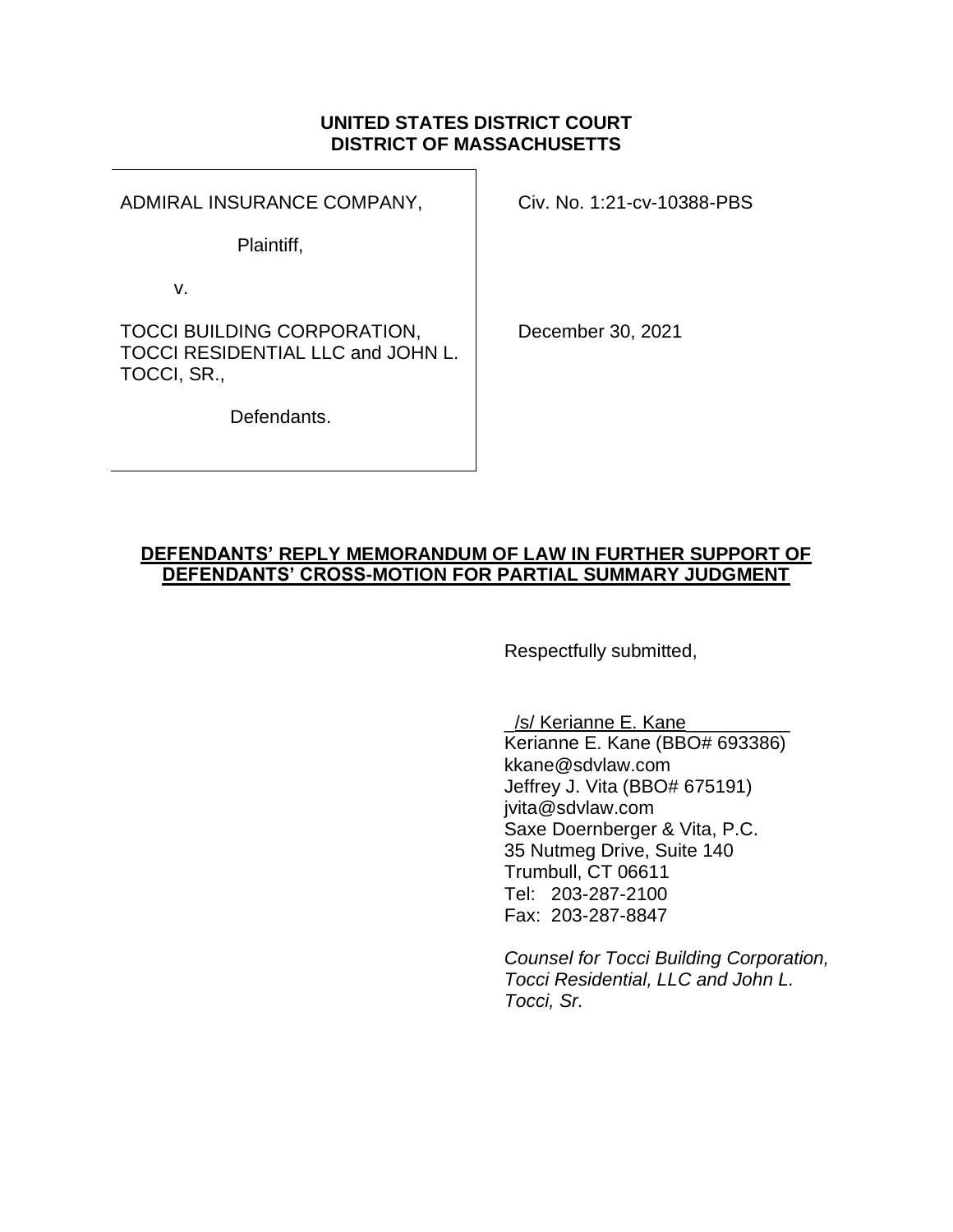# **TABLE OF CONTENTS**

|    | A. Choice of Law-Under Either Massachusetts or New Jersey law, |  |
|----|----------------------------------------------------------------|--|
|    | B. Admiral Must Defend Tocci because the Toll Action Alleges   |  |
|    | C. Exclusions j(5) and j(6) Do Not Apply to the Toll Action    |  |
| Ш. |                                                                |  |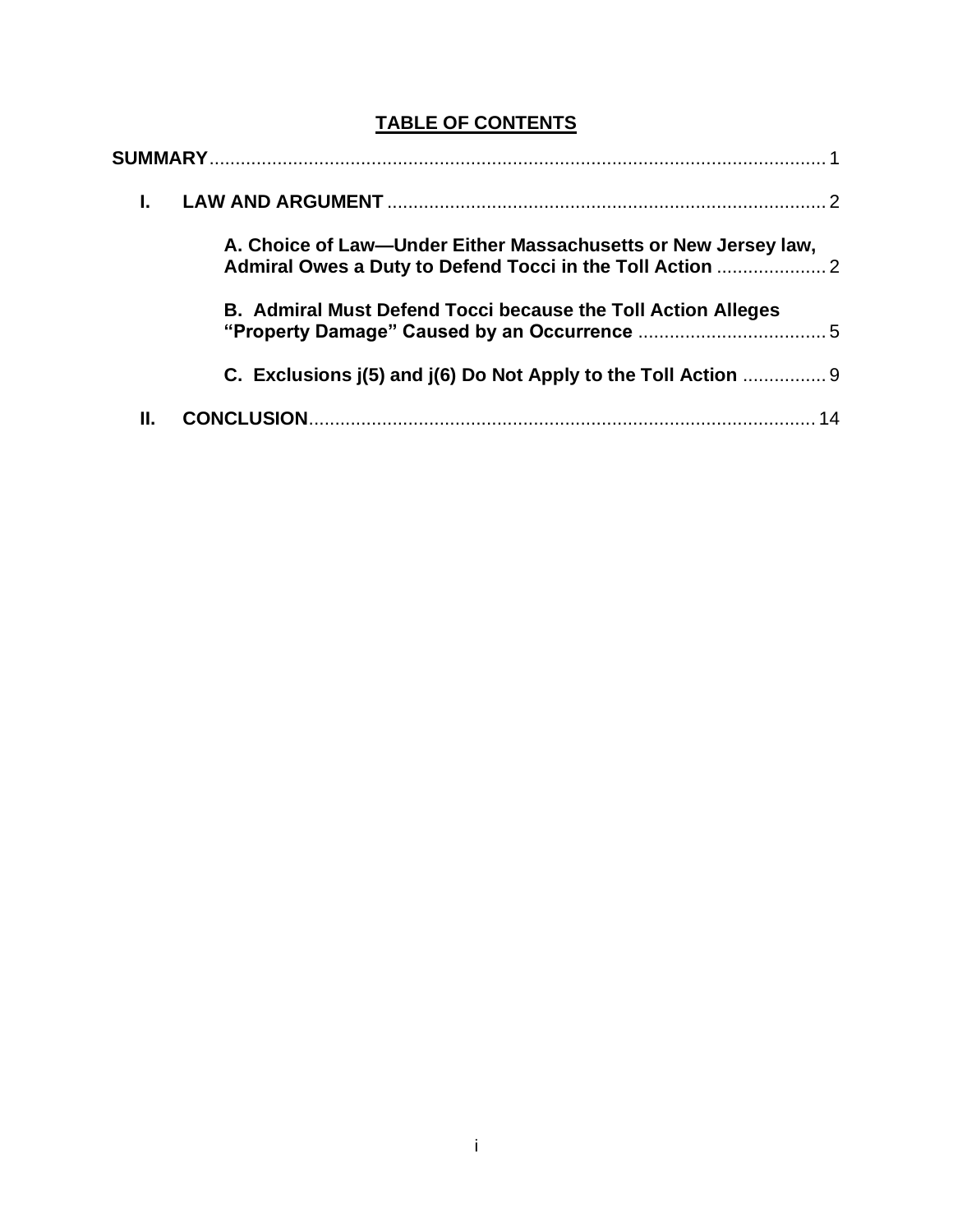# **TABLE OF AUTHORITIES**

| <b>Cases</b><br><b>Pages</b>                                                           |
|----------------------------------------------------------------------------------------|
|                                                                                        |
| All Am. Ins. Co. v. Lampasona Concrete Corp., 120 N.E.3d 1258 (2019) 9                 |
| Belmont Condo. Ass'n., Inc. v. Arrowpoint Cap. Corp., No. A-4187-12T4, 2015 WL         |
| Camp Dresser & McKee, Inc. v. Home Ins. Co., 568 N.E.2d 631(1991)  13                  |
| Cannavo v. Liberty Mut. Ins. Co., No. A-6458-05T1, 2007 WL 2990109                     |
| Commerce Ins. Co. v. Betty Caplette Builders, Inc., 420 Mass. 87, 647 N.E.2d 1211      |
| Cypress Pt. Condo Ass'n. v. Adria Towers, LLC, 226 N.J. 403 (2016) 6, 9, 12            |
|                                                                                        |
|                                                                                        |
| Frankel v. J. Watson Co., Inc., 21 Mass. App. Ct. 43, 484 N.E.2d 104 (1985) 10, 11, 12 |
| Gen. Cas. Co. of Wisconsin v. Five Star Bldg. Corp., Civil Action No. 11-30254-DJC,    |
| Gibraltar Financial Corp. v. Lumbermens Mut. Cas. Co., 400 Mass. 870,                  |
| John Beaudette, Inc. v. Sentry Ins. A Mut. Co., 94 F.Supp.2d 77 (D. Mass. 1999)  10    |
| Liberty Mutual Ins. Co. v. Metropolitan Life Ins. Co., 260 F.3d 54 (1st Cir. 2001)  9  |
| McGregor v. Allamerica Ins. Co., 449 Mass. 400, N.E.2d 1225 (2007) 12                  |
| Mello Const., Inc. v. Acadia Ins. Co., 70 Mass. App. Ct. 1104 (2007)  10               |
| Mills Construction Corp., Inc. v. Nautilus Ins. Co., 1:18-cv-10549-IT, 2019 WL 1440404 |
|                                                                                        |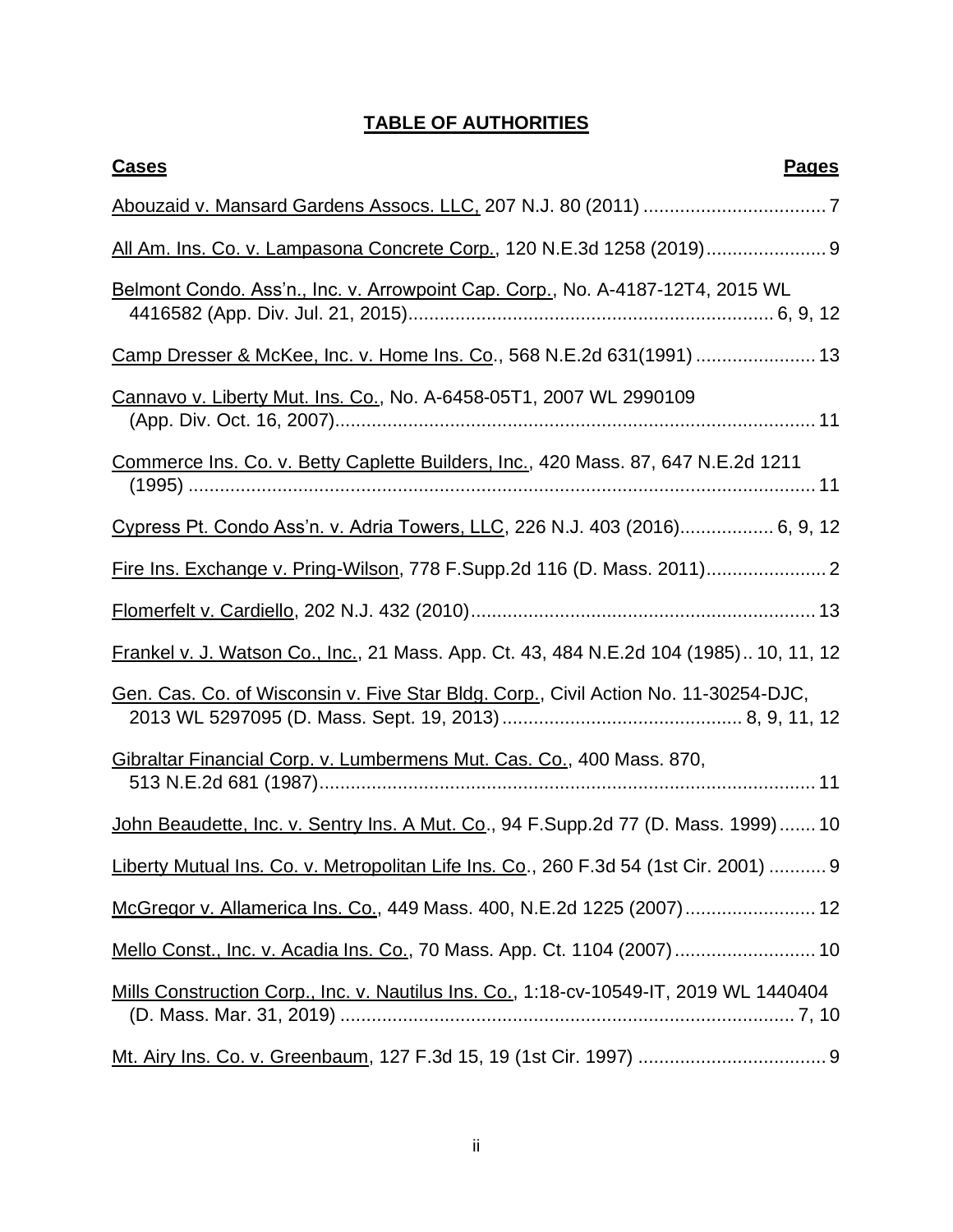| Nat'l Union Fire Ins. Co. of Pittsburgh, PA v. Mod. Cont'l Const. Co., Inc., No.                     |
|------------------------------------------------------------------------------------------------------|
| Ohio Cas. Ins. Co. v. Island Pool & Spa, Inc., 12 A.3d 719 (App. Div. 2011)  13                      |
| Open Software Foundation, Inc. v. U.S. Fid. and Guar. Co., 307 F.3d 11 (1 <sup>st</sup> Cir. 2002) 7 |
| Phoenix Ins. Co. v. Ragnar Benson Construction, LLC, 404 F. Supp.3d 427                              |
| S.D. Shaw & Sons, Inc. v. Joseph Rugo, Inc., 343 Mass. 635, 180 N.E.2d 446 (1962) 11                 |
| Schiappa v. Nat'l Marine Underwriters, Inc., 1999 Mass. App. Div. 122, 1999 WL                       |
| Scottsdale Ins. Co. v. United Rentals (N. Am.), Inc., 152 F. Supp.3d 15, 20 (D. Mass.                |
|                                                                                                      |
| Tocci Bldg. Corp. v. Virginia Surety Co., Civil Action No. 1:08-CV-11402 (D. Mass.)  3               |
| United Rental Equip. Co. v. Aetna Life & Cas. Inc., 74 N.J. 92 (1977) 10                             |
|                                                                                                      |
| <b>Other Authorities</b>                                                                             |

| Jeffrey E. Thomas, New Appleman on Insurance Law,                                 |  |
|-----------------------------------------------------------------------------------|--|
| Henderson, Insurance Protection for Products Liability and Completed Operations - |  |
| O'Connor, What Every Court Should Know About Insurance Coverage for Defective     |  |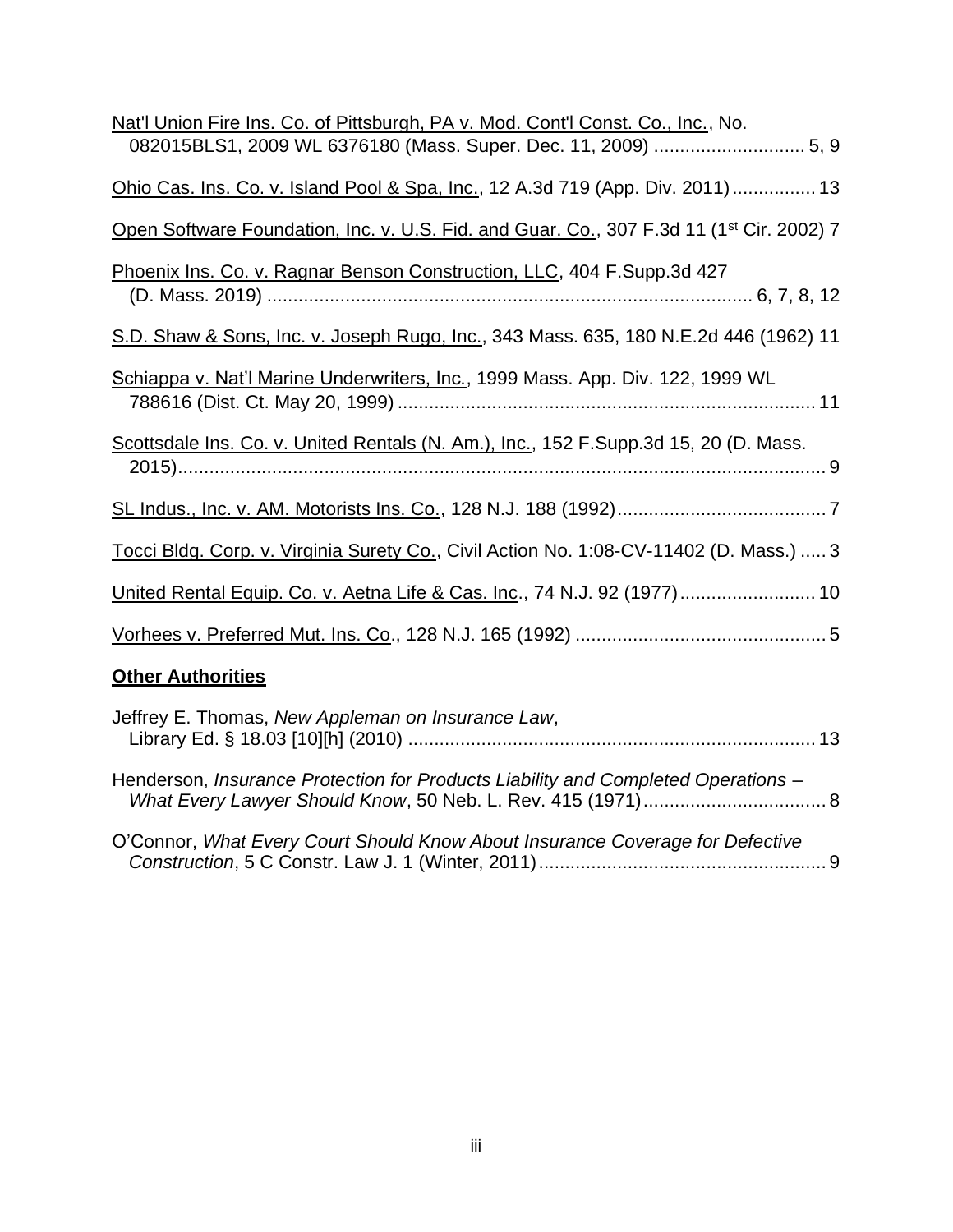#### **SUMMARY**

Defendants Tocci Building Corporation ("Tocci Building"), Tocci Residential, LLC ("Tocci Residential"), and John L. Tocci, Sr. ("John Tocci") (collectively, "Tocci"), respectfully submit this Reply Memorandum of Law in further support of Tocci's Cross-Motion for Partial Summary Judgment on Count I of Admiral's Complaint. Regardless of whether this Court decides to apply Massachusetts or New Jersey law, the duty to defend under both jurisdictions is very broad. As long as there is a reasonable possibility that at least one claim is covered, the insurer must defend its insured against the entire action. As discussed in detail in Tocci's Combined Memorandum of Law in Opposition to Plaintiff Admiral Insurance Company's ("Admiral") Motion for Summary Judgment and in Support of Tocci's Cross-Motion for Summary Judgment (Doc. 82) ("Cross MOL"), the allegations of the underlying Toll Action, together with extrinsic evidence, clearly demonstrate that at least some of the claims against Tocci are based on "property damage" caused by an "occurrence," as those terms are defined in the Admiral Policies.

Admiral's position that no coverage is owed because the entire project constitutes Tocci's "work" is misplaced. As discussed below, not only is Admiral's position contrary to a plain reading of the relevant policy language, but it also would render the duty to defend meaningless. The same can be said with respect to Admiral's reliance on the j(5) and j(6) exclusions in the Admiral Policies. An insurer must prove that a claim is wholly within an exclusion in the policy in order to avoid its obligation to defend its insured. As discussed below, Admiral cannot meet its heavy burden. Accordingly, because there is a reasonable possibility that some of the claims against Tocci fall within coverage afforded by the Admiral Policies, Admiral must defend Tocci against the entire Toll Action.

1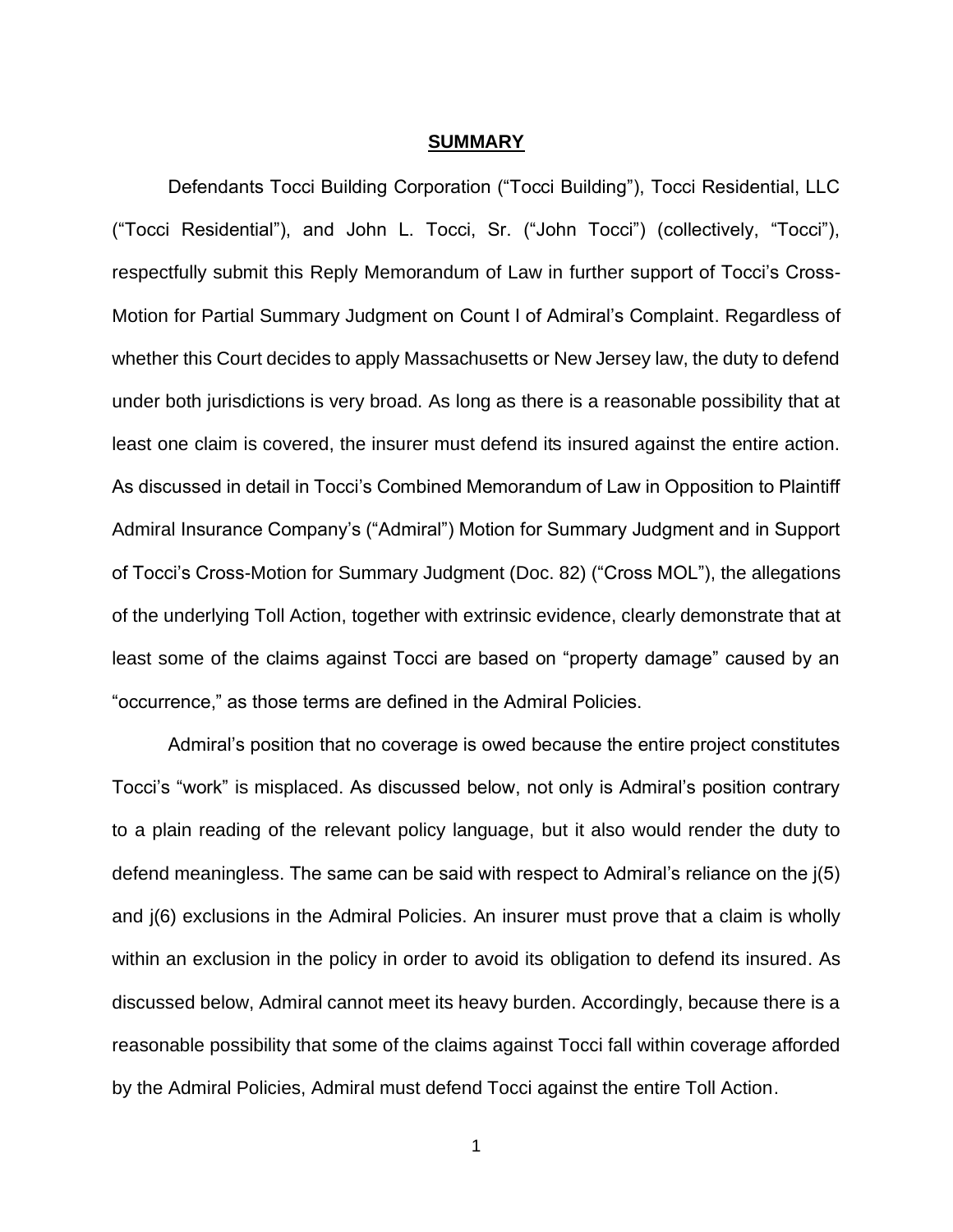#### **I. LAW AND ARGUMENT**

#### **A. Choice of Law**—**Under Either Massachusetts or New Jersey law, Admiral Owes a Duty to Defend Tocci in the Toll Action**

Tocci maintains that New Jersey law should apply to the present cross-motions for summary judgment.<sup>1</sup> As set forth in Tocci's Cross MOL, Massachusetts applies a "functional" choice of law approach "that responds to the interests of the parties, the States involved, and the interstate system as a whole." Fire Ins. Exchange v. Pring-Wilson, 778 F.Supp.2d 116, 125 (D. Mass. 2011) (internal quotation marks and citations omitted). Admiral asserts that Massachusetts law applies because Tocci is domiciled in Massachusetts and the Admiral Policies were brokered in Massachusetts. However, these are only a couple of the factors that this Court must consider when determining what law should apply. This Court must also consider the place of contracting (the Admiral Policies were countersigned by Admiral in New Jersey); the place of performance (the Admiral Policies cover Tocci's operations nationwide, but the Golden Triangle Project is located in New Jersey); and the location of the subject matter of the contract (the subject matter of the present dispute, i.e., the Toll Action, is currently pending in the United States District Court for the District of New Jersey). Additionally, Toll JM EB Residential Urban Renewal LLC and the majority of the subcontractors Tocci hired to work on the Golden Triangle Project (who are also parties to the Toll Action), are domiciled in New Jersey. Thus, the weight of factors favors application of New Jersey law.

<sup>1</sup> Tocci takes issue with Admiral's mischaracterization of this Court's findings during the June 29, 2021 hearing on Tocci's Motion to Dismiss. To be clear, this Court did not determine that Massachusetts law applies to this dispute. Choice-of-law was not an issue before this Court during that hearing, and Tocci expressly reserved the right to brief the issue at a later date. See 6-29-21 Hrg. Tr. at p.8-9 (Doc. 71).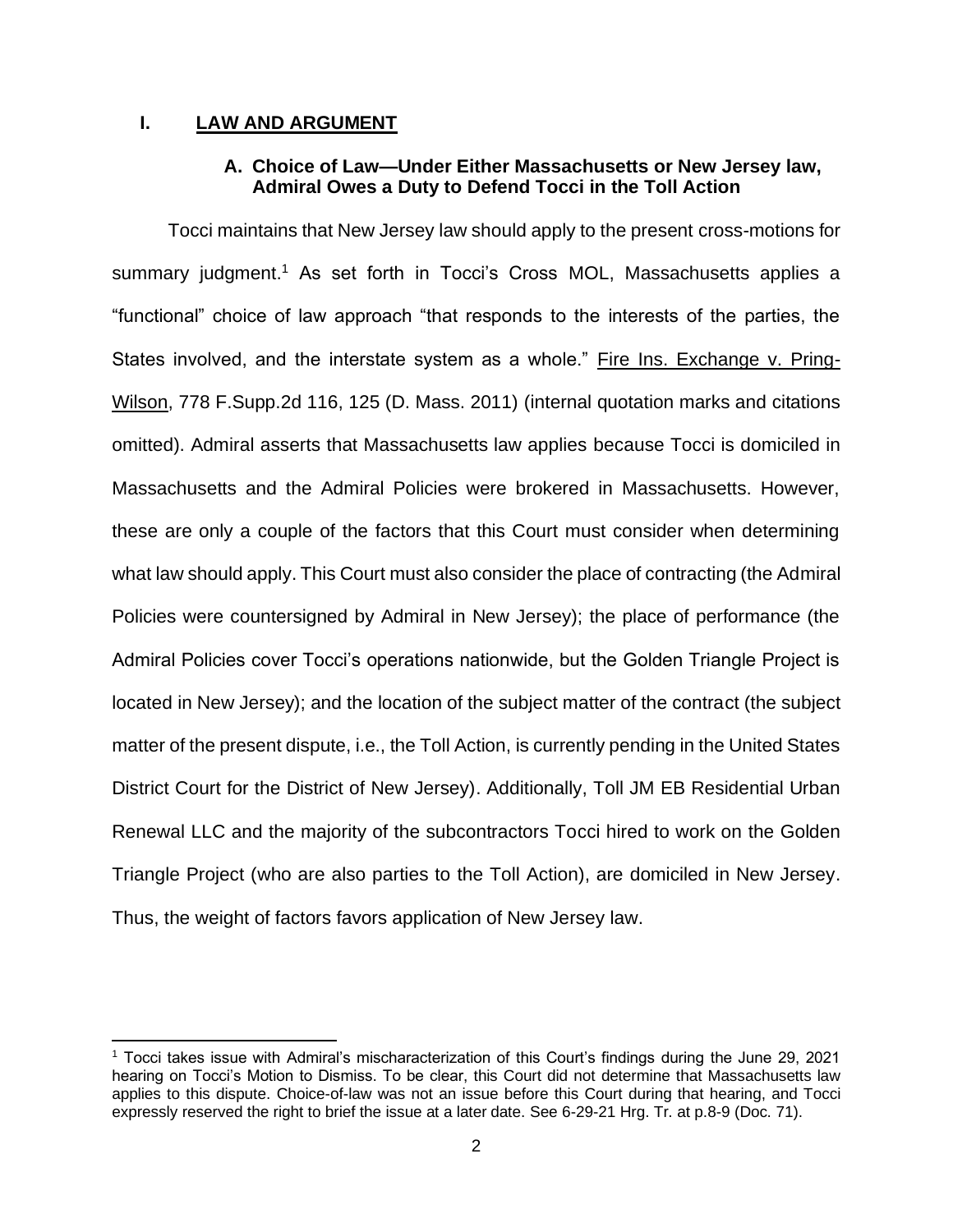Throughout its briefing for the present motions, Admiral cites to Tocci Bldg. Corp. v. Virginia Surety Co., Civil Action No. 1:08-CV-11402 (D. Mass.), a case from over ten years ago, to note that Tocci sought application of Massachusetts law to previous insurance coverage disputes. Until now, Tocci has not addressed this argument because it is completely irrelevant and has no bearing on the present dispute. The Virginia Surety Co. action concerns a completely different project and involves different parties and insurance policies. In fact, Admiral did not even insure Tocci at the time the Virginia Surety Co. case was decided. Tocci is not bound by a position it may have taken in prior unrelated litigation and this Court need not consider it because it presents no issues of res judicata or collateral estoppel with respect to the current dispute.

Rather, this Court need only consider the facts giving rise to the current coverage dispute to determine whether Massachusetts or New Jersey law should apply. It is worth noting that Admiral has previously interpreted its coverage obligations **for this very action** under New Jersey law. In fact, Admiral did not take the position that Massachusetts law governs its coverage obligations with respect to the Toll Action until January 2021, approximately one year after the claim was first tendered to Admiral.

To illustrate, in its initial denial letter dated March 17, 2020, Admiral did not cite to any Massachusetts law in support of its coverage determination. Curiously, Admiral noted that should Tocci have any issue with Admiral's coverage position, it should contact the New Jersey Department of Banking & Insurance.<sup>2</sup> It begs the question, then  $-$  why would Admiral refer Tocci to the New Jersey Department of Insurance and not the

 $2$  See Ex. 4 to Declaration of Elizabeth Onslager in Support of Admiral's Motion for Partial Summary Judgment ("Onslager Dec.").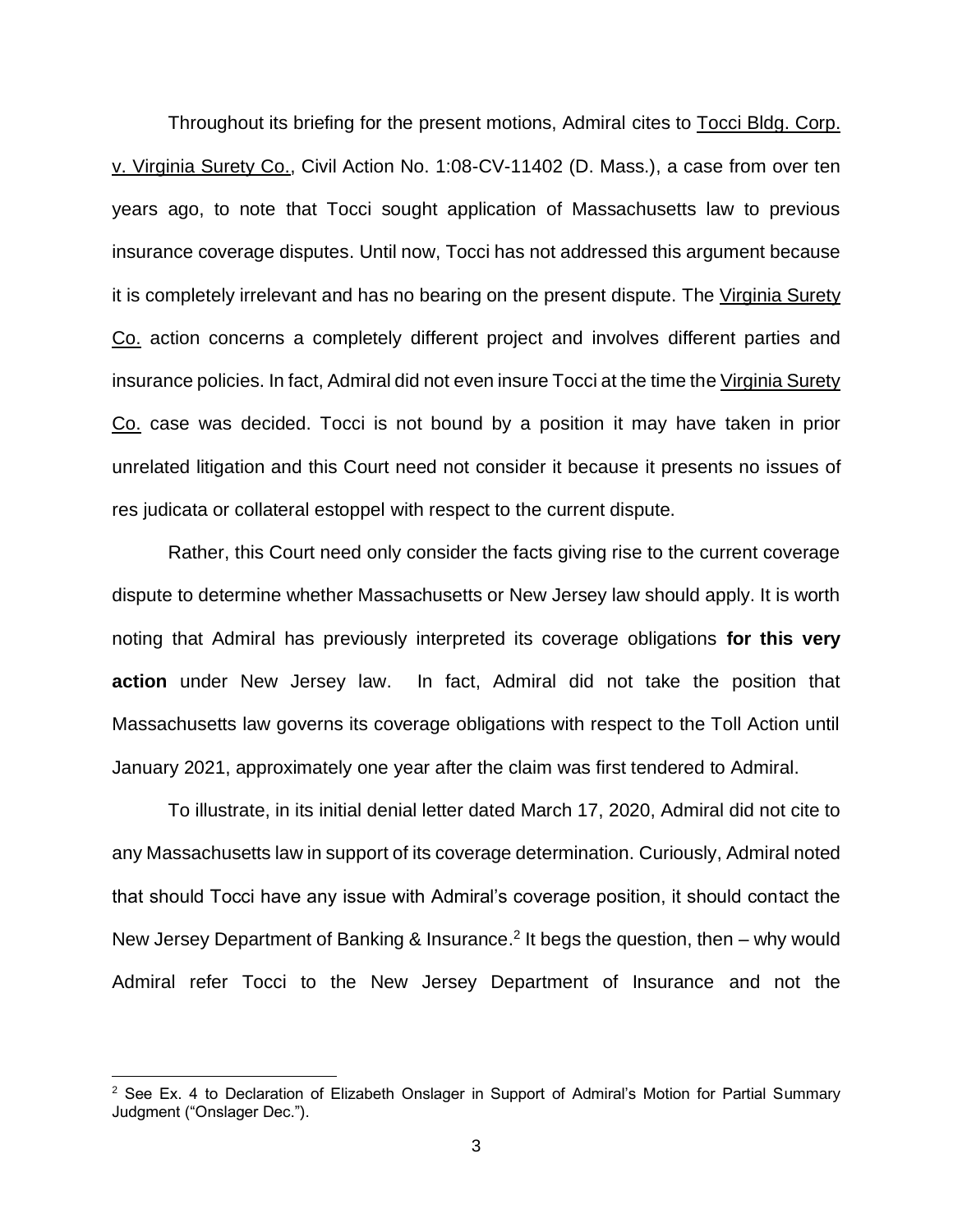Massachusetts Department of Insurance if the Admiral Policies are to be construed according to Massachusetts law?

Thereafter on May 7, 2020, Tocci responded to Admiral's March 17, 2020 denial. Relying on relevant New Jersey law, Tocci provided extrinsic evidence (i.e., deposition testimony from Toll's corporate representative) that bolstered Tocci's claim that the Toll Action involves allegations of covered property damage.<sup>3</sup> On June 9, 2020, Admiral responded to Tocci's May 7, 2020 letter and reiterated its bases for denial under New Jersey law (albeit a misapplication of relevant New Jersey law).<sup>4</sup> Notably, Admiral did not assert that Massachusetts law applied to its assessment of coverage under the Admiral Policies. Thereafter, in a letter dated January 8, 2021, Admiral revised its coverage position upon further review of governing New Jersey law.<sup>5</sup> In that same letter, Admiral, for the first time, asserted that the Admiral Policies are subject to Massachusetts law. This comes as no surprise, since Admiral realizes that it clearly owes Tocci a defense under New Jersey law, as illustrated by its offer to provide a provisional defense to Tocci in its revised coverage position dated January 8, 2021.

Based on the foregoing, Tocci has a reasonable basis to believe that New Jersey law governs this dispute, based on Admiral's prior actions leading up to the filing of this suit. As set forth in detail in Tocci's Cross MOL, Admiral owes Tocci a defense in the Toll Action under New Jersey law.<sup>6</sup> However, as discussed below, even if this Court were to apply Massachusetts law, Admiral still owes Tocci a defense in the Toll Action.

 $3$  See Ex. 5 to Onslager Dec.

<sup>4</sup> See Ex. 6 to Onslager Dec.

<sup>&</sup>lt;sup>5</sup> See Ex. 11 to Onslager Dec.

<sup>&</sup>lt;sup>6</sup> See Tocci's Cross MOL at pp. 9-13.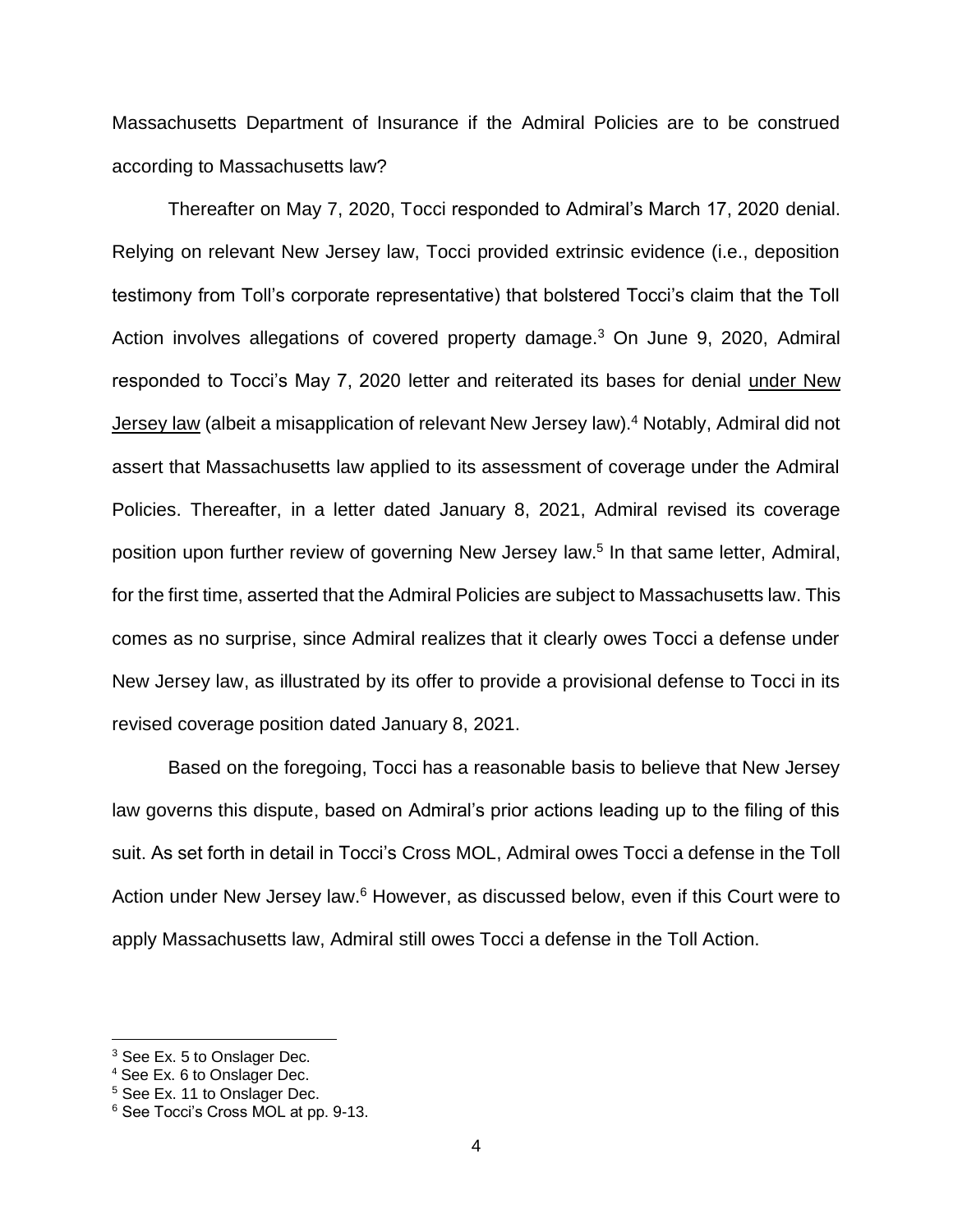# **B. Admiral Must Defend Tocci because the Toll Action Alleges**  "Property Damage" Caused by an Occurrence

As set forth in detail in Tocci's Cross MOL, the allegations of the Toll Action clearly allege "property damage" caused by an "occurrence," as those terms are defined in the Admiral Policies.<sup>7</sup> Although the allegations of the Toll Action alone are sufficient to trigger Admiral's broad duty to defend, extrinsic evidence provided to Admiral eliminates any doubt that the Toll Action involves allegations of property damage.

Admiral misses the mark by continuing to focus on the title of the causes of action alleged against Tocci in the Toll Action (i.e., breach of contract, breach of good faith and fair dealing, fraud), rather than the substance of the allegations. An insurer cannot rely on the causes of action alone to determine whether it has a duty to defend its insured. Rather, "the process is one of envisaging what kinds of losses may be proved as lying within the range of the allegations of the complaint, and then seeing whether any such loss fits the expectation of protective insurance reasonably generated by the terms of the policy. . . There is no requirement that the facts alleged in the complaint specifically and unequivocally make out a claim within the coverage." Nat'l Union Fire Ins. Co. of Pittsburgh, PA v. Mod. Cont'l Const. Co., Inc., No. 082015BLS1, 2009 WL 6376180, at \*2 (Mass. Super. Dec. 11, 2009).<sup>8</sup>

Tocci disagrees with Admiral's assertion that Tocci's counsel "conceded" that the Toll Action does not allege property damage in the May 7, 2020 rebuttal letter. Regardless

<sup>&</sup>lt;sup>7</sup> See Ex. 1 to Declaration of Maureen McCall in Support of Admiral's Motion for Partial Summary Judgment ("McCall Dec."), Form CG 00 01 12 07, pp. 14-15.

<sup>&</sup>lt;sup>8</sup> See also <u>Vorhees v. Preferred Mut. Ins. Co</u>., 128 N.J. 165, 174 (1992) (The duty to defend "is determined by whether a covered claim is made, not by how well it is made. A third party does not write a complaint to apprise the defendant's insurer of potential coverage; fundamentally, a complaint need only apprise the opposing party of disputed claims and issues.").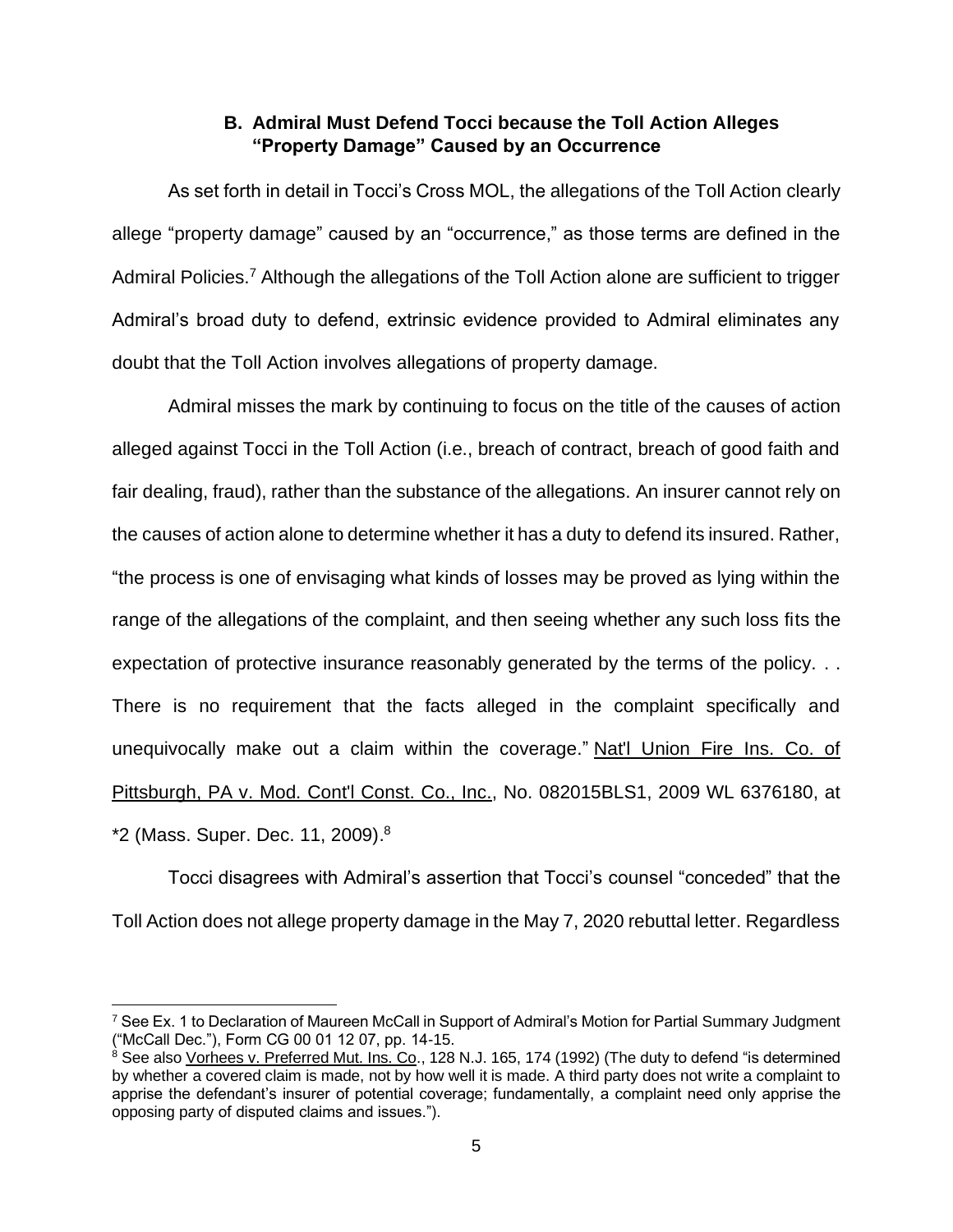of what Tocci's counsel may have said, the allegations of the Toll Action speak for themselves. As set forth in Tocci's Cross MOL, the Toll Action includes explicit allegations of property damage. Specifically, Toll alleges that Stop Orders were issued for portions of the work "due to settlement and **damaged underground utilities**."<sup>9</sup> Additionally, Toll alleges that "piping systems in the Project **became distorted, twisted and broke**."<sup>10</sup>

The Toll Action also alleges various instances of defective and deficient work on the Project, from which it can be reasonably inferred that the defective and deficient work likely caused property damage to other portions of the Project.<sup>11</sup> See, e.g., Phoenix Ins. Co. v. Ragnar Benson Construction, LLC, 404 F.Supp.3d 427 (D. Mass. 2019) (holding that arbitration demand for damages attributable to defective and deficient pavement work triggered insurer's duty to defend because "the Statement of Claim makes clear that [claimant] is alleging a claim for potential coverage under the [policies] because the defects in the [pavement] present a substantial risk of damage to its equipment. The duty to defend is broad enough to encompass claims for potential coverage.").<sup>12</sup>

In addition to the foregoing allegations, Admiral has also been presented with extrinsic evidence that further supports Tocci's claim that the Toll Action involves covered property damage.<sup>13</sup> Admiral urges this Court to ignore the extrinsic evidence Tocci relies on its Cross MOL because such evidence should not be admissible since the Toll Action is a "detailed" complaint. However, none of the cases Admiral relies on stand for the

<sup>&</sup>lt;sup>9</sup> See Ex. B to Admiral's Memorandum of Law in Support of its Motion for Partial Summary Judgment ("Admiral's MOL") at ¶ 25.

 $10$  See Ex. B to Admiral's MOL at  $\P$  81.

<sup>&</sup>lt;sup>11</sup> See Ex. B to Admiral's MOL at  $\overline{1}$  31.

<sup>&</sup>lt;sup>12</sup> See also Cypress Pt. Condo Ass'n. v. Adria Towers, LLC, 226 N.J. 403, 417-18 (2016); Belmont Condo. Ass'n., Inc. v. Arrowpoint Cap. Corp., No. A-4187-12T4, 2015 WL 4416582 (App. Div. Jul. 21, 2015).

<sup>&</sup>lt;sup>13</sup> See Tocci's Cross MOL at pp. 12-13; Exhibit A to Affidavit of Glynda Wehring in Support of Tocci's Cross MOL at p. 5; Ex. 5 to Onslager Dec. at pp. 8 (25:8-26:18) and 13 (264:24-266:20).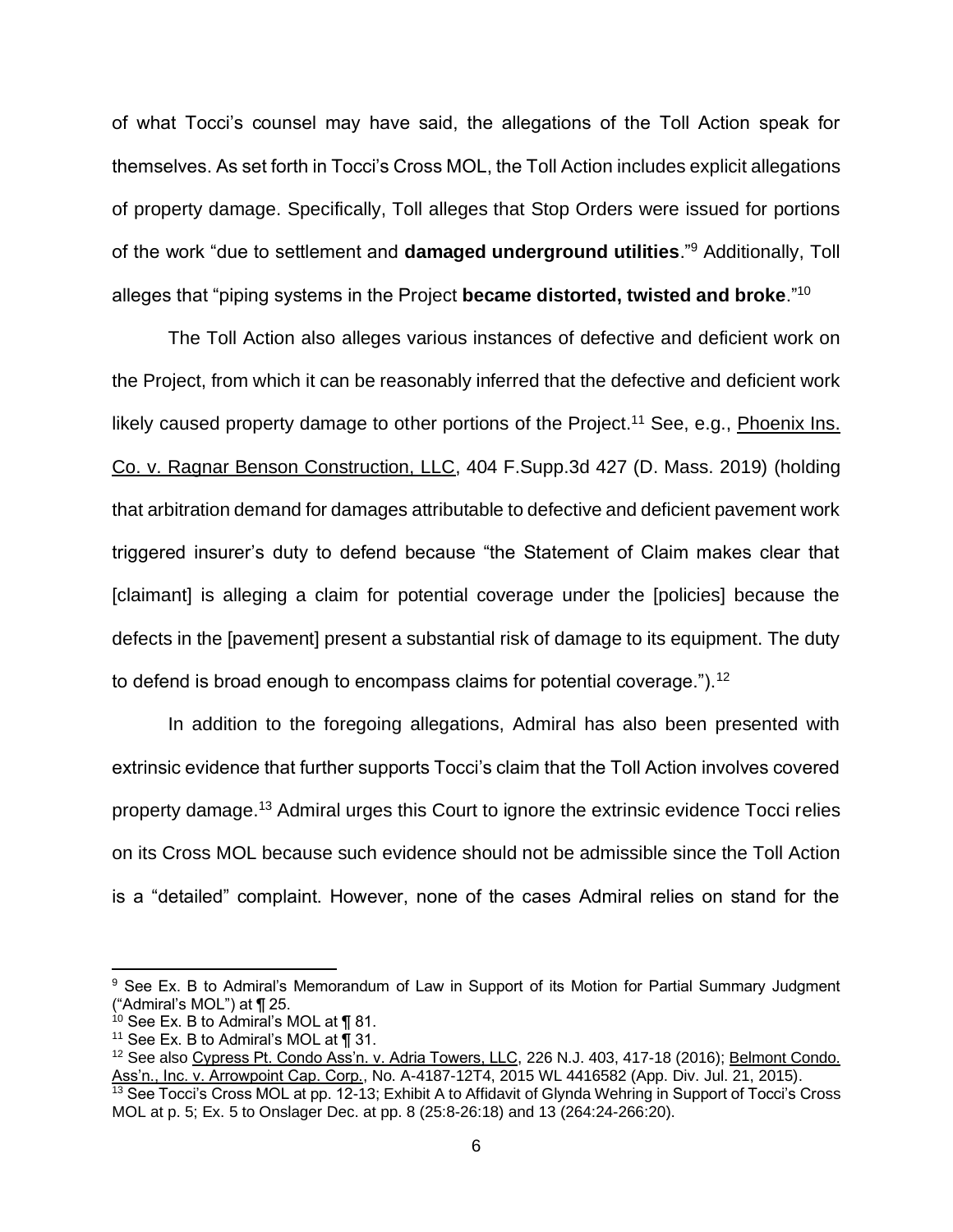proposition that the Court is prohibited from considering extrinsic evidence under these circumstances.<sup>14</sup> While extrinsic evidence may be especially helpful in cases where the underlying complaint is bare-boned, an insurer cannot selectively ignore readily available extrinsic evidence that bolsters allegations that trigger its duty to defend. See, e.g., Open Software Foundation, Inc. v. U.S. Fid. and Guar. Co., 307 F.3d 11, 14-15 (1<sup>st</sup> Cir. 2002).<sup>15</sup>

The Ragnar Benson decision is instructive. There the court considered whether Ragnar, a general contractor, was entitled to additional insured coverage under its subcontractor, Logistics Concrete, LLC's, insurance policies in connection with an arbitration commenced by CSX Intermodal Terminals, Inc., the owner of the project. CSX alleged that Ragnar failure to adequately perform its work, resulting in various deficiencies with respect to the pavement work performed by Logistics. Additionally, although not expressly alleged in the arbitration demand, CSX sought to recover damages to its equipment, allegedly caused by the defective pavement work. Phoenix Insurance Company denied coverage on the ground that CSX's arbitration demand did not allege any property damage caused by an occurrence.

Specifically, Phoenix denied coverage for Ragnar because CSX sought damages for damages to Ragnar's work "i.e., damage to the work comprising the project that it

<sup>&</sup>lt;sup>14</sup> Admiral's reliance on Mills Construction Corp., Inc. v. Nautilus Ins. Co., 1:18-cv-10549-IT, 2019 WL 1440404 at \*5 (D. Mass. Mar. 31, 2019), where the Court noted that an insured "may not, in the absence of a complaint that requires coverage, force its insurer to defend the insured by simply telling the insurer facts which could create coverage" is misplaced. This is not a case where Tocci is providing facts beyond the allegations of the Toll Action in an effort to create coverage. Rather, the extrinsic evidence that Tocci provided to Admiral bolsters the factual allegations in the Toll Action, which is very much in line with how Massachusetts courts treat extrinsic evidence for purposes of determining the duty to defend: "Massachusetts courts generally use extrinsic facts (such as those set forth in demand letters to the insurer) to aid interpretation of the complaint and not as independent factual predicates for a duty to defend." Id. at \*5 (quoting Open Software Foundation, Inc. v. U.S. Fid. & Guar. Co., 307 F.3d 11, 16 (1<sup>st</sup> Cir. 2002)). <sup>15</sup> See also Abouzaid v. Mansard Gardens Assocs. LLC, 207 N.J. 80, 81 (2011); SL Indus., Inc. v. AM. Motorists Ins. Co., 128 N.J. 188, 198-99 (1992).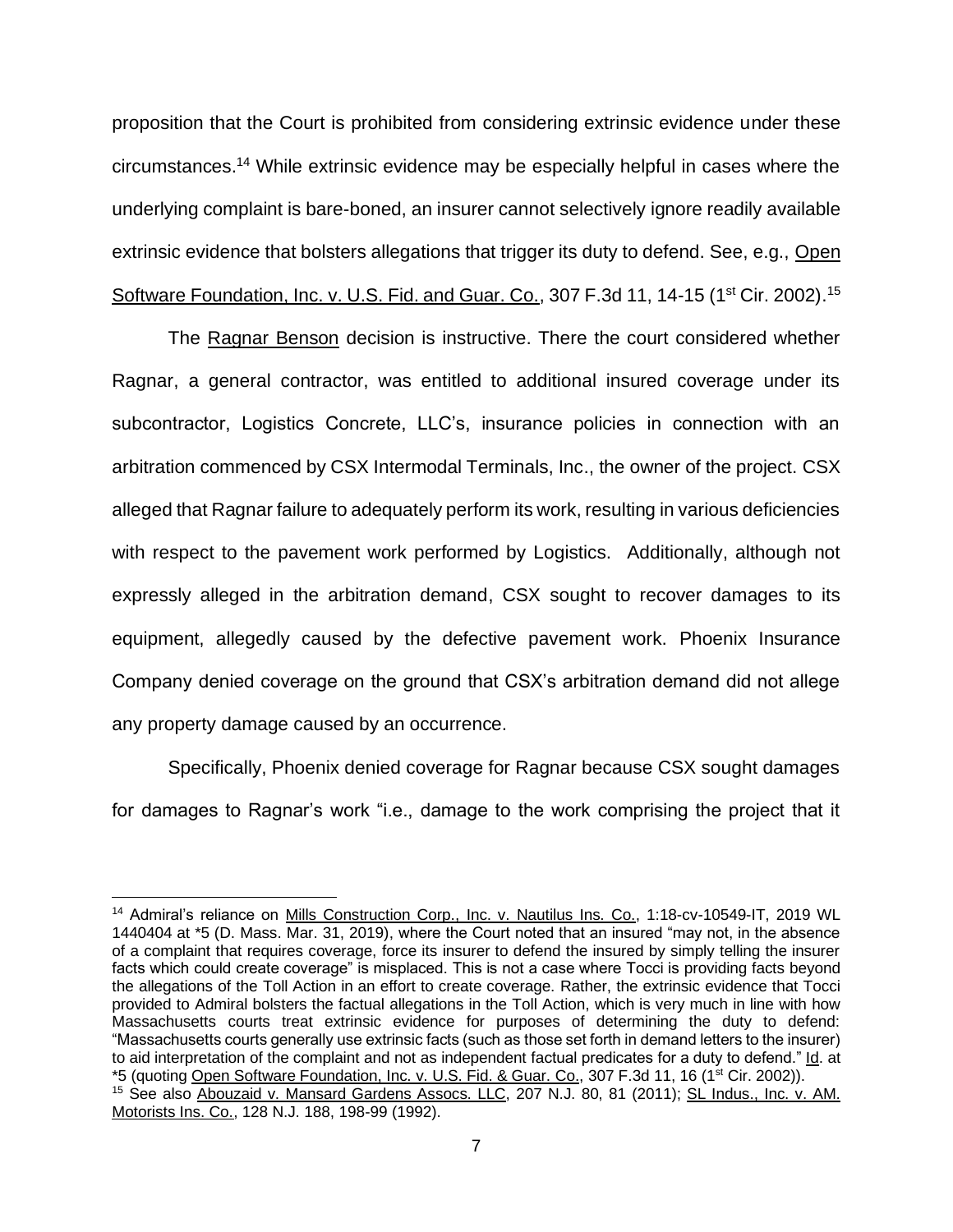contracted to perform for CSX – caused by construction defects in that work," and such damages are a natural and ordinary consequence of improperly performing the work Ragnar was contracted to perform. Id. at 445. The court disagreed, finding that CSX alleged that Logistic's work damaged other areas of the project that it was not responsible for. With respect to the alleged damage to CSX's equipment, the court noted that Phoenix was made aware, through extrinsic evidence, that CSX was claiming actual damage to its equipment. Id. at 446. The court concluded that while the majority of CSX's allegations are excluded from coverage because they are based on Ragnar's and Logistic's failure to properly perform the work, because "at least one or more claims are reasonably susceptible to coverage," Phoenix was obligated to defend Ragnar in the arbitration. Id. at 446.

Despite Admiral's insistence that Massachusetts courts have repeatedly found that claims of faulty workmanship did not constitute "property damage" caused by an "occurrence," it is important to note that "the Supreme Judicial Court has not decisively circumscribed the bounds of what constitutes an occurrence under Massachusetts law." Gen. Cas. Co. of Wisconsin v. Five Star Bldg. Corp., Civil Action No. 11-30254-DJC, 2013 WL 5297095, at \*5 (D. Mass. Sept. 19, 2013). While some Massachusetts appellate courts have held that faulty workmanship alone is not covered property damage, the parties agree that commercial general liability policies cover accidental property damage that results from faulty workmanship.<sup>16</sup> See Admiral's Opp. to Tocci's Cross-MSJ at p. 10;

<sup>&</sup>lt;sup>16</sup> It should be noted that many of the Massachusetts courts that have concluded that defective construction does not constitute an "occurrence" rely on a fifty-year-old law review article authored by a former dean of the Nebraska School of Law who introduced the concept of the "business risk" doctrine. See Henderson, *Insurance Protection for Products Liability and Completed Operations – What Every Lawyer Should Know,* 50 Neb. L. Rev. 415 (1971). The Henderson article, which multiple jurisdictions have relied on over the years, was authored before the 1973 ISO CGL coverage form was even published. As discussed in Tocci's Cross MOL, the ISO coverage form has been revised numerous times since then, including significant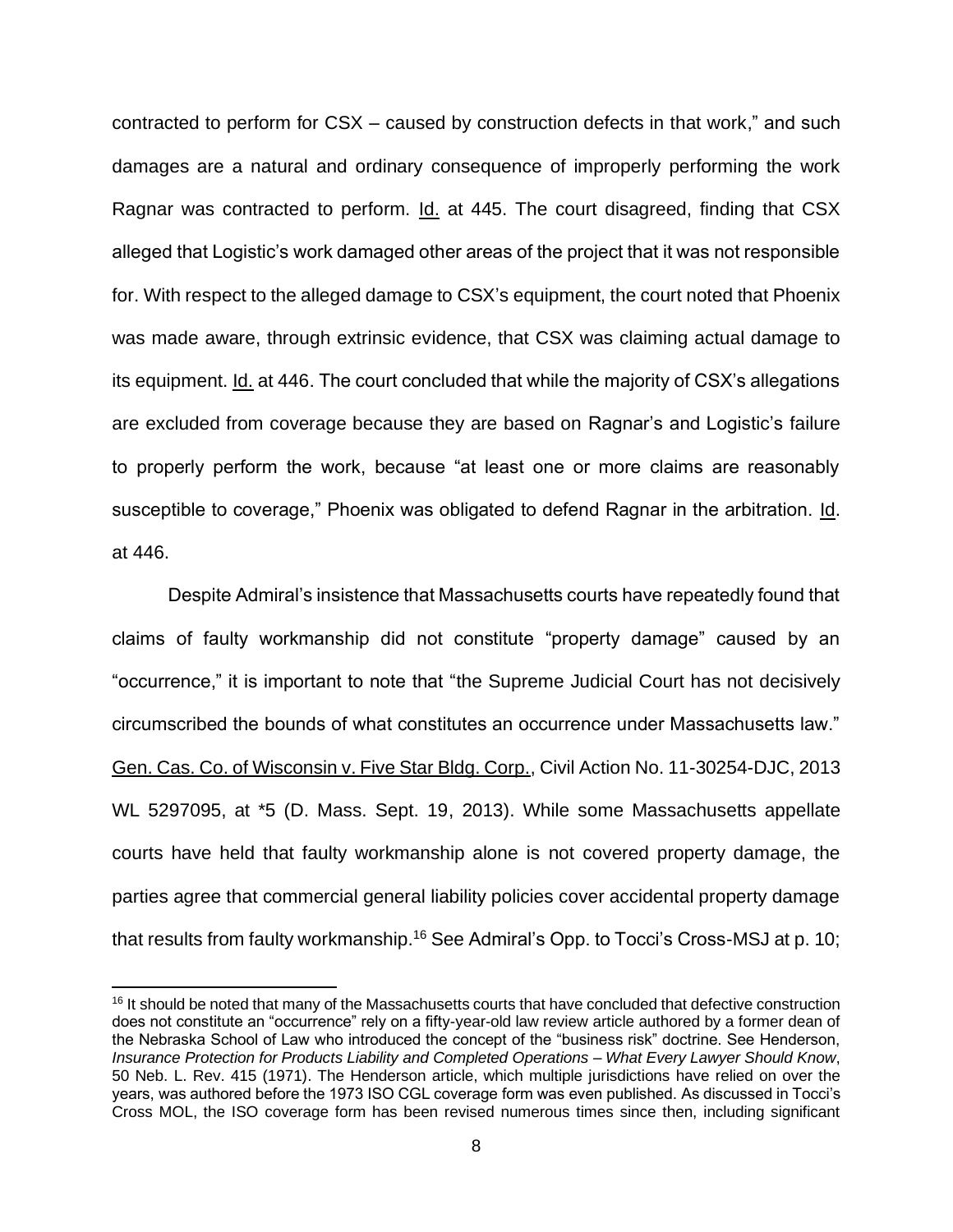see also Five Star Bldg. Corp., supra, 2013 WL 5297095, at \*5; Nat'l Union Fire Ins. Co. of Pittsburgh, PA v. Mod. Cont'l Const. Co., No. 082015BLS1, 2009 WL 6376180, at \*3 (Mass. Super. Dec. 11, 2009); All Am. Ins. Co. v. Lampasona Concrete Corp., 120 N.E.3d 1258 (2019).

Although Admiral attempts to trivialize the extent of property damage at issue, it cannot deny that at least some of the allegations in the Toll Action, coupled with extrinsic evidence, clearly demonstrate that a portion of Toll's alleged damages sound in property damage. Indeed, Admiral has already acknowledged that the Toll Action alleges property damage and offered Tocci a provisional defense in the Toll Action.<sup>17</sup> As discussed in Tocci's Cross MOL, the duty to defend is exceedingly broad and so long as at least one of the claims is potentially covered, the insurer must defend against the entire action.<sup>18</sup> Accordingly, Admiral must defend Tocci against the Toll Action**.**

## **C. Exclusions j(5) and j(6) Do Not Apply to the Toll Action**

Notwithstanding the fact that the Toll Action clearly alleges property damage caused by an occurrence, Admiral maintains that coverage is precluded under exclusions

j(5) and j(6). In order to avoid its coverage obligations, Admiral must demonstrate that the

changes to the definition of "occurrence." As a result, some jurisdictions, including New Jersey, have moved away from the antiquated view that defective construction is not an "occurrence" under the modern CGL form. See Tocci's Cross MOL at pp. 14-16 (discussing Adria Towers and Belmont Condo.). For a comprehensive review of the issues presented by Henderson's article and the recent trend of jurisdictions recognizing defective construction as an occurrence, see O'Connor, *What Every Court Should Know About Insurance Coverage for Defective Construction*, 5 C Constr. Law J. 1 (Winter, 2011).

<sup>&</sup>lt;sup>17</sup> See Exhibit 11 to Onslager Dec.

<sup>&</sup>lt;sup>18</sup> See. e.g., Liberty Mutual Ins. Co. v. Metropolitan Life Ins. Co., 260 F.3d 54, 63 (1st Cir. 2001) ("In Massachusetts, as elsewhere, an insurer must defend the entire lawsuit if it has a duty to defend any of the underlying counts in the complaint."). See also Mt. Airy Ins. Co. v. Greenbaum, 127 F.3d 15, 19 (1st Cir. 1997) ("under Massachusetts law, if an insurer has a duty to defend one count of a complaint, it must defend them all.") (citations omitted); Scottsdale Ins. Co. v. United Rentals (N. Am.), Inc., 152 F.Supp.3d 15, 20 (D. Mass. 2015) ("Once the insured party's ultimate burden regarding coverage is satisfied with regard to at least one claim against the insured, the insurer has a duty to defend generally… if [the claimant] shows that the allegations against it could give rise to a covered claim and if [the insurer] cannot show that such a claim would be expressly excluded, then [the insurer] owes [the claimant] a full defense.").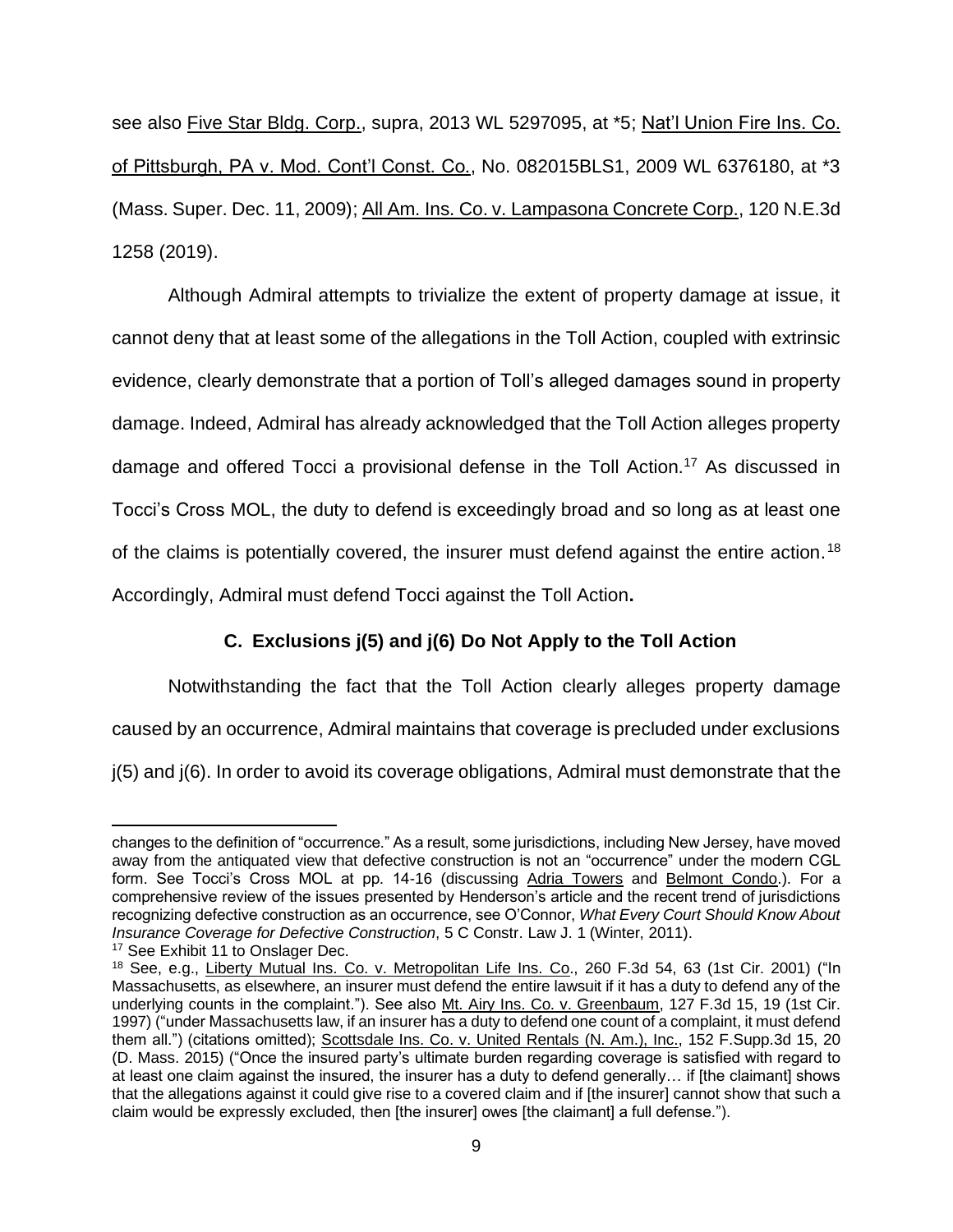allegations of the Toll Action fall wholly within the exclusions. See, e.g., John Beaudette, Inc. v. Sentry Ins. A Mut. Co., 94 F.Supp.2d 77, 134-35 (D. Mass. 1999).<sup>19</sup> As discussed below, Admiral cannot meet its heavy burden of demonstrating that the Toll Action falls wholly within either of these exclusions.

Exclusion j(5), which bars coverage for property damage to "**[t]hat particular part**  of real property on which you or any contractors or subcontractors working directly or indirectly on your behalf are **performing operations**, if the 'property damage' arises out of those operations," does not apply because 1) Tocci is seeking coverage for nondefective portions of the work that were damaged by the defective work of its subcontractors; and 2) the alleged damage did not occur while Tocci and its subcontractors were actively performing work on the Project.

Admiral relies on several Massachusetts decisions where courts found that j(5) bars coverage for general contractors because the entire project constitutes the general contractor's "work."<sup>20</sup> These decisions, which have not been endorsed by the Supreme Judicial Court (or cited by any other Massachusetts state courts, for that matter) are based on a fundamental misunderstanding of the meaning of "that particular part of real property." The "[t]hat particular part of any property" language in exclusion j(5) "limits the scope of the exclusion to the extent of 'faulty workmanship *thereon*' . . . i.e., to that particular part of the property subject to the faulty workmanship." Frankel v. J. Watson Co., Inc., 21 Mass. App. Ct. 43, 46, 484 N.E.2d 104 (1985) (emphasis in original).

<sup>&</sup>lt;sup>19</sup> See also United Rental Equip. Co. v. Aetna Life & Cas. Inc., 74 N.J. 92, 98 (1977).

<sup>&</sup>lt;sup>20</sup> See Mello Const., Inc. v. Acadia Ins. Co., 70 Mass. App. Ct. 1104 (2007); Mills Const. Corp., Inc. v. Nautilus Ins. Co., Civil Action No.: 1:18-cv-10549-IT, 2019 WL 1440404 (D. Mass. Mar. 31, 2019).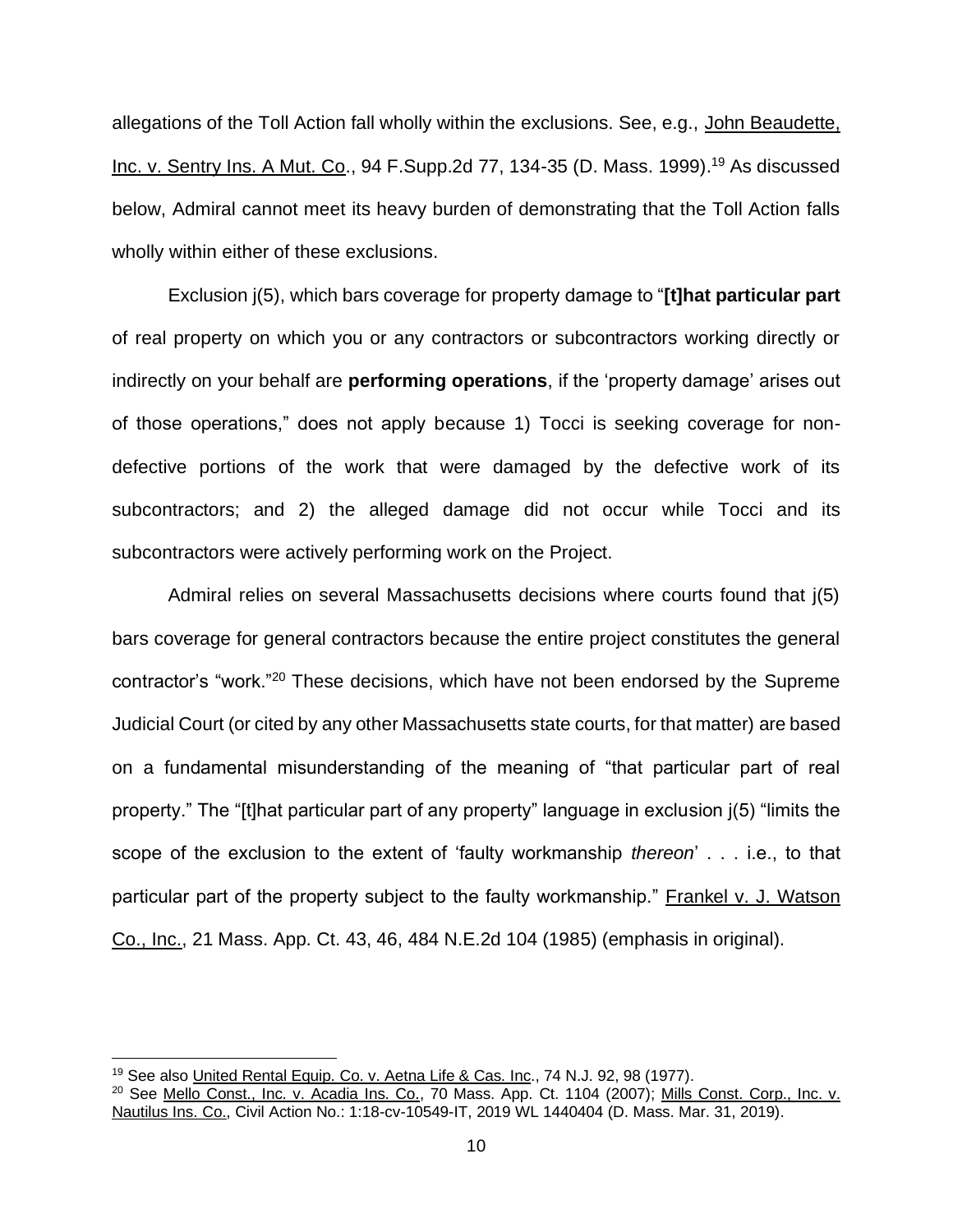The "particular part" language "creat[es] a distinction between damage to the work product of the insured and damage to larger units of which the insured's work product is but a component." Id. (citing cases). Indeed, "later decisions in Massachusetts strengthen the distinction between property damage that goes to the essence of the insured's work, which falls within the scope of the 2(j)(5) exclusion, and property damage that is merely incidental to the insured's work to which the exclusion does not apply." Gen. Cas. Co. of Wisconsin v. Five Star Bldg. Corp., Civil Action No. 11-30254-DJC, 2013 WL 5297095,

at \*6 (D. Mass. Sep. 19, 2013). The Five Star Court went on to explain that:

As the Supreme Judicial Court noted in Commerce Ins. Co. v. Betty Caplette Builders, Inc., 420 Mass. 87, 92, 647 N.E.2d 1211 (1995), the exclusion does not apply where the product or work causes damages to other persons or property. In such a situation, while there would not be coverage for damage to the work or product itself, damages caused by the product to other work or products would be covered. This distinction is consistent with the goal of the exclusion, which is to protect the insured from the claims of injury or damage to others, but not to insure against economic loss sustained by the insured due to repairing or replacing its own defective work or products.

Id. at \*6 (internal quotation marks and citations omitted).

If the entire project is treated as "that particular part of real property," then it renders

the terms "that particular part" meaningless, in contravention of basic principles of

insurance contract interpretation.<sup>21</sup> "When interpreting an insurance contract, [courts are

to] consider what an objectively reasonable insured, reading the relevant policy language,

<sup>21</sup> See, e.g., S.D. Shaw & Sons, Inc. v. Joseph Rugo, Inc., 343 Mass. 635, 180 N.E.2d 446, 449 (1962) ("An interpretation which gives a reasonable meaning to all of the provisions of a contract is to be preferred to one which leaves a part useless or inexplicable."); Schiappa v. Nat'l Marine Underwriters, Inc., 1999 Mass. App. Div. 122, 1999 WL 788616, at \*1 (Dist. Ct. May 20, 1999) ("In construing the language of a policy of insurance which is clear and unambiguous, this court must give the words contained in the policy their ordinary meaning and avoid interpretations of policy language which result in words being rendered meaningless.") (citing Gibraltar Financial Corp. v. Lumbermens Mut. Cas. Co., 400 Mass. 870, 872, 513 N.E.2d 681 (1987)). See also Cannavo v. Liberty Mut. Ins. Co., No. A-6458-05T1, 2007 WL 2990109, at \*4 (App. Div. Oct. 16, 2007).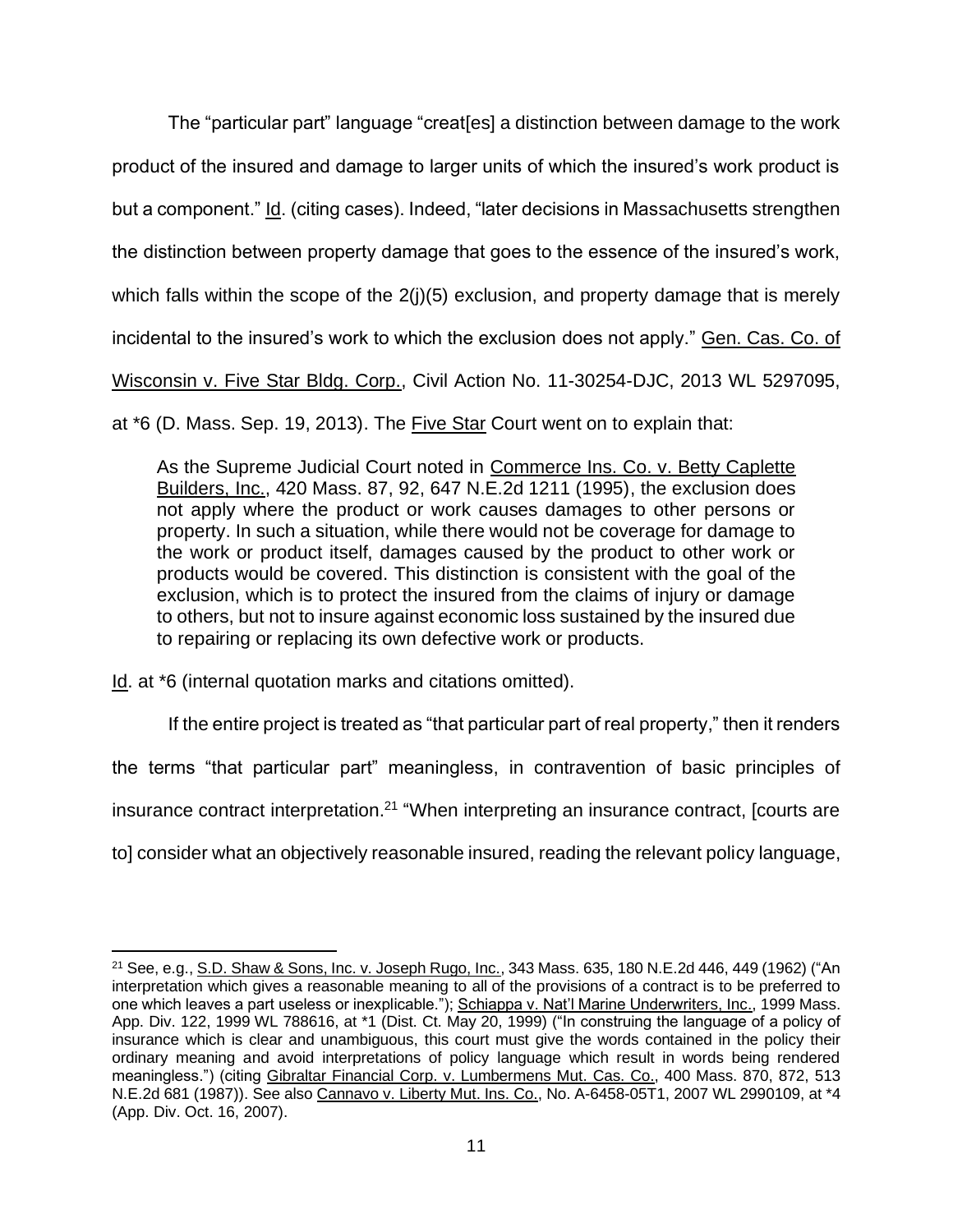would expect to be covered." McGregor v. Allamerica Ins. Co., 449 Mass. 400, 868, N.E.2d 1225, 1227 (2007) (internal quotation marks and citation omitted).

As a general contractor, Tocci supervises and coordinates the work performed by its subcontractors. Tocci does not perform any actual construction, nor does it control the means and methods used by its subcontractors. Thus, Tocci would reasonably expect that property damage caused by its subcontractors in the performance of their work would be covered by the Admiral Policies. If the entire project constitutes Tocci's work for purposes of exclusion j(5), then there would never be coverage under the Admiral Policies for damage caused by Tocci's subcontractors. Such a reading would render the liability coverage for which Tocci paid significant premiums meaningless.<sup>22</sup>

The more appropriate reading is that recognized by the courts in Frankel, Five Star, and Ragnar Benson, all of which held that damage to non-defective work caused by a contractor's defective work are not excluded under j(5). With respect to the Toll Action, for example, while j(5) may bar coverage for damage to the concrete slab because the damage was caused by the allegedly defective work of Tocci's subcontractor (i.e., "that particular part of real property" on which Tocci's subcontractor was working because the "property damage ar[ose] out of those operations"), it does not apply to other nondefective portions of the Project that were damaged as a result of the defective installation of the concrete slab (i.e., the underground pipes).

 $22$  Although not currently at issue in the present cross-motions, the same can be said about the "subcontractor exception" in exclusion l of the Admiral Policies. Exclusion l excludes property damage to the insured's work but does not apply "if the damaged work or the work out of which the damage arises was performed on your behalf by a subcontractor." See Ex. 1 to McCall Dec., Form CG 00 01 12 07, at p. 5. Again, if the entire project constitutes Tocci's work, then why would there be a need for an exception for work performed by Tocci's subcontractors? See also Tocci's Cross MOL at pp. 14-16 (discussing Adria Towers and Belmont Condo.).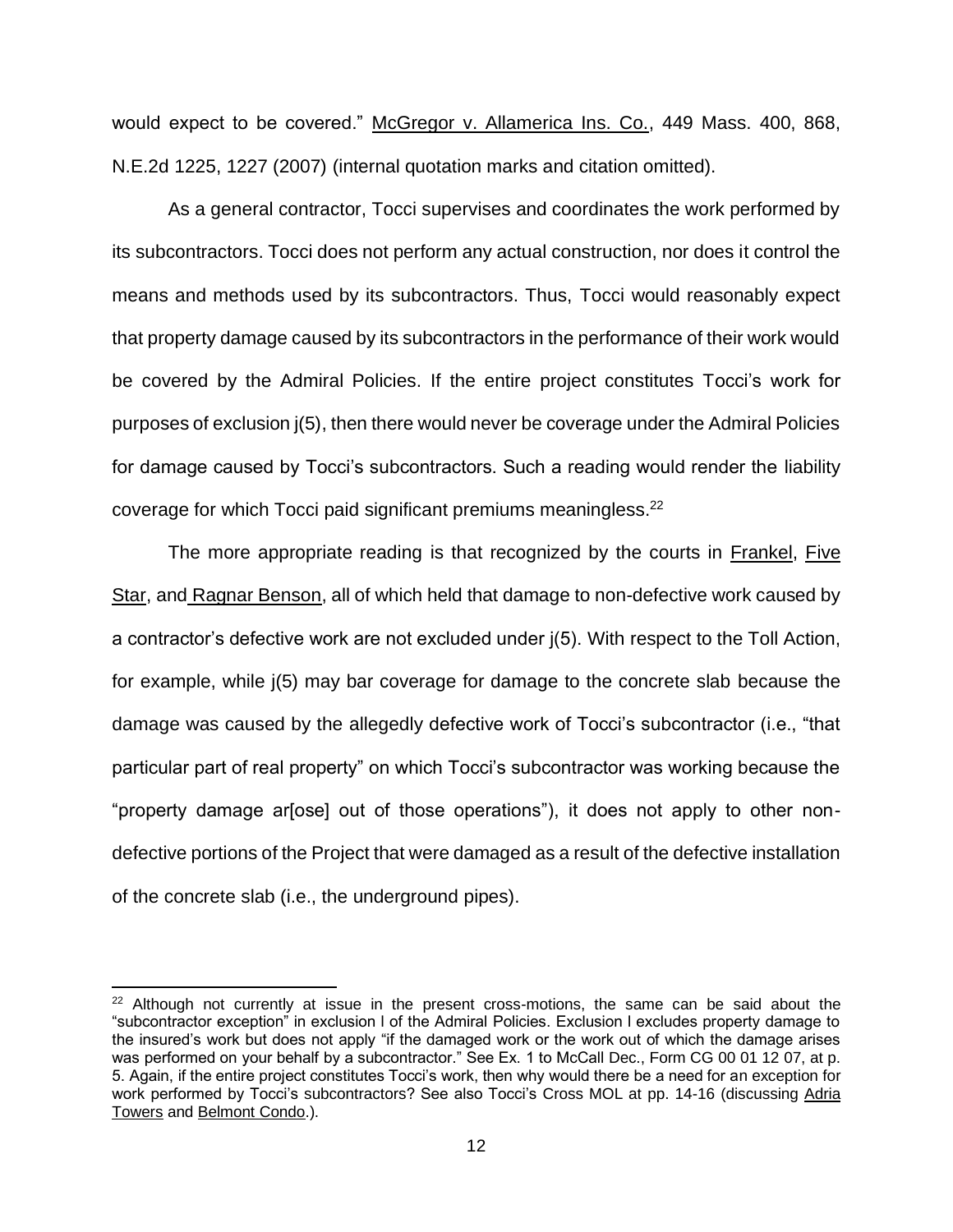Notwithstanding the foregoing, Admiral argues that coverage is barred under exclusion j(5) because the alleged property damage arose out of Tocci's "ongoing operations." Admiral's position is based on the fact that Tocci was terminated from the Project, so it never completed construction of the Golden Triangle Project. Admiral's position is based on a misunderstanding of "ongoing operations" in the context of exclusion j(5). The law is clear that exclusions such as j(5) must be narrowly construed against the insurer.<sup>23</sup>

As discussed above, because the exclusionary language "that particular part of real property" is limited to the actual part of the project on which a contractor is actively working (i.e., the concrete slab), the term "ongoing operations" within the same clause necessarily means only the active performance of work on **that particular part** of the project.<sup>24</sup> It does not mean ongoing operations on the entire project. Admiral could have chosen to say the "entire real property" but did not. Thus, a portion of the project may be complete while construction is ongoing on other parts of the project. That is the case here where the damage to the underground pipes was discovered after the concrete slab had already been installed. The damage did not occur while Tocci's subcontractor was actively installing the concrete slab. Indeed, Admiral cannot point to any evidence to prove that Tocci's subcontractor was actively performing its work at the time the property damage occurred. Rather, Admiral merely relies on the fact that the Project as a whole was not complete at the time the damage occurred. Admiral's position is based on a

<sup>&</sup>lt;sup>23</sup> See, e.g., Flomerfelt v. Cardiello, 202 N.J. 432, 442 (2010). See also Camp Dresser & McKee, Inc. v. Home Ins. Co., 568 N.E.2d 631, 635 (1991).

<sup>&</sup>lt;sup>24</sup> See Ohio Cas. Ins. Co. v. Island Pool & Spa, Inc., 12 A.3d 719, 728 (App. Div. 2011) (holding that  $j(5)$ "applies to 'ongoing operations,' meaning it excludes coverage for damage to property the insured is working on at the time the property damage occurs . . . The use of the present tense [signifies] . . . that the exclusion applies to damages that occur while the insured is working on the project.") (quoting 3 Jeffrey E. Thomas, *New Appleman on Insurance Law*, Library Ed. § 18.03 [10][h] (2010)).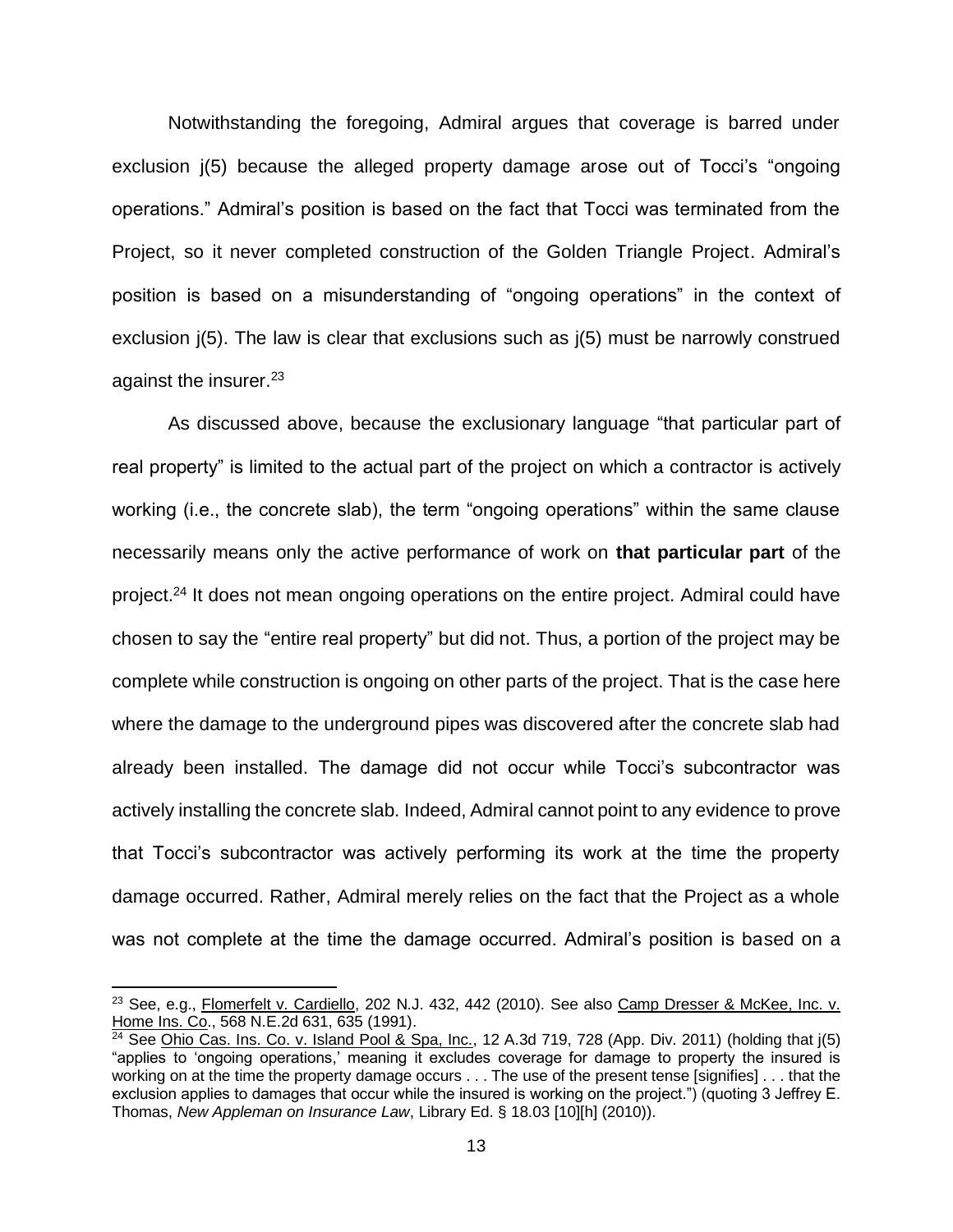misreading of the plain language in exclusion j(5) and, accordingly, it cannot meet its burden of proving that the exclusion applies.

Exclusion j(6) is likewise inapplicable for substantially the same reasons that j(5) does not apply to the Toll Action. As discussed in Tocci's Cross MOL, Tocci is not seeking coverage for damages associated with the cost to repair and replace the defective work performed by its subcontractors. Rather, Tocci seeks coverage for non-defective portions of the work that were damaged and required repairs as a result of the defective work (i.e., the underground pipes that were damaged by the defective concrete slab).

Accordingly, because neither exclusion j(5) nor j(6) applies, Admiral must defend Tocci against the Toll Action.

## **II. CONCLUSION**

For all of the foregoing reasons, Tocci respectfully requests that this Court deny Admiral's motion for partial summary judgment and grant Tocci's cross-motion for partial summary judgment on Admiral's duty to defend Tocci in the Toll Action.

Dated: December 30, 2021

Respectfully submitted,

/s/ Kerianne E. Kane Kerianne E. Kane (BBO #693386) kkane@sdvlaw.com Jeffrey J. Vita (BBO #675191) jvita@sdvlaw.com Saxe Doernberger & Vita, P.C. 35 Nutmeg Drive, Suite 140 Trumbull, CT 06611 Tel: 203-287-2100 Fax: 203-287-8847 *Counsel for Defendants Tocci Building Corporation, Tocci Residential, LLC and John L. Tocci, Sr.*